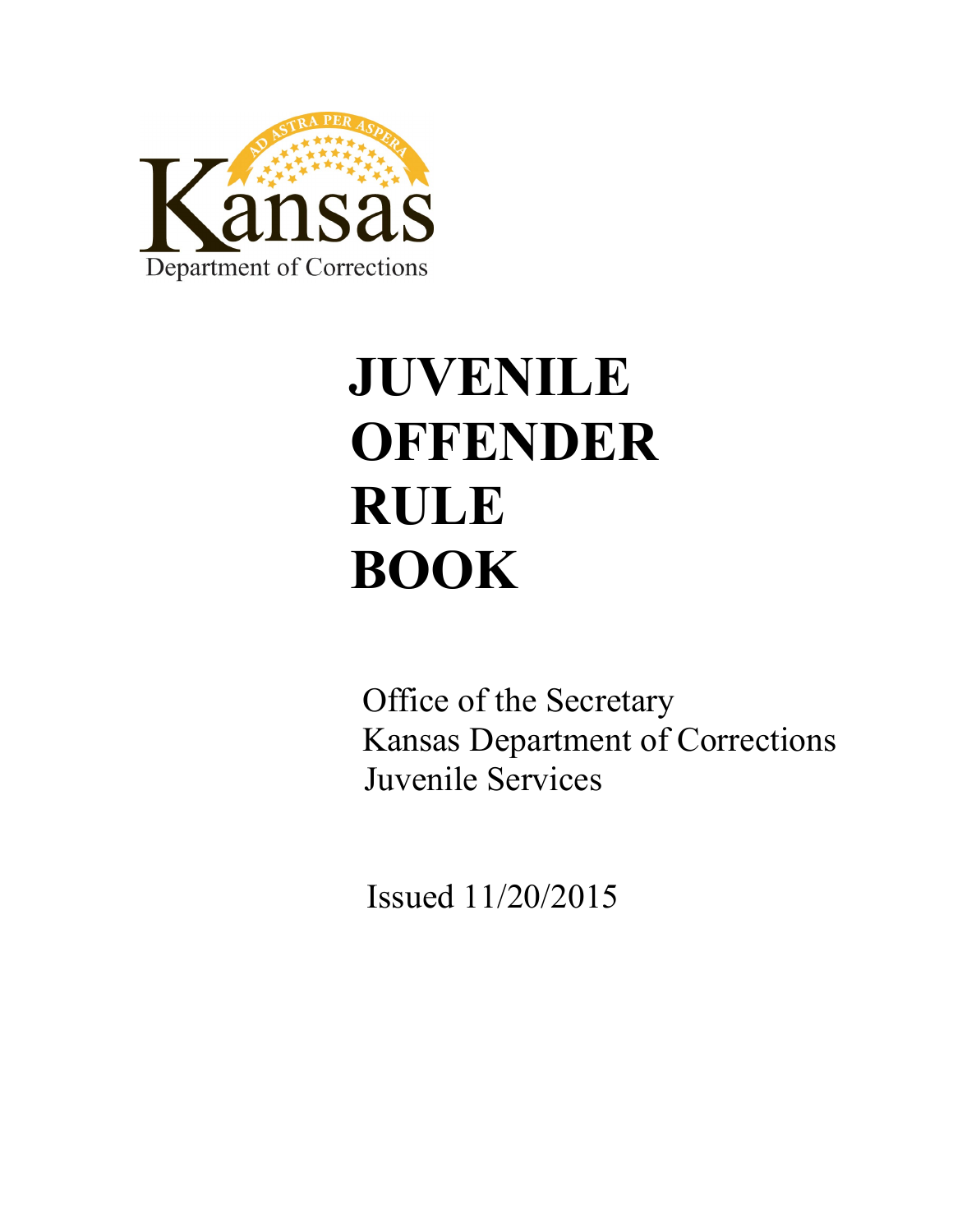**Kansas Department of Corrections**

# **REGULATIONS**

# OFFENDER CODE OF CONDUCT AND PENALTIES DISICPLINE PROCEDURE OFFENDER GRIEVANCE SYSTEM

# ARTICLE 123-12 THROUGH 123-16 of Kansas Administrative Regulations

**Office of the Secretary Kansas Department of Corrections Juvenile Services**

**EFFECTIVE: November 20, 2015**

*This book does not include the orders of any superintendent of any juvenile correctional facility.*

Offenders and Employees, please turn this book into the program manager or supervisor when you no longer reside or work here.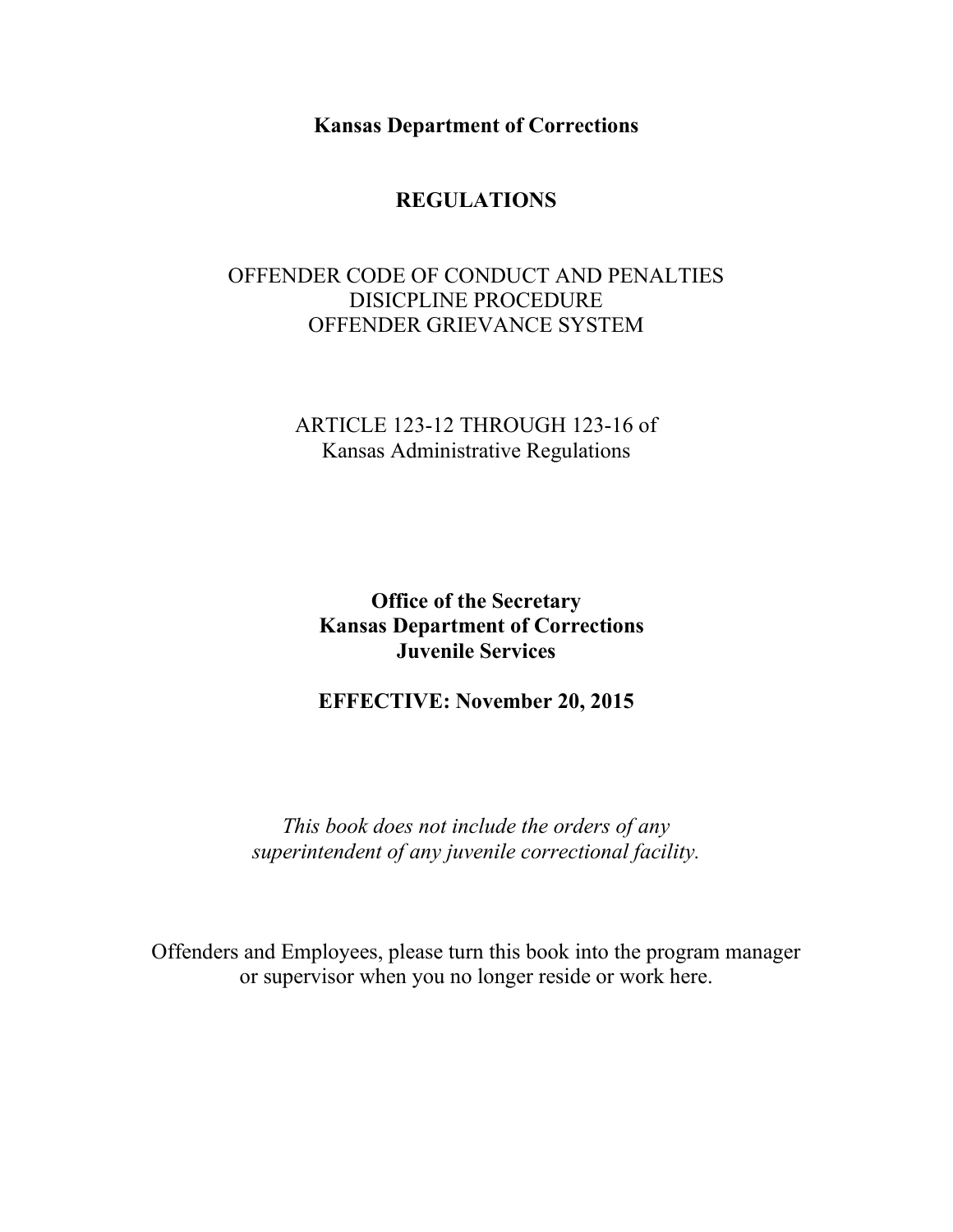# INSTRUCTIONS FOR USE OF THIS BOOK

- 1. You should read this entire book and keep it available for quick reference.
- 2. From time to time changes will be made. If this happens you will be notified of the change by publication on the bulletin board of each living unit.
- 3. Any suggestions you have for changing this book is welcome and may be submitted to the superintendent for review and transmittal to the office of the Secretary. Your suggestion should be in writing.
- 4. When you are released or transferred from this facility please turn in this book to your program manager before leaving.

The copyright to certain material herein reprinted from the Kansas Administrative Regulations is retained by the Revisor of Statutes for the use and benefit of the State of Kansas.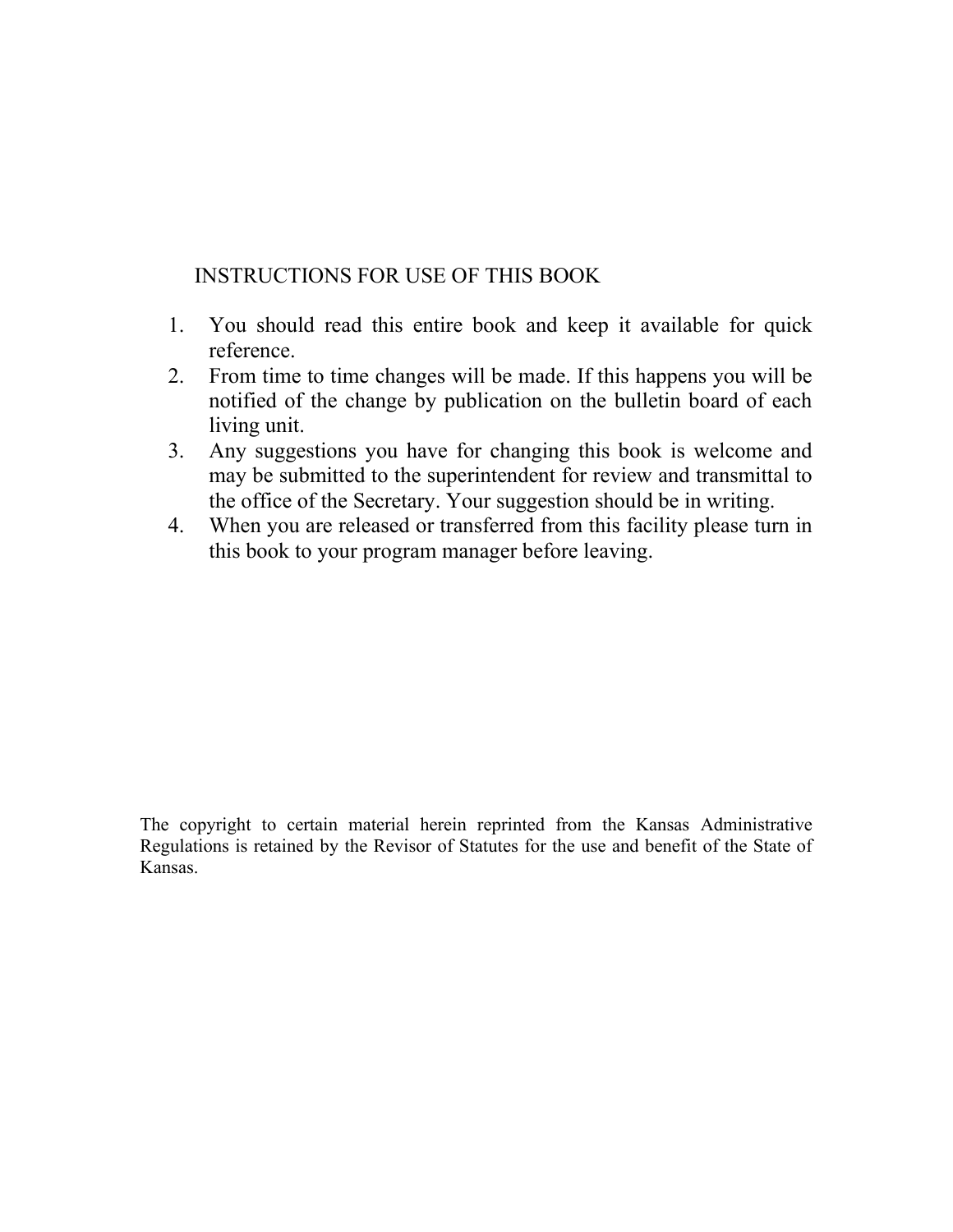# **TABLE OF CONTENTS JUVENILE OFFENDER RULE BOOK**

# **OFFENDER DISCIPLINARY PROCESS AND PROCEDURE**

## **OFFENDER CODE OF CONDUCT AND PENALTIES**

#### **Clothing, Hygiene, Safety, Appearance, and Living Quarters**

- 123-12-101. Offender clothing.
- 123-12-102. Personal cleanliness.
- 123-12-103. Tattoos, body markings, and body piercing.
- 123-12-104. Care of living quarters.
- 123-12-105. Unsafe or unsanitary practices.
- 123-12-106. Hair standards and appearance.
- 123-12-107. Use of safety devices.

#### **Property and Money, Ownership, Possession, Registration, Care, and Use**

- 123-12-201. Registration and use of personal property.
- 123-12-202. Electronic personal entertainment devices.
- 123-12-203. Theft.
- 123-12-204. Taking without permission.
- 123-12-205. Unauthorized dealing and trading.
- 123-12-206. Debt adjustment and debt collection prohibited.
- 123-12-207. Gambling and bookmaking.
- 123-12-208. Misuse of state property.
- 123-12-209. Entering into contracts; incurring financial obligations.
- 123-12-210. Accounts.

#### **Deportment, Violence, Disruptive Behavior, and Riot.**

- 123-12-301. Fighting; violence.
- 123-12-302. Noise.
- 123-12-303. Lying.
- 123-12-304. Disobeying orders.
- 123-12-305. Insubordination or disrespect to employees and volunteers.
- 123-12-306. Threatening or intimidating any person.
- 123-12-307. Avoiding an officer, supervisor, or other employee.
- 123-12-308. Improper use of food.
- 123-12-309. Kitchen utensils and shop tools.
- 123-12-310. Misconduct in the dining room.
- 123-12-311. Drunkenness, intoxication, or altered consciousness.
- 123-12-312. Stimulants, sedatives, drugs, or narcotics; misusing or hoarding authorized or prescribed medication.
- 123-12-313. Sexually explicit materials.
- 123-12-314. Sexual intercourse; sodomy.
- 123-12-315. Lewd acts.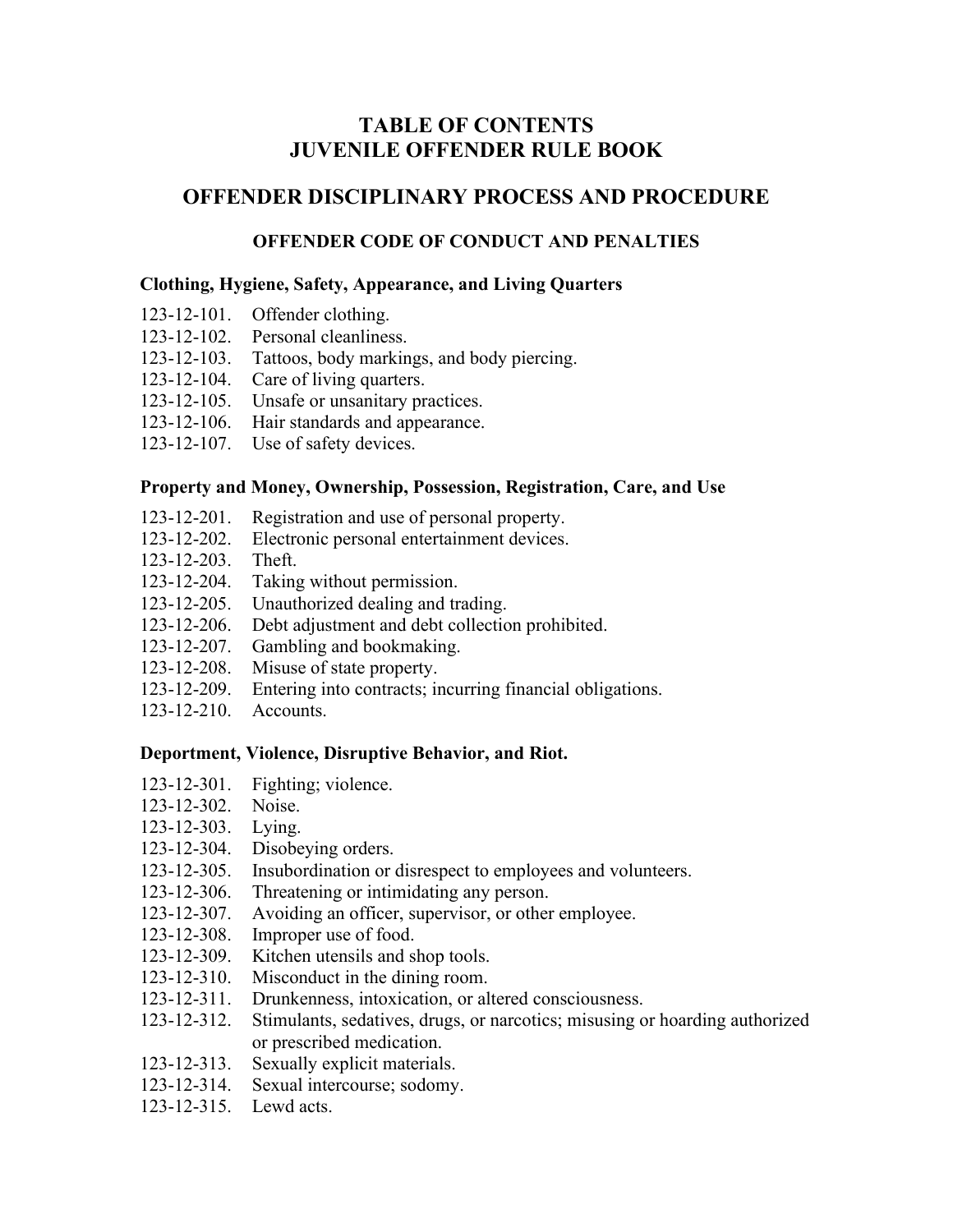- 123-12-317. Falsifying documents.
- 123-12-318. Disruptive behavior.
- 123-12-319. Riot or incitement to riot.
- 123-12-321. Conduct regarding visitors and the public.
- 123-12-322. Arson.
- 123-12-323. Assault.
- 123-12-324. Battery.
- 123-12-325. Offender activity; limitations.
- 123-12-327. Interference with restraints.
- 123-12-328. Personal relationships; limitations.

## **Assignments To and Performance of Work, Education, Training, or Other Duty**

123-12-401. Programs.

## **Being Present and Accounted For**

- 123-12-501. Answering calls; movement.
- 123-12-502. Responsibility for head counts.
- 123-12-503. Restricted areas; unauthorized presence; out-of-bounds in assigned living area.
- 123-12-504. Interference with cell operation, locking devices, and visibility.
- 123-12-505. Restrictions.
- 123-12-505b. Medical restrictions.
- 123-12-506. Official name; alias name.

## **Offender Writing and Other Offender Communication or Publications**

| $123 - 12 - 601$ .<br>Mail. |
|-----------------------------|
|-----------------------------|

123-12-602. Posting notices and distributing written materials.

## **Legal Assistance**

123-12-702. Legal assistance by offenders.

## **Administration Publications and Postings**

123-12-801. Bulletin boards; publishing facility orders.

## **Contraband**

- 123-12-901. Dangerous contraband.
- 123-12-902. Less dangerous contraband.

## **Violation of Statutes, Regulations, and Orders**

- 123-12-1001. Violation of statutes and regulations.
- 123-12-1002. Violation of internal management policy and procedure or facility order.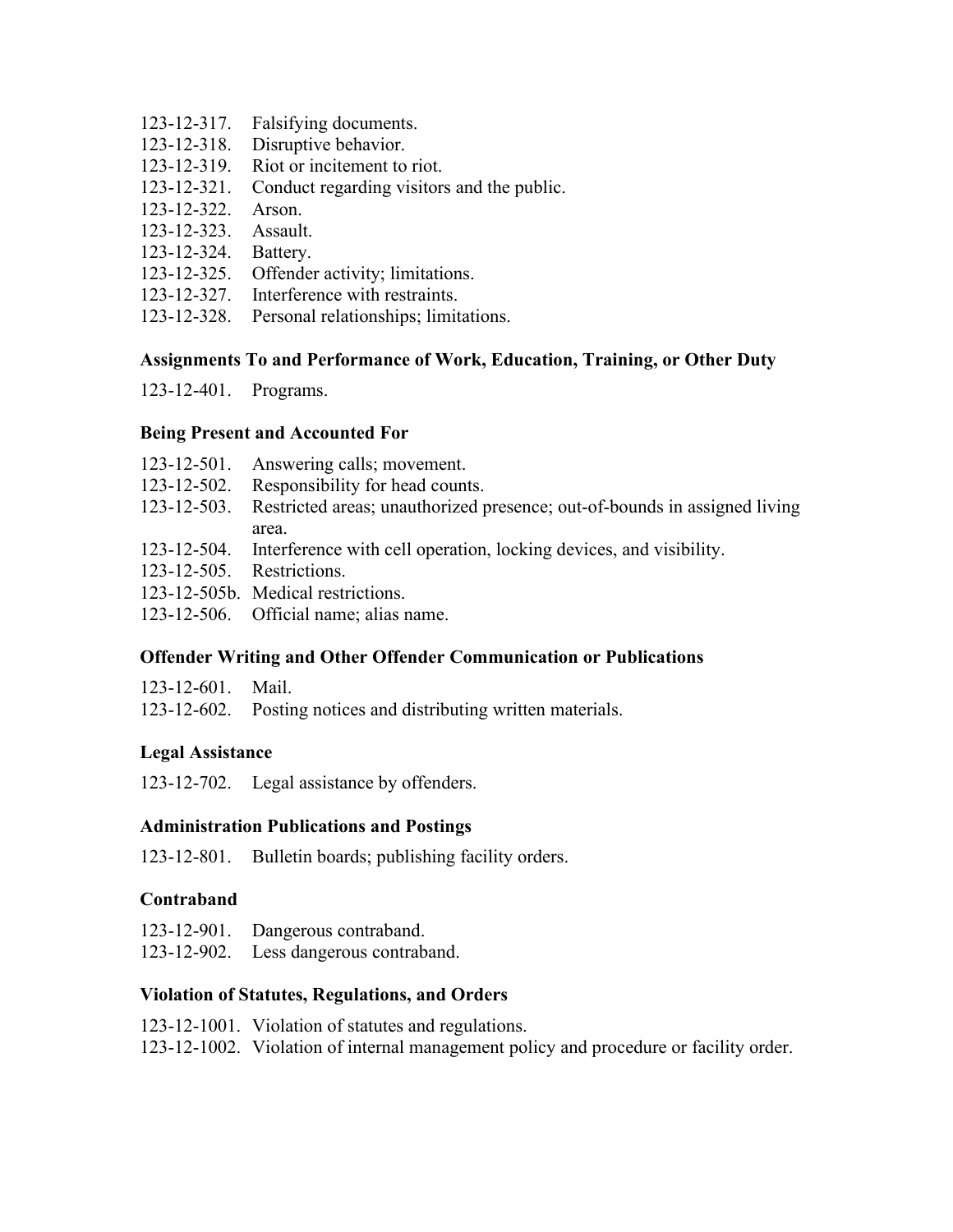## **Attempt, Conspiracy and Accessory to Commission of Offense**

123-12-1101. Anticipatory and facilitating offenses; attempt, conspiracy, solicitation, and accessory.

## **Increased Penalties**

- 123-12-1201. Increased penalty for involving or victimizing an offender under 16.
- 123-12-1202. Conviction of four offenses in six months.

## **Classification of Offenses and Penalties**

- 123-12-1301. Class I offenses and penalties.
- 123-12-1302. Class II offenses and penalties.
- 123-12-1303. Class III offenses and penalties.
- 123-12-1306. Use of restitution.
- 123-12-1308. Disciplinary segregation; limits.

## **DISCIPLINARY PROCEDURE**

## **Procedure Generally**

- 123-13-101. Disciplinary procedure established.
- 123-13-101a. Waiver of rights.
- 123-13-103. Prosecution by outside agency.
- 123-13-105. The disciplinary administrator and hearing officers.
- 123-13-106. Administration of oaths; designation of persons authorized.

## **Commencement of Proceedings**

- 123-13-201. Disciplinary report and written notice.
- 123-13-201b. Summary judgment procedure.
- 123-13-202. Amendment of the charge.
- 123-13-203. Criminal prosecution and disciplinary hearing.

## **Nature of Proceedings**

- 123-13-306. Offender responsibilities.
- 123-13-307. Administrative review of requests for witnesses; denial of requests; issuance of summons; voluntary nature of witness appearance.

## **Hearings Generally**

- 123-13-401. Hearing within certain time; notice to offender; time and place of hearing.
- 123-13-402. Continuing the hearing; recesses; time limits; extension.
- 123-13-403. Conducting the disciplinary hearing.
- 123-13-404. Presence of offender and presence of charging officer at disciplinary hearings; officer statements in lieu of testimony.
- 123-13-405a. Calling witnesses.
- 123-13-406. Disposition.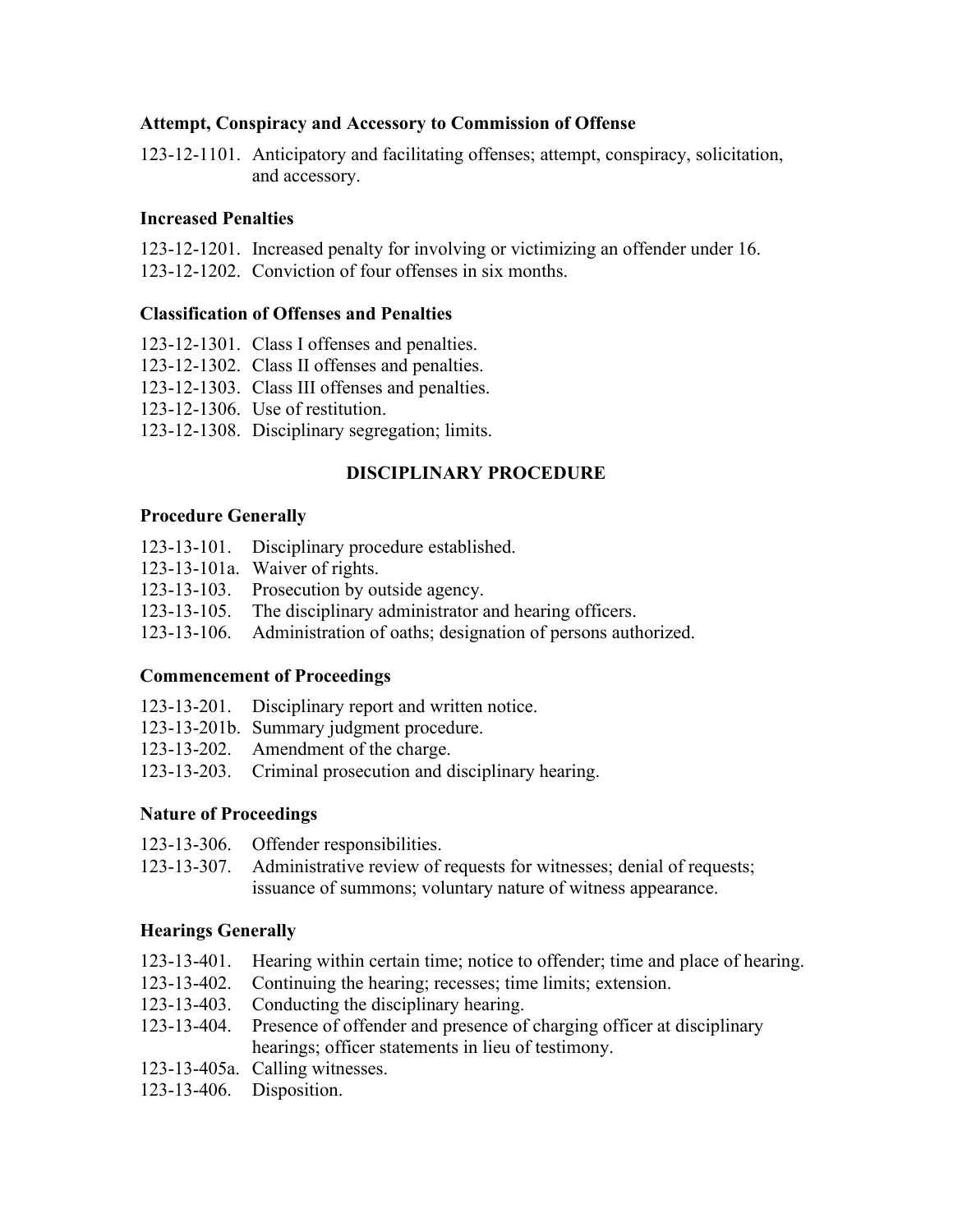- 123-13-408. Assistance from staff.
- 123-13-409. Standard of proof.

## **Reports and Records**

- 123-13-501. Preservation of all reports.
- 123-13-502a. Hearing record.
- 123-13-505. Copy of record provided the offender.
- 123-13-506. Preparation of the record in 10 working days.
- 123-13-507. Docket.
- 123-13-508. Reports in file.
- 123-13-509. Disciplinary case log.

## **Sentences**

- 123-13-601. Serving disciplinary segregation sentence.
- 123-13-602. Disciplinary segregation sentence credit.
- 123-13-603. Absence from facility.
- 123-13-610. Collection of restitution.

## **Appeals**

123-13-701. Administrative review. 123-13-702. Appeal on the record to the superintendent in class III offense cases. 123-13-703. Appeal on the record to commissioner in class I and II offense cases. 123-13-704. Commissioner's final review on appeal. 123-13-706. Administrative review board to review and make recommendations. 123-13-707. Harmless error; plain error.

## **OFFENDER GRIEVANCE SYSTEM**

## **Procedures Generally**

- 123-15-101. Offender grievance procedure; informal resolution; formal levels.
- 123-15-101a. Grievance procedure distribution; orientation; applicability; remedies; advisory committee; investigation.
- 123-15-101b. Time limit for filing grievance.
- 123-15-102. Procedure.
- 123-15-104. Reprisals prohibited.
- 123-15-105. Records.
- 123-15-105a. Annual review.
- 123-15-106. Emergency grievance procedure.
- 123-15-107. Special procedures procedures for sexual abuse grievances; sexual harassment grievances and grievances alleging retaliation for filing same; reports of sexual abuse or sexual harassment submitted by third parties.

## **Special Procedures**

123-15-201. Special kinds of problems.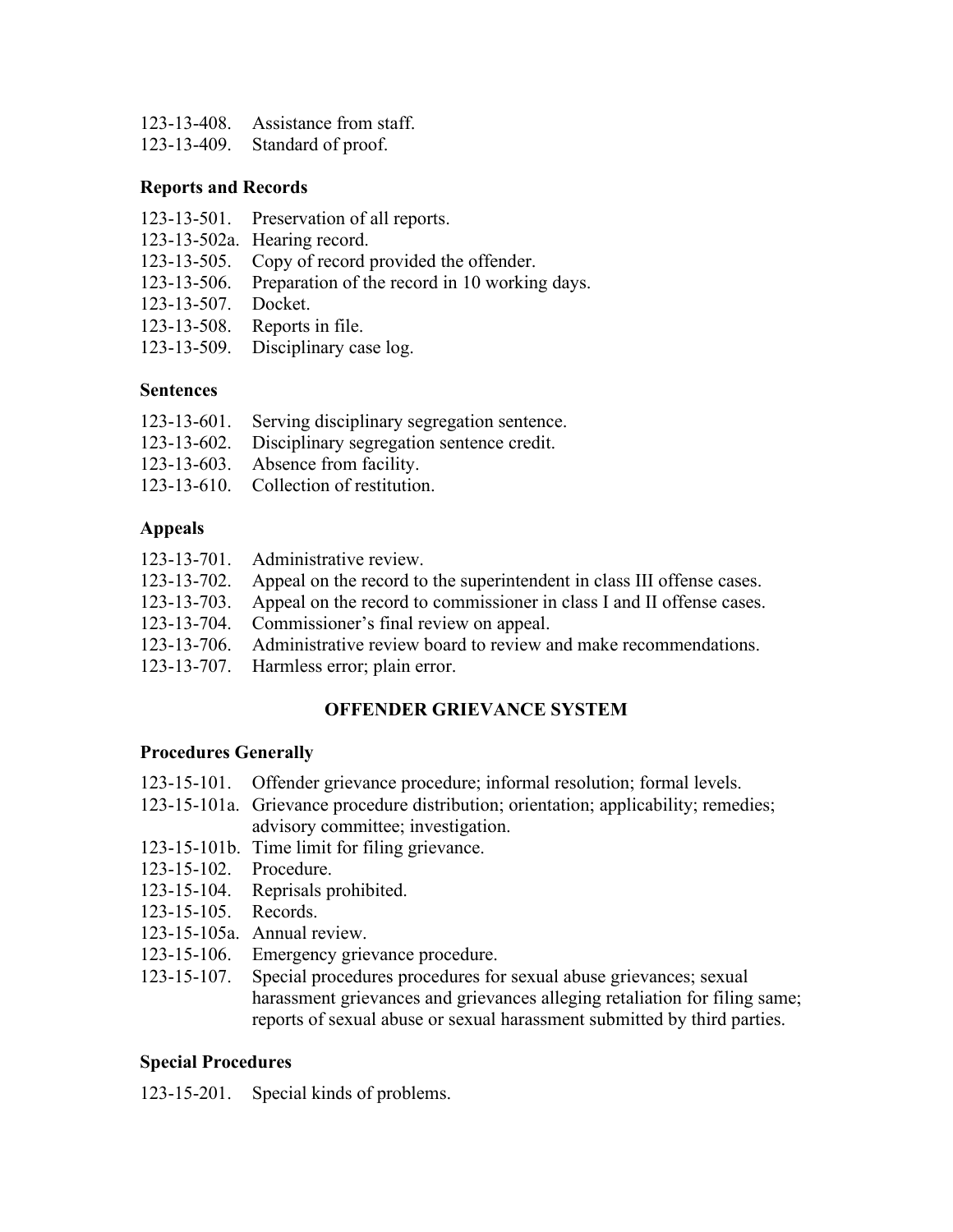# **OFFENDER CLAIMS**

- 123-16-102. Reporting loss of or damage to property; claims.
- 123-16-105. Personal property at offender's own risk.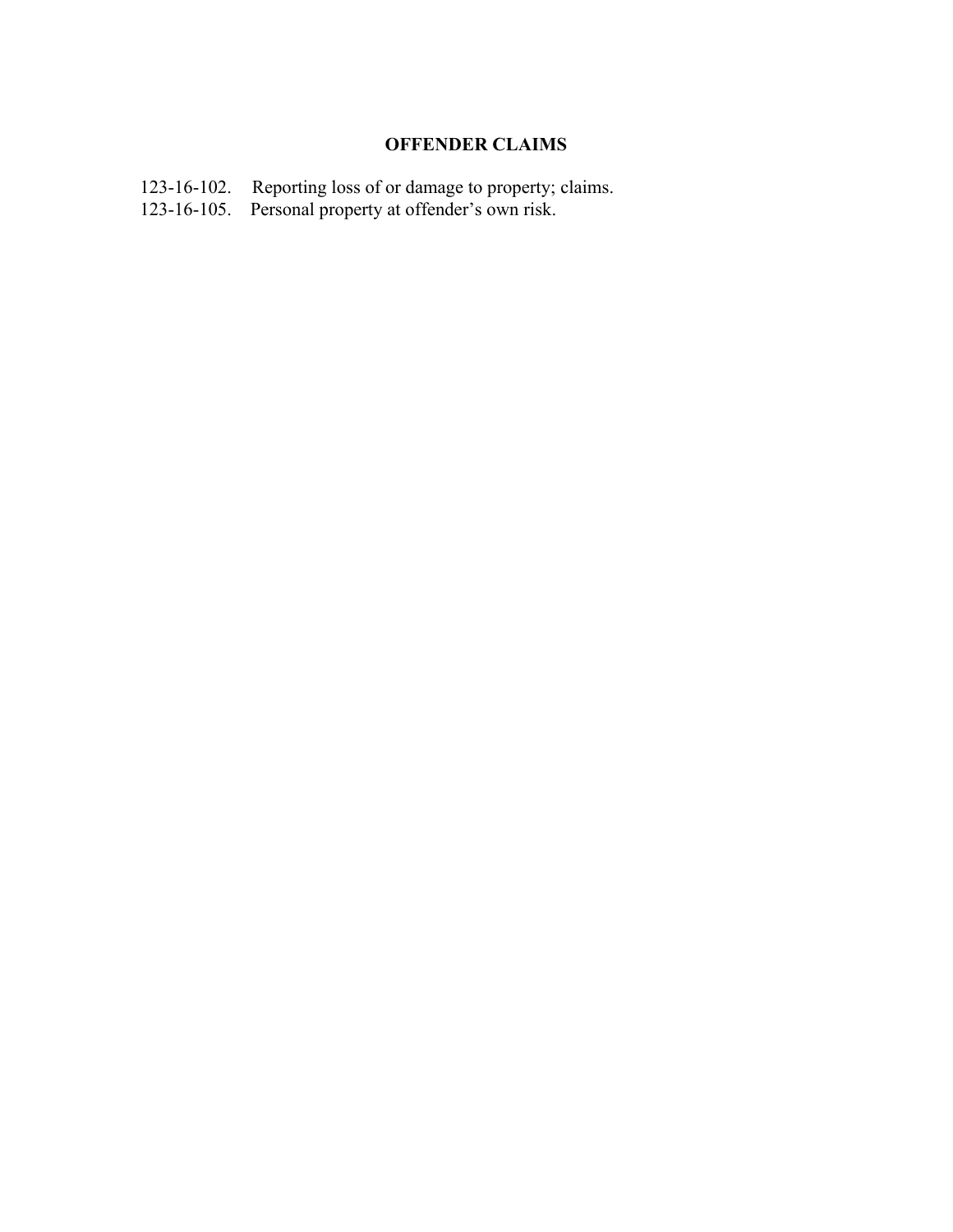#### **ARTICLE 12- OFFENDER CODE OF CONDUCT AND PENALTIES**

#### **Clothing, Hygiene, Safety, Appearance, and Living Quarters**

**123-12-101. Offender clothing**. (a) Each offender shall turn in all personal clothing upon admission to a facility. Each offender shall wear only the clothing furnished by the state. However, an exception due to an offender's medical condition may be authorized by the superintendent or designee if the necessity for an exception is attested to or validated by the facility's medical staff or another medical authority approved by the commissioner. All clothing authorized as an exception shall conform in design, construction, and appearance to that clothing provided by the state to the extent that is reasonably practical.

(b) Except for authorized exceptions, an offender shall not wear or have possession of any clothing other than the required and issued items.

(c) Each offender shall follow the facility's orders regarding the clothing care and handling procedures.

(d) No offender's clothing shall be given special treatment in the laundry, clothing distribution room, or at any other point in the process of issuing, turning in, and exchanging clothing. Each exchange of clothing shall be made according to the facility's established schedules and procedures. Each offender shall keep that offender's clothing as neat and clean as the conditions permit.

(e) Each violation of this regulation shall be a class III offense.

This regulation shall be effective on and after April 8, 2005. (Authorized by and implementing K.S.A. 2004 Supp. 75-7024 and K.S.A. 76-3203; effective April 8, 2005.)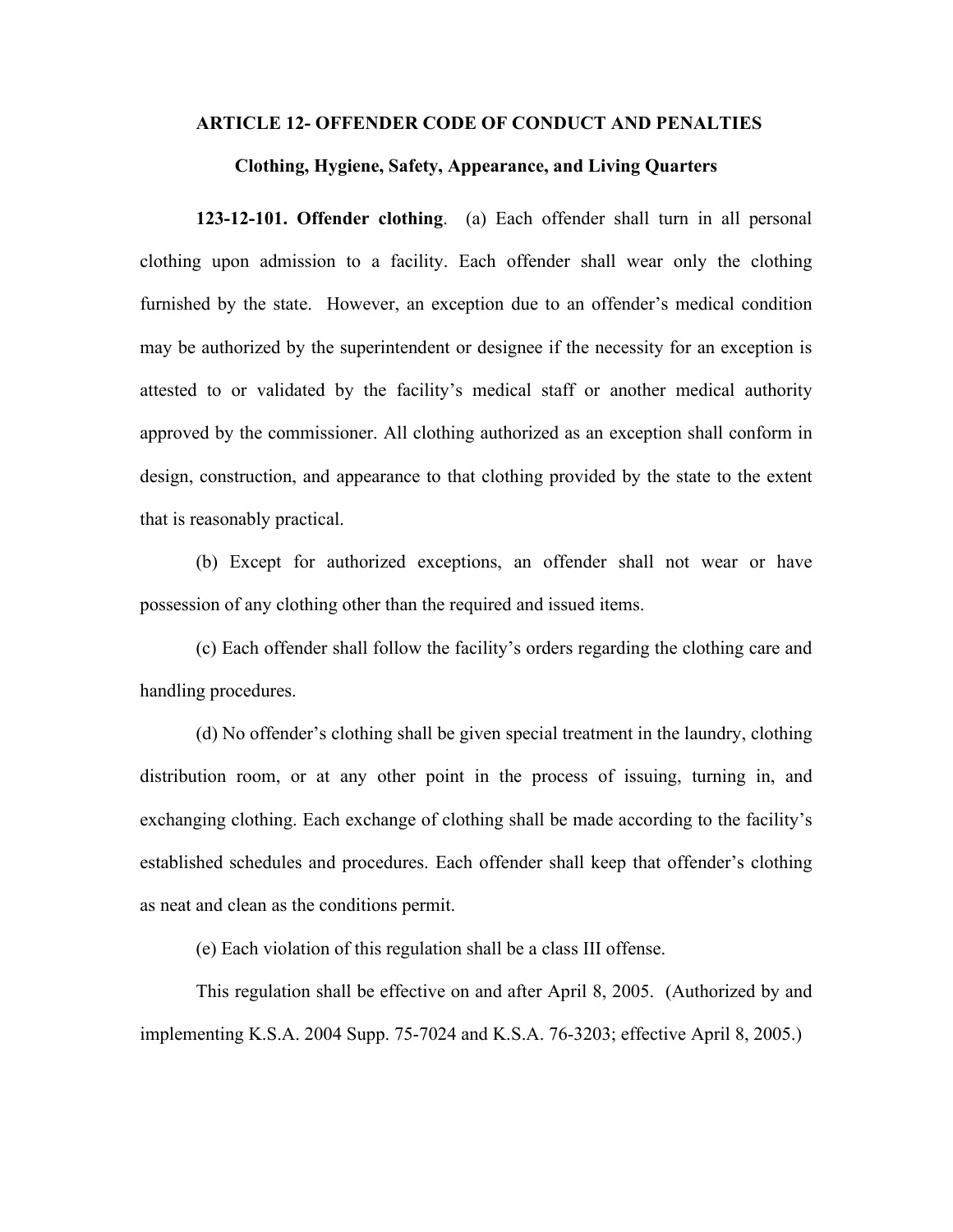**123-12-102. Personal cleanliness**. (a) Each offender shall shower or bathe at least three times each week and shall brush the offender's teeth at least once each day.

(b) Each violation of this regulation shall be a class III offense.

This regulation shall be effective on and after April 8, 2005. (Authorized by and implementing K.S.A. 2004 Supp. 75-7024 and K.S.A. 76-3203; effective April 8, 2005.)

**123-12-103. Tattoos, body markings, and body piercing**. (a) No offender shall place, alter, or remove any tattoo or other body marking on the offender's own body or on the body of another offender. The removal or alteration of any tattoo or body marking shall be performed only by a medically qualified official after written approval has been given by the superintendent.

(b) No offender shall pierce the offender's own body or any body part or that of any other offender.

(c) Each violation of this regulation shall be a class II offense.

This regulation shall be effective on and after April 8, 2005. (Authorized by and implementing K.S.A. 2004 Supp. 75-7024 and K.S.A. 76-3203; effective April 8, 2005.)

**123-12-104. Care of living quarters**. (a) Each offender shall keep the offender's living quarters in a neat, clean, and sanitary condition. Clothing shall be neatly hung or stored in designated places. Beds shall be made at all times when not in use. Linens shall be exchanged in accordance with the facility's established procedures. Wash basins and toilet bowls shall be kept clean at all times.

(b) Except as permitted by an internal management policy and procedure or facility order, the following requirements shall apply: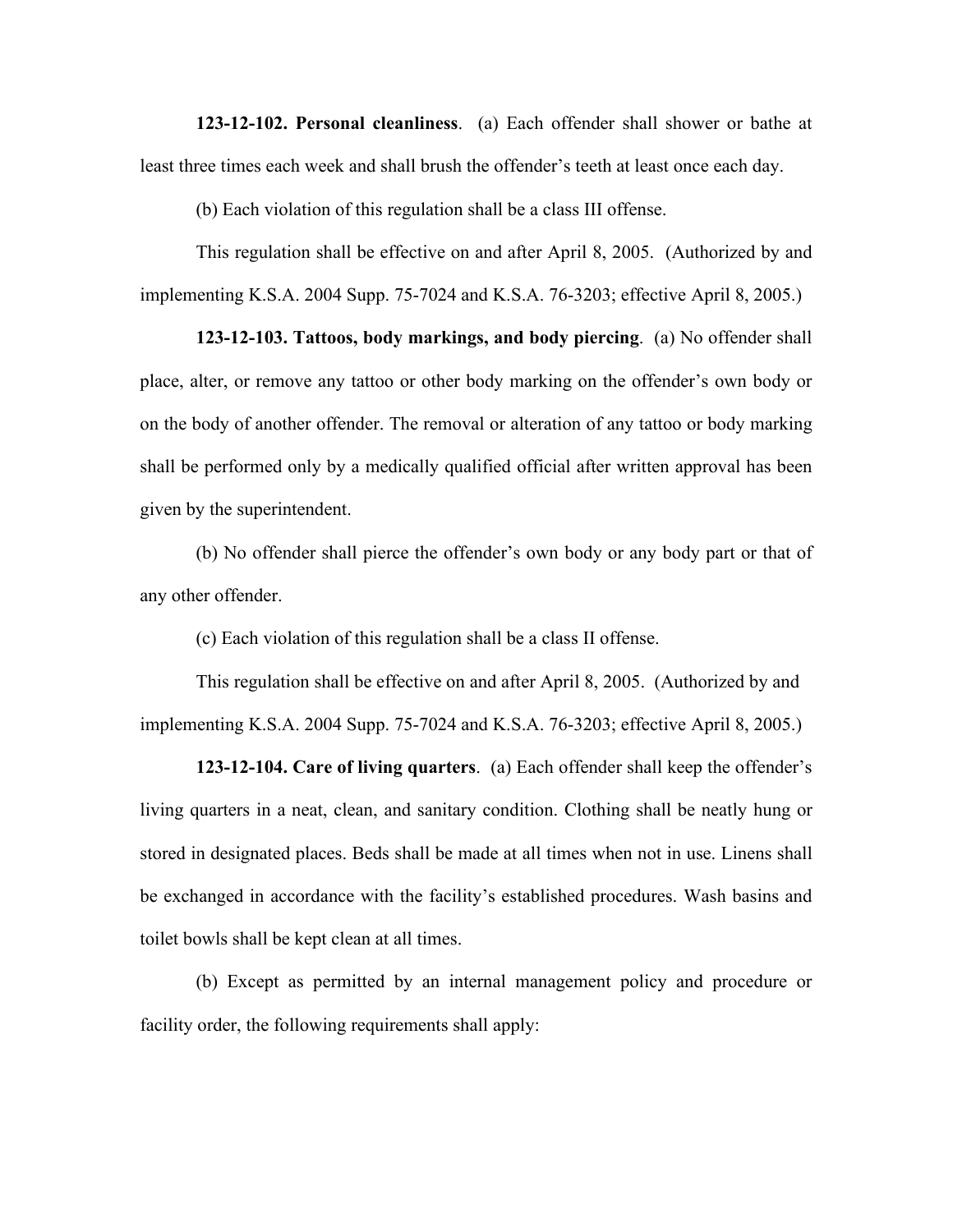(1) No offender shall alter, paint, or otherwise modify the offender's assigned living quarters.

(2) No offender shall alter, paint, or otherwise modify the furniture and equipment located in the offender's living quarters or use the furniture and equipment for other than their intended purpose.

(c) Each violation of this regulation shall be a class III offense.

This regulation shall be effective on and after April 8, 2005. (Authorized by and implementing K.S.A. 2004 Supp. 75-7024 and K.S.A. 76-3203; effective April 8, 2005.)

**123-12-105. Unsafe or unsanitary practices**. (a) No offender shall throw trash, rubbish, or debris of any kind upon the floors, sidewalks, or grounds of any facility. All trash, rubbish, and debris of any kind shall be placed in the containers provided for that purpose.

(b) No offender shall spit or otherwise deposit any other bodily fluids or bodily waste upon the floors, walls, and ceilings of any facility building or upon sidewalks and grounds at a facility. No offender shall collect, smear, or throw bodily fluids or wastes.

(c) Each violation of the requirements specified in subsection (a) of this regulation shall be a class III offense. Alternatively, any violation of subsection (a) of this regulation may be handled according to the summary disposition procedure specified in K.A.R. 123- 13-201b.

(d) Each violation of the requirements specified in subsection (b) of this regulation shall be a class II offense. However, if the bodily fluids or wastes are smeared on or thrown at any person, the violation shall be a class I offense. It shall not be a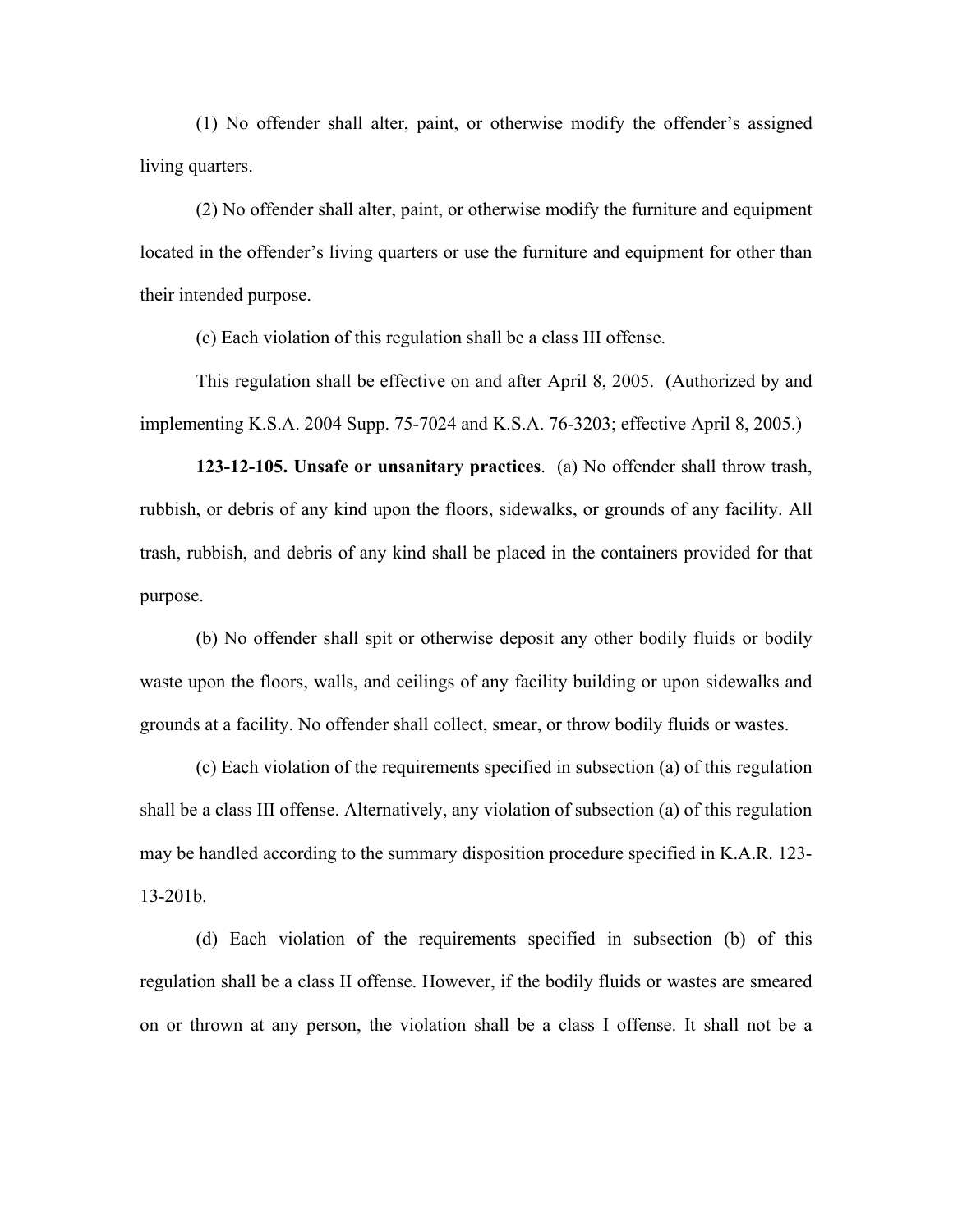defense that the effort to smear or throw the bodily fluids or wastes on or at another person was unsuccessful.

This regulation shall be effective on and after April 8, 2005. (Authorized by and implementing K.S.A. 2004 Supp. 75-7024 and K.S.A. 76-3203; effective April 8, 2005.)

**123-12-106. Hair standards and appearance**. (a)(1) Each offender shall keep the offender's hair neat and clean and shall follow reasonable health and safety standards. Except as specified in paragraph (a)(2), each haircut, which shall include the length of sideburns, shall be in conformance with the applicable facility orders. No offender shall have a beard, moustache, or other form or style of facial hair.

(2) Upon a showing of medical necessity certified by a physician or dentist and with the written approval of the superintendent or designee, the limitations regarding haircuts or facial hair, or both, may be exempted to the limited extent necessitated by the medical condition. The necessity for continuing the exemption shall be reviewed at least every two weeks, except that a condition that has been certified by a physician as being congenital and not likely to change in the foreseeable future shall be reviewed every six months.

(b) Each offender shall wear a hair net when involved in the preparation or serving of food.

(c) Each violation of this regulation shall be a class III offense.

This regulation shall be effective on and after April 8, 2005. (Authorized by and implementing K.S.A. 2004 Supp. 75-7024 and K.S.A. 76-3203; effective April 8, 2005.)

**123-12-107. Use of safety devices**. (a) Each offender shall use the safety devices provided, in accordance with the applicable facility orders.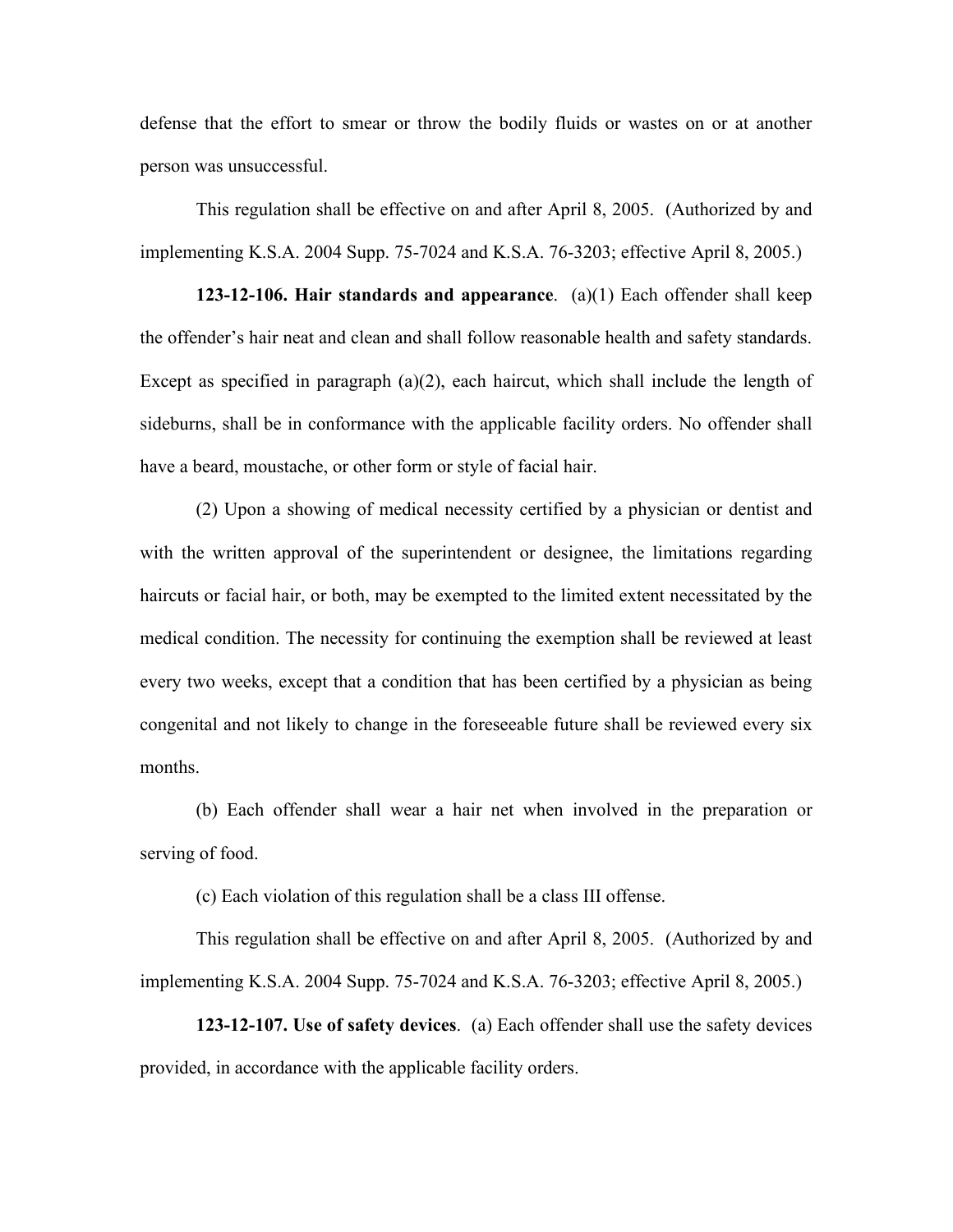(b) Each violation of this regulation shall be a class III offense.

This regulation shall be effective on and after April 8, 2005. (Authorized by and implementing K.S.A. 2004 Supp. 75-7024 and K.S.A. 76-3203; effective April 8, 2005.)

#### **Property and Money, Ownership, Possession, Registration, Care, and Use**

**123-12-201. Registration and use of personal property**. (a) Each offender shall

ensure that each item of personal property in the offender's possession is properly registered as required by the applicable internal management policy and procedure and facility order. Upon the demand of any staff member, each offender shall without delay produce any personal property registered in the offender's name or issued to the offender, unless the property being demanded has previously been reported lost, using the proper procedure.

(b) No offender shall possess any item of personal property unless the item is properly registered.

(c) Each violation of this regulation shall be a class II offense.

This regulation shall be effective on and after April 8, 2005. (Authorized by and implementing K.S.A. 2004 Supp. 75-7024 and K.S.A. 76-3203; effective April 8, 2005.)

**123-12-202. Electronic personal entertainment devices**. (a) No offender shall possess, play, or use any electronic personal entertainment device except as permitted by internal management policies and procedures and facility orders.

(b) Any offender may possess and either play or use a personal radio, a television, or electronic sound equipment only in accordance with applicable facility orders. The size, type, and capacity of the device shall be limited by internal management policies and procedures.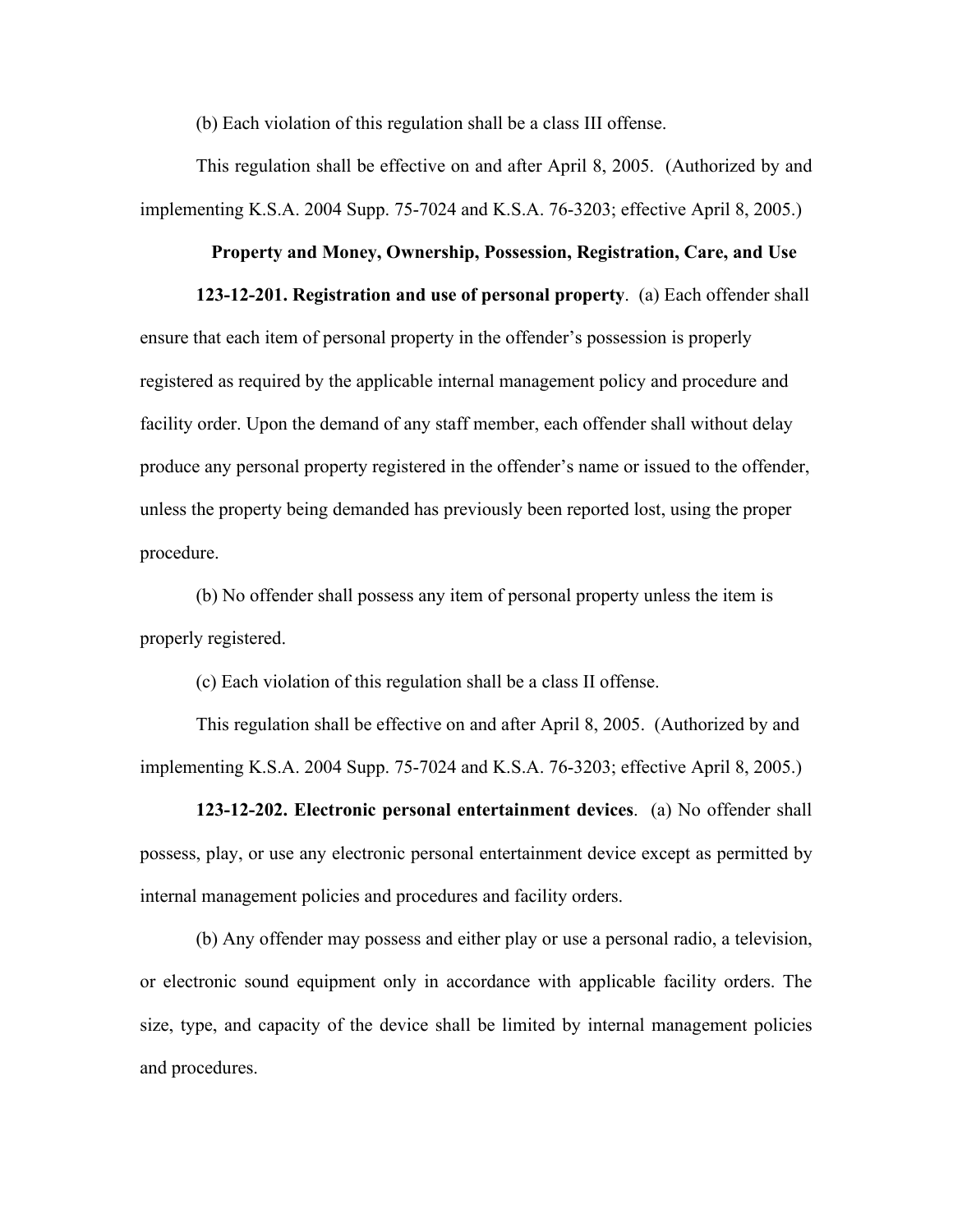(c) Each violation of this regulation shall be a class III offense.

This regulation shall be effective on and after April 8, 2005. (Authorized by and implementing K.S.A. 2004 Supp. 75-7024 and K.S.A. 76-3203; effective April 8, 2005.)

**123-12-203. Theft**. (a) Theft shall include any of the following acts done with the intent to deprive the owner permanently of the possession, use, or benefit of the owner's property or services:

(1) Obtaining or exerting unauthorized control over property or services;

(2) obtaining control over property or services by deception;

(3) obtaining control over property or services by threat; or

(4) obtaining control over stolen property or services and knowing the property or services to have been stolen by another.

(b) Each violation of this regulation shall be a class I offense.

This regulation shall be effective on and after April 8, 2005. (Authorized by and implementing K.S.A. 2004 Supp. 75-7024 and K.S.A. 76-3203; effective April 8, 2005.)

**123-12-204. Taking without permission**. (a) No offender, regardless of the offender's intent, shall take any article or property of any kind from any other person or any place without the permission of a person who is authorized to give such permission. No offender shall obtain articles or property of any kind from any other person or any place by fraud or dishonesty.

(b) Each violation of this regulation shall be a class II offense. Alternatively, any violation of this regulation may be handled according to the summary disposition procedure specified in K.A.R. 123-13-201b.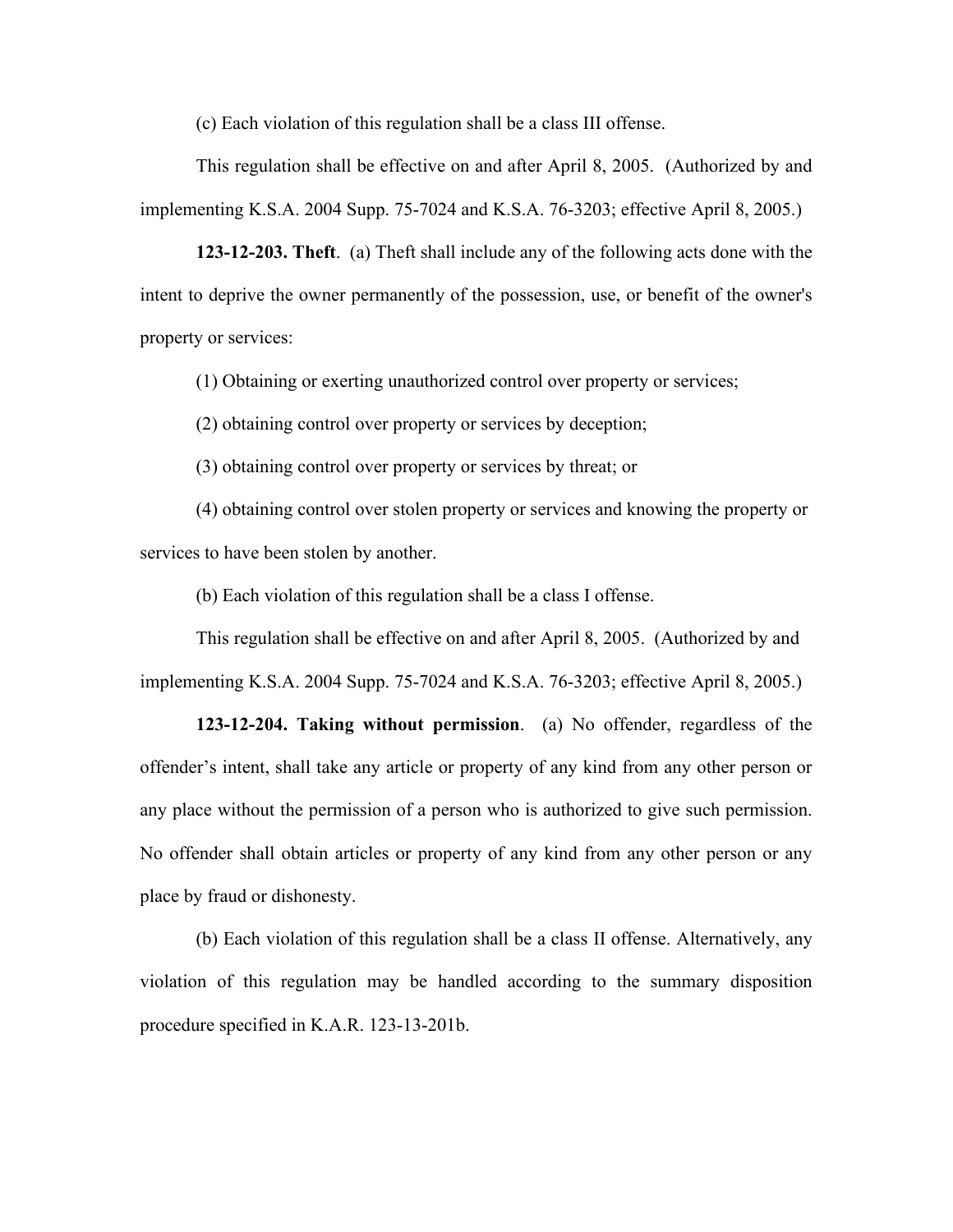This regulation shall be effective on and after April 8, 2005. (Authorized by and implementing K.S.A. 2004 Supp. 75-7024 and K.S.A. 76-3203; effective April 8, 2005.)

**123-12-205. Unauthorized dealing and trading**. (a) No offender shall trade, borrow, loan, give, receive, sell, or buy goods, services, or any item with economic or other intrinsic value with, to, or from another person without the written permission of the superintendent or designee.

(b) Each violation of this regulation shall be a class II offense. Alternatively, any violation of this regulation may be handled according to the summary disposition procedure specified in K.A.R. 123-13-201b.

This regulation shall be effective on and after April 8, 2005. (Authorized by and implementing K.S.A. 2004 Supp. 75-7024 and K.S.A. 76-3203; effective April 8, 2005.)

**123-12-206. Debt adjustment and debt collection prohibited**. (a) Each of the following acts between and among offenders shall be prohibited:

(1) Debt adjustment; and

(2) debt collection.

(b) Each violation of this regulation shall be a class II offense.

This regulation shall be effective on and after April 8, 2005. (Authorized by and implementing K.S.A. 2004 Supp. 75-7024 and K.S.A. 76-3203; effective April 8, 2005.)

**123-12-207. Gambling and bookmaking**. (a) No offender shall make any bet, operate or bank any gambling pool or game, accept or place any bet of another individual, or engage in any form of gambling.

(b) No offender shall possess, transfer, sell, distribute, or obtain dice or any other form or type of gambling paraphernalia.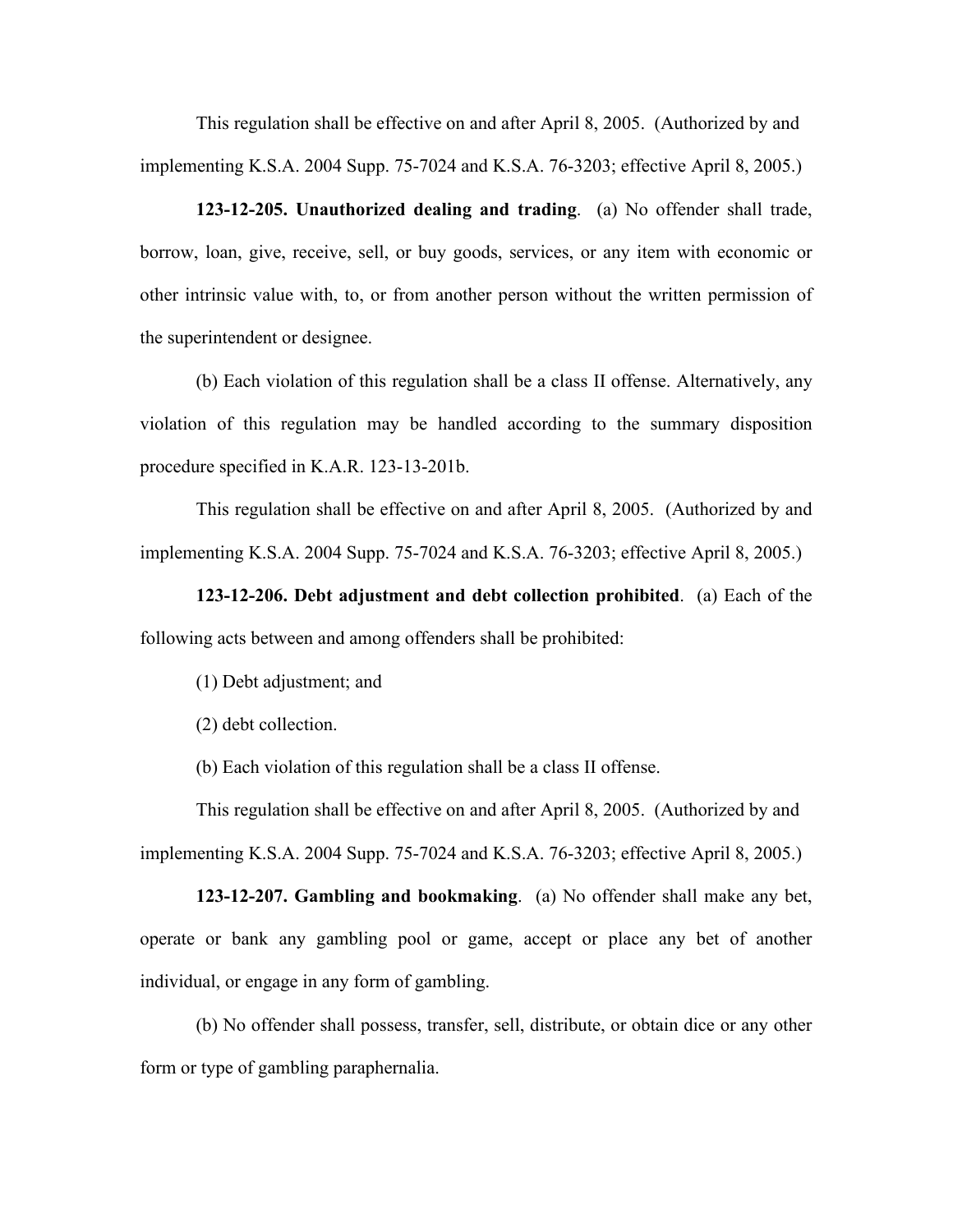(c) No offender shall receive, possess, distribute, sell, or transfer lottery tickets.

(d) Each violation of this regulation shall be a class II offense.

This regulation shall be effective on and after April 8, 2005. (Authorized by and implementing K.S.A. 2004 Supp. 75-7024 and K.S.A. 76-3203; effective April 8, 2005.)

**123-12-208. Misuse of state property**. (a) No offender shall destroy, damage, deface, alter, misuse, or fail to return when due any article of state property, including clothing and shoes.

(b) Each violation of this regulation shall be a class II offense.

This regulation shall be effective on and after April 8, 2005. (Authorized by and implementing K.S.A. 2004 Supp. 75-7024 and K.S.A. 76-3203; effective April 8, 2005.)

**123-12-209. Entering into contracts; incurring financial obligations**. (a) No offender shall enter into any contract or incur any financial obligation, including placing orders by mail, without the prior, written approval of the superintendent or designee.

(b) Each violation of this regulation shall be a class III offense.

This regulation shall be effective on and after April 8, 2005. (Authorized by and implementing K.S.A. 2004 Supp. 75-7024 and K.S.A. 76-3203; effective April 8, 2005.)

**123-12-210. Accounts**. (a) No offender shall establish, operate, negotiate, or otherwise hold or use any checking or savings account other than the offender's trust fund while confined in a juvenile correctional facility without the prior, written approval of the superintendent.

(b) Each violation of this regulation shall be a class II offense.

This regulation shall be effective on and after April 8, 2005. (Authorized by and implementing K.S.A. 2004 Supp. 75-7024 and K.S.A. 76-3203; effective April 8, 2005.)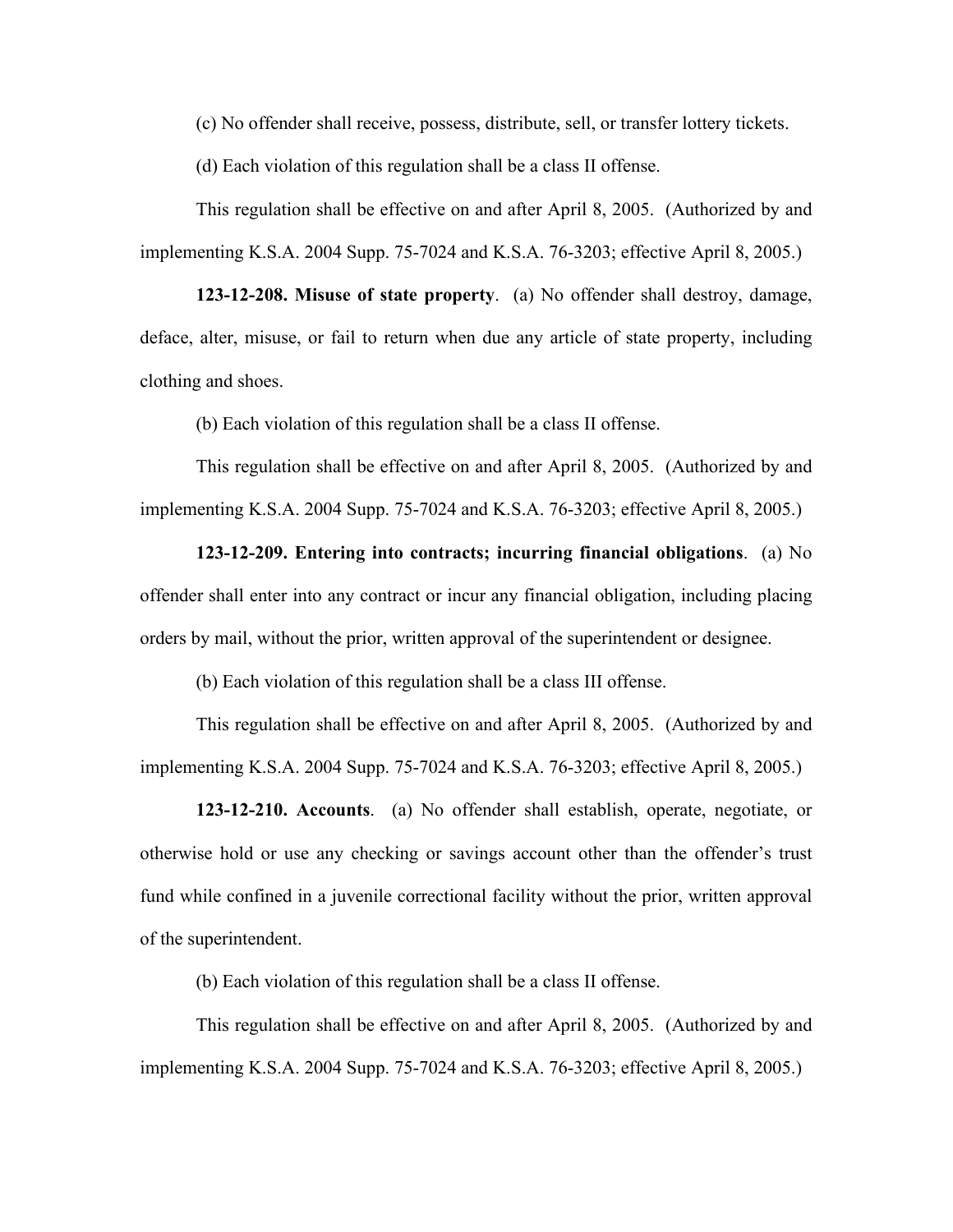#### **Deportment, Violence, Disruptive Behavior, and Riot**

**123-12-301. Fighting; violence**. (a) Each of the following acts shall be prohibited, unless the act is done in self-defense:

(1) Fighting;

(2) any act other than fighting that constitutes violence; and

(3) any act that is likely to lead to violence.

(b) Each violation of this regulation shall be a class I offense.

This regulation shall be effective on and after April 8, 2005. (Authorized by and implementing K.S.A. 2004 Supp. 75-7024 and K.S.A. 76-3203; effective April 8, 2005.)

**123-12-302. Noise**. (a) No offender shall utter or otherwise make any inappropriate booing, whistling, shouting, hissing, or catcalls, or any other loud and disturbing noises.

(b) Each violation of this regulation shall be a class III offense.

This regulation shall be effective on and after April 8, 2005. (Authorized by and implementing K.S.A. 2004 Supp. 75-7024 and K.S.A. 76-3203; effective April 8, 2005.)

**123-12-303. Lying**. (a) No offender shall lie, misrepresent the facts, mislead, or otherwise give false or misleading information to an officer, employee, or any other person who is assigned to supervise the offender or who has a right to obtain information from the offender.

(b) No offender shall make any false or misleading allegations against any agency employee, other offender, or any other person.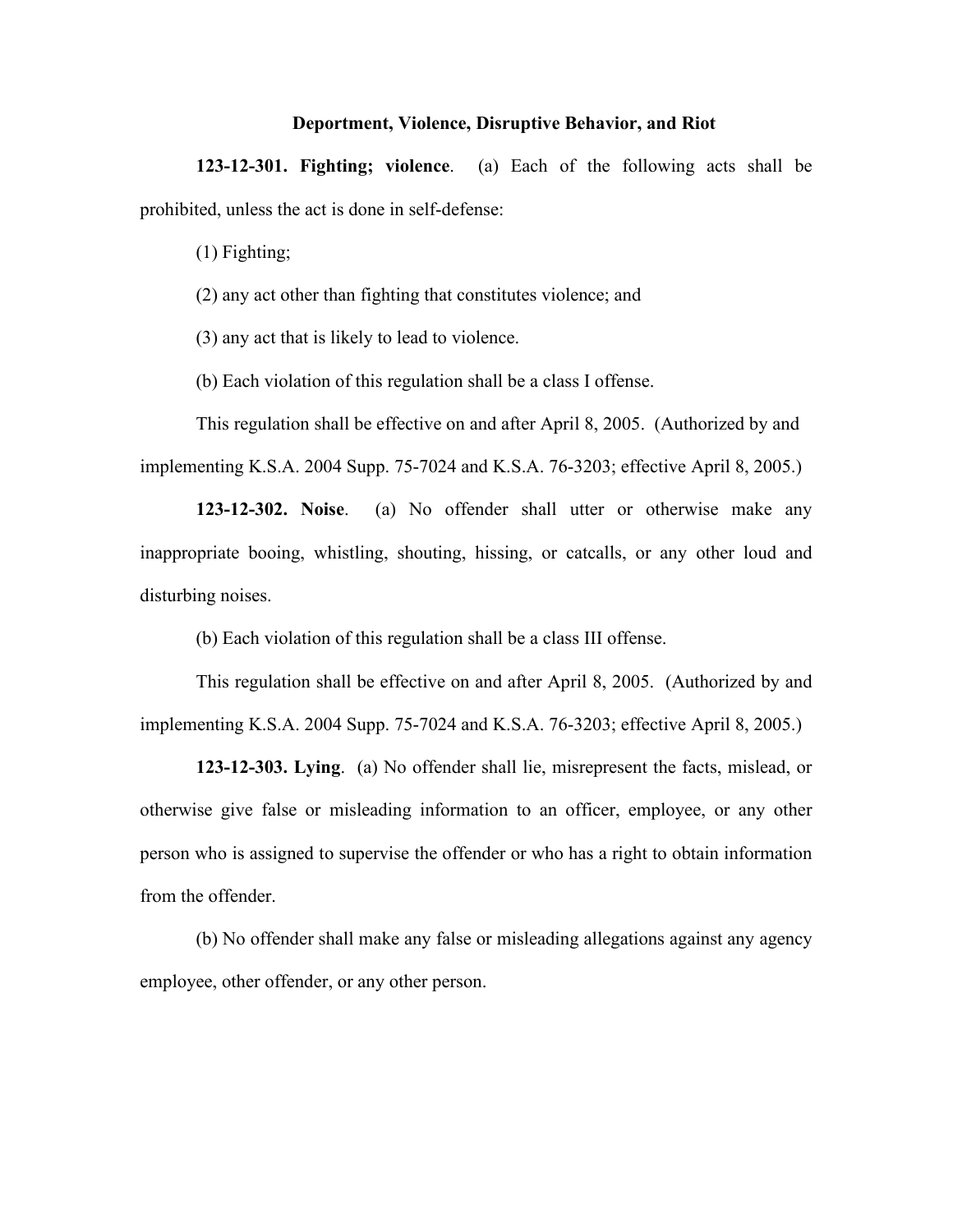(c) Each violation of this regulation shall be a class II offense. Alternatively, any violation of this regulation may be handled according to the summary disposition procedure specified in K.A.R. 123-13-201b.

This regulation shall be effective on and after April 8, 2005. (Authorized by and implementing K.S.A. 2004 Supp. 75-7024 and K.S.A. 76-3203; effective April 8, 2005.)

**123-12-304. Disobeying orders**. (a) Each offender shall promptly and respectfully obey any order, directive, or instruction given to the offender by any employee of the agency or by an employee of any other agency or entity in charge of the offender. In case of conflicting orders, the last order given shall be obeyed.

(b) If an order, directive, or instruction is alleged to have been disobeyed, the specific circumstances surrounding the alleged disobedience shall be included in the following:

(1) The disciplinary report in which the charge is brought or made;

(2) the investigative report; and

(3) if used in lieu of testimony, the written statement of the officer who gave the order, directive, or instruction.

(c) Each violation of subsection (a) shall be a class I offense.

This regulation shall be effective on and after April 8, 2005. (Authorized by and implementing K.S.A. 2004 Supp. 75-7024 and K.S.A. 76-3203; effective April 8, 2005.)

**123-12-305. Insubordination or disrespect to employees and volunteers**. (a) Each offender shall be attentive to and respectful towards all employees, including each contractor's employees, and toward all volunteers. Each direct or indirect display of disrespect or argumentation shall be considered insubordination. A brief, initial exchange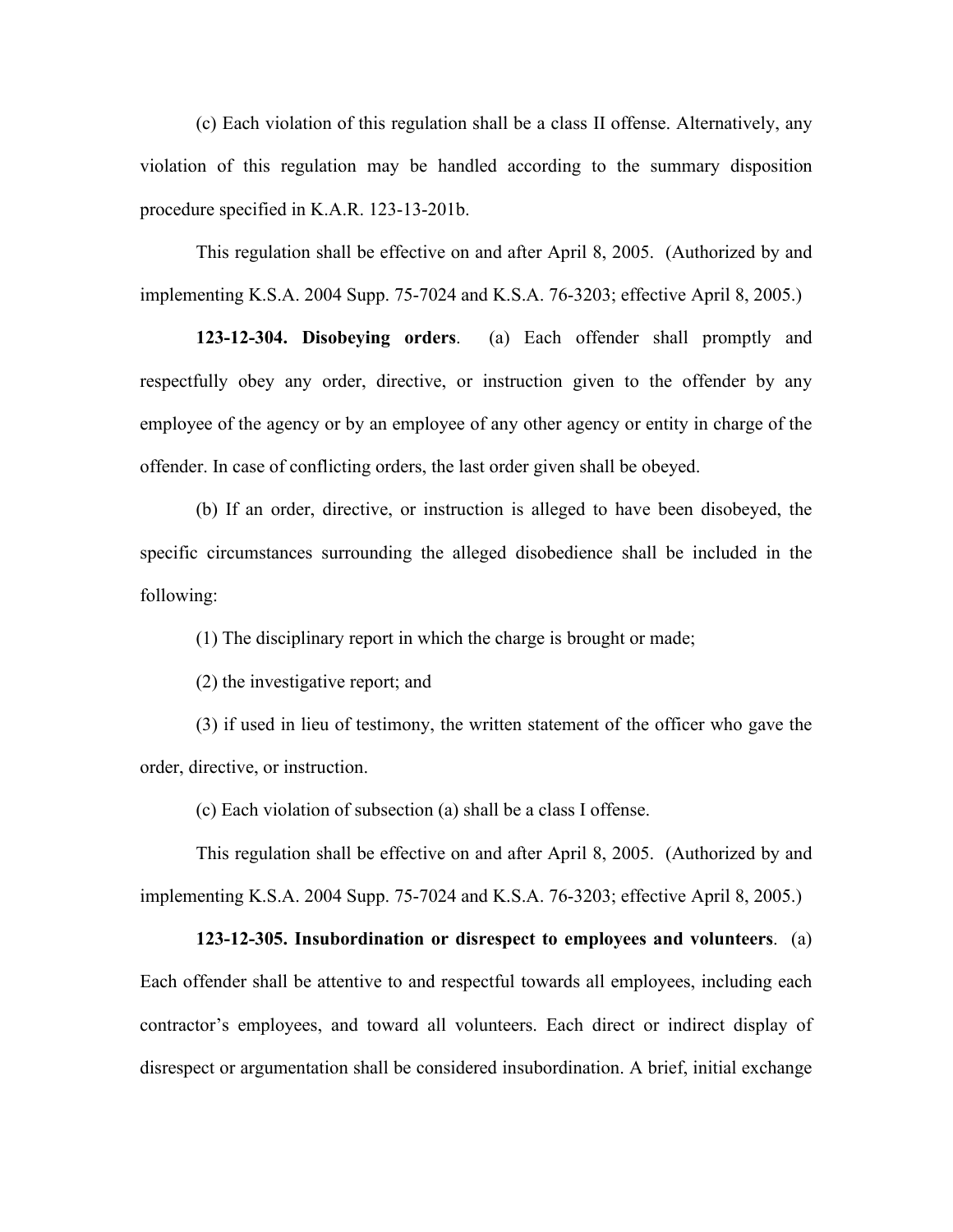or discussion between an offender and the other person to clarify an order or other instruction shall be permitted if the exchange or discussion is not conducted in an argumentative or disruptive manner.

(b) Each violation of this regulation shall be a class II offense. Alternatively, any violation of this regulation may be handled according to the summary disposition procedure specified in K.A.R. 123-13-201b.

This regulation shall be effective on and after April 8, 2005. (Authorized by and implementing K.S.A. 2004 Supp. 75-7024 and K.S.A. 76-3203; effective April 8, 2005.)

**123-12-306. Threatening or intimidating any person**. (a) No offender shall directly or indirectly threaten or intimidate any other person, whether the threat or intimidation is immediate or conditional.

(b) A civilized statement by the offender that the offender may properly use the legal process to enforce rights or redress wrongs, including by the use of the offenders' grievance procedure, shall not be considered a violation of this regulation.

(c) Each violation of this regulation shall be a class I offense.

This regulation shall be effective on and after April 8, 2005. (Authorized by and implementing K.S.A. 2004 Supp. 75-7024 and K.S.A. 76-3203; effective April 8, 2005.)

**123-12-307. Avoiding an officer, supervisor, or other employee.** (a) No offender shall run from, deliberately evade, or otherwise purposefully avoid any officer, supervisor, or other employee when required, ordered, or requested to be present to talk with, be accounted for, be searched, or be questioned by the officer, supervisor, or other employee.

(b) Each violation of this regulation shall be a class I offense.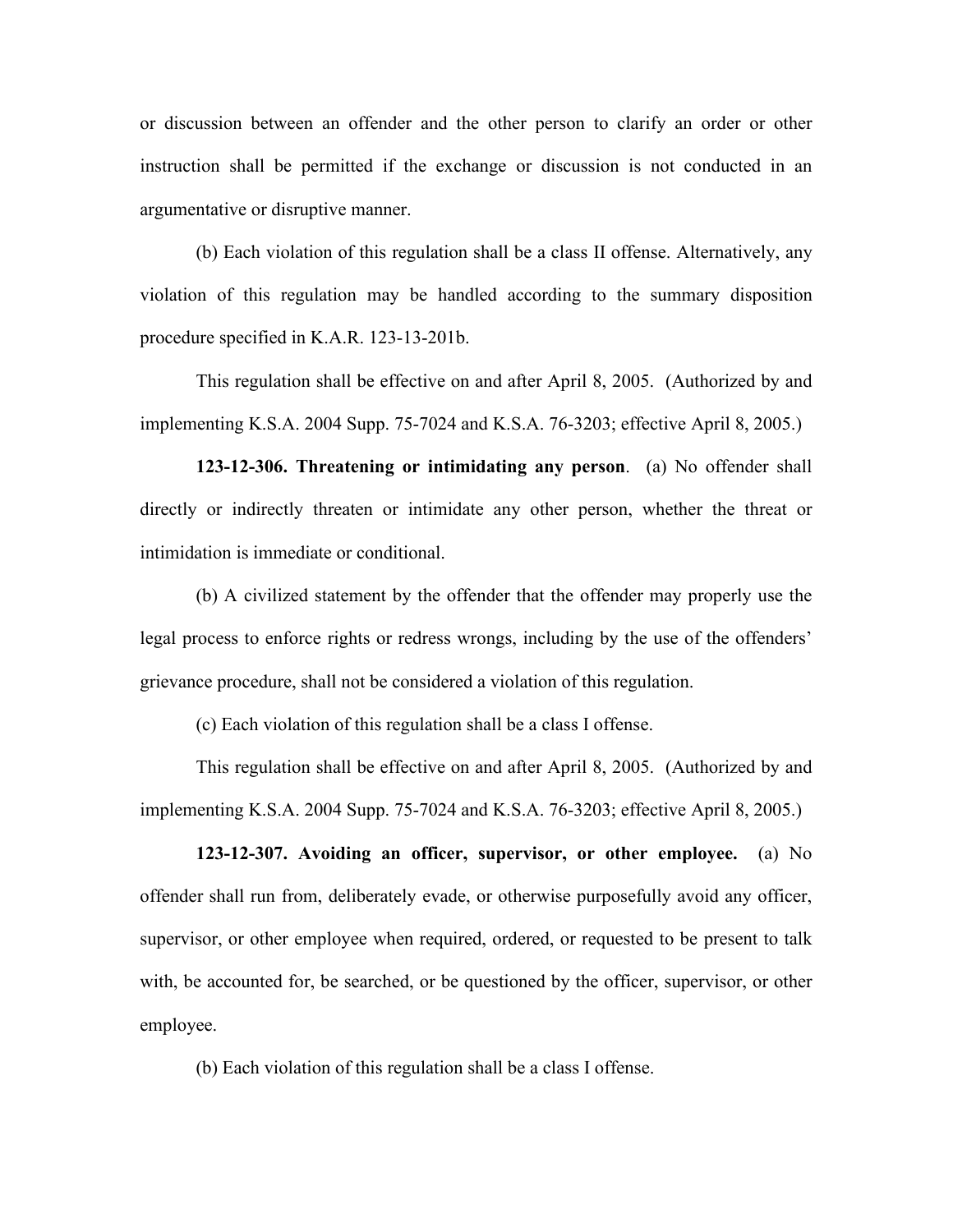This regulation shall be effective on and after April 8, 2005. (Authorized by and implementing K.S.A. 2004 Supp. 75-7024 and K.S.A. 76-3203; effective April 8, 2005.)

**123-12-308. Improper use of food**. (a) No offender shall take or accept more food or beverage than the offender will consume. No offender shall waste or deliberately destroy food or beverage. No offender shall carry or otherwise remove any food or beverage from the dining area or kitchen except as allowed by facility orders.

(b) Each violation of this regulation shall be a class III offense.

This regulation shall be effective on and after April 8, 2005. (Authorized by and implementing K.S.A. 2004 Supp. 75-7024 and K.S.A. 76-3203; effective April 8, 2005.)

**123-12-309. Kitchen utensils and shop tools**. (a) No offender shall remove or have possession of any eating or cooking utensil or shop tool without proper authorization.

(b)(1) Except as specified in paragraph (2) of this subsection, each violation of this regulation shall be a class II offense. Alternatively, any violation of this regulation as a class II offense may be handled according to the summary disposition procedure specified in K.A.R. 123-13-201b.

(2) The offender's unauthorized possession or removal of any kitchen utensil or shop tool that is deemed dangerous contraband shall be a class I offense.

This regulation shall be effective on and after April 8, 2005. (Authorized by and implementing K.S.A. 2004 Supp. 75-7024 and K.S.A. 76-3203; effective April 8, 2005.)

**123-12-310. Misconduct in the dining room**. (a) Each offender shall enter and leave the dining room in accordance with the established procedure at each institution and shall act in an orderly manner while in the dining room.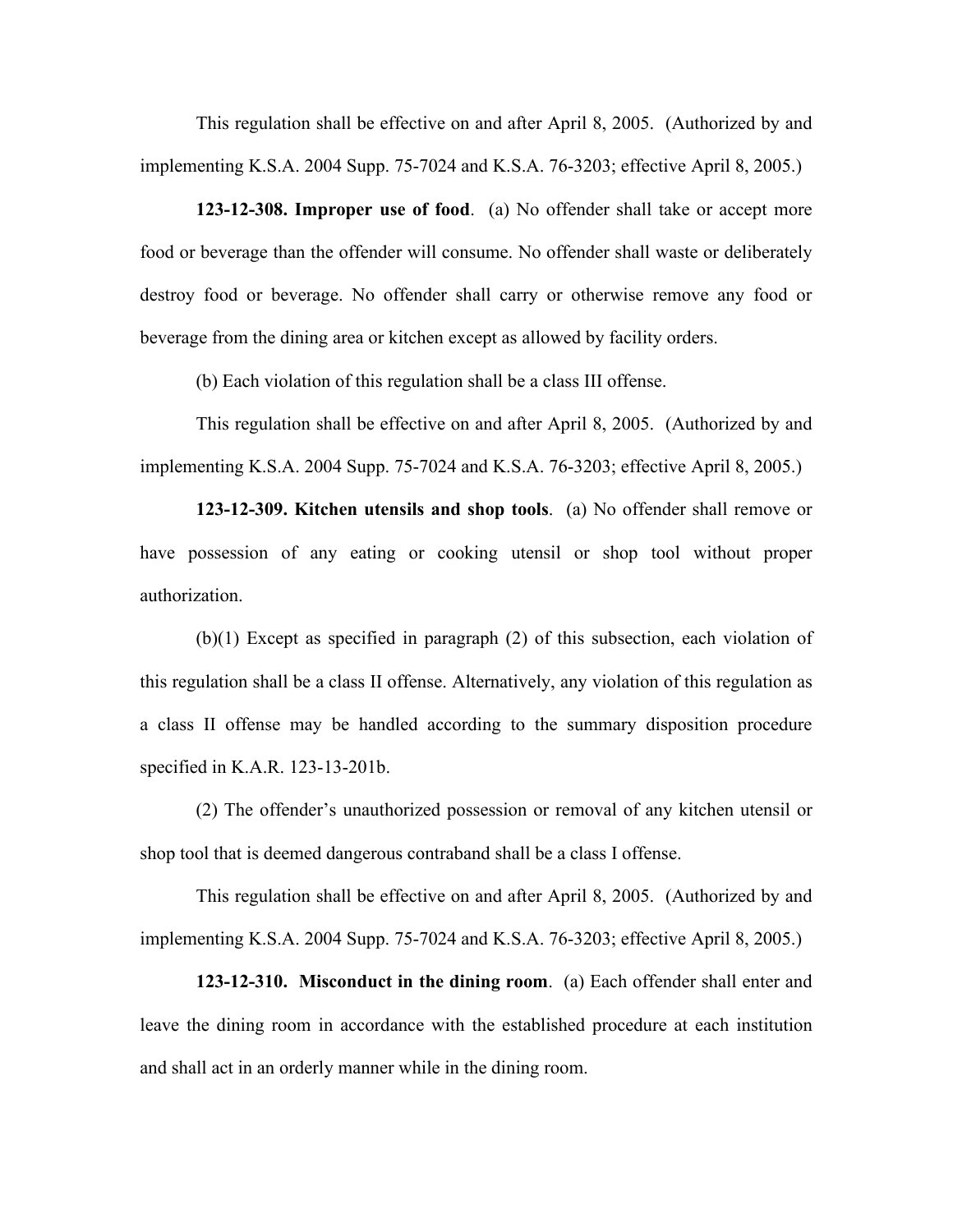(b) Each violation of this regulation shall be a class II offense. Alternatively, any violation of this regulation may be handled according to the summary disposition procedure specified in K.A.R. 123-13-201b.

This regulation shall be effective on and after April 8, 2005. (Authorized by and implementing K.S.A. 2004 Supp. 75-7024 and K.S.A. 76-3203; effective April 8, 2005.)

**123-12-311. Drunkenness, intoxication, or altered consciousness**. (a) No offender shall be drunk, intoxicated, or in a chemically induced state of altered consciousness at any time. An exception to this prohibition shall be any instance of an altered state of consciousness induced by prescribed medications taken in accordance with instructions from and while under the care of qualified medical personnel.

(b) Each violation of this regulation shall be a class I offense.

This regulation shall be effective on and after April 8, 2005. (Authorized by and implementing K.S.A. 2004 Supp. 75-7024 and K.S.A. 76-3203; effective April 8, 2005.)

**123-12-312. Stimulants, sedatives, drugs, or narcotics; misusing or hoarding authorized or prescribed medication.** (a) No offender shall ingest, inhale, inject, or introduce by any other means any kind of substance into the offender's body or the body of another offender that is capable of producing intoxication, hallucination, stimulation, depression, dizziness, or any other alteration of the offender's state of consciousness or feeling, except for the following:

(1) Approved foods and beverages. Alcohol in any form shall not be deemed an approved food or beverage unless the alcohol is a medicinal ingredient in an authorized or prescribed medication; and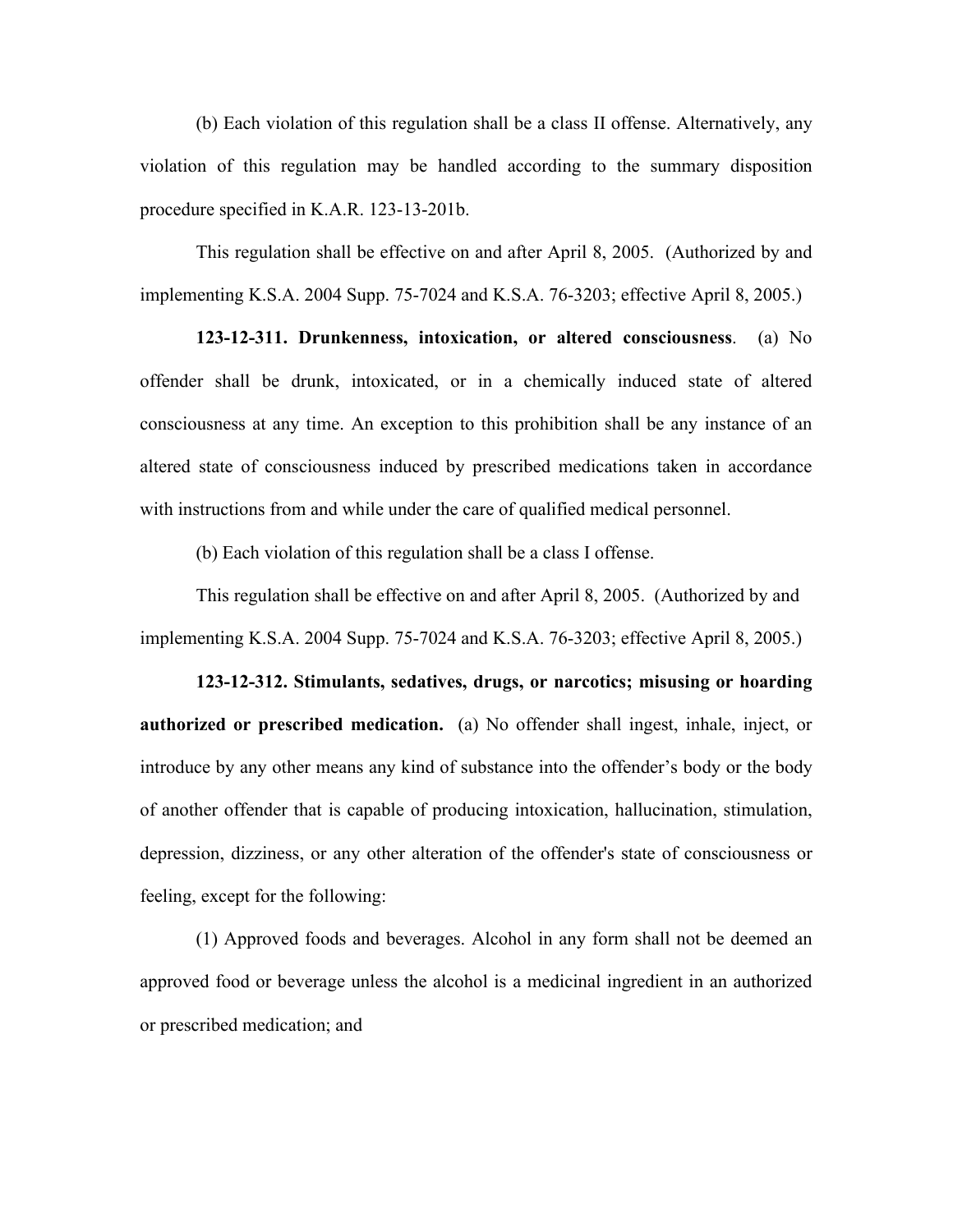(2) any legal drugs, including medication properly and legally prescribed or authorized for the offender by an authorized licensed physician.

(b) The misuse or hoarding of any authorized or prescribed medication shall be prohibited and shall be defined as follows:

(1) "Misuse" shall mean any use other than that for which the medication was specifically authorized or prescribed.

(2) "Hoarding" shall mean having possession or control of or holding any quantity of authorized or prescribed medication greater than the amount or dosage that has been issued to the offender by medical staff, or greater than the amount that should be remaining if the offender has taken the medication in accordance with the prescription and instructions from medical staff. Approved over-the-counter medications shall be purchased or possessed only in reasonably consumable quantities.

(c) No offender, while in possession or control of any medication, shall leave the medical unit or the area where the medication is issued, unless the removal of the medication from the unit or area has been authorized by medical staff.

(d) Each violation of this regulation shall be a class I offense.

This regulation shall be effective on and after April 8, 2005. (Authorized by and implementing K.S.A. 2004 Supp. 75-7024 and K.S.A. 76-3203; effective April 8, 2005.)

**123-12-313. Sexually explicit materials**. (a) No offender shall have in possession or under control any sexually explicit materials, including drawings, paintings, writing, pictures, items, and devices.

(b) Material shall be considered sexually explicit if the purpose of the material is sexual arousal or gratification and the material meets either of the following conditions: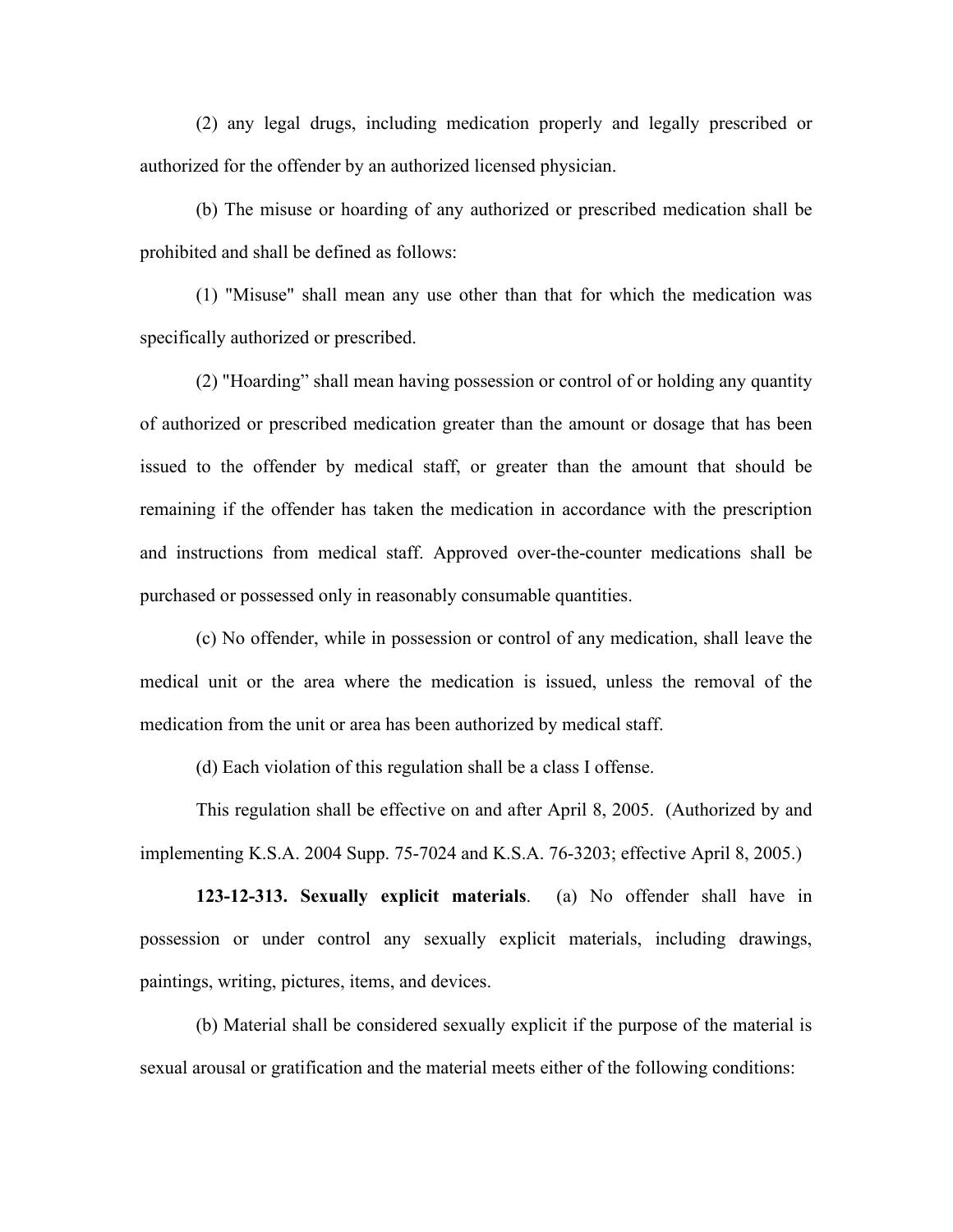(1) Contains nudity, which shall be defined as the depiction or display of any state of undress in which the human genitals, pubic region, buttock, or female breast at a point below the top of the areola is less than completely and opaquely covered; or

(2) contains any display, actual or simulated, or description of any of the following:

(A) Sexual intercourse or sodomy, including genital-genital, oral-genital, and anal-oral contact, whether between persons of the same or differing gender;

(B) masturbation;

(C) bestiality; or

(D) sadomasochistic abuse.

(c) Each violation of this regulation shall be a class I violation if either of the following conditions applies:

(1) The offender is classified as a sex offender.

(2) The sexually explicit material depicts, describes, or exploits any child under the age of 18 years.

(d) Each violation of this regulation not governed by subsection (c) of this regulation shall be a class II offense.

This regulation shall be effective on and after April 8, 2005. (Authorized by and implementing K.S.A. 2004 Supp. 75-7024 and K.S.A. 76-3203; effective April 8, 2005.)

**123-12-314. Sexual intercourse; sodomy**. (a) No offender shall commit or induce any other person to commit an act of sexual intercourse or sodomy, even with the consent of the other person. Participation in such an act shall be prohibited.

(b) No offender shall perform any of the following: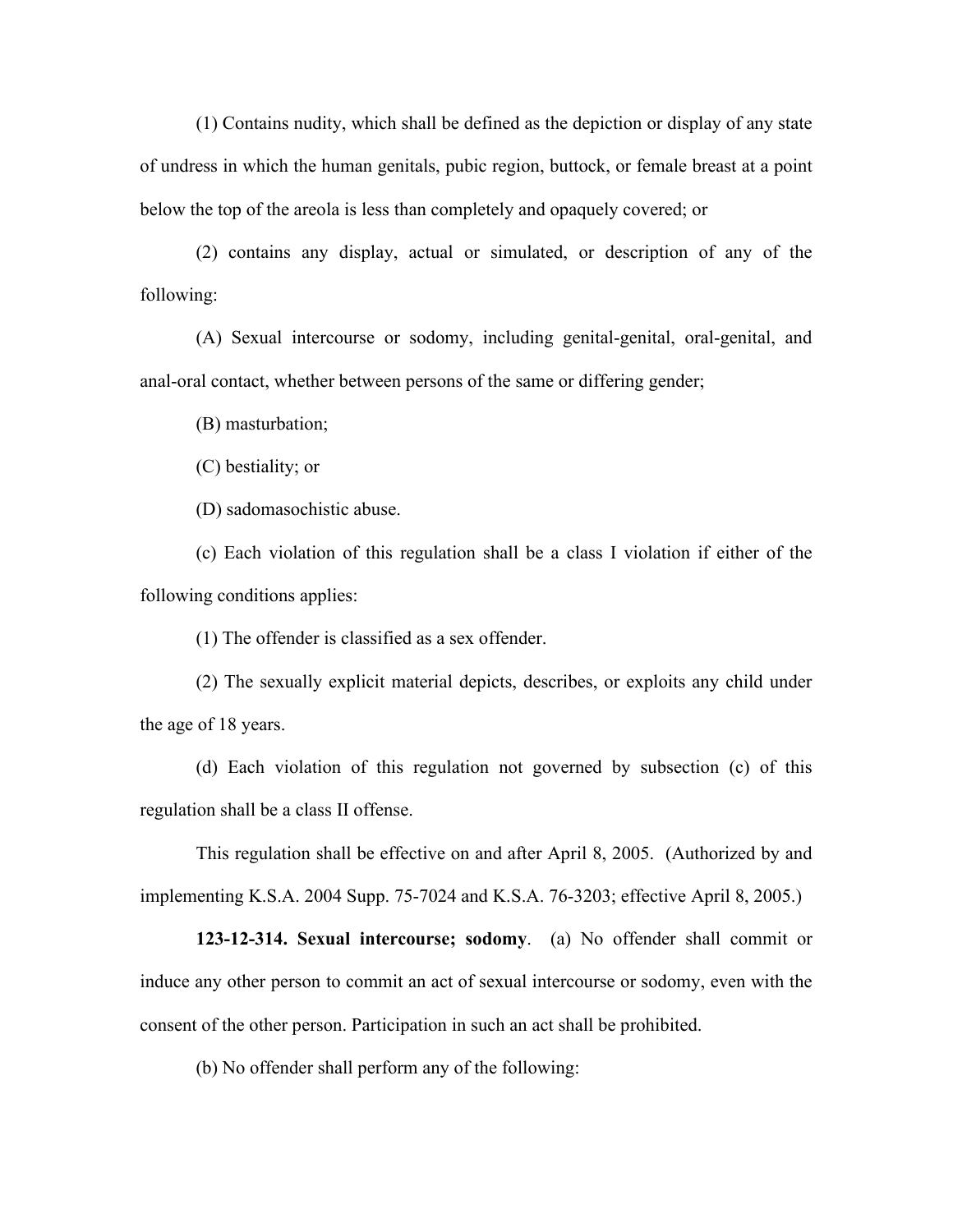(1) Force or intimidate another person to engage in sexual intercourse or sodomy;

(2) solicit or arrange for the application of force or intimidation by another person in order to engage in sexual intercourse or sodomy with another person; or

(3) participate in any scheme or arrangement to force or intimidate another person to engage in sexual intercourse or sodomy.

(c)(1) "Sexual intercourse" shall mean any penetration of the female sex organ by a finger, the male sex organ, or any object. Any penetration, however slight, shall be deemed sufficient to constitute sexual intercourse.

(2) "Sodomy" shall be defined as any of the following:

(A) Oral contact with or oral penetration of the female genitalia or oral contact with the male genitalia;

(B) anal penetration, however slight, of a male or female by any body part or object; or

(C) oral or anal copulation between a person and an animal.

(d) Each violation of this regulation shall be a class I offense.

This regulation shall be effective on and after April 8, 2005. (Authorized by and implementing K.S.A. 2004 Supp. 75-7024 and K.S.A. 76-3203; effective April 8, 2005.)

**123-12-315. Lewd acts**. (a) No offender shall engage in a lewd or lascivious manner in any acts of kissing, fondling, touching, or embracing, whether the acts are with a person of the same or opposite sex and whether or not the acts are with the consent of the other person.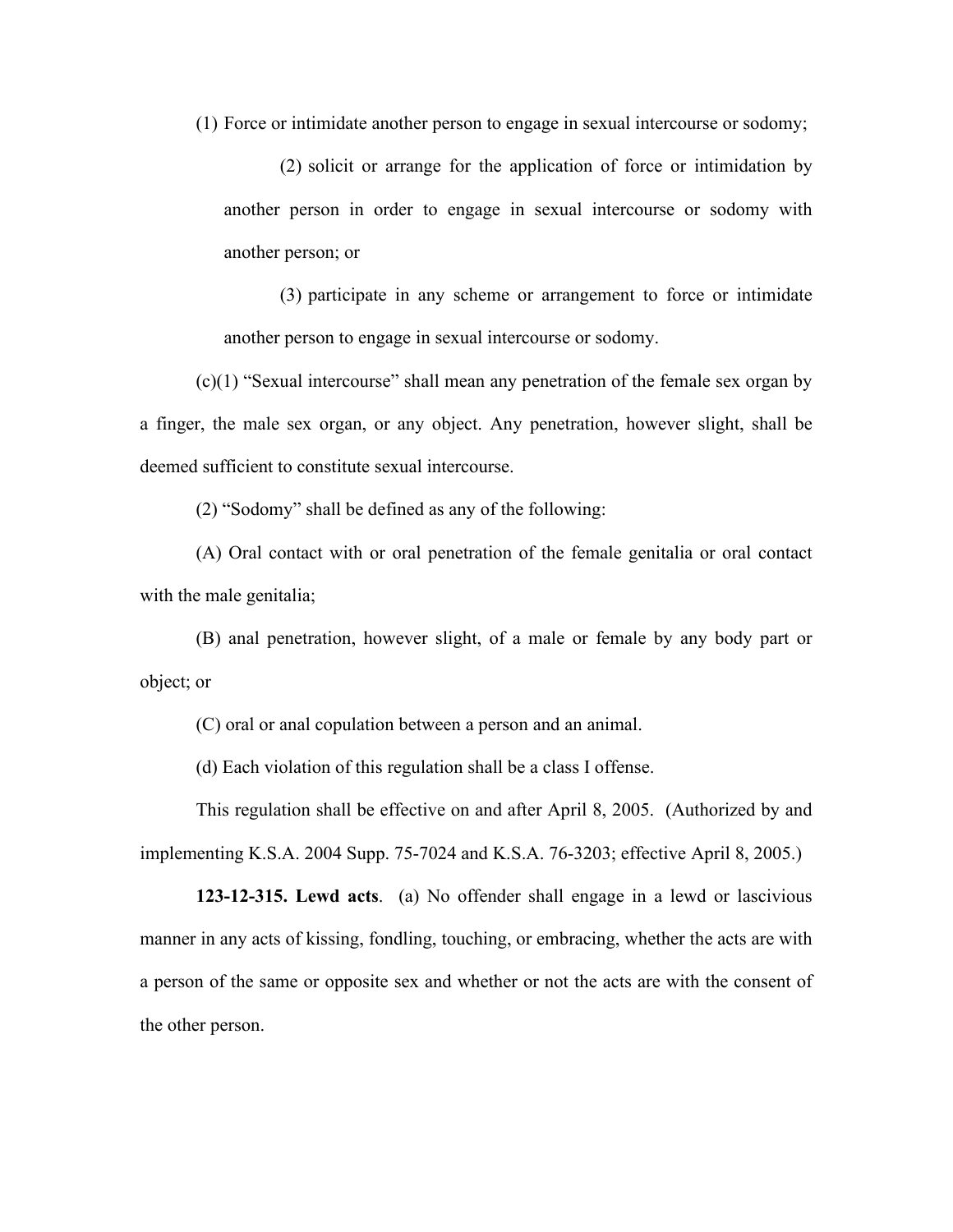(b) No offender shall intentionally expose a sex organ with the knowledge or reasonable anticipation that the offender will be viewed by others and with the intent to arouse or gratify the sexual desires of the offender or another individual.

(c) The first and second violations of this regulation shall be class II offenses. The third violation and each subsequent violation of this regulation shall be a class I offense.

This regulation shall be effective on and after April 8, 2005. (Authorized by and implementing K.S.A. 2004 Supp. 75-7024 and K.S.A. 76-3203; effective April 8, 2005.)

**123-12-317. Falsifying documents**. (a) No offender shall falsify any document.

(b) Each violation of this regulation shall be a class II offense.

This regulation shall be effective on and after April 8, 2005. (Authorized by and implementing K.S.A. 2004 Supp. 75-7024 and K.S.A. 76-3203; effective April 8, 2005.)

**123-12-318. Disruptive behavior**. (a) No offender shall start, solicit, encourage, perform, participate in, or help others to perform or participate in any disruptive behavior.

(b) Each violation of this regulation shall be a class II offense. Alternatively, any violation of this regulation may be handled according to the summary disposition procedure specified in K.A.R. 123-13-201b.

This regulation shall be effective on and after April 8, 2005. (Authorized by and implementing K.S.A. 2004 Supp. 75-7024 and K.S.A. 76-3203; effective April 8, 2005.)

**123-12-319**. **Riot or incitement to riot.** (a) No offender shall riot or incite others to riot.

(1) "Riot" shall be defined as either of the following: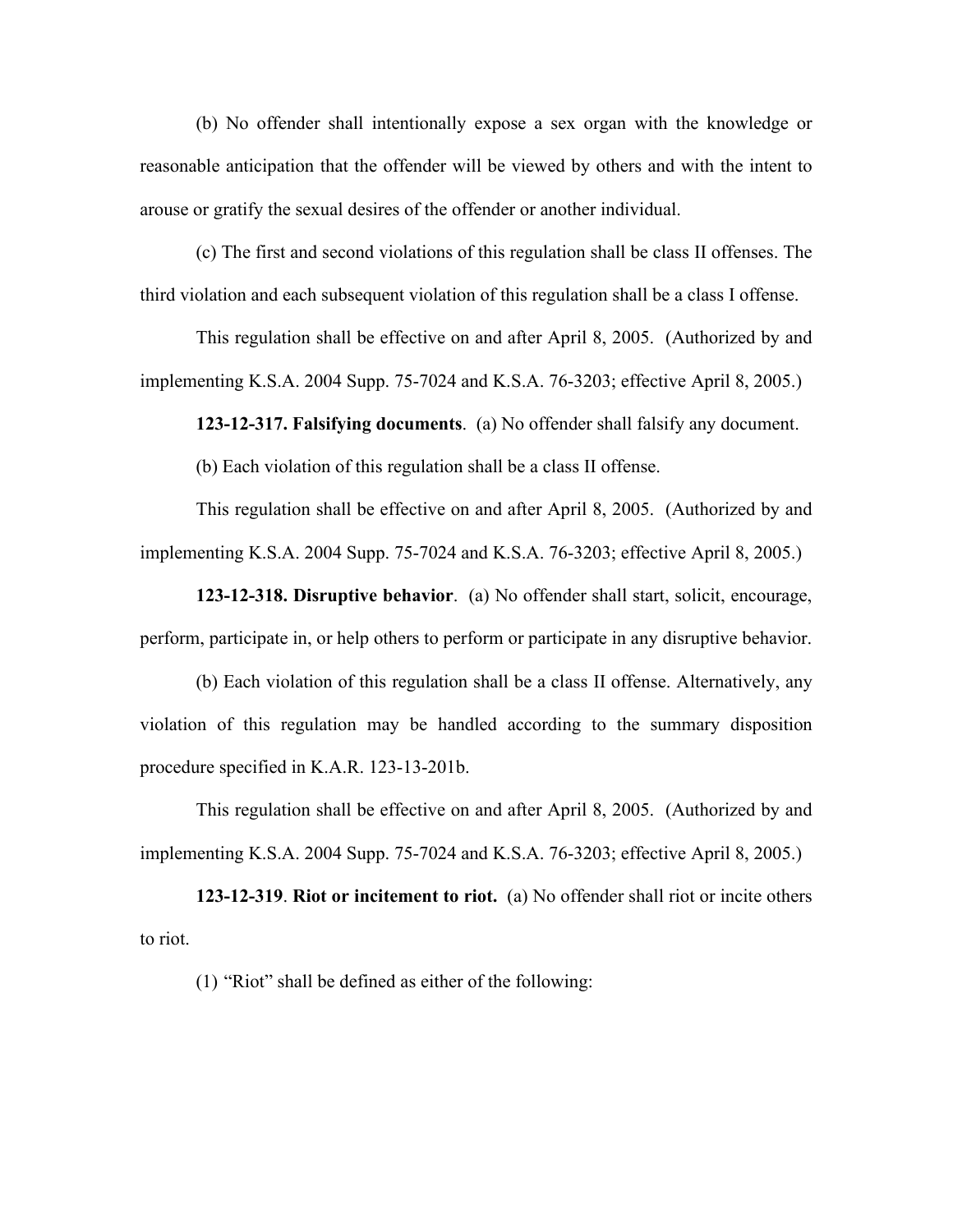(A) Any use of force or violence by three or more persons acting together and without the authority of law that produces a breach of the peace on the premises of any juvenile correctional facility, whether within or without the security perimeter itself; or

(B) any threat to use the force or violence described in paragraph (1)(A) of this subsection against any person or property, if accompanied by the power or apparent power of immediate execution.

(2) "Incitement to riot" shall be defined as urging others by words or conduct to engage in riot under circumstances that would produce either a clear and present danger of injury to persons or property or a breach of the peace.

(b) Each violation of this regulation shall be a class I offense.

This regulation shall be effective on and after April 8, 2005. (Authorized by and implementing K.S.A. 2004 Supp. 75-7024 and K.S.A. 76-3203; effective April 8, 2005.)

**123-12-321**. **Conduct regarding visitors and the public.** (a) Each offender shall treat all visitors and other members of the public in a respectful and helpful manner. Each offender shall comply with the applicable regulations, internal management policies and procedures, and facility orders regarding contact with visitors and the public and shall maintain a dignified and respectful demeanor while in the presence of these individuals.

(b) Each violation of this regulation shall be a class II offense.

This regulation shall be effective on and after April 8, 2005. (Authorized by and implementing K.S.A. 2004 Supp. 75-7024 and K.S.A. 76-3203; effective April 8, 2005.)

**123-12-322. Arson**. (a) No offender shall commit arson.

(b) "Arson" shall be defined as the act of knowingly damaging any property by means of fire or explosive.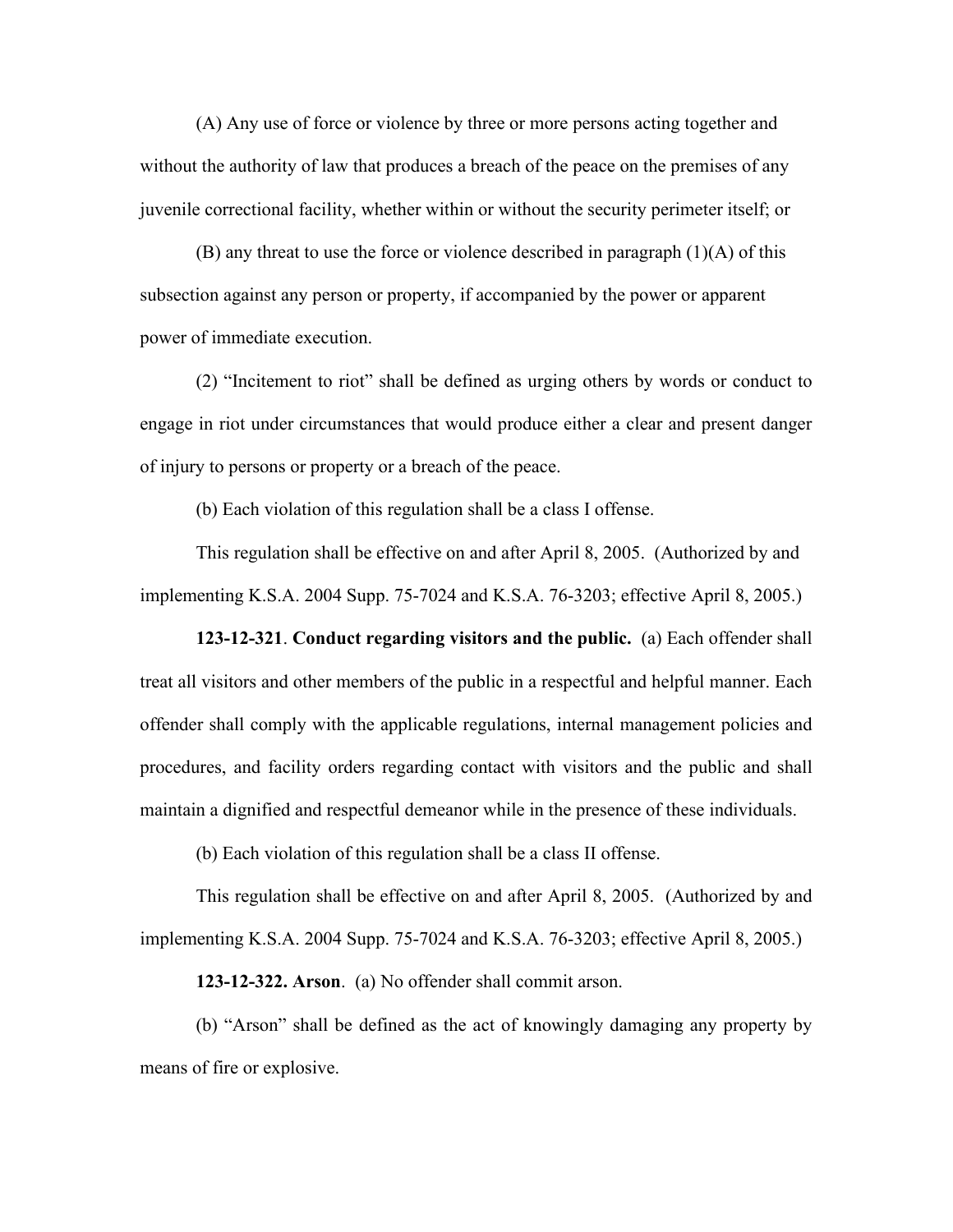(c) Each violation of this regulation shall be a class I offense.

This regulation shall be effective on and after April 8, 2005. (Authorized by and implementing K.S.A. 2004 Supp. 75-7024 and K.S.A. 76-3203; effective April 8, 2005.)

**123-12-323. Assault**. (a) No offender shall commit assault.

(b) "Assault" shall be defined as an intentional threat to do bodily harm to another, coupled with the apparent or recognizable ability to carry out the threat and resulting in the other person's immediate apprehension or fear of bodily harm. No bodily contact shall be necessary to complete an assault violation.

 $(c)(1)$  Except as specified in paragraph  $(c)(2)$ , each violation of this regulation shall be a class II offense.

(2) Each violation of this regulation shall be a class I offense if the victim is an agency employee, an employee of one of the agency's contractors, or a volunteer.

This regulation shall be effective on and after April 8, 2005. (Authorized by and implementing K.S.A. 2004 Supp. 75-7024 and K.S.A. 76-3203; effective April 8, 2005.)

**123-12-324. Battery**. (a) No offender shall commit battery.

(b) "Battery" shall be defined as either of the following:

(1) The unlawful or unauthorized, intentional touching or application of force to the person of another when done in a rude, insolent, or angry manner; or

(2) intentionally or recklessly causing bodily harm to another person.

(c) Each violation of this regulation shall be a class I offense.

This regulation shall be effective on and after April 8, 2005. (Authorized by and implementing K.S.A. 2004 Supp. 75-7024 and K.S.A. 76-3203; effective April 8, 2005.)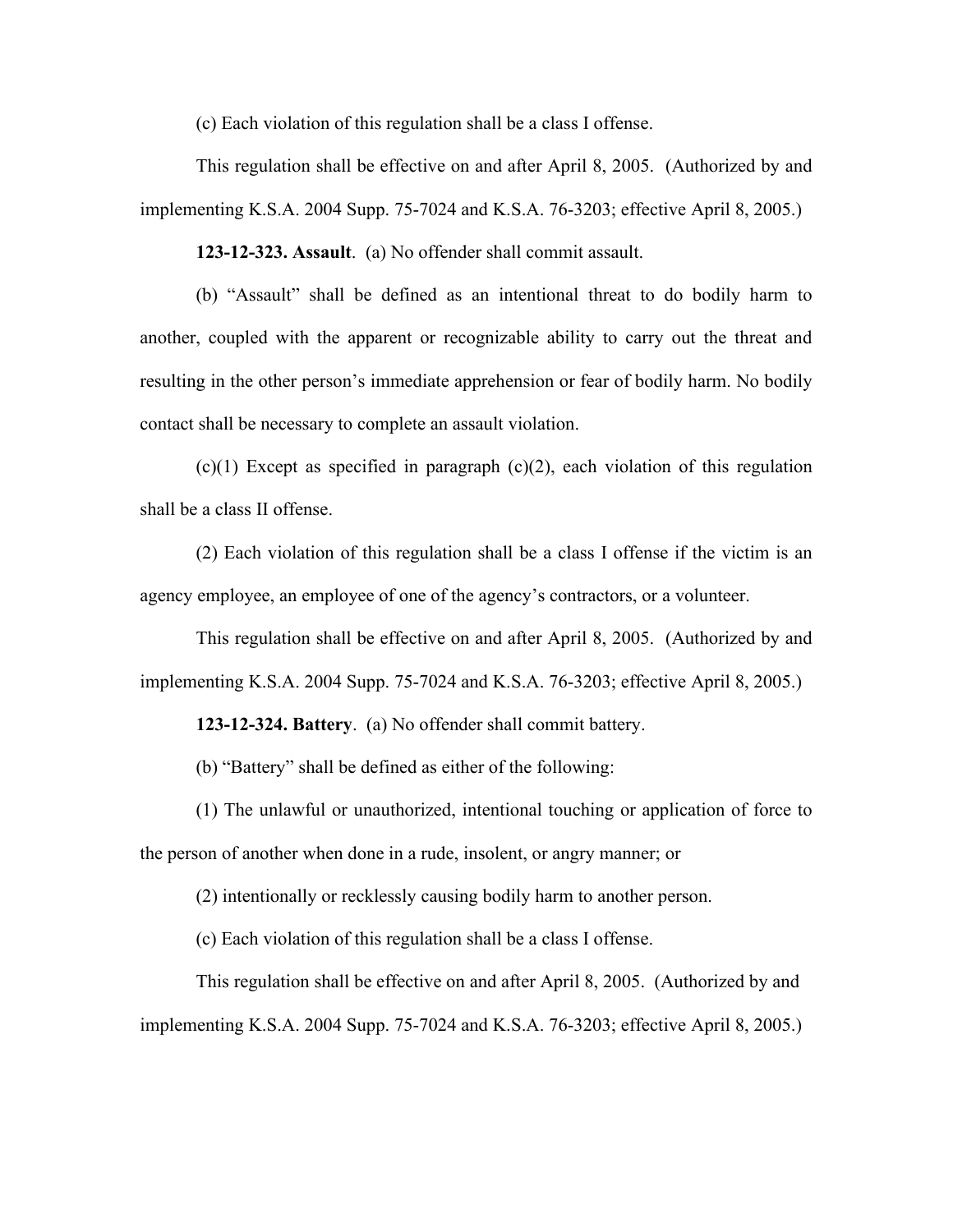**123-12-325. Offender activity; limitations**. (a)(1) "Proselytizing" shall be defined as an active effort to persuade any person to convert to a religious faith or belief without the person's prior consent. However, nothing in this regulation shall prohibit a one-to-one conversation about religious matters between two individuals freely participating in the conversation.

(2) No proselytizing shall be allowed in any institution.

(3) Each violation of this subsection shall be a class III offense.

(b)(1) No offender shall serve in the capacity of a member of the clergy or a religious instructor at any time except with the recommendation of the chaplain and the prior, written approval of the superintendent.

(2) Each violation of this subsection shall be a class III offense.

(c)(1) "Unsanctioned group" shall mean any ongoing formal or informal organization, association, or group of three or more persons with a common name or identifying sign or symbol that is not recognized by the superintendent and that does not have the superintendent's approval and authorization to exist at the institution.

(2) No offender shall develop, organize, promote, or assist any unsanctioned group. No offender shall engage in any activity likely to result in a demonstration by any unsanctioned group.

(3) No offender shall possess any item associated or identified with any unsanctioned group.

(4) Each violation of this subsection shall be a class I offense.

This regulation shall be effective on and after April 8, 2005. (Authorized by and implementing K.S.A. 2004 Supp. 75-7024 and K.S.A. 76-3203; effective April 8, 2005.)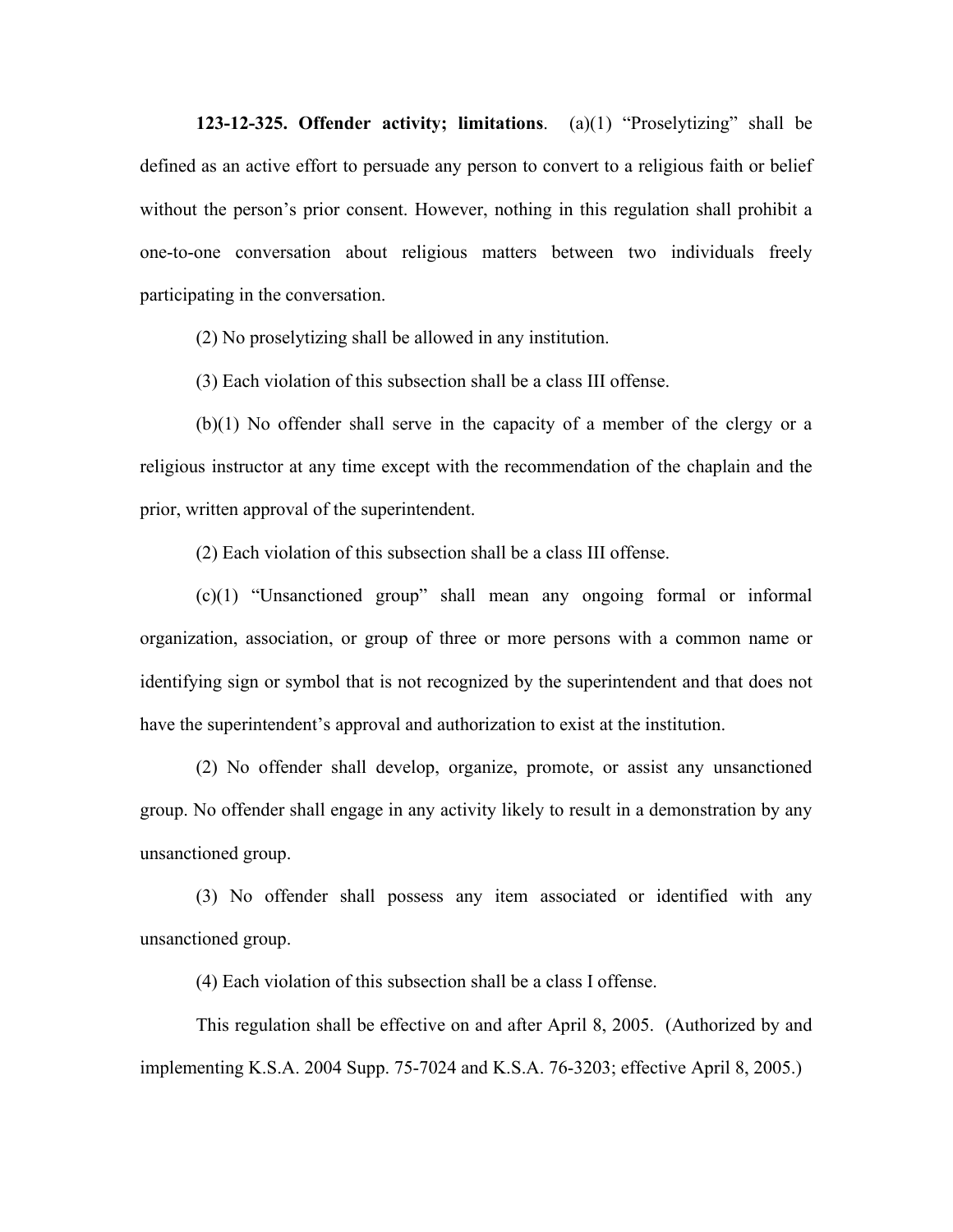**123-12-327. Interference with restraints**. (a) No offender shall interfere with or assist or encourage other offenders to interfere in any way with handcuffs or any other restraints that have been, or are being, applied to an offender by an officer or any other employee.

(b) No offender shall remove or attempt to remove handcuffs or other restraints applied to the offender or another offender without the express approval of an officer or other employee authorized to give this approval.

(c) Each violation of this regulation shall be a class I offense.

This regulation shall be effective on and after April 8, 2005. (Authorized by and implementing K.S.A. 2004 Supp. 75-7024 and K.S.A. 76-3203; effective April 8, 2005.)

**123-12-328. Personal relationships; limitations.** (a) A "personal relationship" shall be defined as any relationship involving unnecessary familiarity by an offender toward any staff member, contract personnel, volunteer, or employee of any other organization in charge of the offender.

(b) No offender shall initiate, solicit, encourage, establish, or participate in any type of personal relationship with the individuals specified in subsection (a). Any contact other than a polite exchange of remarks or casual conversation between an offender and any of these individuals shall be limited to that contact necessary to carry out official duties and to provide authorized services to the offender in a professional manner.

(c) Each violation of this regulation shall be a class I offense.

This regulation shall be effective on and after April 8, 2005. (Authorized by and implementing K.S.A. 2004 Supp. 75-7024 and K.S.A. 76-3203; effective April 8, 2005.)

**Assignments To and Performance of Work, Education, Training, or Other Duty**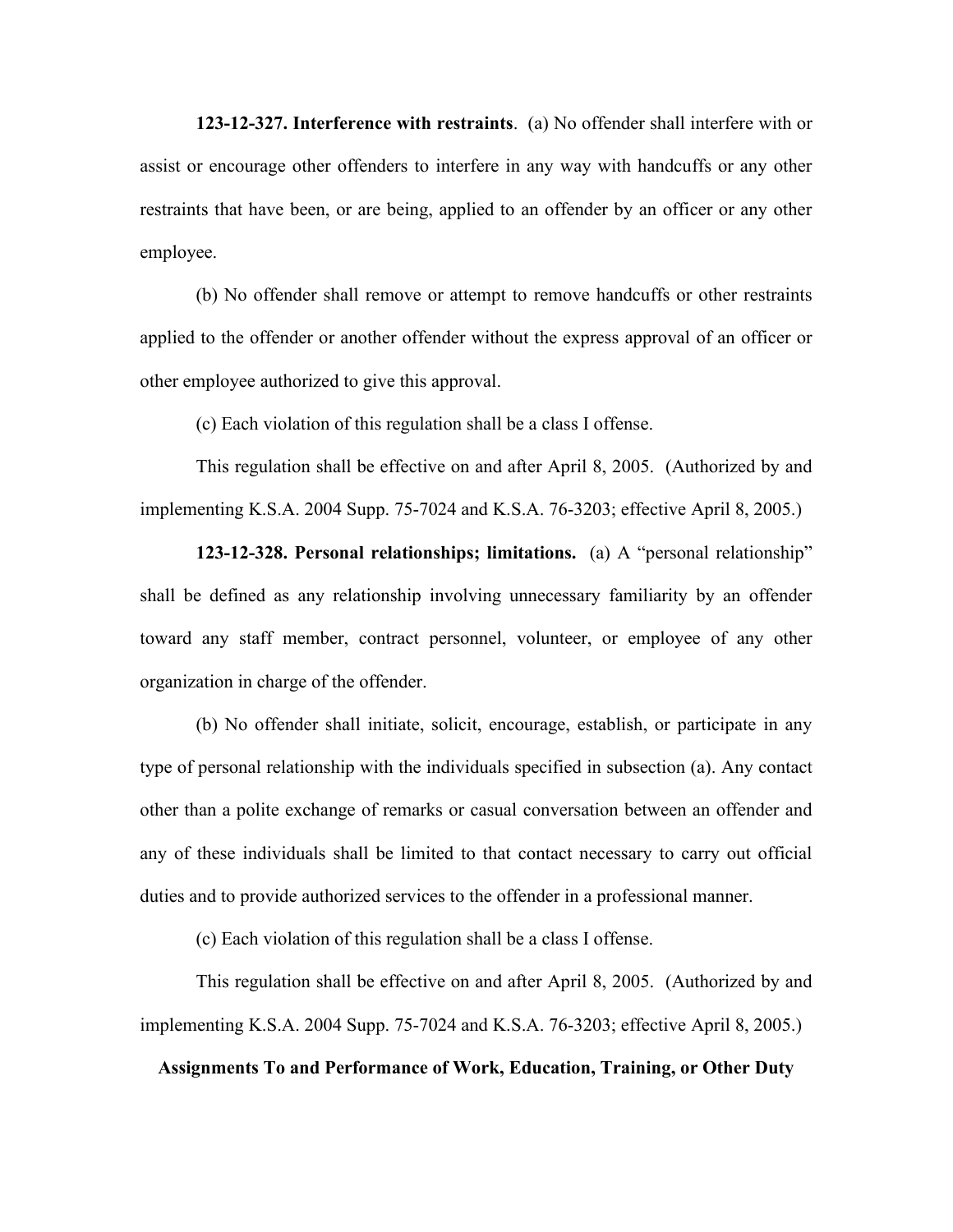**123-12-401. Programs.** (a) "Program," as used in this regulation, shall mean any of the following activities:

(1) Any educational program;

(2) any counseling program;

(3) any vocational program;

(4) any physiological or psychological treatment;

(5) any skill training;

(6) any work assignment; and

(7) any other endeavor or project to which an offender has been assigned.

(b)(1) No offender shall intentionally interfere with, delay, disrupt the progress in, or sabotage any program, machinery, system, or product. No offender shall assist or participate with another offender in any of these prohibited actions.

(2) Each violation of this subsection shall be a class I offense.

(c)(1) Each offender shall carry out all programs in the offender's case plan in the manner prescribed by and according to the directives of the offender's supervisor or any other authorized official. The intentional failure of the offender to report to or depart from the location of each assigned program at the prescribed time shall be prohibited.

(2) Each violation of this subsection shall be a class II offense. Alternatively, any violation of this subsection may be handled according to the summary disposition procedure specified in K.A.R. 123-13-201b.

(d)(1) No offender shall slow the progress of a program through carelessness or neglect.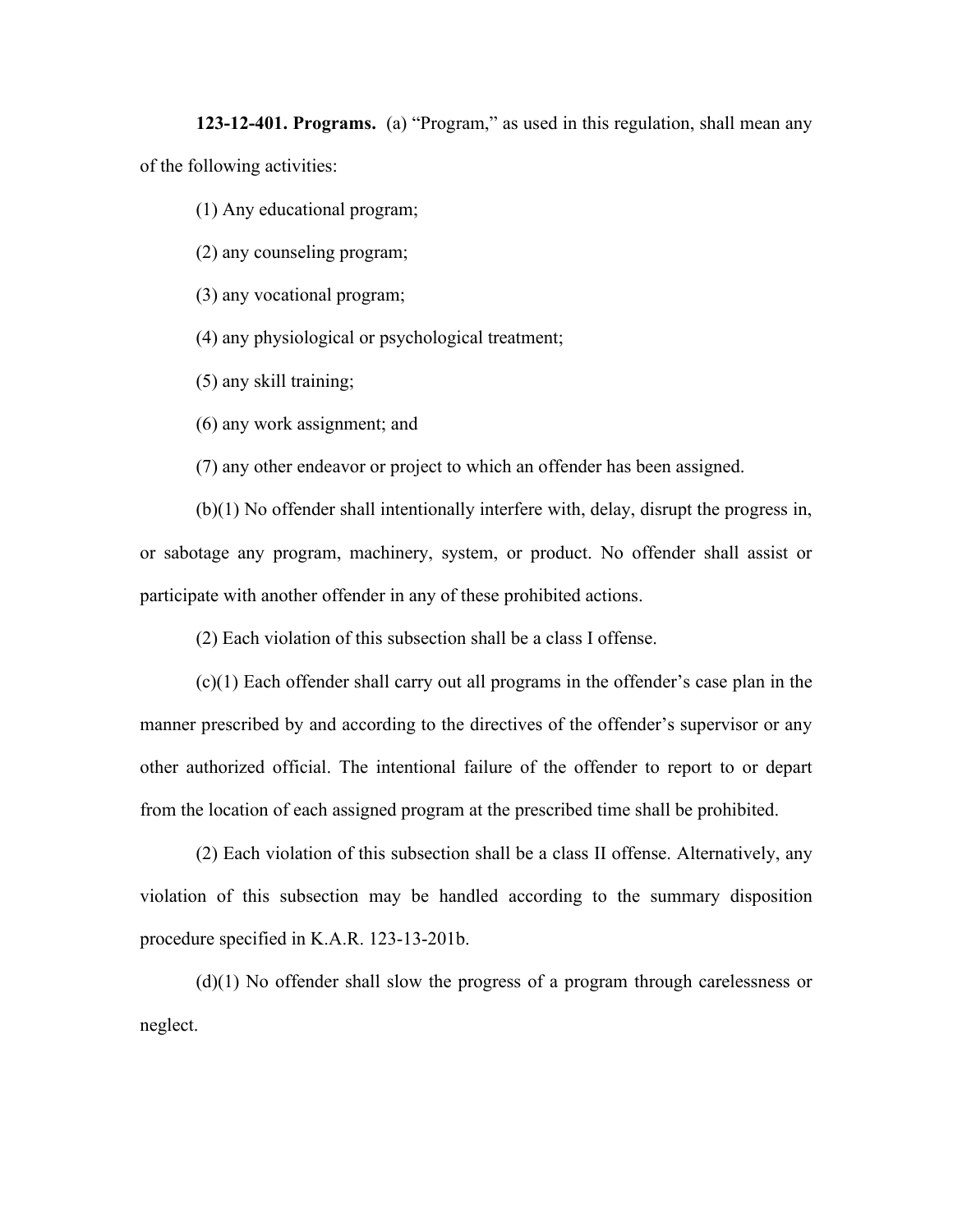(2) Each violation of this subsection shall be a class II offense. Alternatively, any violation of this subsection may be handled according to the summary disposition procedure specified in K.A.R. 123-13-201b.

This regulation shall be effective on and after April 8, 2005. (Authorized by and implementing K.S.A. 2004 Supp. 75-7024 and K.S.A. 76-3203; effective April 8, 2005.)

#### **Being Present and Accounted For**

**123-12-501. Answering calls; movement**. (a)(1) Each offender shall respond promptly each time any employee calls the offender's name.

(2) Each offender shall move from place to place within the facility as required by the facility orders.

(3) Each offender who is authorized to move within the facility using a pass issued for that purpose shall meet the following requirements:

(A) Not destroy the pass issued; and

(B) present the pass to the appropriate person at the time and place indicated on the pass.

(b) Each violation of this regulation shall be a class III offense.

This regulation shall be effective on and after April 8, 2005. (Authorized by and implementing K.S.A. 2004 Supp. 75-7024 and K.S.A. 76-3203; effective April 8, 2005.)

**123-12-502. Responsibility for head counts.** (a) Each offender shall be present at the proper time and place designated for head counts.

(b)(1) Each offender shall cooperate in the conduct of the head count.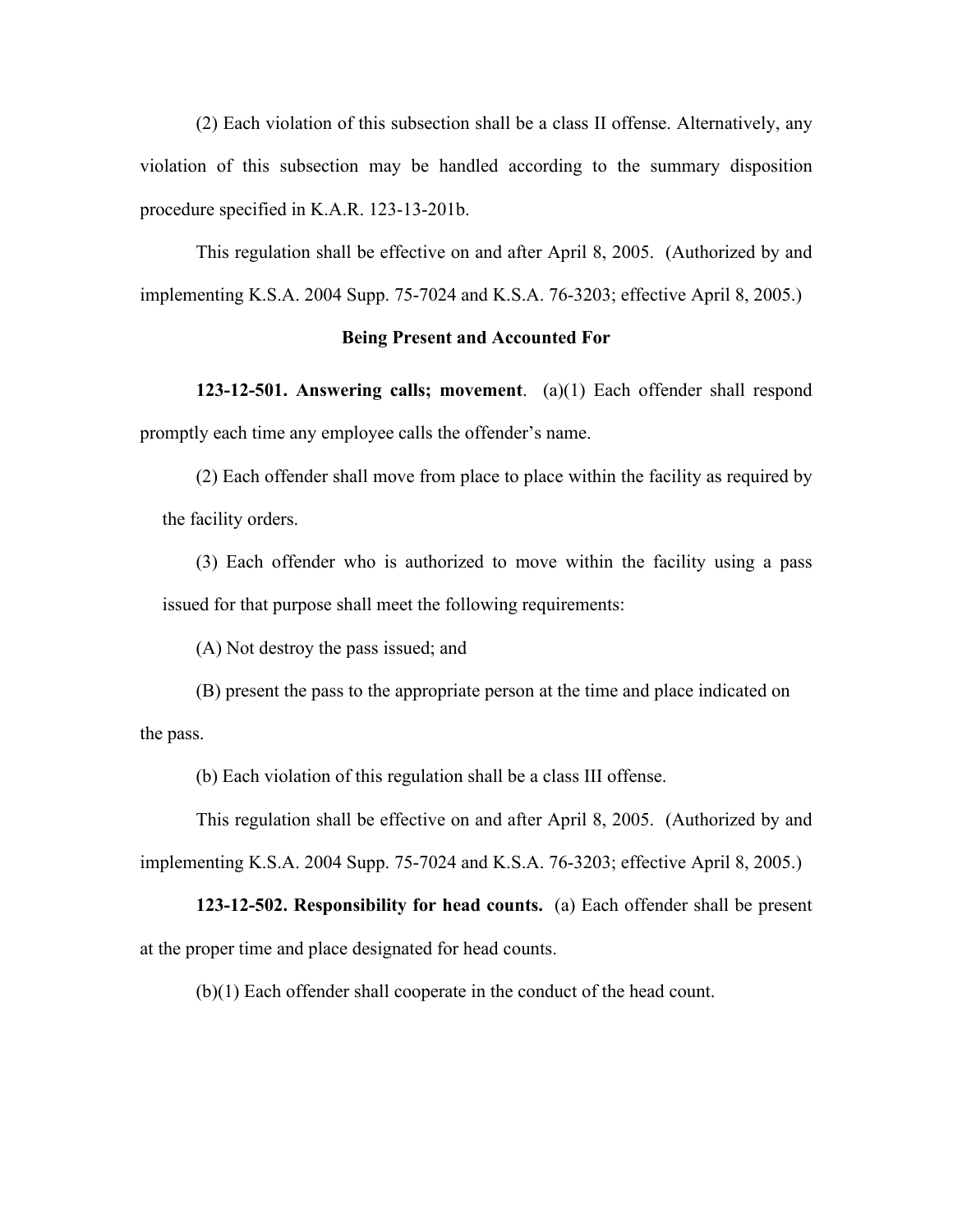(2) No offender shall intentionally behave in a manner that causes, results in, or is likely to cause or result in a delay that renders the head count inaccurate or difficult to accomplish.

(c) Each violation of this regulation shall be a class I offense.

This regulation shall be effective on and after April 8, 2005. (Authorized by and implementing K.S.A. 2004 Supp. 75-7024 and K.S.A. 76-3203; effective April 8, 2005.)

**123-12-503. Restricted areas; unauthorized presence; out-of-bounds in assigned living area.** (a) Restricted areas.

(1) Each offender shall be required to know which areas are designated as restricted areas. No offender shall enter a restricted area without a direct order by an employee authorized to render the order or without the superintendent's written permission.

(2) Each violation of this subsection shall be a class II offense. Alternatively, any violation of this subsection may be handled according to the summary disposition procedure specified in K.A.R. 123-13-201b.

(b) Unauthorized presence.

(1) No offender shall be present in any area without authorization. If a pass is required, the offender shall show the offender's pass when asked to do so.

(2) Each violation of this subsection shall be a class III offense.

(c) Out-of-bounds in assigned living area.

(1) No offender shall roam about in the housing unit or be in any place within the housing unit without the permission of the unit manager or officer. This subsection shall apply if the offender's presence in the housing unit is otherwise authorized.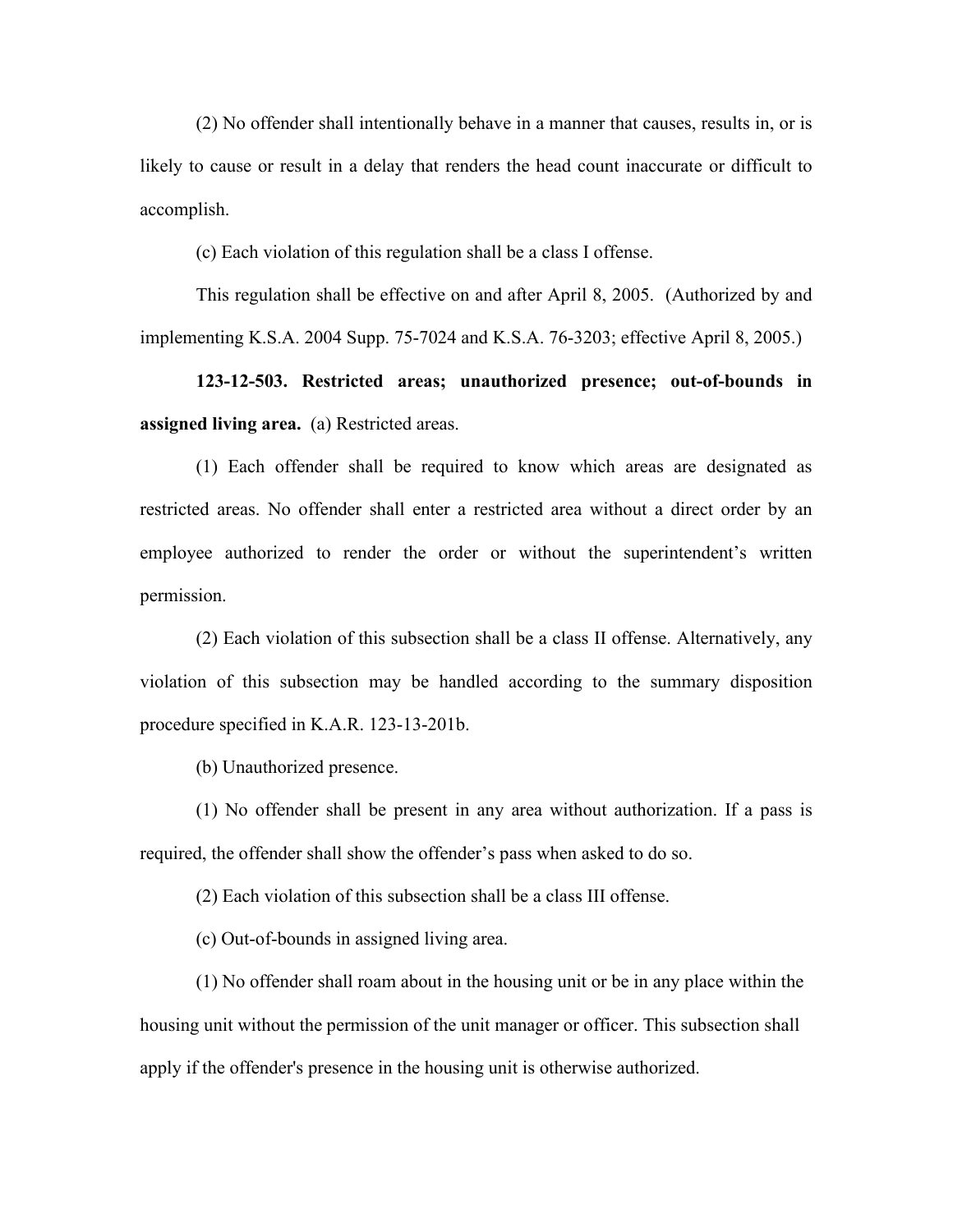(2) Each violation of this subsection shall be a class III offense.

This regulation shall be effective on and after April 8, 2005. (Authorized by and implementing K.S.A. 2004 Supp. 75-7024 and K.S.A. 76-3203; effective April 8, 2005.)

**123-12-504. Interference with cell operation, locking devices, and visibility**. (a) No offender shall block or otherwise interfere with the opening, closing, or locking of any door, cell door, or window, including food passage ports and slots.

(b) No offender shall cover or otherwise obstruct any passageway, door, cell, cell door, window, or observation port, including food passage ports and slots, in a manner that blocks visibility into the cell, room, or space, unless doing so has been expressly approved by the superintendent.

(c) Each violation of this regulation shall be a class I offense.

This regulation shall be effective on and after April 8, 2005. (Authorized by and implementing K.S.A. 2004 Supp. 75-7024 and K.S.A. 76-3203; effective April 8, 2005.)

**123-12-505. Restrictions**. (a) No offender shall avoid, break, or violate the terms of any restriction that has been imposed upon the offender.

(b) Each violation of this regulation shall be a class II offense.

This regulation shall be effective on and after April 8, 2005. (Authorized by and implementing K.S.A. 2004 Supp. 75-7024 and K.S.A. 76-3203; effective April 8, 2005.)

**123-12-505b. Medical restrictions**. (a) No offender shall participate in any program or recreational activities, partake of food or beverage items, or otherwise engage in any activity that is in violation of a documented medical restriction.

(b) Each violation of this regulation shall be a class III offense.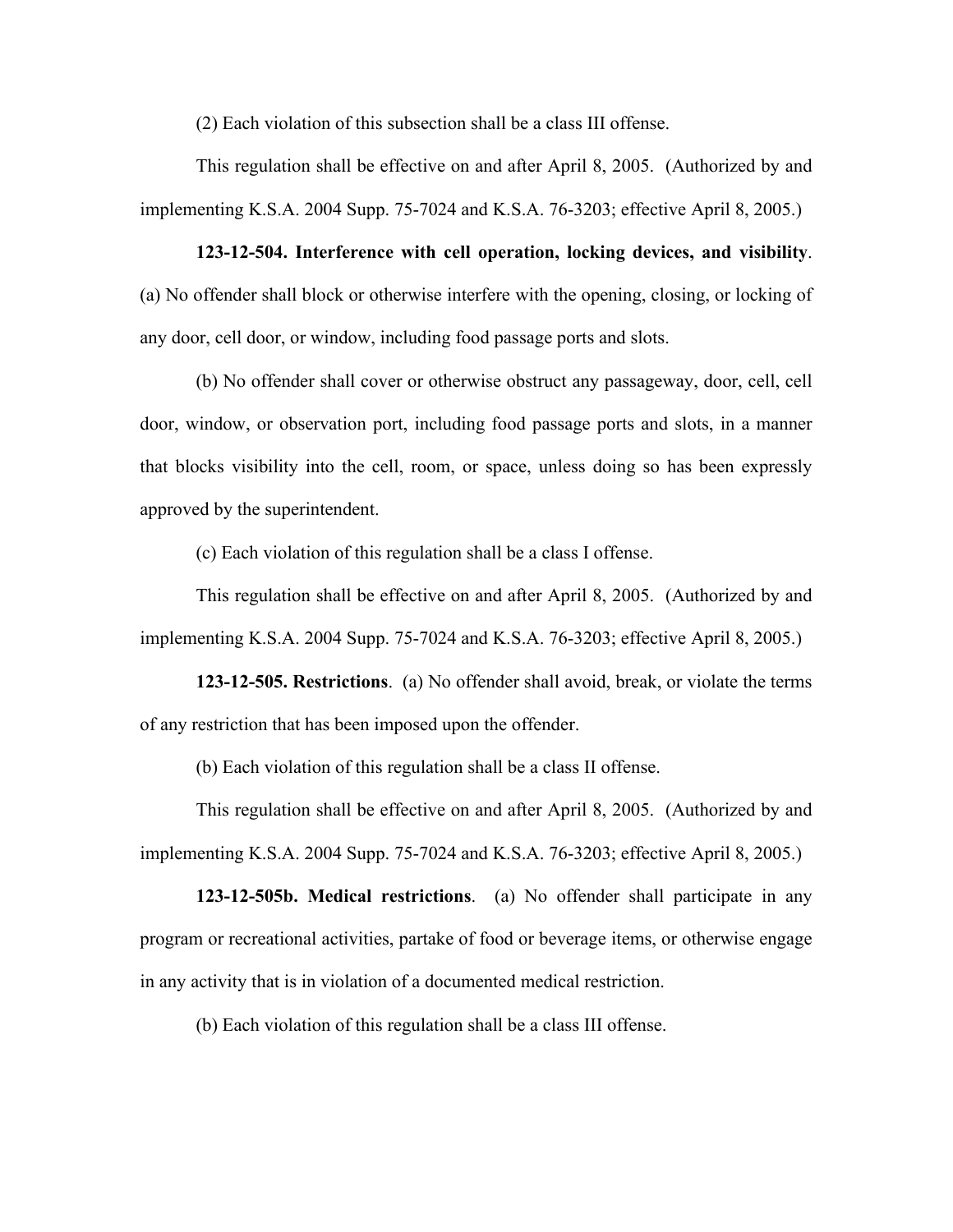This regulation shall be effective on and after April 8, 2005. (Authorized by and implementing K.S.A. 2004 Supp. 75-7024 and K.S.A. 76-3203; effective April 8, 2005.)

**123-12-506**. **Official name; alias name**. (a) While committed to an institution, each offender shall respond when the offender is addressed by the offender's official name, as defined in K.A.R. 123-5-101. Each offender shall be referred to in all official transactions, and all correspondence to and from the offender, using the offender's official name.

(b) If the offender's name has been changed from or is otherwise different from the offender's official name, the records may be modified to incorporate the new or different name as an alias name, and the offender may use the alias name in parentheses after the official name.

(c) Each offender shall comply with all directives, references, and orders to the offender issued in the offender's official name.

(d) No charge shall be brought against any offender under this regulation if the offender is the addressee or recipient of any mail, phone call, document, or other communication using other than the official name, unless it is alleged and proven that the offender was a knowing and willing conspirator or instigator of the use of the alias name.

(e) Each violation of this regulation shall be a class II offense.

This regulation shall be effective on and after April 8, 2005. (Authorized by and implementing K.S.A. 2004 Supp. 75-7024 and K.S.A. 76-3203; effective April 8, 2005.)

#### **Offender Writing and Other Offender Communication or Publications**

**123-12-601. Mail**. (a) Definitions.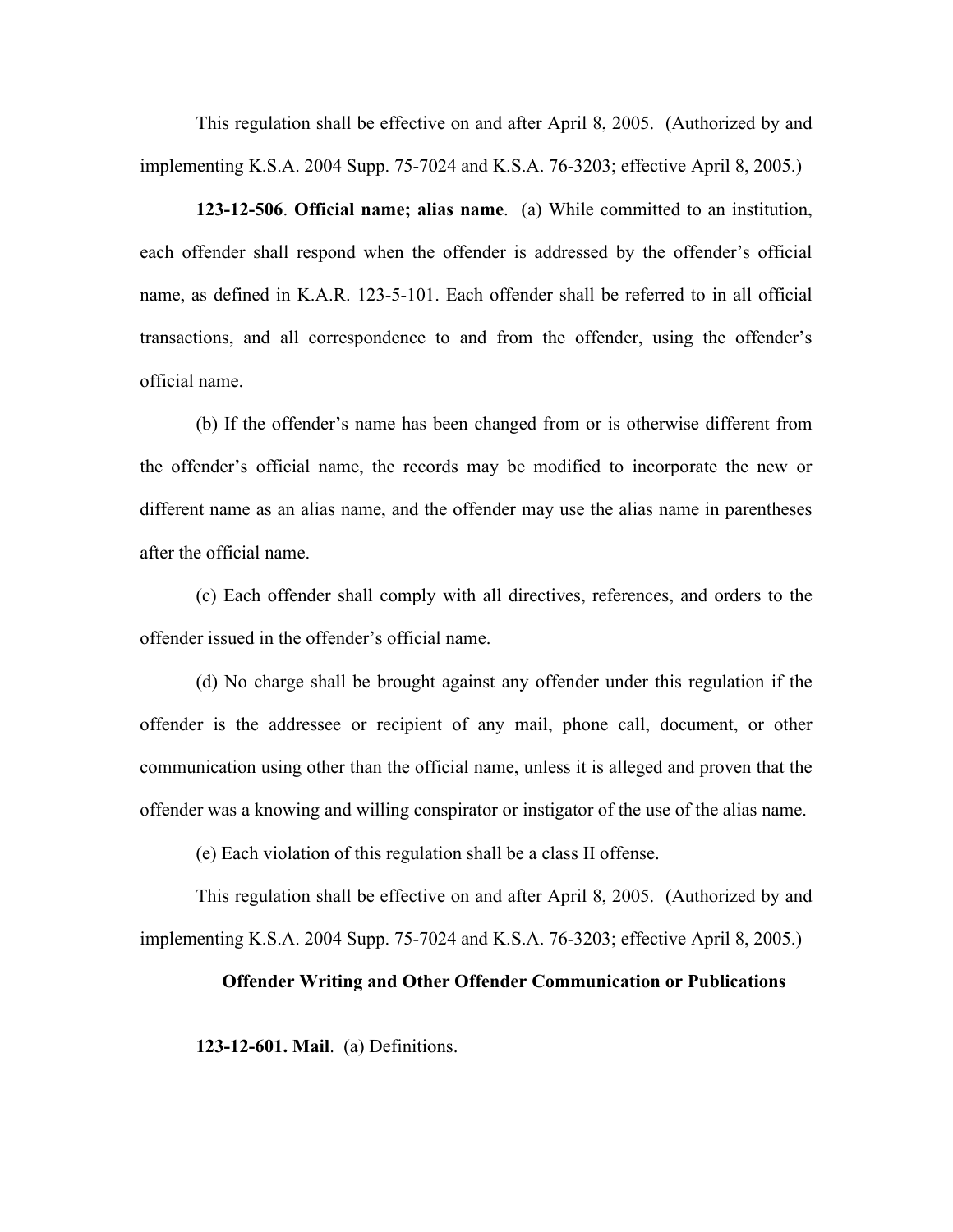(1)(A) "Legal mail" means mail affecting the offender's right of access to the courts or legal counsel. This term shall include letters between the offender and any lawyer, a judge, a clerk of a court, or any intern or employee of a law firm, legal clinic, or other legal services organization providing legal services to offenders.

(B) "Official mail" means any mail between an offender and an official of the state or federal government who has the authority to control, or to obtain or conduct an investigation of, the custody or conditions of confinement of the offender.

(C) "Privileged mail" means any mail between the offender and the offender's physician, psychiatrist, psychologist, or other licensed mental health therapist.

(2)(A) "Censor" means to remove or change any part or all of the correspondence or literature.

(B) "Inspect" means to open, shake out, look through, feel, or otherwise check for contraband without reading or censoring. This term shall include any cursory reading necessary to verify that mail is legal or official in nature as permitted by paragraph (f)(3).

(C) "Read" means to read the contents of correspondence or literature to ascertain the content.

(b) General provisions.

(1) Each offender shall comply with the mail procedures and restrictions established by the applicable facility order. Failure to comply with mail procedures or restrictions, or circumventing or attempting to circumvent mail procedures or restrictions by any means, shall be prohibited. The delivery of mail through an employee, volunteer, teacher, or any other person who is not authorized to perform functions related to the established mail-handling system shall be prohibited.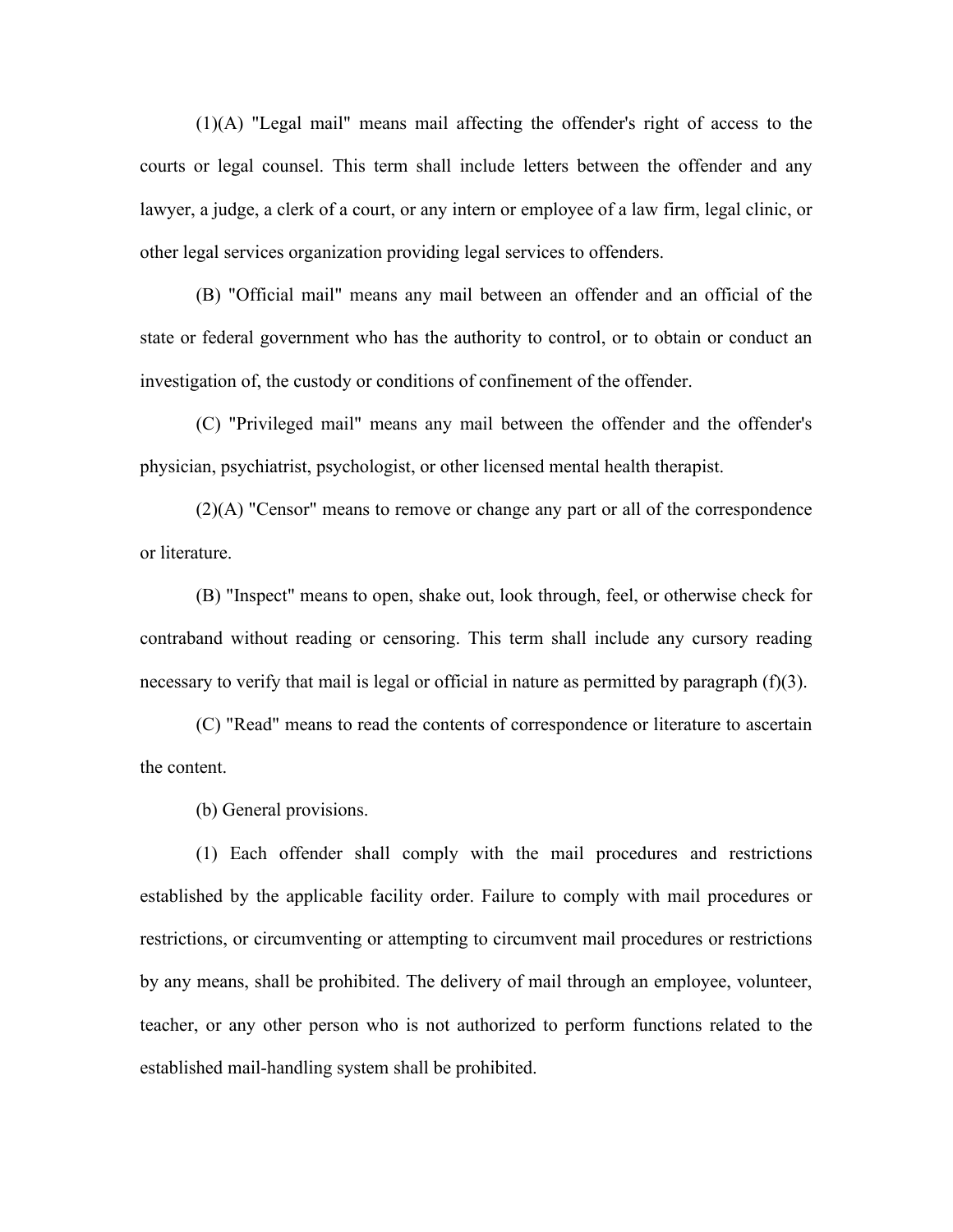(2) Items identified as contraband shall be dealt with as provided in subsection (d) and then either returned to the sender, at the offender's expense, or destroyed, at the offender's option. All items that are illegal under Kansas or federal law shall be seized and held as evidence for other law enforcement officers.

(3) All incoming mail shall identify the offender recipient by name and offender identification number.

(4) Each violation of mail regulations of the juvenile justice authority, facility orders, or the laws of Kansas or the United States may result in additional mail restrictions upon the offender that are sufficient to prevent the continuation or reoccurrence of the violation.

(5) All funds sent to offenders shall be in the form of a money order, a cashier's check, or a certified check.

(6) Any incoming or outgoing mail other than legal, official, or privileged mail may be inspected or read at any time.

(7) Incoming mail addressed solely to a specified offender and not otherwise subject to censorship shall be delivered regardless of whether the mail is sent free of charge or at a reduced rate. All incoming mail shall nonetheless bear the sender's name and address on the envelope, or this mail shall not be delivered and shall be subject to censorship in accordance with subsection (d).

(8) Any outgoing first-class letters may be sent to as many people and to whomever the offender chooses, subject to the restrictions in this regulation.

(9) Outgoing offender mail shall bear the full official name, offender number, and address of the sender, and the name and address of the intended recipient. No other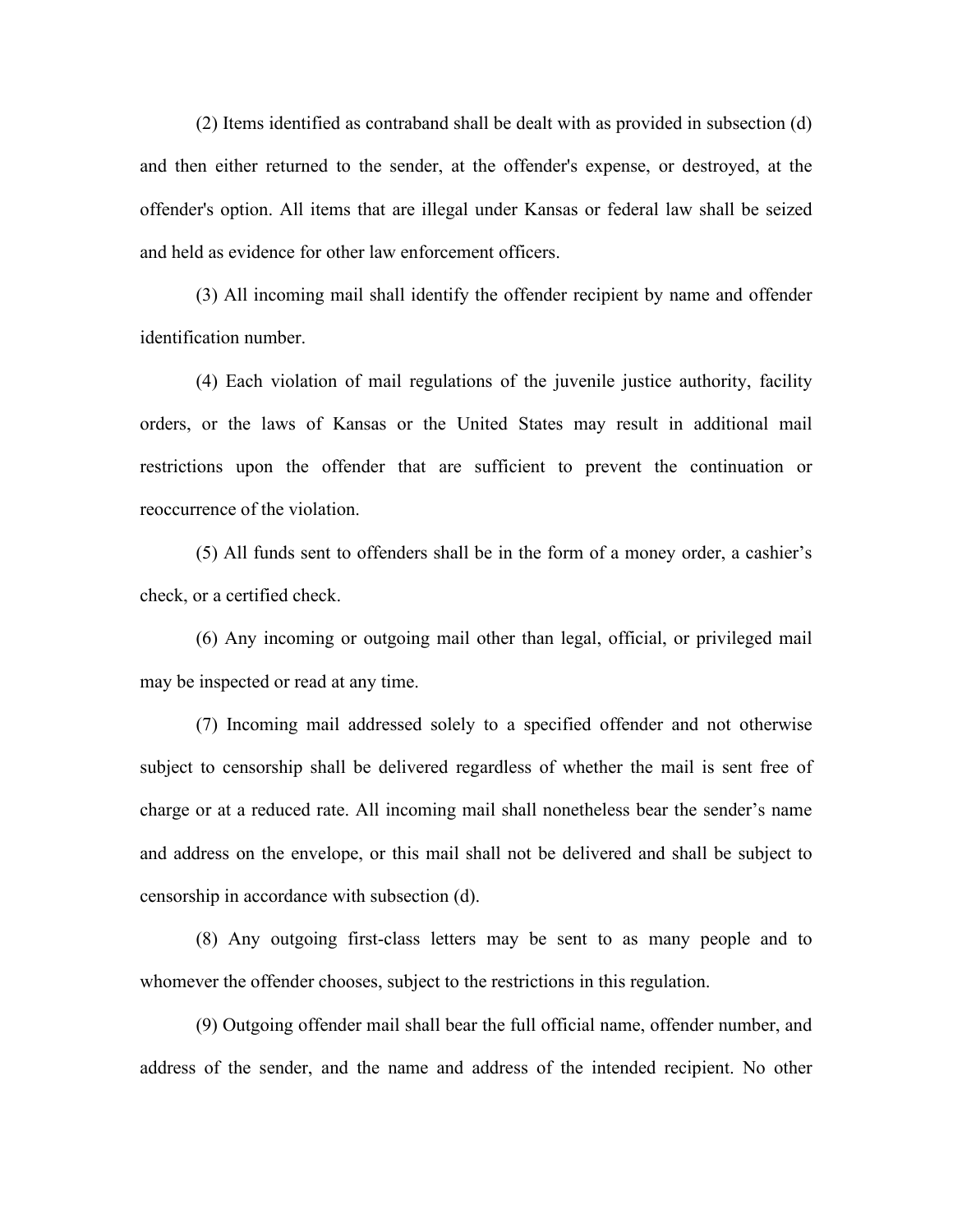words, drawings, or messages shall be placed on the outside of the envelope or package by an offender except words describing the mail as being legal, official, or privileged, or words intended to aid postal officials in delivery of the item. Outgoing offender mail shall be stamped by the institution to indicate that it was mailed from a juvenile correctional facility and that it has not been censored.

(10) No offender shall correspond with any person who has filed a written objection to the correspondence with the superintendent of the facility.

(A) The offender shall be notified of the objection in writing when it is received, but shall not be required to be informed of the exact contents of the objection.

(B) In the instance of unwanted correspondence to a minor, the objection shall be filed by the parent or guardian of the minor.

(C) Orders shall be developed by the superintendent of each facility to prevent further correspondence from being sent to those who have filed an objection.

(D) This regulation shall not prevent an offender from writing to the offender's natural or adoptive child, unless the child was the victim of the crime for which the offender is incarcerated, the person having legal custody of the child files a written objection with the superintendent, and the offender has not obtained a court order permitting this written communication with the child.

(c) Legal, official, and privileged mail.

(1) Subject to the provisions of paragraph (f)(3), outgoing privileged, official, or legal mail sent by any offender shall be opened and read only upon authorization of the superintendent for good cause shown. However, if any offender threatens or terrorizes any person through this mail, any subsequent mail, including official or legal mail, from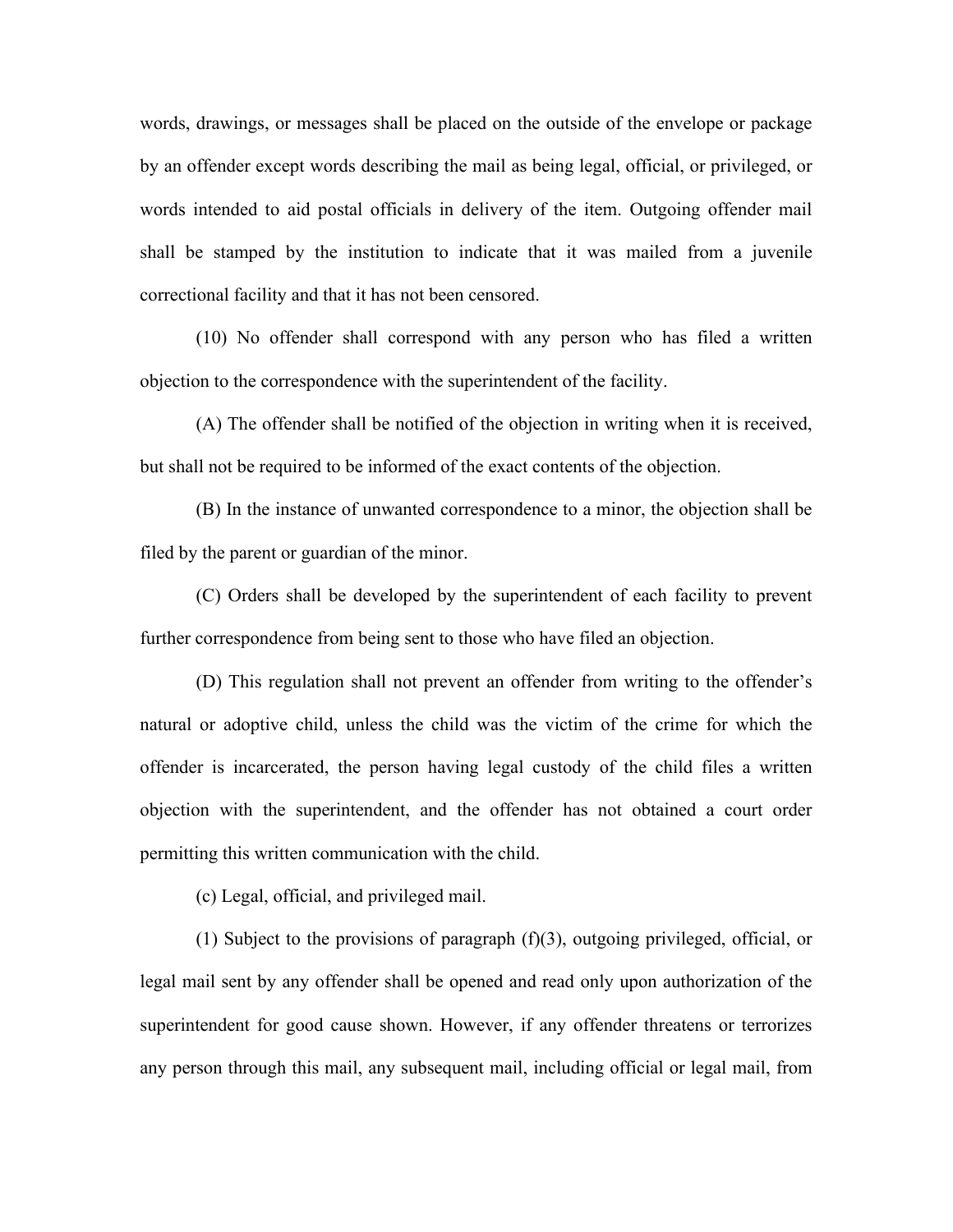the offender to the person threatened or terrorized may, at the request of that person, be read and censored for a time period and to the extent necessary to remedy the abuse.

(2) Incoming mail clearly identified as legal, official, or privileged mail shall be opened only in the offender's presence. This mail shall be inspected for contraband but shall not be read or censored, unless authorized by the superintendent based upon a documented previous abuse of the right or other good cause.

(d) Censorship grounds and procedures.

(1) Incoming or outgoing mail, other than legal, official, or privileged mail, may be censored only when there is reasonable belief in any of the following:

(A) There is a threat to institutional safety, order, or security.

(B) There is a threat to the safety and security of public officials or the general public.

(C) The mail is being used in furtherance of illegal activities.

(D) The mail is correspondence between offenders, including any former offender regardless of current custodial status, that has not been authorized according to subsection (e). Correspondence between offenders may be inspected or read at any time.

(E) The mail contains sexually explicit material, as defined and proscribed in K.A.R. 123-12-313.

(2) If any communication to or from an offender is censored, all of the following requirements shall be met:

(A) Each offender shall be given a written notice of the censorship and the reason for the censorship, without disclosing the censored material.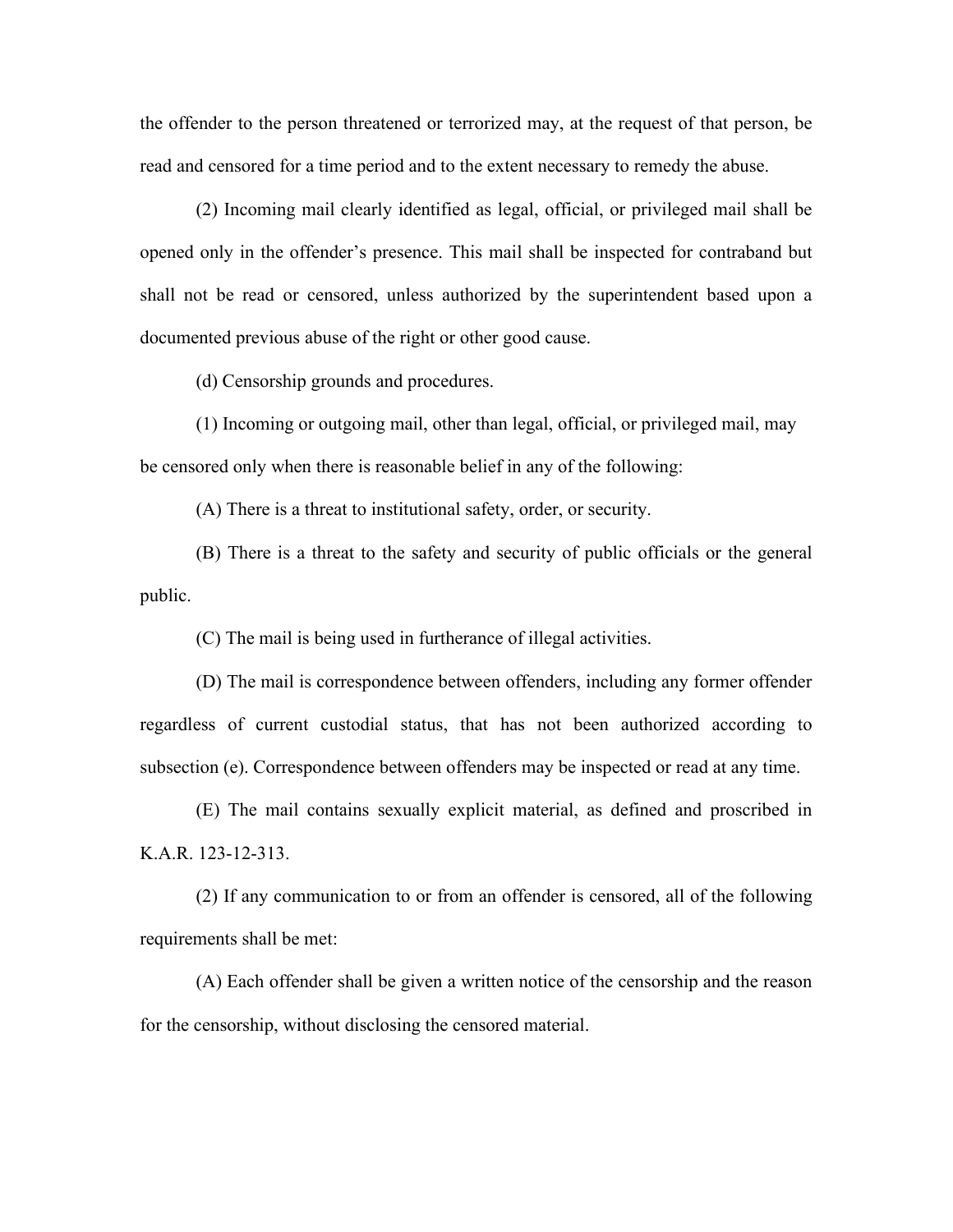(B) Each offender shall be given the name and address of the sender of incoming mail, if known, or the addressee of outgoing mail and the date the item was received in the mail room. It shall be the responsibility of the offender to contact the sender of censored incoming mail or the addressee of censored outgoing mail, if the offender so desires.

(C) The author or addressee of the censored correspondence shall be given a reasonable opportunity to protest the decision.

(D) All protests shall be referred to a correctional facility official other than the person who originally disapproved the correspondence.

(e) Offender correspondence with other offenders. Offenders sentenced to commitment in a juvenile correctional facility shall not correspond with any person who is in the custody of or under the supervision of any state, federal, county, community corrections, or municipal law enforcement agency, or with any offender formerly committed to a juvenile correctional facility regardless of current custodial status, unless either of these conditions is met:

(1) The proposed correspondents are members of the same immediate family or are parties in the same legal action, or one of the persons is a party and the other person is a witness in the same legal action.

(2) Permission for the correspondence is granted due to exceptional circumstances. Verification and approval of offender correspondence shall be conducted pursuant to the internal management policies and procedures.

(f) Writing supplies and postage.

(1) Stationery shall be available for purchase from the offender canteen.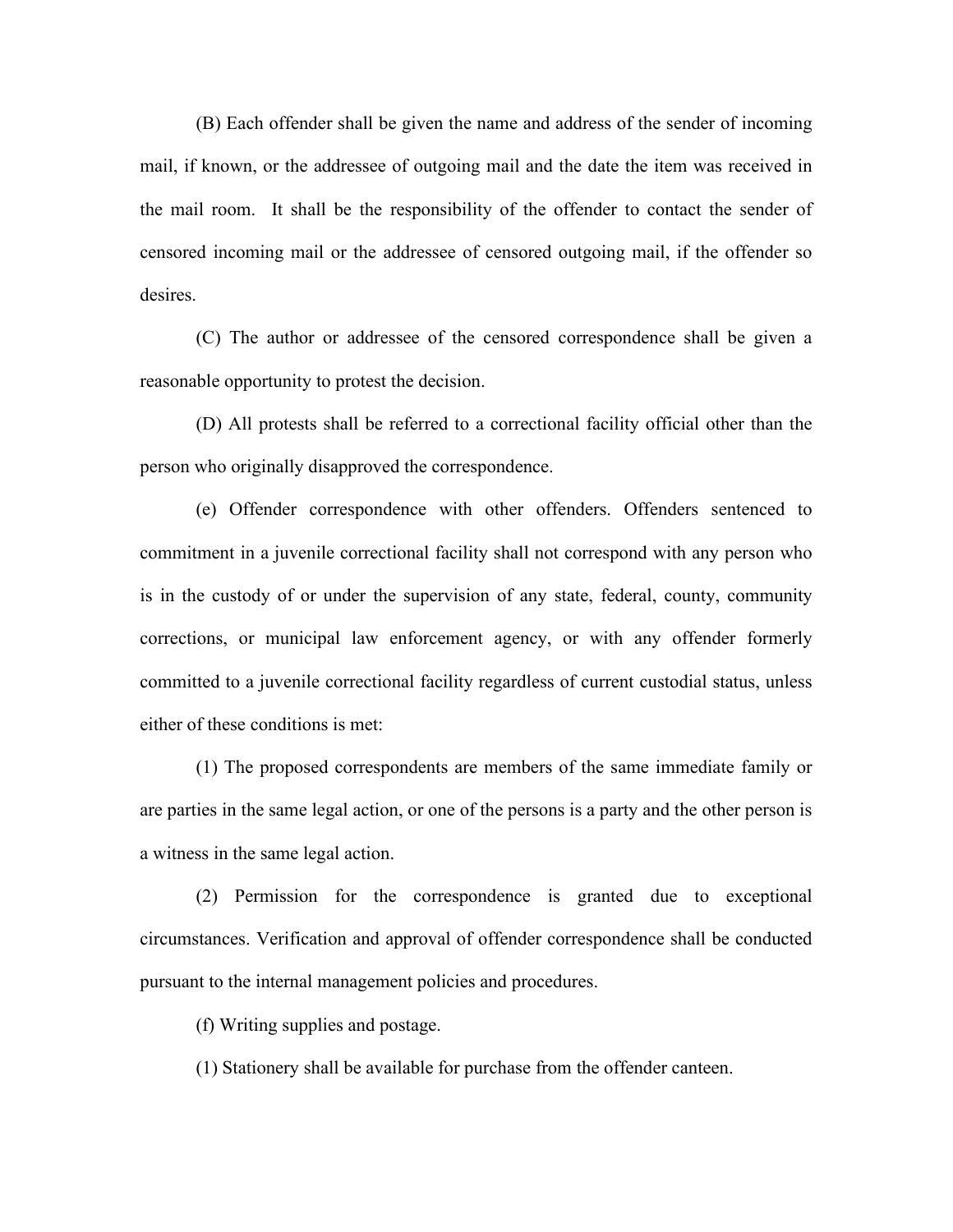(2) Indigent offenders, as defined by the internal management policies and procedures, shall receive reasonable amounts of free writing paper, envelopes, and postage for first-class domestic mail weighing one ounce or less, not to exceed four letters per month or any other limits established by the commissioner or superintendent.

(3) All postage for legal and official mail shall be paid by the offender, unless the offender is indigent, as defined by the internal management policies and procedures. The cost of postage for legal or official mail paid by the facility on behalf of an indigent offender shall be deducted from the offender's funds, if available. Credit for postage for legal and official mail shall be extended to indigent offenders under the terms and conditions of the internal management policies and procedures. Outgoing legal or official mail sent with postage provided on credit shall be subject to inspection and cursory reading in the presence of the offender for the purpose of ascertaining that the mail is indeed legal or official mail, and the offender shall then be permitted to seal the envelope containing the mail.

- (4) The facility shall not pay postage for offender groups or organizations.
- (g) Publications.

(1) Offenders may receive books, newspapers, and periodicals as approved by the internal management policies and procedures or facility orders, except for offenders while assigned to an intake, reception, and diagnostic unit for evaluation purposes. All books, newspapers, and periodicals shall be purchased through special purchase orders. Only books, newspapers, and periodicals received directly from a publisher or a vendor shall be accepted. However, each offender shall be permitted to receive printed material,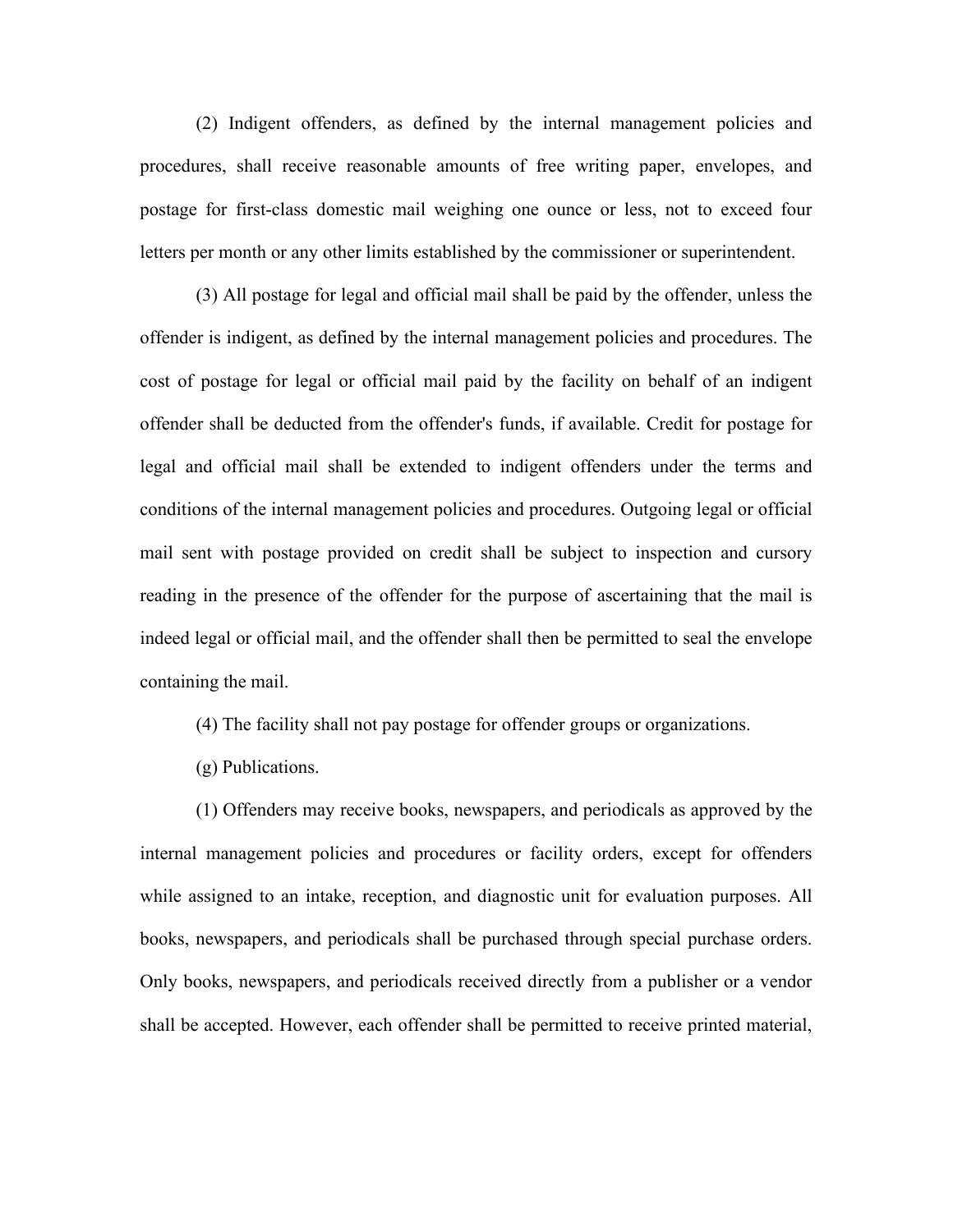including newspaper and magazine clippings, if the material is included as part of a firstclass letter that does not exceed one ounce in total weight.

(2) The procedures for censorship of mail listed in subsection (d) of this regulation shall be used for censorship of publications.

(3) No publication that meets either of the following conditions shall be allowed into the facility:

(A) Contains sexually explicit material, as described in K.A.R. [123-12-313,](javascript:docLink() or is otherwise illegal, in whole or in part; or

(B) Meets, in whole or in part, the test for censorship of mail in subsection (d) of this regulation.

(4) Each offender shall have the option of having censored publications in their entirety either mailed out of the facility at the offender's expense or discarded.

(5) Before transferring between institutions or before being released on conditional release, the offender shall arrange for a change of address for newspapers and periodicals. Newspapers and periodicals shall not be forwarded for more than 30 days after the date of the transfer or release.

(h) Penalty. Each violation of this regulation shall be a class II offense.

This regulation shall be effective on and after April 8, 2005. (Authorized by and implementing K.S.A. 2004 Supp. 75-7024 and K.S.A. 76-3203; effective April 8, 2005.)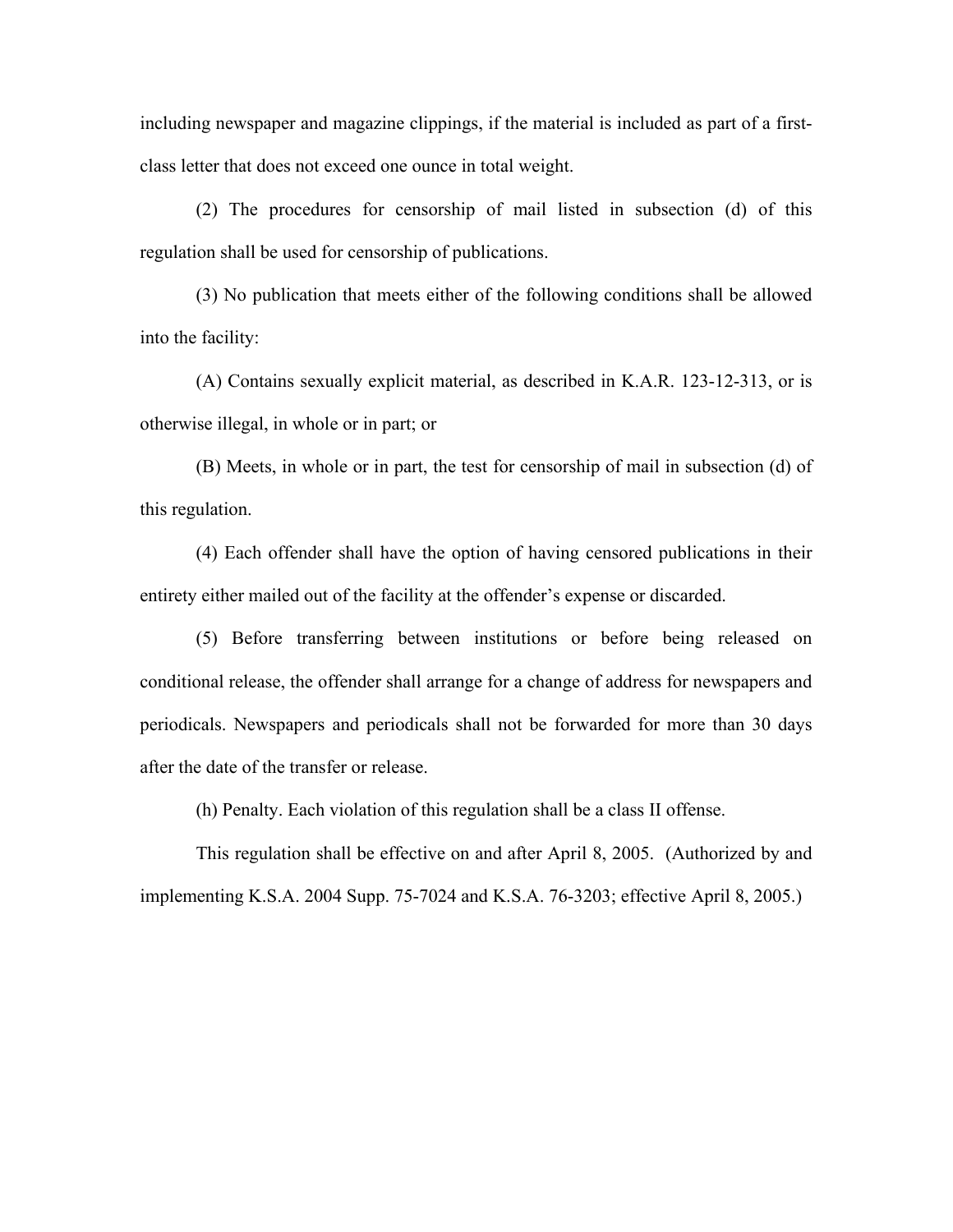**123-12-602. Posting notices and distributing written materials**. (a) No offender shall post or distribute any written materials without the prior, written approval of the superintendent or designee.

(b) Each violation of this regulation shall be a class II offense.

This regulation shall be effective on and after April 8, 2005. (Authorized by and implementing K.S.A. 2004 Supp. 75-7024 and K.S.A. 76-3203; effective April 8, 2005.)

# **Legal Assistance**

**123-12-702. Legal assistance by offenders.** (a) In accordance with applicable facility orders, any offender may provide assistance pertaining to legal matters to another offender if both of the following conditions are met:

(1) The offender receiving the assistance has requested that the assistance be provided by the other offender.

(2) The offender providing the assistance neither requests nor accepts any gratuity or favor for providing the assistance.

(b) Each violation of this regulation shall be a class II offense.

This regulation shall be effective on and after April 8, 2005. (Authorized by and implementing K.S.A. 2004 Supp. 75-7024 and K.S.A. 76-3203; effective April 8, 2005.)

### **Administration Publications and Postings**

**123-12-801. Bulletin boards; publishing facility orders**. (a) Each offender shall comply with all facility orders posted on bulletin boards designated for publishing facility orders.

(b) Each facility order shall be deemed published upon being posted on a bulletin board that is designated for this purpose.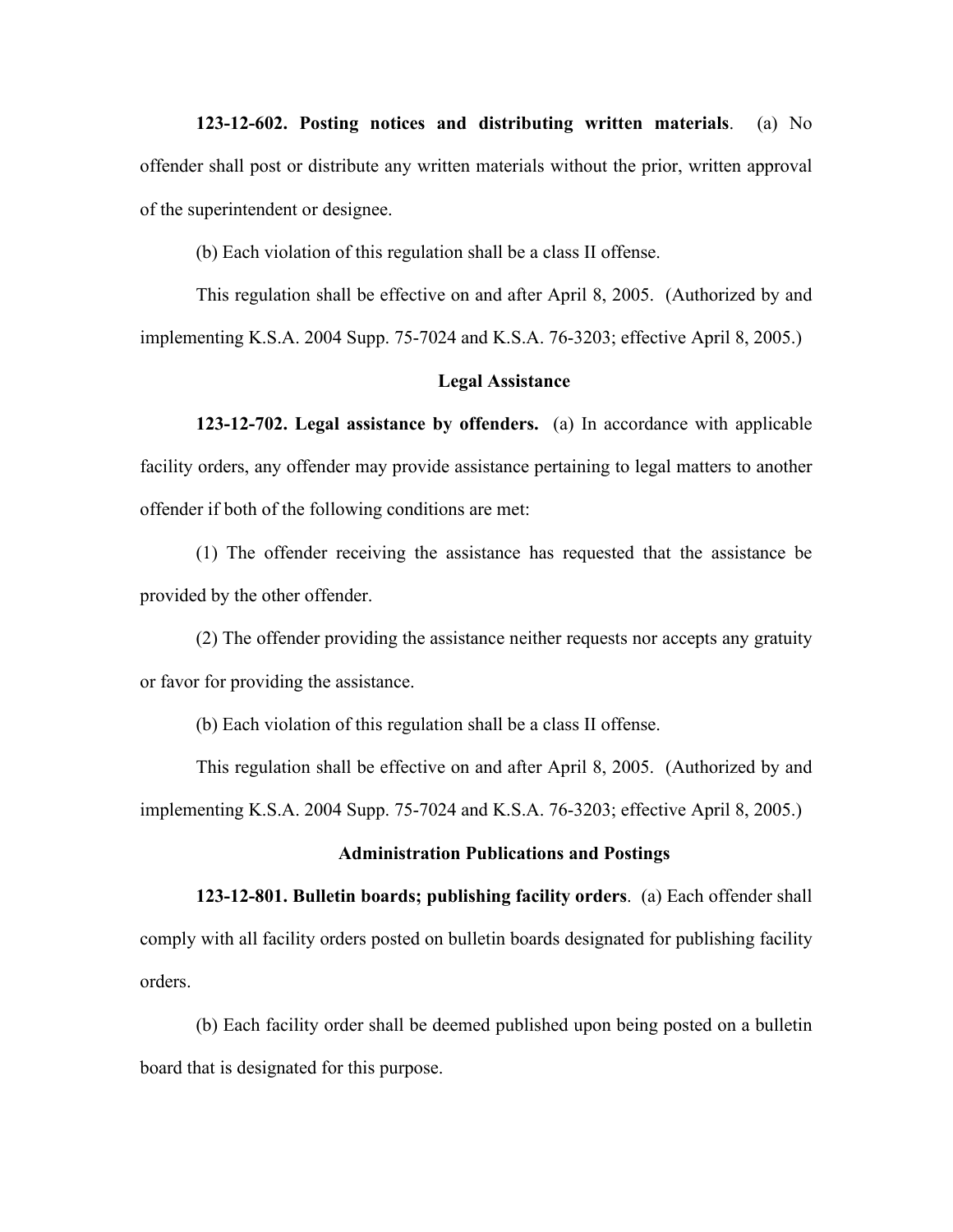(c) Each bulletin board designated for publishing facility orders shall be under the exclusive control of the superintendent.

(1) No offender shall post any item on any facility bulletin board unless directed by an agency employee to do so.

(2) No offender shall remove any item from any facility bulletin board unless directed by an agency employee to do so.

(d) Each violation of this regulation shall be a class II offense.

This regulation shall be effective on and after April 8, 2005. (Authorized by and implementing K.S.A. 2004 Supp. 75-7024 and K.S.A. 76-3203; effective April 8, 2005.)

# **Contraband**

**123-12-901. Dangerous contraband**. (a) "Dangerous contraband" shall be defined as any of the following:

(1) Any item, including any ingredient, part, or instructions on the creation of an item, that meets the following conditions:

(A)Is inherently capable of causing serious damage to persons or property or is capable or likely to produce or precipitate seriously dangerous situations or conflict; and

(B) is not issued by the juvenile justice authority or the facilities, sold through the canteen, or specifically authorized or permitted by facility order for use or possession in the institution;

(2) any item the possession of which can be the basis for a felony charge under the laws of Kansas or the United States;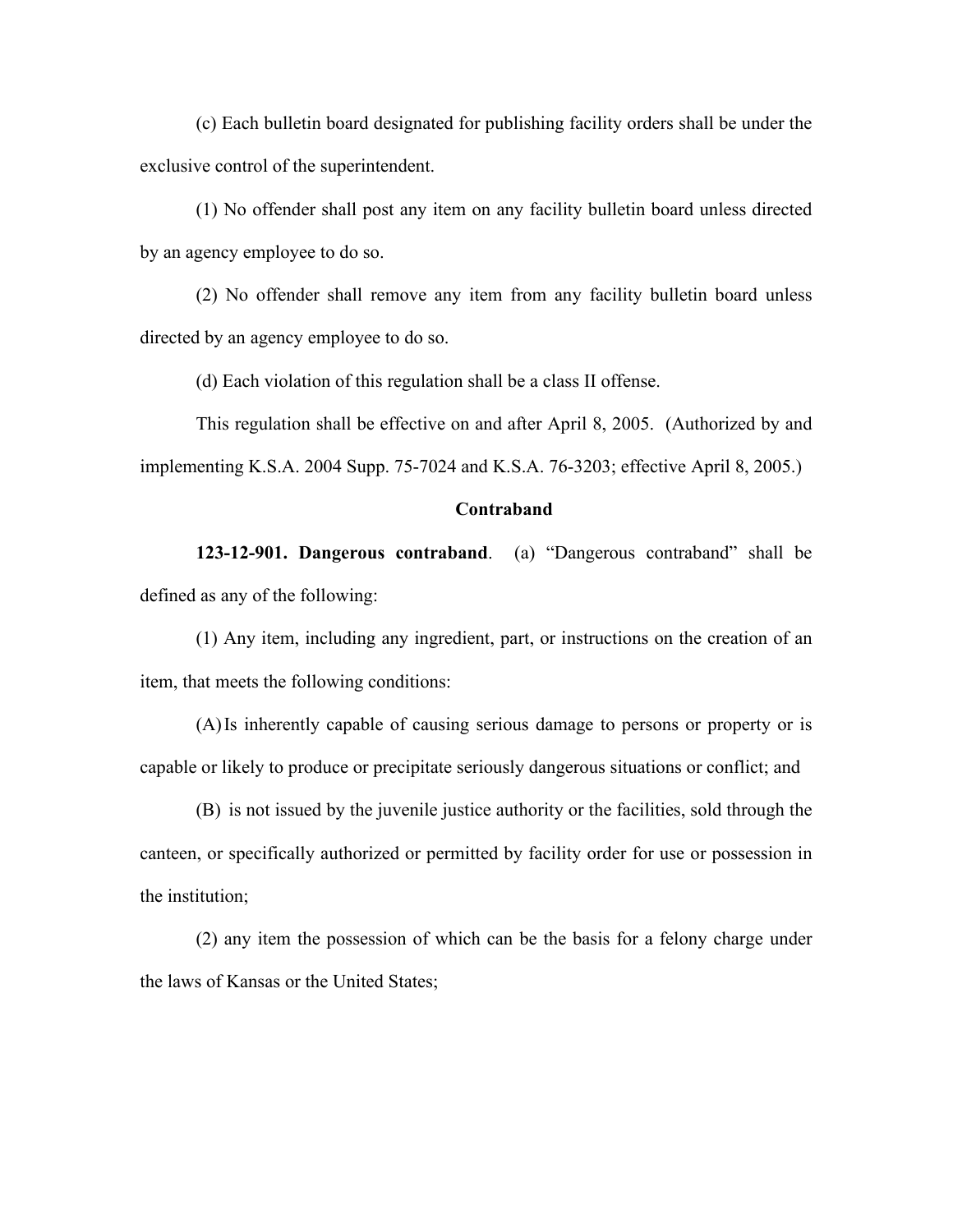(3) any item that, although authorized, is misused in a way that could cause serious damage to persons or property or is likely to precipitate seriously dangerous situations or conflicts; or

(4) any item the possession of which would constitute traffic in contraband in violation of K.S.A. 21-3826, and amendments thereto.

(b) All contraband shall be confiscated and may be ordered forfeited by the offender at the discretion of the disciplinary hearing officer.

(c) No offender shall possess, hold, sell, transfer, receive, control, distribute, or solicit any dangerous contraband.

(d) Each violation of this regulation shall be a class I offense.

This regulation shall be effective on and after April 8, 2005. (Authorized by and implementing K.S.A. 2004 Supp. 75-7024 and K.S.A. 76-3203; effective April 8, 2005.)

**123-12-902. Less dangerous contraband**. (a) "Less dangerous contraband" shall be defined as either of the following:

(1) Any item, including any ingredient, component, or instructions on the creation of an item, that is moderately dangerous in the institutional environment and is not issued by the agency, sold through the institution's canteen, or specifically authorized or permitted by internal management and policy and procedure or facility order; or

(2) any item that, although authorized, is misused in a way that causes or is likely to cause moderate danger to persons or property.

(b) All contraband shall be confiscated and may subsequently be ordered forfeited by the offender at the discretion of the disciplinary hearing officer.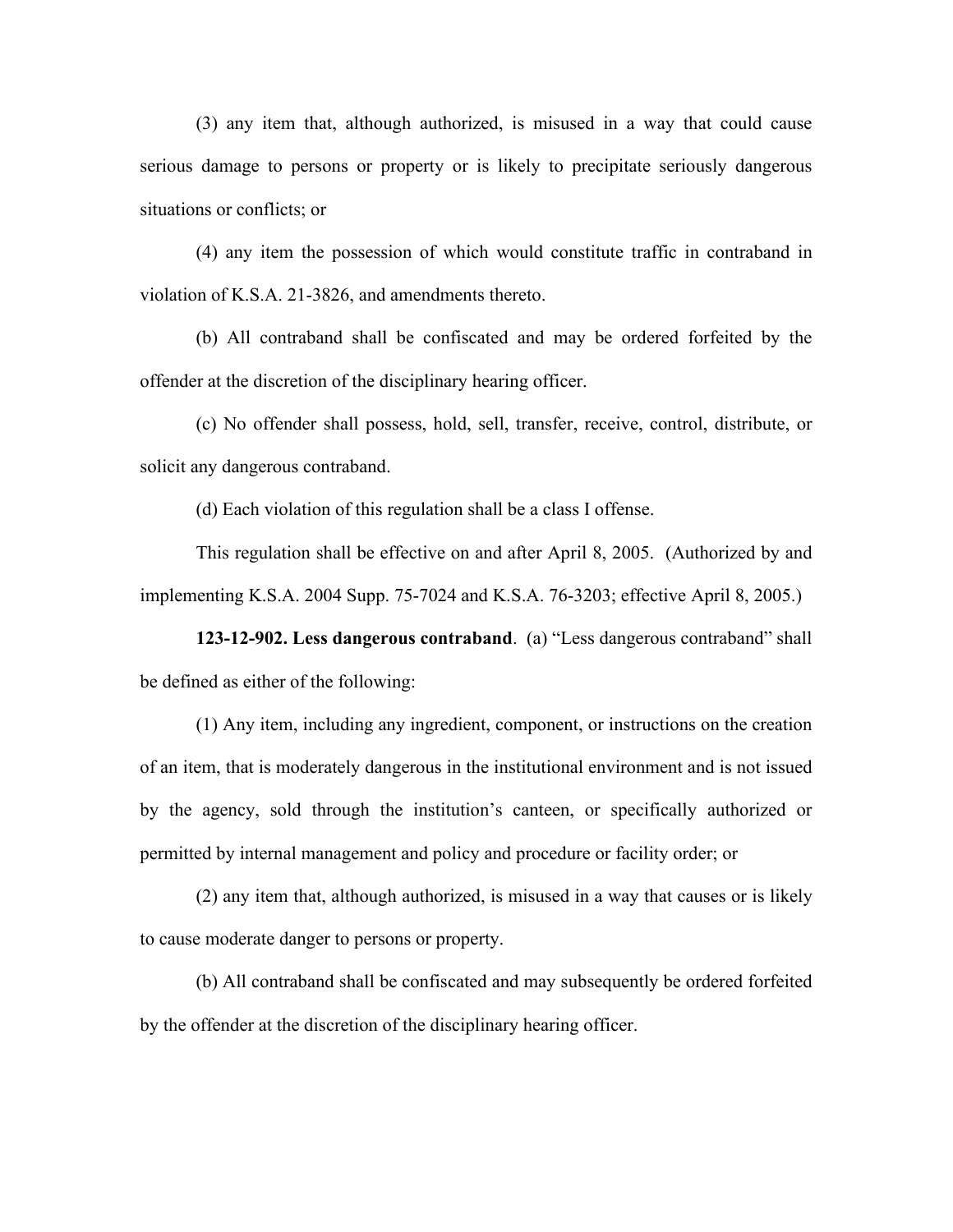(c) (1) No offender shall possess, hold, sell, transfer, receive, control, distribute, or solicit any less dangerous contraband or any other types of contraband.

(2) Each violation of this subsection shall be a class II offense. Alternatively, any violation of this regulation may be handled according to the summary disposition procedure specified in K.A.R. 123-13-201b.

(d) (1) No offender shall possess papers, bottles, containers, trash, or any other items in excess of those limits established by regulation, internal management policy and procedure, and facility order.

(2) The possession of excess items described in this subsection shall be considered to be the possession of nuisance contraband and shall be a class III offense.

This regulation shall be effective on and after April 8, 2005. (Authorized by and implementing K.S.A. 2004 Supp. 75-7024 and K.S.A. 76-3203; effective April 8, 2005.)

### **Violation of Statutes, Regulations, and Orders**

**123-12-1001. Violation of statutes and regulations**. Except as otherwise provided in these regulations, the following classifications shall apply:

(a) Each violation of any state or federal statute that is designated as a felony crime under Kansas law shall be a class I offense.

(b) Each violation of any state or federal statute that is designated as a misdemeanor crime under Kansas law shall be a class II offense.

(c) Each violation of any civil penalty statute or any regulation shall be a class III offense.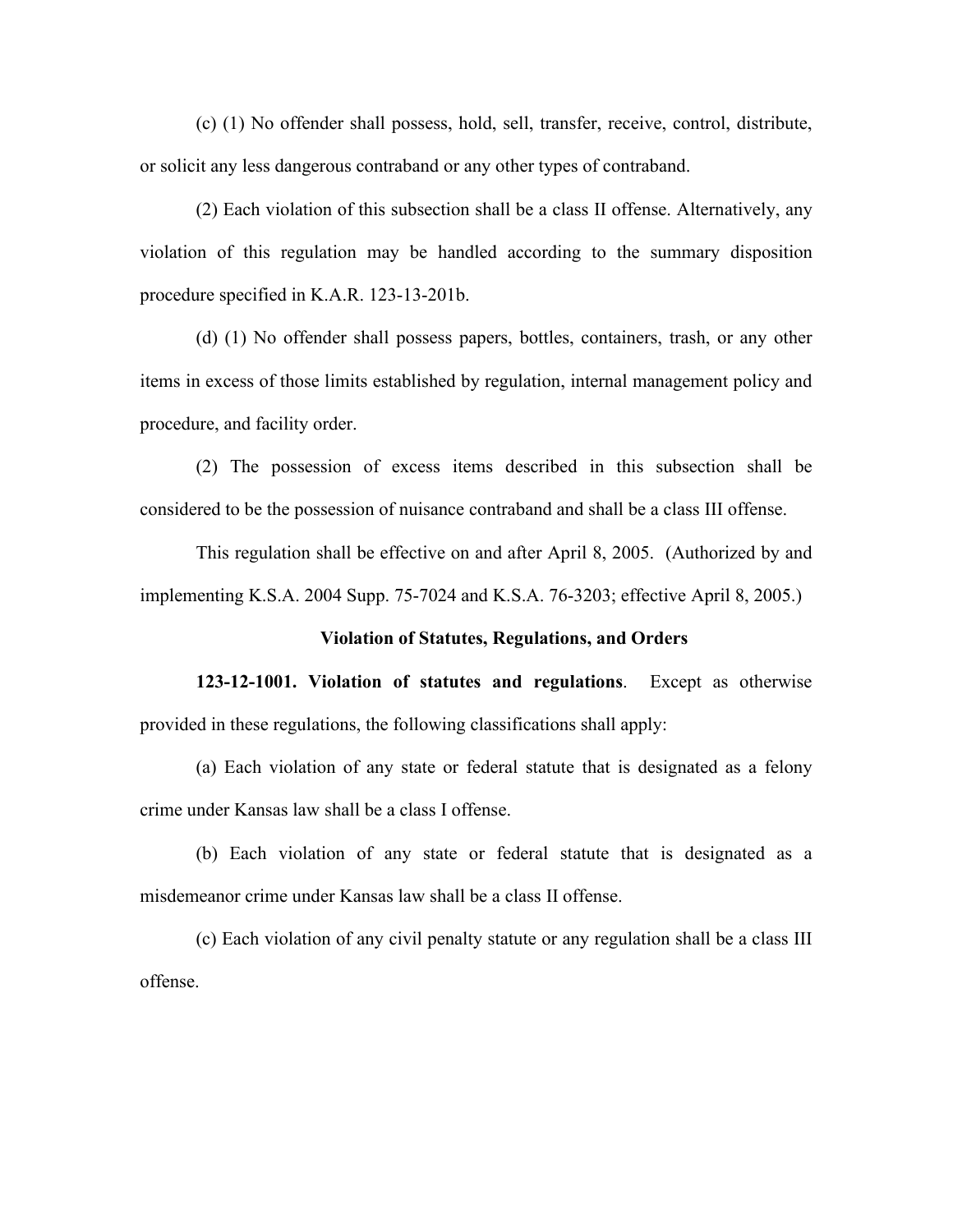This regulation shall be effective on and after April 8, 2005. (Authorized by and implementing K.S.A. 38-16,130, K.S.A. 2004 Supp. 75-7024, and K.S.A. 76-3203; effective April 8, 2005.)

**123-12-1002. Violation of internal management policy and procedure or facility order.** (a) Each violation of any internal management policy and procedure shall be an offense of the class specified in the internal management policy and procedure. If no class is specified in the internal management policy and procedure, the violation shall be a class III offense.

(b) Each violation of any facility order shall be an offense of the class specified in the facility order. If no class is specified in the facility order, the violation shall be a class III offense.

This regulation shall be effective on and after April 8, 2005. (Authorized by and implementing K.S.A. 38-16,130, K.S.A. 2004 Supp. 75-7024, and K.S.A. 76-3203; effective April 8, 2005.)

# **Attempt, Conspiracy and Accessory to Commission of Offense**

**123-12-1101. Anticipatory and facilitating offenses: attempt, conspiracy, solicitation, and accessory.** (a) No offender shall attempt or conspire to violate any law, regulation, internal management policy and procedure, or facility order. Each attempt or conspiracy to violate any law, regulation, internal management policy and procedure, or facility order shall carry the same penalty as that for the offense itself.

(b) No offender shall solicit or be an accessory for another person to violate any law, regulation, internal management policy and procedure, or facility order. Each occasion of soliciting or acting as an accessory for another to commit any violation of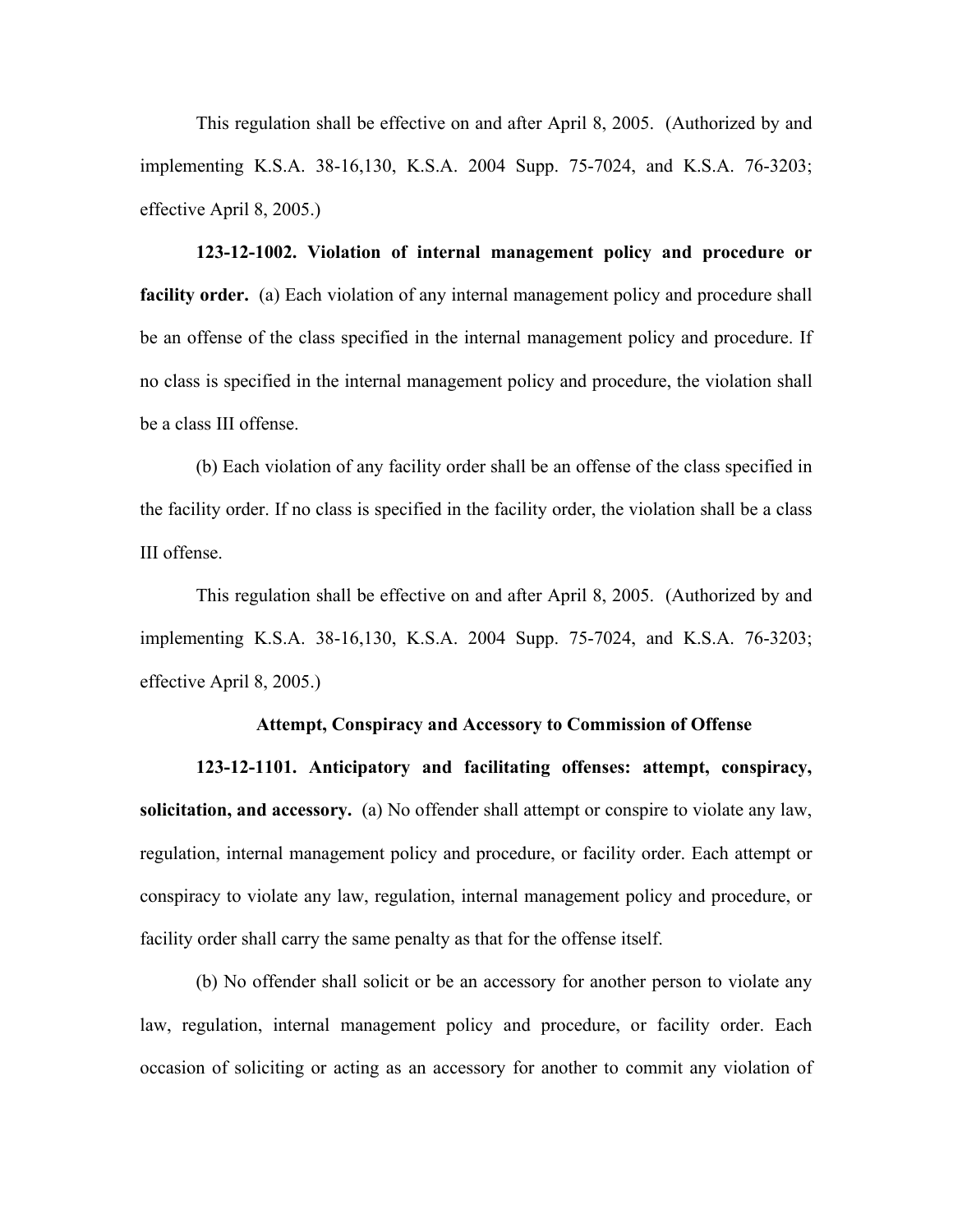any law, regulation, internal management policy and procedure, or facility order shall carry the same penalty as that for the offense itself.

(c) The specific law, regulation, internal management policy and procedure, or facility order that is the basis of the attempt, conspiracy, solicitation, or accessory activity shall be stated and described in the disciplinary report.

 $(d)(1)$  Attempt.

(A) An "attempt" shall be defined as any overt or evident act toward the perpetration of activity that is prohibited by law, regulation, internal management policy and procedure, or facility order by an offender who intends to commit the prohibited activity but fails in the perpetration of the prohibited activity or is prevented from or intercepted in the execution of the prohibited activity.

(B) It shall not be a defense to a charge of attempt that the circumstances under which the act was performed, the means employed, or the act itself were such that the commission of the prohibited activity was not possible.

(2) Conspiracy.

(A) A "conspiracy" shall be defined as an agreement with another person to commit an act that is prohibited by law, regulation, internal management policy and procedure, or facility order or to assist in committing the prohibited act. No offender may be convicted of a conspiracy unless an overt act furthering that conspiracy is alleged and proved to have been committed by the offender or by a co-conspirator.

(B) It shall be a defense to a charge of conspiracy that the accused voluntarily and in good faith withdrew from the conspiracy and communicated the fact of the offender's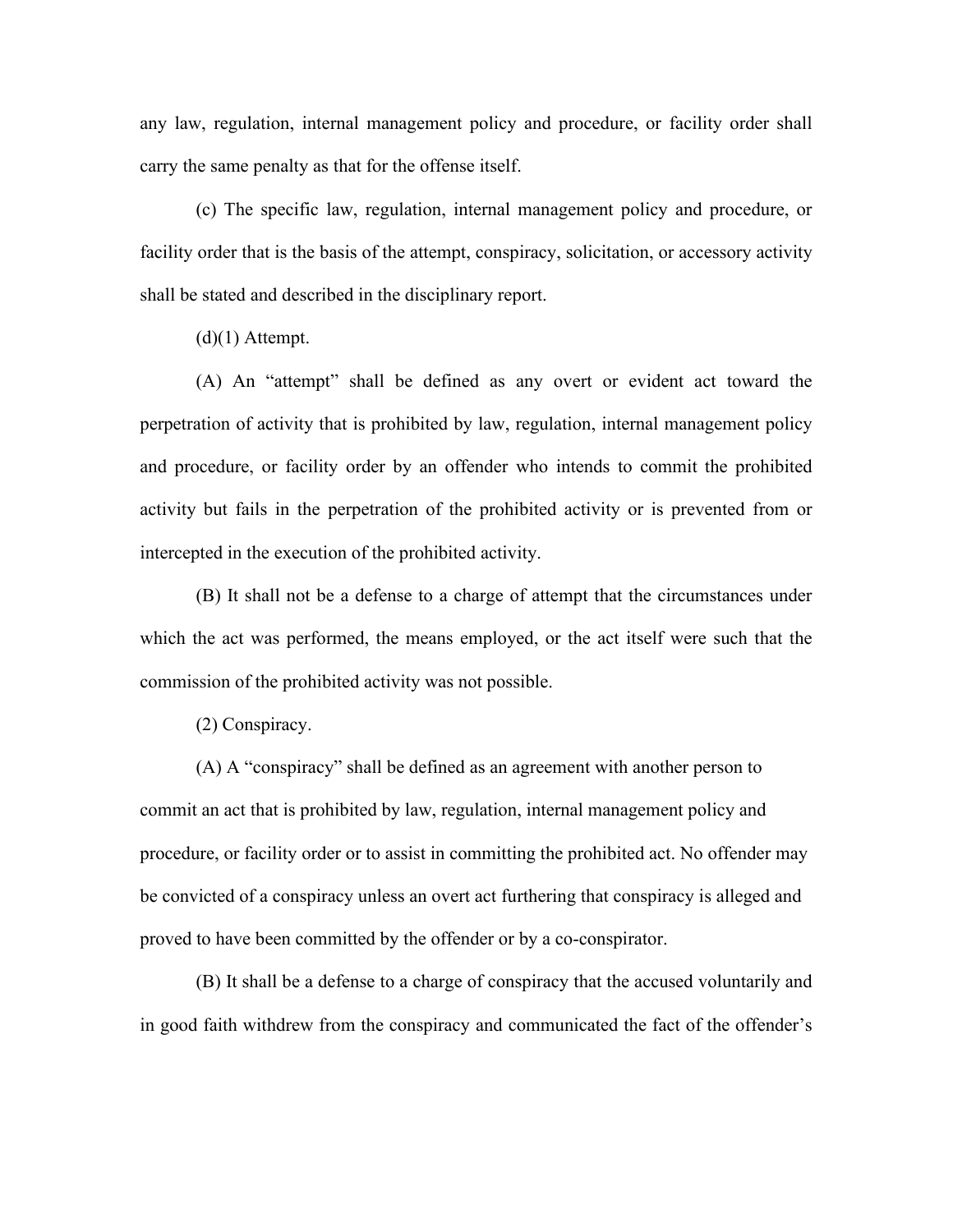withdrawal to one or more of the accused conspirators, before any overt act furthering the conspiracy was committed by the accused or by a co-conspirator.

(3) Solicitation.

(A) "Solicitation" shall be defined as the commanding of, encouraging, or requesting another person to commit, to attempt to commit, or to aid and abet for the purpose of promoting or facilitating the commission or attempted commission of an act that is prohibited by law, regulation, internal management policy and procedure, or facility order.

(B) It shall not be a defense to a charge of solicitation that the offender failed to communicate with the person solicited to commit the prohibited act if the offender's conduct was designed to effect a communication. It shall be a defense to a charge of solicitation that the offender, after soliciting another person to commit an offense, persuaded that person not to do so or otherwise prevented the commission of the offense, under circumstances manifesting a complete and voluntary renunciation of the offender's prohibited purposes.

(4) Accessory. Being an "accessory" to an offense shall be defined as knowingly harboring, concealing, or aiding any offender who has committed an act that is prohibited by law, regulation, internal management policy and procedure, or facility order or any offender who has been charged with committing an act that is prohibited by law, regulation, internal management policy and procedure, or facility order, with intent that the offender will avoid or escape apprehension, disciplinary hearing, conviction, or punishment for the prohibited act.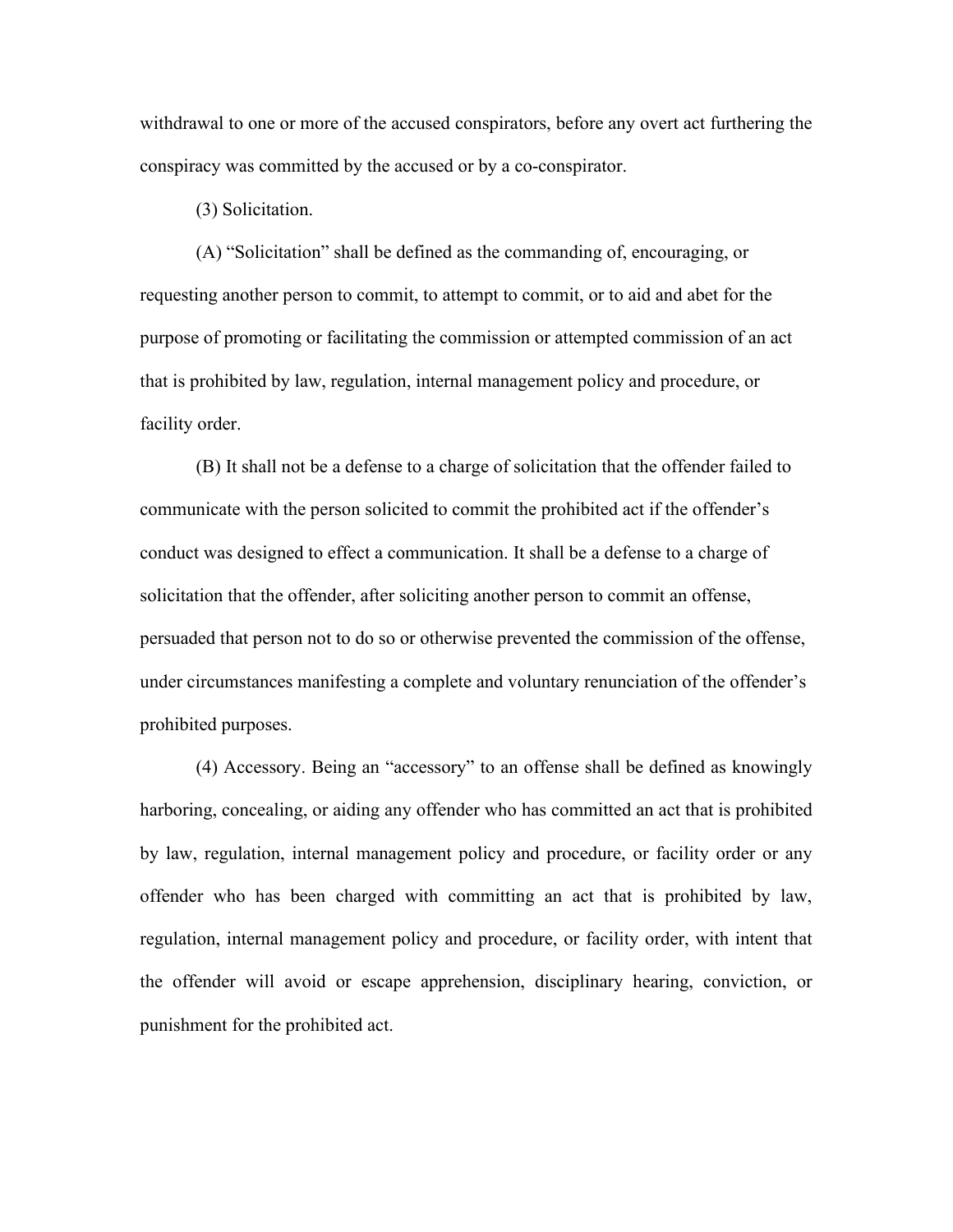This regulation shall be effective on and after April 8, 2005. (Authorized by and implementing K.S.A. 2004 Supp. 75-7024 and K.S.A. 76-3203; effective April 8, 2005.)

# **Increased Penalties**

**123-12-1201. Increased penalty for involving or victimizing an offender under 16.** For any offender who is 16 years of age or older and guilty of any offense defined in these regulations, the penalty imposed on the offender may be double the penalty that is otherwise established for the offense under these regulations if any of the following conditions exists:

(a) The offense was committed with another offender who was a principal in the offense and was younger than 16 years of age when the offense was committed.

(b) The offense was an anticipatory or facilitating offense as defined in K.A.R. 123-12-1101, and another offender who was involved as a principal in the offense was younger than 16 years of age when the offense was committed.

(c) Any victim of the offense was younger than 16 years of age when the offense was committed.

This regulation shall be effective on and after April 8, 2005. (Authorized by and implementing K.S.A. 38-16,130, K.S.A. 2004 Supp. 75-7024, and K.S.A. 76-3203; effective April 8, 2005.)

**123-12-1202. Conviction of four offenses in six months**. Subject to any limitation specified in K.A.R. 123-12-1308, upon conviction of the fourth offense of the same or more serious class within the previous six months, the hearing officer may impose a sentence not greater than twice the maximum that can otherwise be imposed for that class of offense.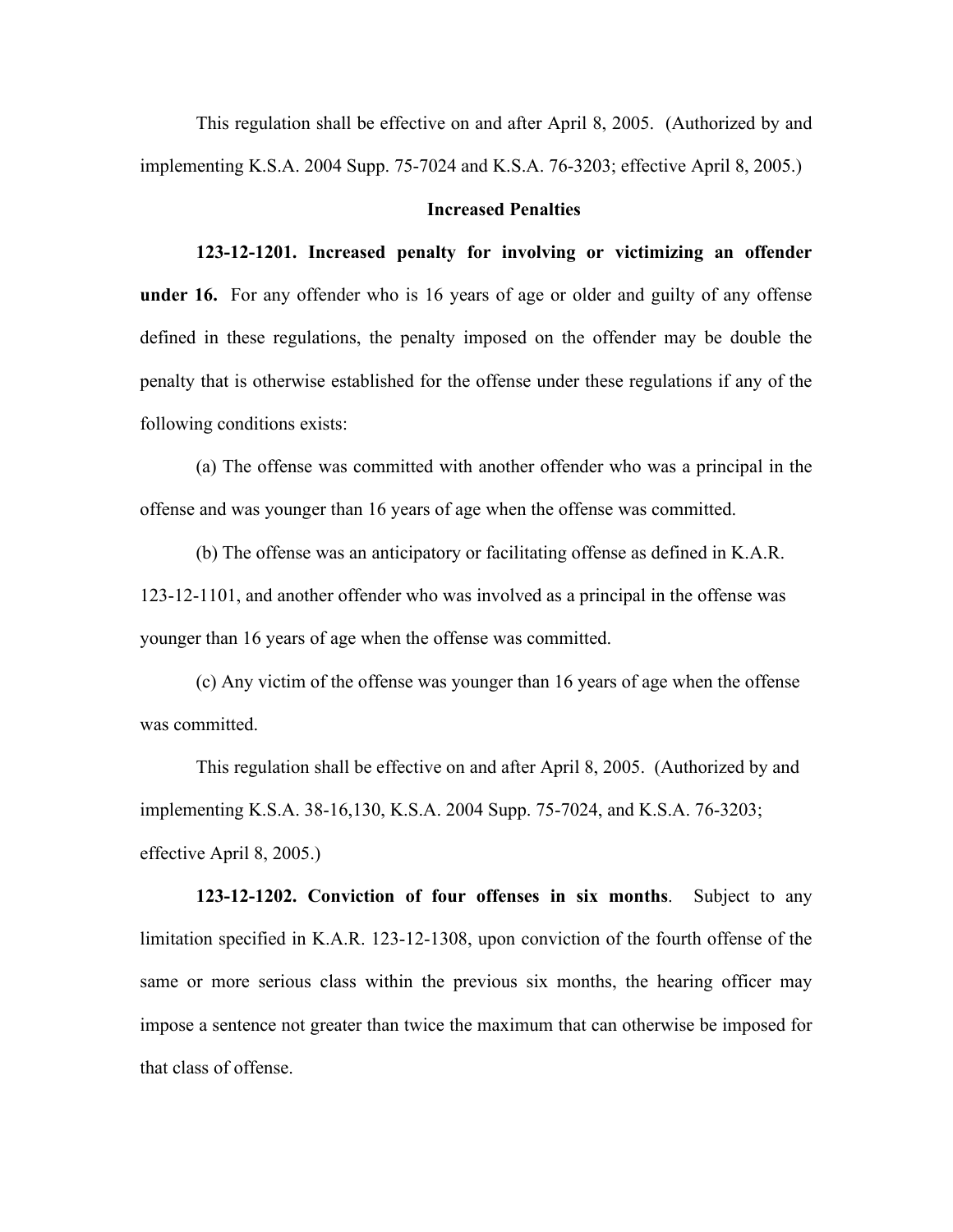This regulation shall be effective on and after April 8, 2005. (Authorized by and implementing K.S.A. 38-16,130, K.S.A. 2004 Supp. 75-7024, and K.S.A. 76-3203; effective April 8, 2005.)

# **Classification of Offenses and Penalties**

**123-12-1301. Class I offenses and penalties**. (a) Class I offenses shall be defined as the following:

(1) The violations designated as class I offenses by these regulations;

(2) the violations designated as felonies by state or federal law; and

(3) the violations designated as class I offenses by internal management policies and procedures and by facility orders.

(b) The penalty for each class I offense may be any of the following, or any combination:

(1) Disciplinary segregation, not to exceed 30 days;

(2) forfeiture of good time credits, not to exceed six months;

(3) extra work for up to two hours per day, not to exceed 30 days;

(4) restriction to the offender's cell or living quarters, not to exceed 10 days;

(5) restriction from privileges, not to exceed 60 days;

(6) restitution; or

(7) an oral or written reprimand.

This regulation shall be effective on and after April 8, 2005. (Authorized by and implementing K.S.A. 38-16,130, K.S.A. 2004 Supp. 75-7024, and K.S.A. 76-3203; effective April 8, 2005.)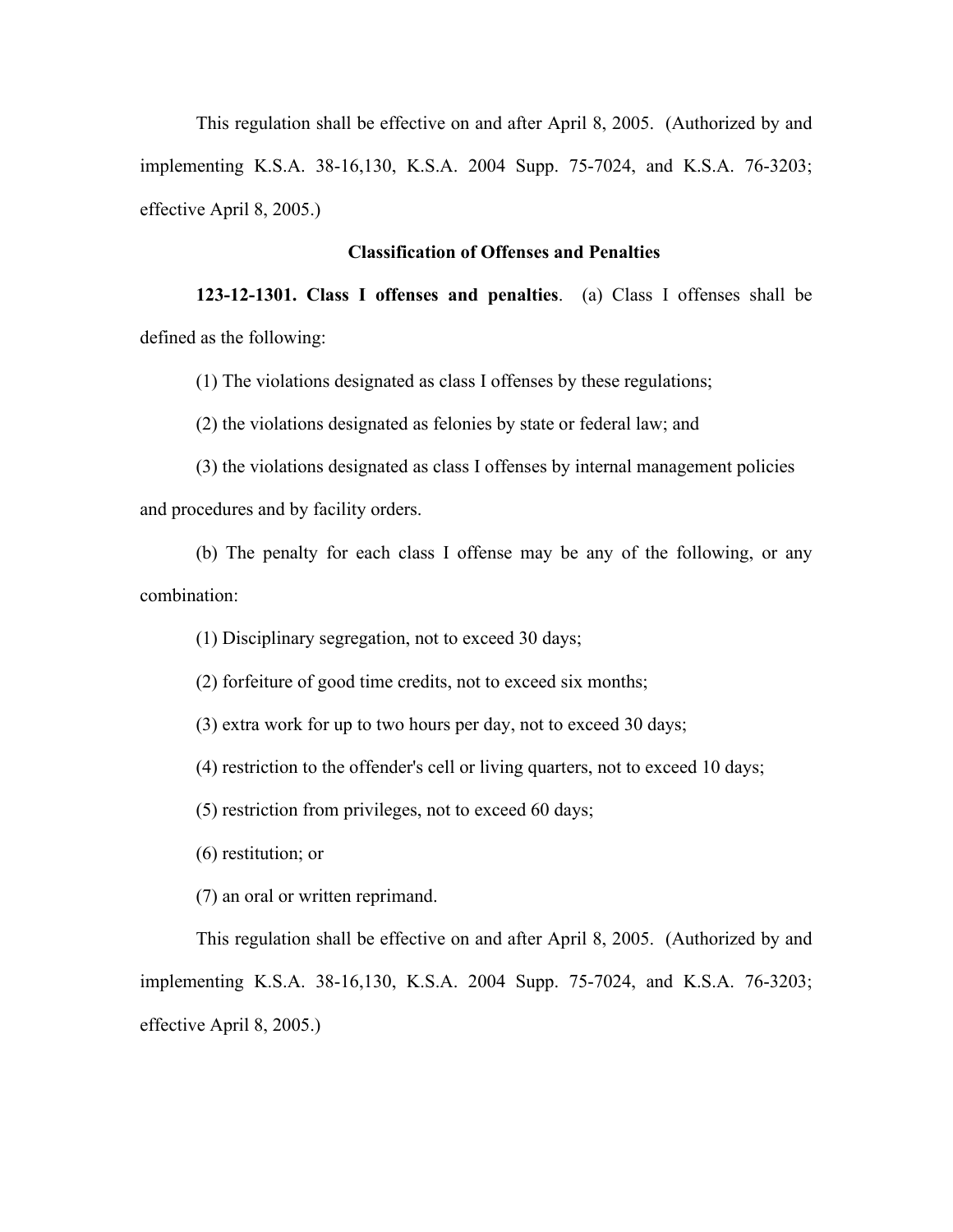**123-12-1302. Class II offenses and penalties.** (a) Class II offenses shall be defined as the following:

(1) The violations designated as class II offenses by these regulations;

(2) the violations designated as misdemeanors by state or federal law; and

(3) the violations designated as class II offenses by internal management policies and procedures and by facility orders.

(b) The penalty for each class II offense may be any of the following or any combination:

(1) Disciplinary segregation, not to exceed 15 days;

(2) forfeiture of good time credits, not to exceed three months;

(3) extra work for up to two hours per day, not to exceed 20 days;

(4) restriction to the offender's cell or living quarters, not to exceed seven days;

(5) restriction from privileges, not to exceed 30 days;

(6) restitution; or

(7) an oral or written reprimand.

This regulation shall be effective on and after April 8, 2005. (Authorized by and implementing K.S.A. 38-16,130, K.S.A. 2004 Supp. 75-7024, and K.S.A. 76-3203; effective April 8, 2005.)

**123-12-1303. Class III offenses and penalties**. (a) Class III offenses shall be defined as the following:

(1) The violations designated as class III offenses by these regulations; and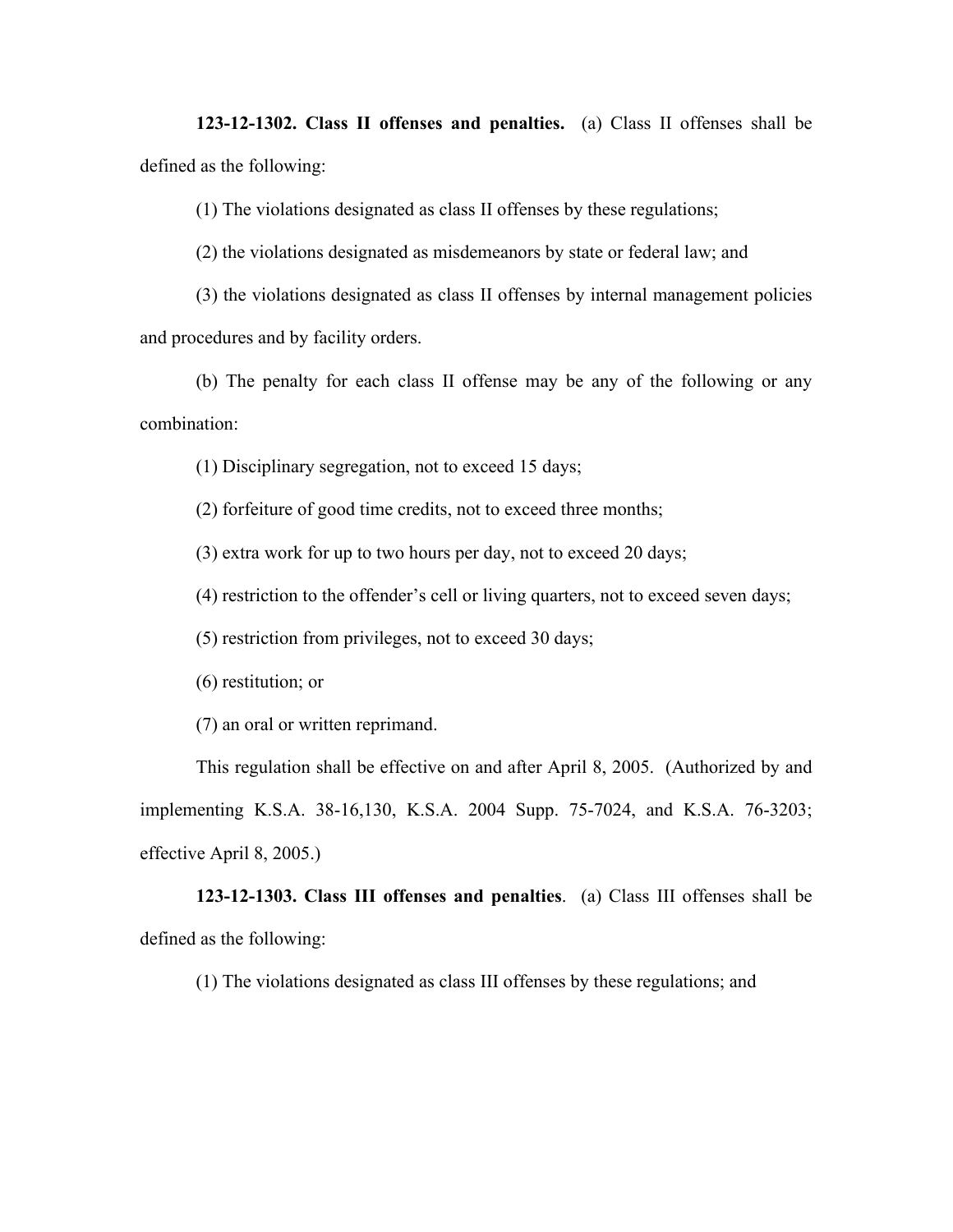(2) any violation of a regulation, internal management policy and procedure, or facility order within which the designation of the class of the offense for a violation is not specified.

(b) The penalty for each class III offense may be any of the following or any combination:

(1) Restriction to the offender's living quarters, not to exceed three days;

(2) restriction from privileges, not to exceed 20 days;

(3) extra work for not more than two hours per day, not to exceed 10 days;

(4) restitution; or

(5) an oral or written reprimand.

This regulation shall be effective on and after April 8, 2005. (Authorized by and implementing K.S.A. 38-16,130, K.S.A. 2004 Supp. 75-7024, and K.S.A. 76-3203; effective April 8, 2005.)

**123-12-1306. Use of restitution**. (a) When restitution is used in the disciplinary process, the following requirements and limitations shall apply:

(1) The amount and manner of payment of restitution imposed may be appealed in the same manner and to the same extent as those for any other appeal of sentence in the disciplinary process.

(2) The amount of restitution ordered shall be fair and shall not be used in a way that disrupts family support payments, tax payments, or court-ordered restitution.

(3) No offender shall be required to continue payment on any restitution imposed under these regulations while released from confinement. If the offender is readmitted to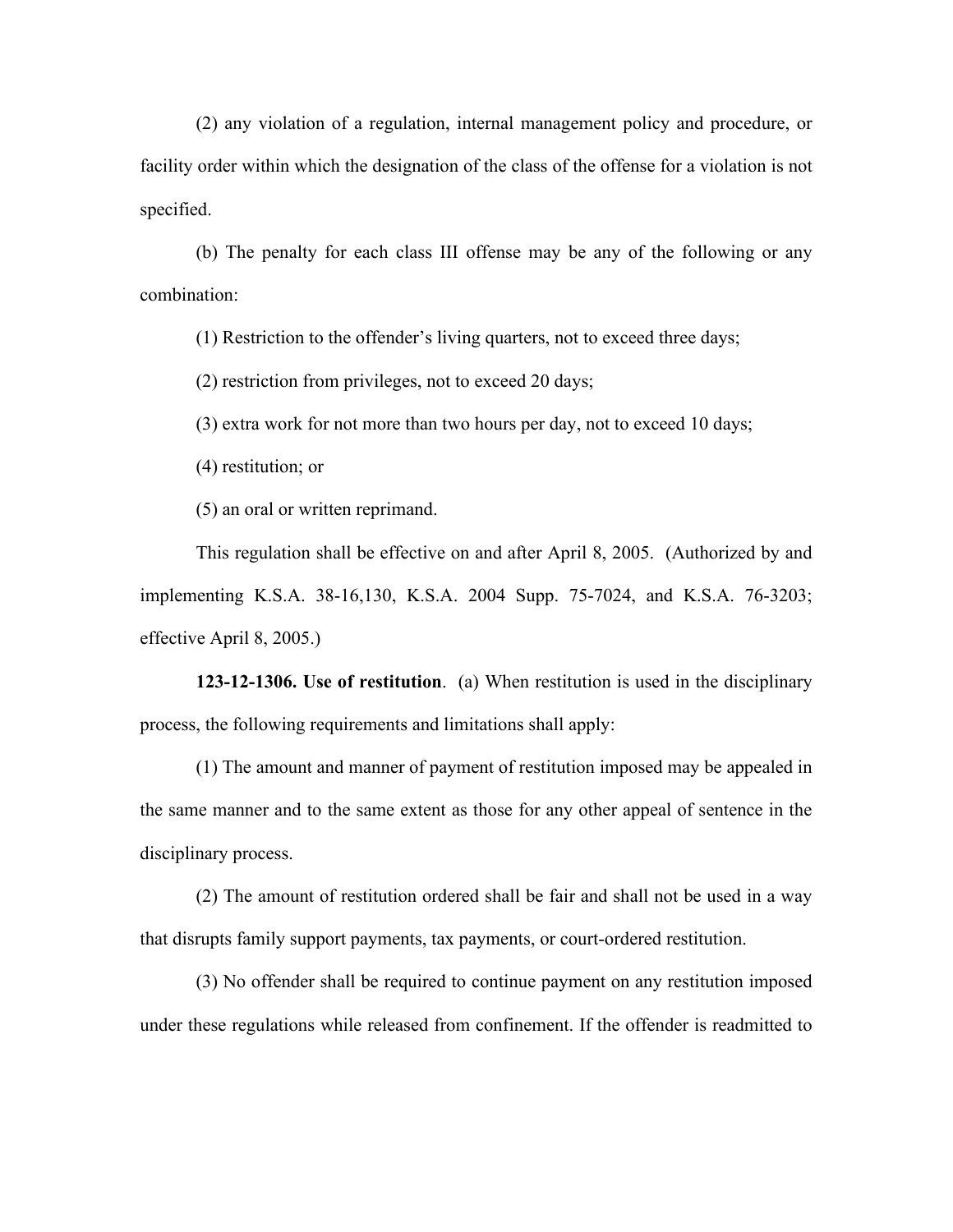a juvenile correctional facility, any balance due on the order of restitution may be collected.

(4) Restitution shall be paid out of money available to the offender from any legitimate source of funds, including any gainful work program. Restitution payment shall be limited to a reasonable amount and, if proper under the circumstances, shall be made in installments.

(5) The offender shall be given notice, not later than the beginning of the disciplinary hearing, of the basis for seeking restitution and shall be given an opportunity during the disposition phase of the disciplinary proceedings to present evidence regarding the appropriate amount of restitution. The hearing officer shall limit the evidence to a reasonable amount and extent appropriate to the nature of the administrative hearing, the level of the offense, and the extent of possible impact on the offender's resources.

(b) If restitution is paid to the state, the money shall be deposited in the state general fund. If restitution is paid to another offender, the money shall be transferred from the account of the offender payer to the account of the offender payee after the conclusion of the entire disciplinary process, including any appeal. If restitution is paid to any other person, the hearing officer shall determine how payment is to be made, and the payment arrangements shall be reviewed by the superintendent for consideration for approval.

This regulation shall be effective on and after April 8, 2005. (Authorized by and implementing K.S.A. 2004 Supp. 75-7024 and K.S.A. 76-3203; effective April 8, 2005.)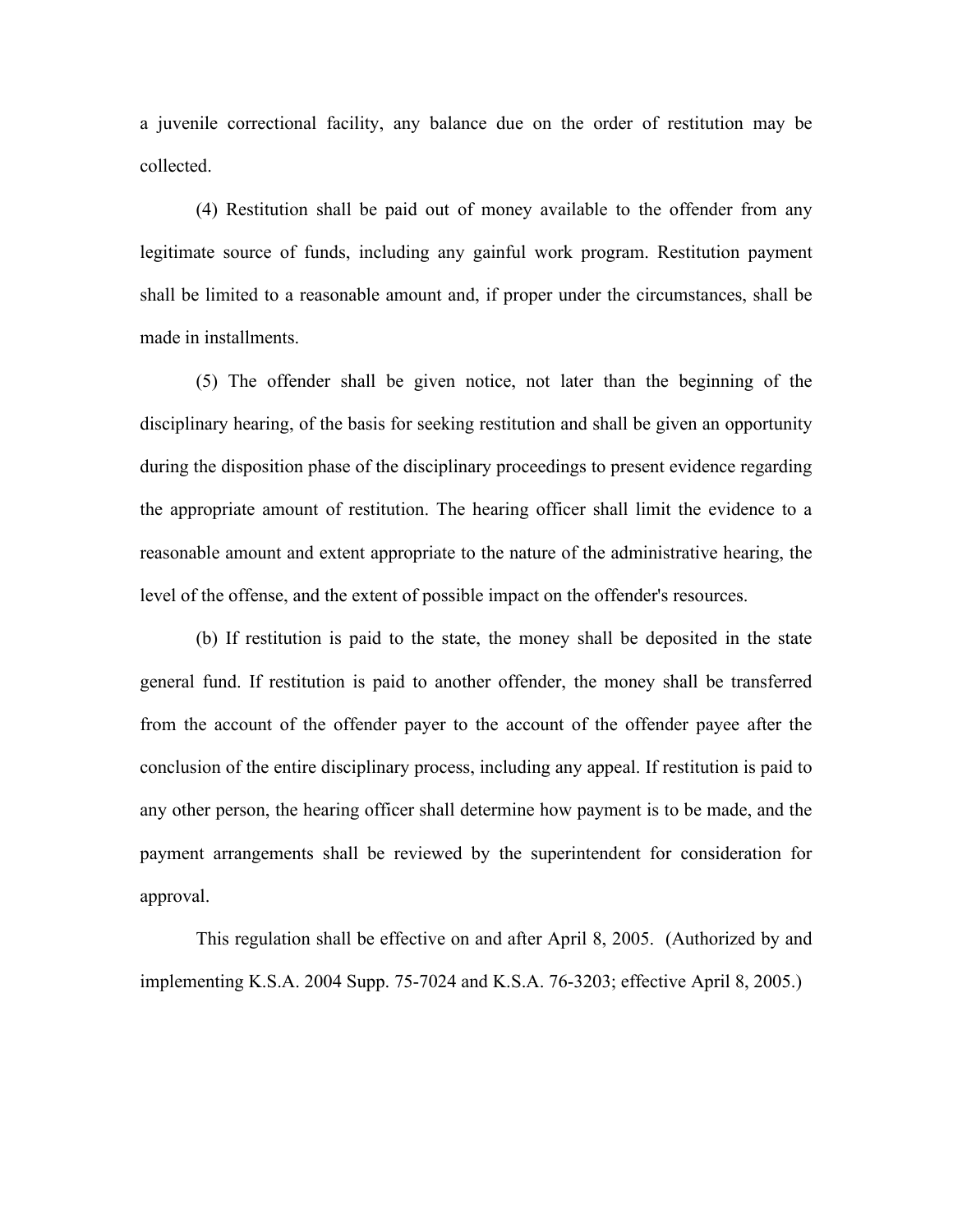**123-12-1308. Disciplinary segregation; limits**. The continuous confinement of an offender in disciplinary segregation for more than 30 days shall require the superintendent's review and approval.

This regulation shall be effective on and after April 8, 2005. (Authorized by and implementing K.S.A. 38-16,130, K.S.A. 2004 Supp. 75-7024, and K.S.A. 76-3203; effective April 8, 2005.)

### **ARTICLE 13- DISCIPLINARY PROCEDURE**

#### **Procedure Generally**

**123-13-101. Disciplinary procedure established.** (a) A disciplinary procedure in accordance with these regulations shall be established and implemented by the superintendent of each facility.

(1) "Superintendent," as used throughout this article, shall include the superintendent's designee.

(2) "Disciplinary procedure," as used throughout this article, shall include conducting disciplinary proceedings and following the disciplinary process.

(b) Prosecution by criminal justice agencies in the community shall be deemed a separate process from this disciplinary procedure, and both prosecution and disciplinary procedures may be conducted on matters relating to the same factual situations.

(c) Subject to the requirements specified in these regulations and subject to the control of the hearing officer exercised within the parameters of the law and these regulations, each offender shall be entitled to the following:

(1) To receive advance, written notice of the offense that the offender is alleged to have committed and a fair hearing by an impartial hearing officer;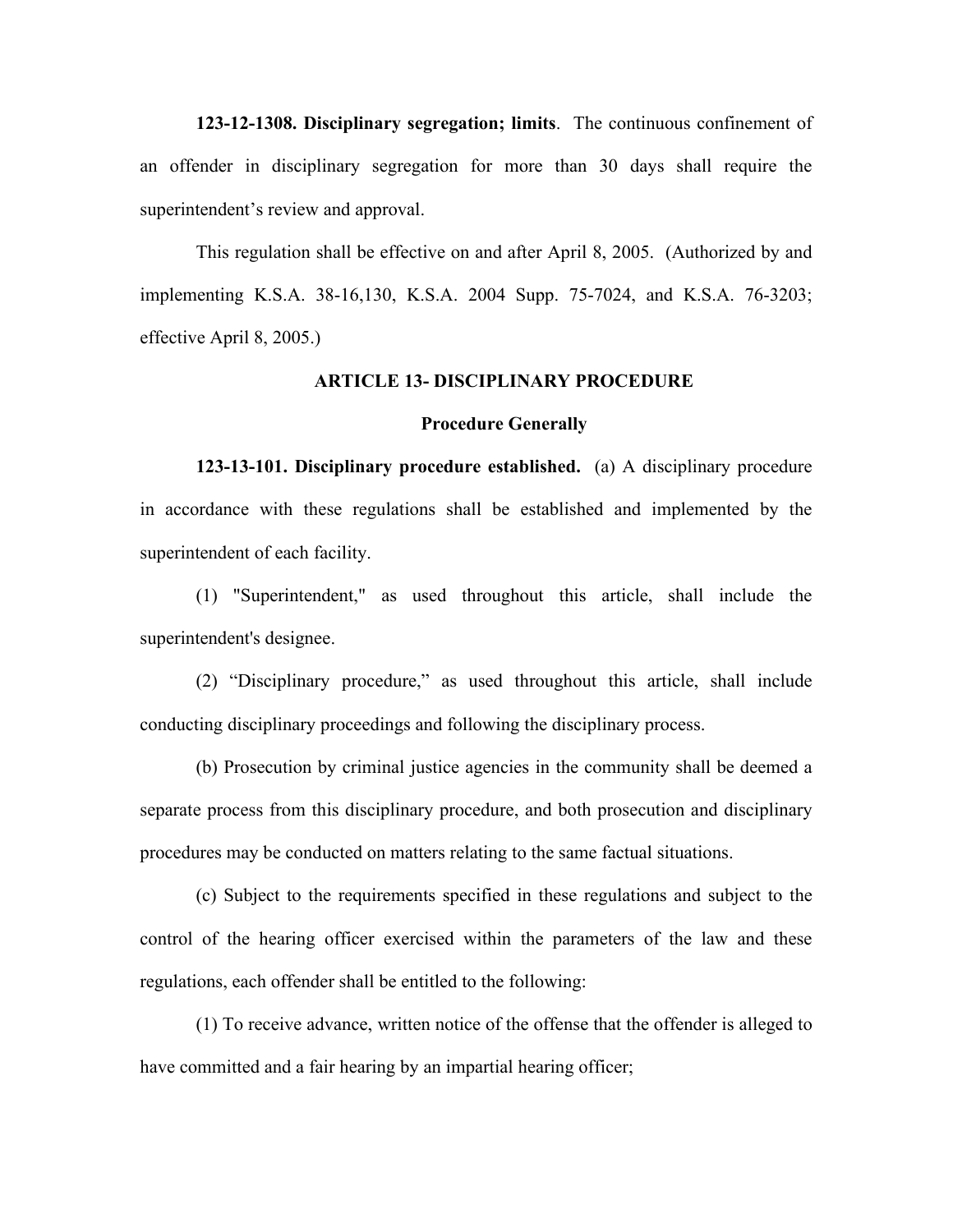(2) to be present at the hearing;

(3) to present documentary evidence;

(4) to testify on the offender's own behalf;

(5) to have witnesses called to testify on the offender's behalf;

(6) to confront and cross-examine witnesses against the offender; and

(7) to be furnished with staff assistance according to K.A.R. 123-13-408.

(d) Any specific offense alleged may be amended according to the provisions of these regulations.

(e) If an offender is alleged to have committed an act covered by criminal law, the case shall be referred to the appropriate law enforcement or prosecutorial agency as provided in K.A.R. 123-13-103.

(f) There shall be three classes of offenses, which shall be processed according to the provisions of these regulations. The offense classes shall consist of class I offenses as defined in K.A.R. 123-12-1301, class II offenses as defined in K.A.R. 123-12-1302, and class III offenses as defined in K.A.R. 123-12-1303.

(g) The disciplinary hearing process shall meet the requirements of K.A.R. 123- 13-403, 123-13-404, and 123-13-405a.

(h) All stages of the disciplinary hearing shall be conducted by an impartial hearing officer appointed by the superintendent according to K.A.R. 123-13-105.

(i) A complete log of each disciplinary proceeding conducted pursuant to these regulations shall be maintained as specified in K.A.R. 123-13-509.

(j) Each disciplinary hearing shall be commenced within the period of time required by these regulations. Continuances and recesses of the hearing may be granted.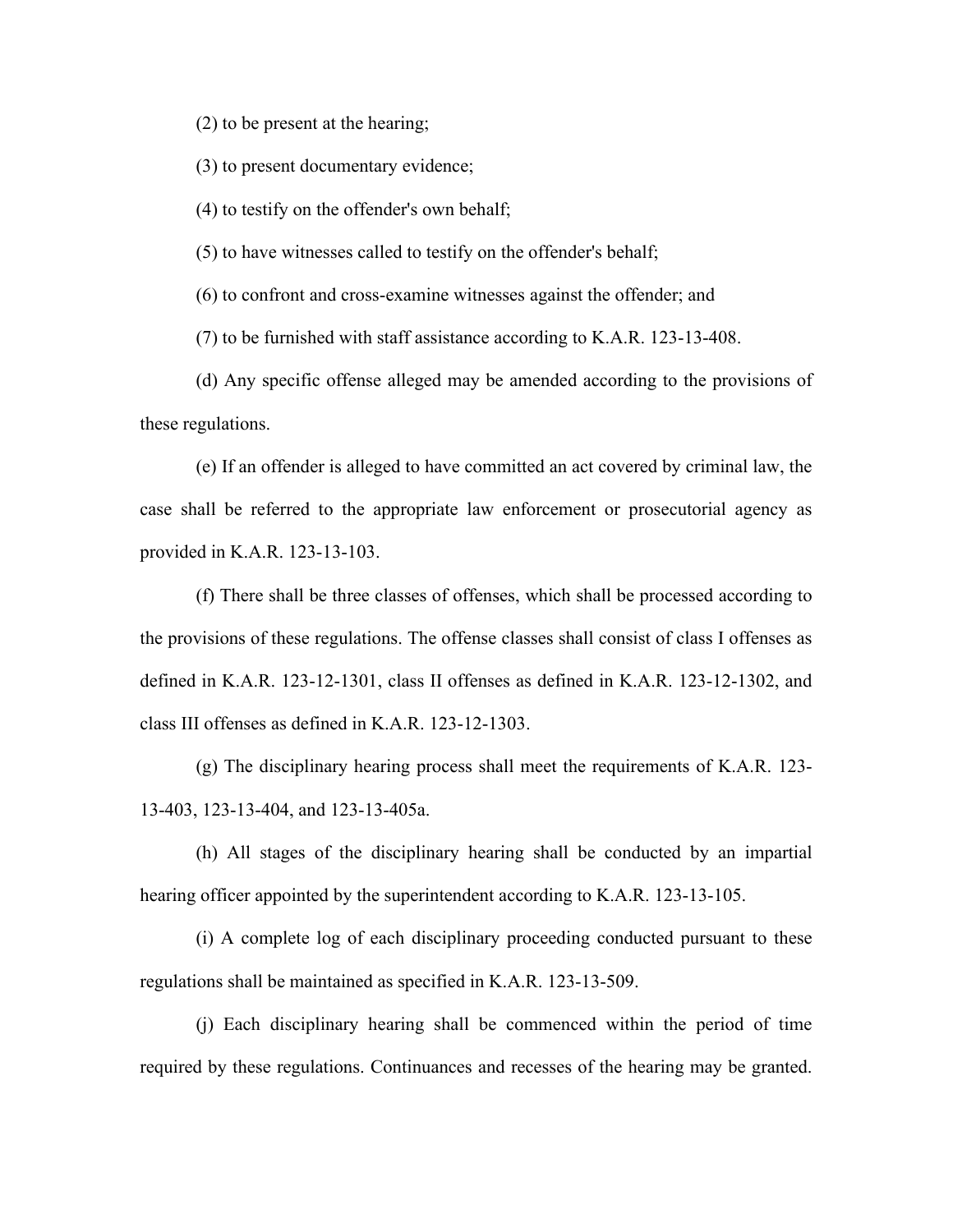The offender shall be permitted to be present at all stages of the hearing, except as otherwise provided by these regulations.

(k) Staff assistance shall be permitted only under the limited conditions established in K.A.R. 123-13-408.

(l) A summary record shall be made of all stages of the hearing. The summary record shall be the basis for all actions that are conducted on the record.

(m) In class I and II offense cases, following an administrative review of the record and any needed adjustments of the disposition by the superintendent, the offender may appeal the case on the record to the commissioner. In class III offense cases, following an administrative review of the record by a facility official appointed by the superintendent for that purpose, an appeal on the record may be made to the superintendent. No appeal to the commissioner shall be permitted of the disposition for class III offenses.

(n) Nothing in these regulations shall prohibit the assignment or delegation of the disciplinary hearing and review process or any portion of it to the superintendent of another facility if good cause is shown and if justice and fairness will not be compromised. An assignment or delegation shall not be made except by the commissioner or designee, or by the superintendent with the commissioner's written approval. This restriction shall not prohibit the holding of hearings at a receiving facility, following a transfer based on a classification decision in the sending facility, if the offense occurred in the sending facility.

(o) This regulation shall not be construed or interpreted as establishing any rights or procedures that are not specified in this article.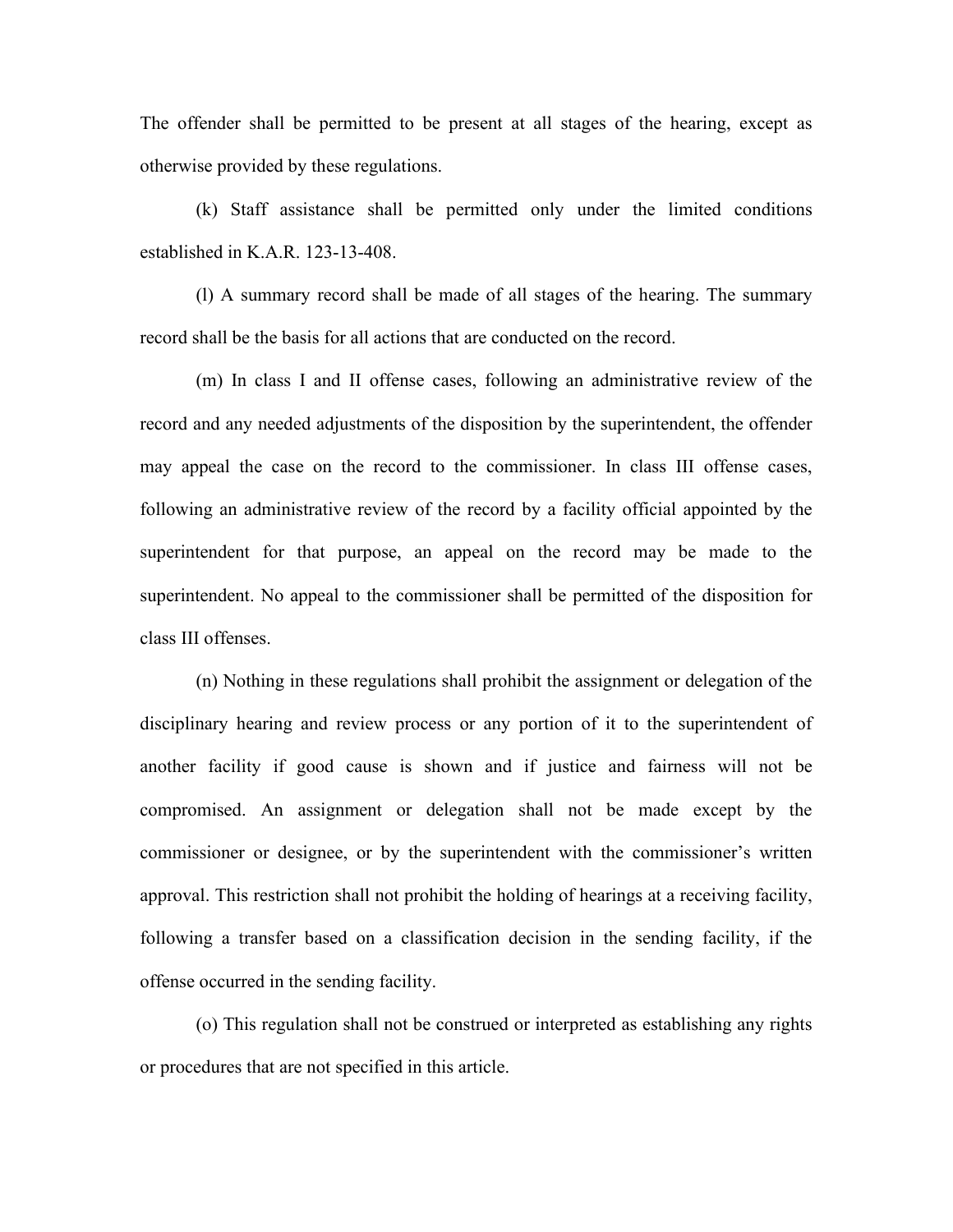This regulation shall be effective on and after April 8, 2005. (Authorized by and implementing K.S.A. 38-16,130, K.S.A. 2004 Supp. 75-7024, and K.S.A. 76-3203; effective April 8, 2005.)

**123-13-101a. Waiver of rights.** (a) Each offender shall be permitted to voluntarily waive the right to any time limit or process afforded by these regulations. Each waiver shall be submitted in writing and shall state the specific time limit or process being waived. The waiver shall be made in the form and manner approved or prescribed by the commissioner. The waiver shall be witnessed by one impartial employee and shall be signed by the offender and the hearing officer, unless the offender is waiving the right to the disciplinary hearing process by accepting a summary judgment citation pursuant to K.A.R. 123-13-201b.

(b) Each offender shall be informed of the nature of the time limit or process being waived and of the impact and consequence of the waiver.

(c) Unless the offender is waiving the right to the disciplinary hearing process by accepting a summary judgment citation pursuant to K.A.R. 123-13-201b, the offender shall be questioned by the hearing officer before accepting the waiver to determine if the waiver is knowingly and voluntarily made.

This regulation shall be effective on and after April 8, 2005. (Authorized by and implementing K.S.A. 38-16,130, K.S.A. 2004 Supp. 75-7024, and K.S.A. 76-3203; effective April 8, 2005.)

**123-13-103. Prosecution by outside agency.** (a) If an offender is alleged to have committed an act covered by criminal law, the case shall be referred to the appropriate law enforcement or prosecutorial agency for consideration for prosecution, unless there is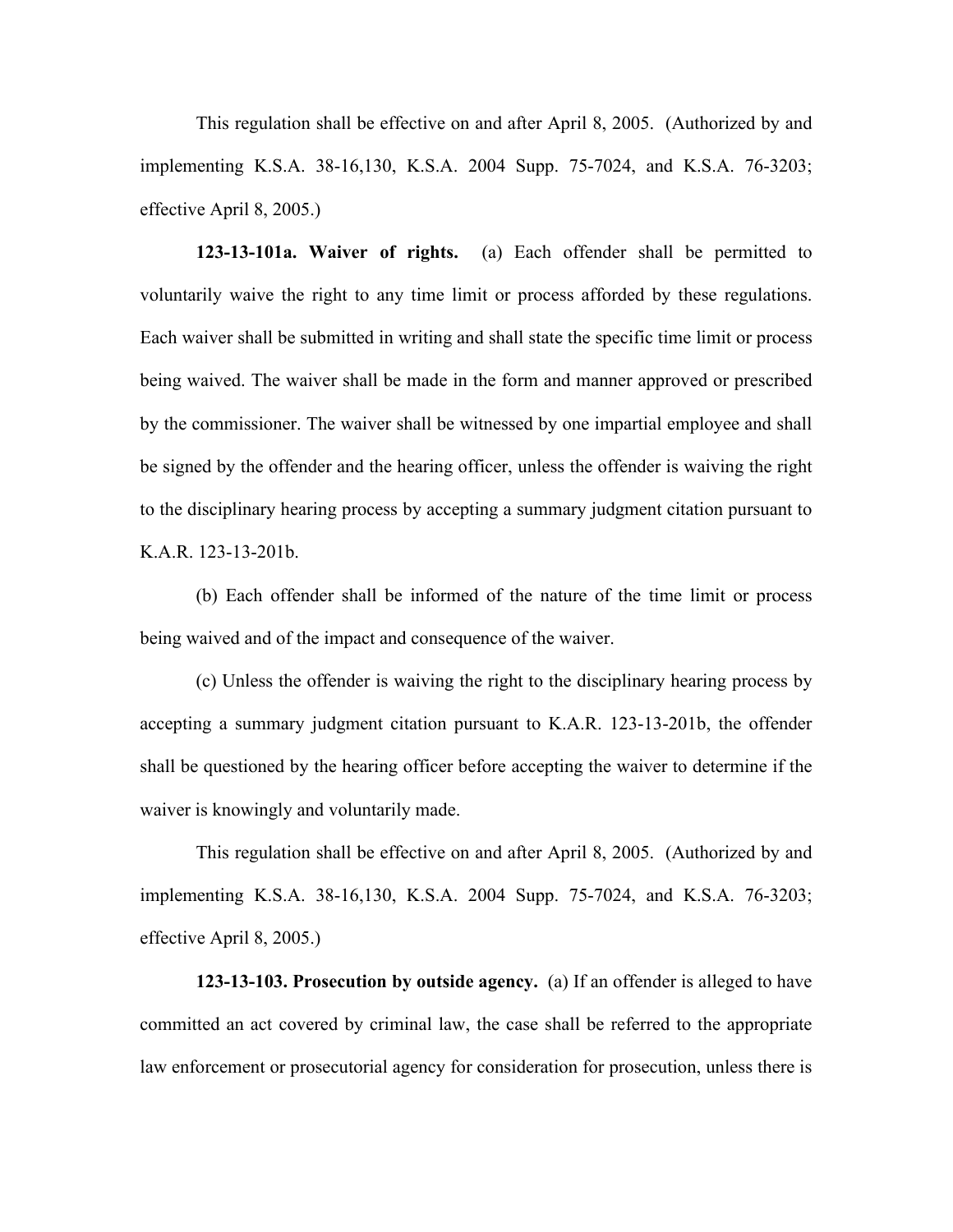a current written statement from a prosecutor who has jurisdiction and who requests that certain types or classes of crimes not be reported or that no report be made.

(b) Any hearing officer may proceed with a disciplinary hearing under these regulations or may authorize a continuance of the disciplinary hearing to await the result of a prosecution if the disciplinary proceeding involves the same offense as that being prosecuted.

This regulation shall be effective on and after April 8, 2005. (Authorized by and implementing K.S.A. 38-16,130, K.S.A. 2004 Supp. 75-7024, and K.S.A. 76-3203; effective April 8, 2005.)

**123-13-105. The disciplinary administrator and hearing officers.** (a) A disciplinary administrator shall be appointed by the superintendent of each facility to manage the disciplinary procedure for the entire facility on a continuing basis.

(b) One or more impartial hearing officers shall be appointed by the superintendent to conduct disciplinary hearings at the facility.

(1) The minimum qualification for each hearing officer shall be the satisfactory completion of required training.

(2) A person who is the reporting officer, an investigator in, or a witness in a case shall not be the hearing officer in that case.

This regulation shall be effective on and after April 8, 2005. (Authorized by and implementing K.S.A. 38-16,130, K.S.A. 2004 Supp. 75-7024, and K.S.A. 76-3203; effective April 8, 2005.)

**123-13-106. Administration of oaths; designation of persons authorized.** (a) The superintendent and deputy superintendent, as well as the disciplinary administrator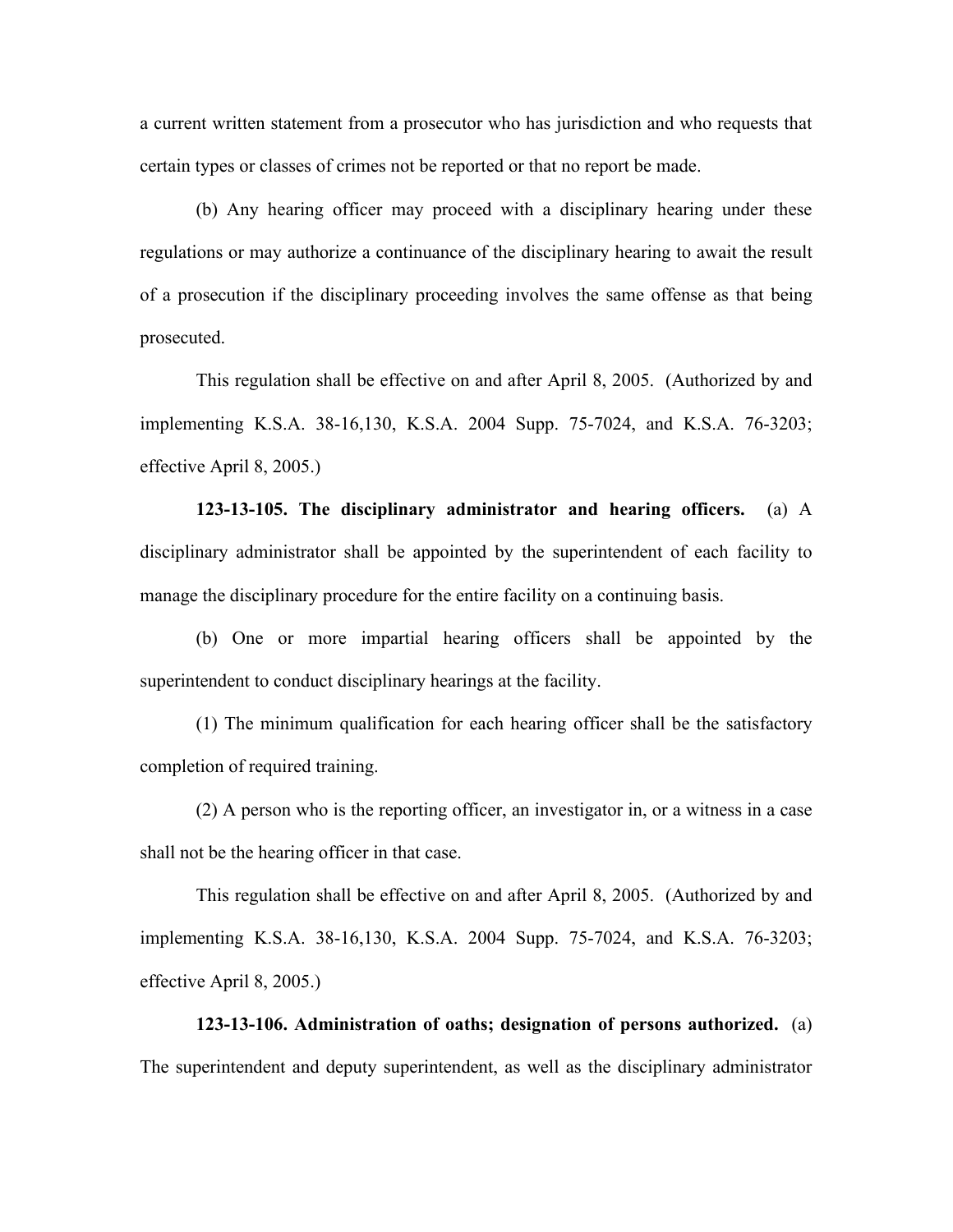and hearing officers appointed pursuant to K.A.R. 123-13-105, shall be authorized to administer oaths to witnesses in disciplinary proceedings.

(b) All oaths shall be administered in a form and a manner that are in accordance with K.S.A. 54-101 *et seq*., and amendments thereto.

This regulation shall be effective on and after April 8, 2005. (Authorized by and implementing K.S.A. 38-16,130, K.S.A. 2004 Supp. 75-7024, and K.S.A. 76-3203; effective April 8, 2005.)

## **Commencement of Proceedings**

**123-13-201. Disciplinary report and written notice.** (a) A disciplinary proceeding shall be commenced upon the making of a charge by the issuance of a disciplinary report.

(1) A copy of the disciplinary report shall be served on the offender within 48 hours after the issuance of the disciplinary report, excluding Saturdays, Sundays, and holidays.

(2) The report shall not be served on the offender by the same officer who brought the charge against the offender, unless no other officer is available to personally serve the offender.

(3) The officer serving the report shall inform the offender that the offender may enter a plea of guilty or no contest to the charge at the time of service of the report.

(A) If the officer serving the report has been appointed as a hearing officer by the superintendent according to K.A.R. 123-13-105, that officer may immediately, or as soon as possible, accept the offender's plea of guilty or no contest, conduct a sentencing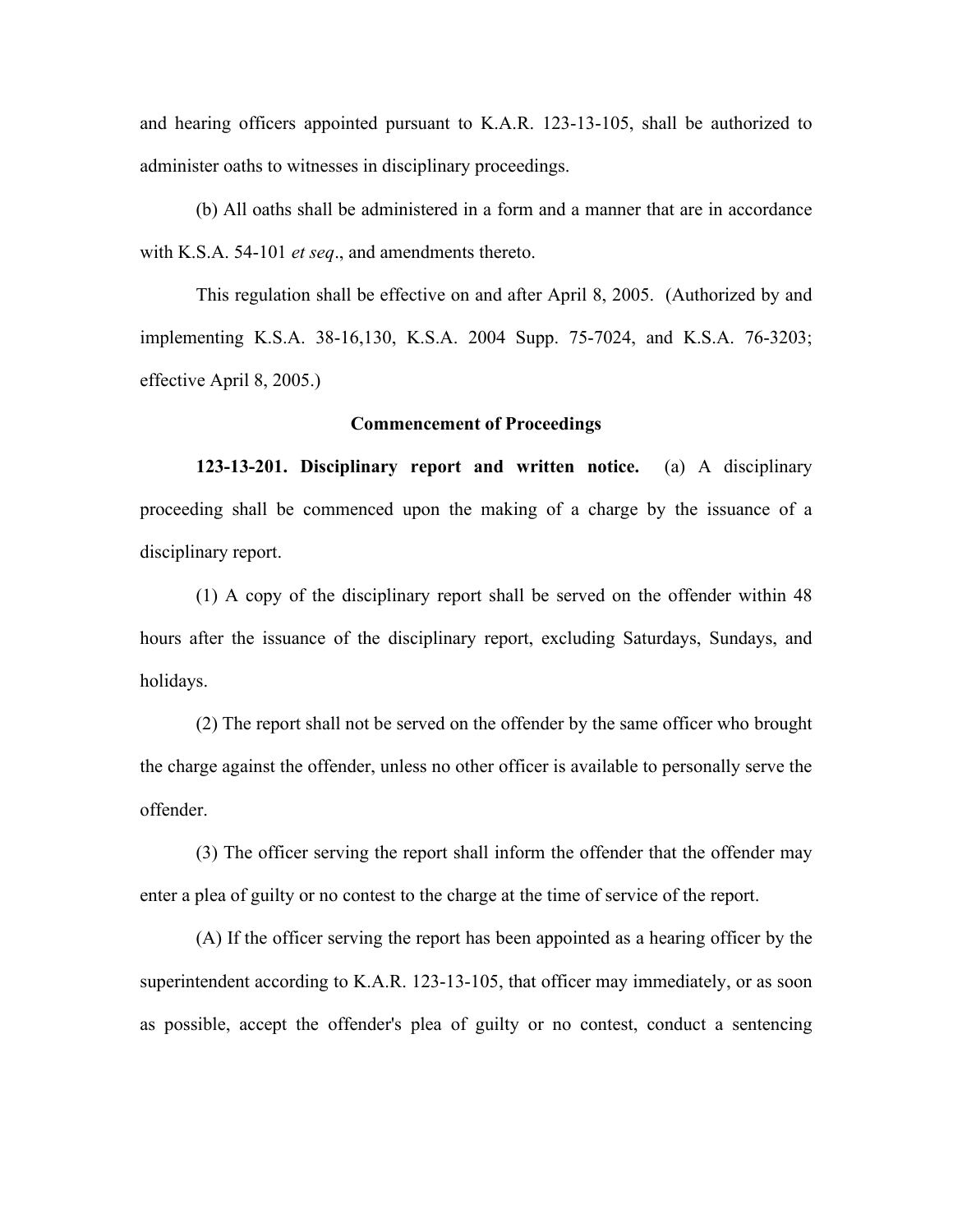hearing, and impose a sentence by following the procedures established in K.A.R. 123- 13-403.

(B) If the officer serving the report has not been appointed as a hearing officer according to K.A.R. 123-13-105 or refers the case to another hearing officer, then the offender desiring to plead guilty or no contest to the charge at the time of service of the report shall be brought immediately, or as soon as possible, before a hearing officer. The hearing officer shall accept the offender's plea of guilty or no contest, conduct a sentencing hearing, and impose a sentence by following the procedures established in K.A.R. 123-13-403.

(4) If necessary, the hearing officer may accept the offender's plea of guilty or no contest immediately, or as soon as possible, after service of the report, but may delay the sentencing hearing and imposition of sentence for not more than six working days.

(b) If the offender is transferred to another facility before the arrival of the disciplinary report at the receiving facility, service of the report upon the offender shall be made within 48 hours after arrival of the report, excluding Saturdays, Sundays, and holidays, in the same manner as that specified in subsection (a).

(c) The disciplinary report shall be written within 48 hours of the offense, the discovery of the offense, or the determination following an investigation that the offender is the suspect in the case and is to be named as defendant.

(1) If an alleged violation is based upon uncertain facts, an appropriate investigation shall be initiated within 24 hours after the allegation is made and shall be completed without unreasonable delay. The investigation shall determine if a disciplinary action should be initiated or continued by determining whether the allegation is soundly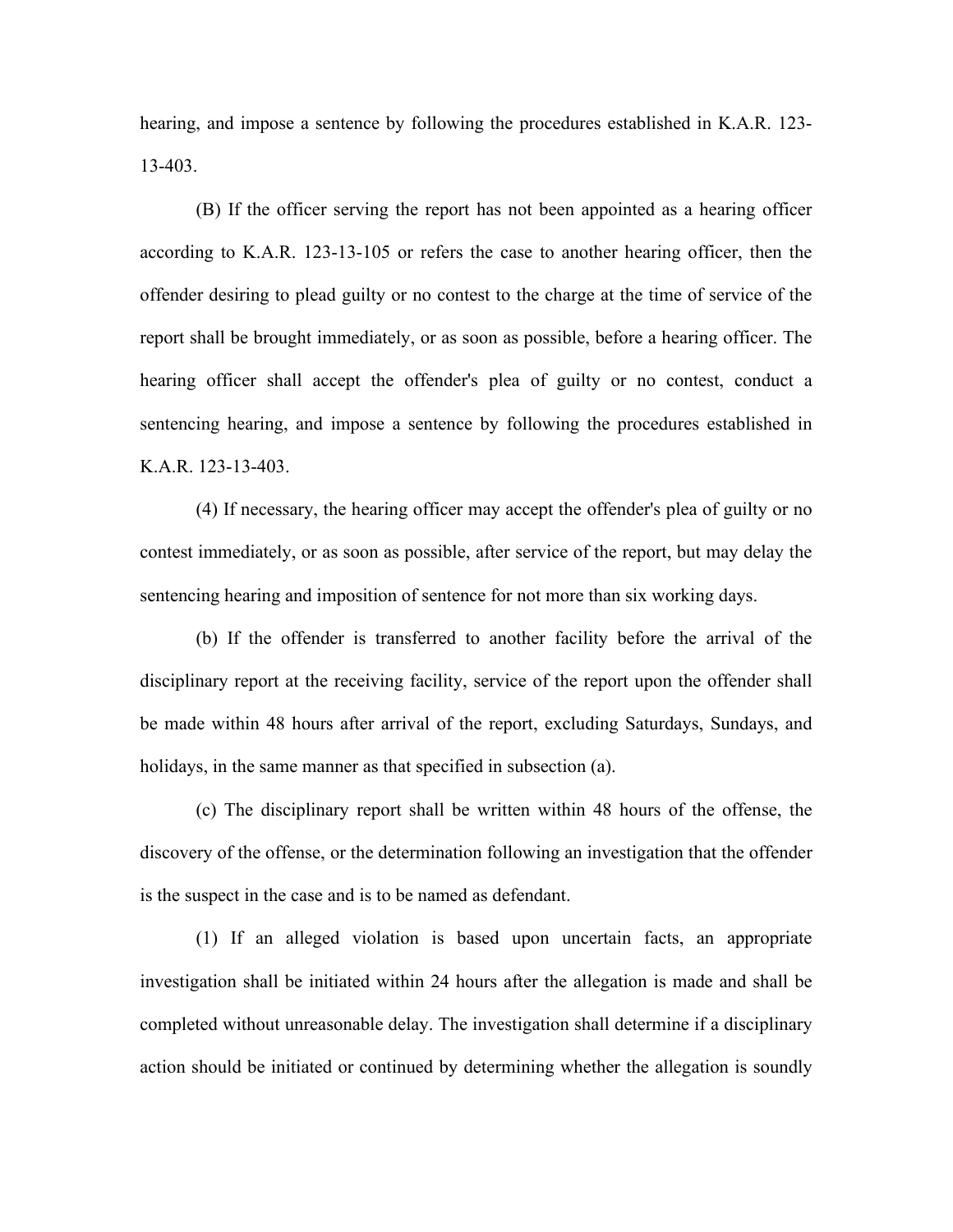based on reasonably reliable facts. The investigator shall be a staff member and, if practical, shall be a staff member other than the person making the allegation. If an offender is making the allegation, the officer who is receiving the allegation and is in a position to write the report may also be the investigator.

(2) The investigation report may be adopted by the charging officer both as the charge itself and as the officer's sworn statement in lieu of testimony in any case, in accordance with these regulations. If necessary, pending completion of the investigation, the offender may be held in administrative segregation as specified in the applicable internal management policies and procedures.

(3) The report shall be reviewed and either approved or disapproved by the shift supervisor based on whether or not the report is adequate and is made in the proper manner and form.

(4) The shift supervisor shall ensure that all necessary elements of the alleged violation are contained in the written report of the facts of the incident and that the report is not an abuse of the disciplinary process. The shift supervisor shall also make or direct any appropriate amendments to the report.

(5) If the charge is dismissed or the report is otherwise rejected by the shift supervisor, a written explanation shall be made in the record and filed with the report, with a copy given to the officer. The report shall not be destroyed.

(d) The disciplinary report shall constitute a formal statement of the charge, shall be in a form prescribed by the commissioner, and shall include the following:

(1) The name and number of the offender;

(2) the name of the facility;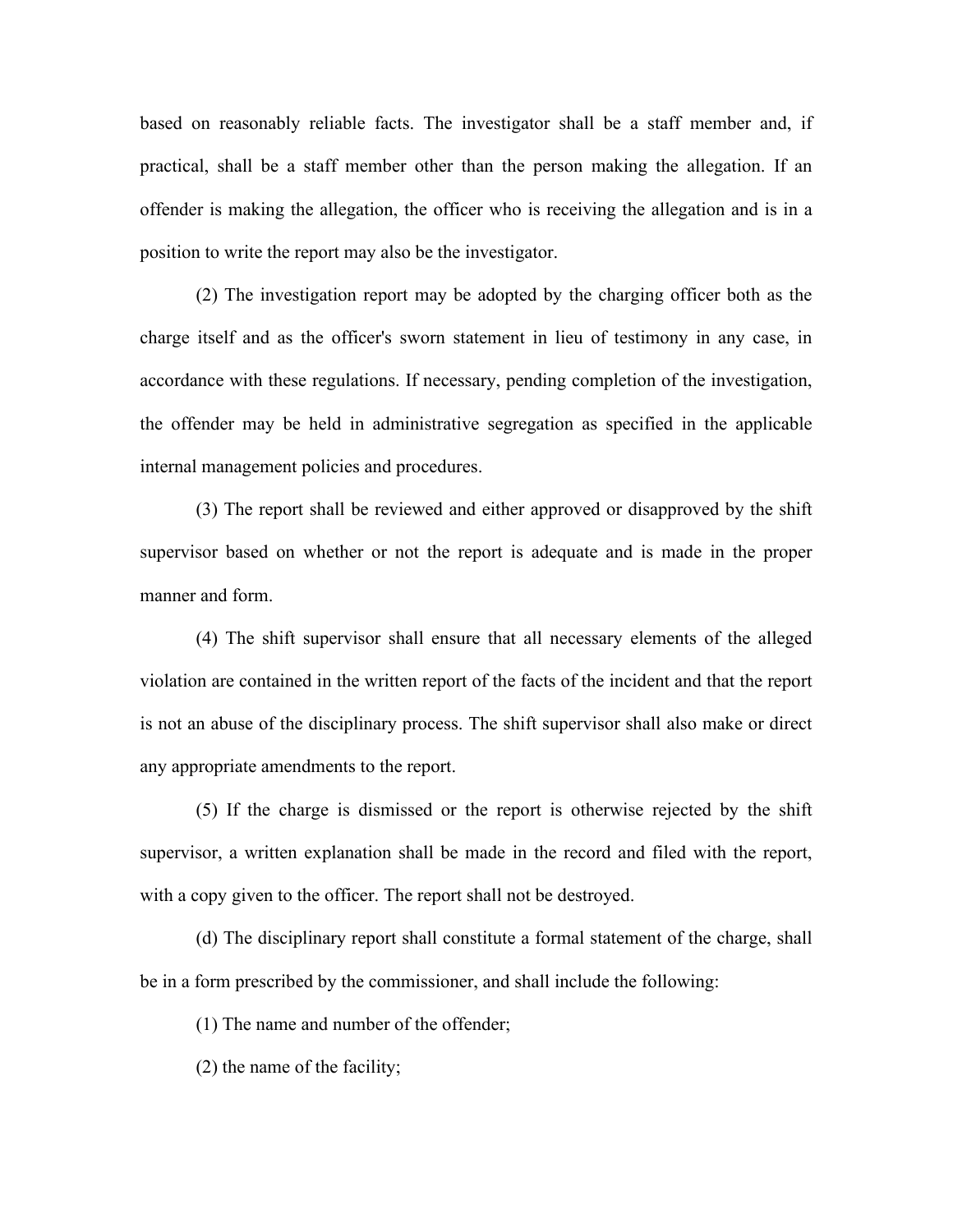(3) the signature and title of the officer preparing the disciplinary report;

(4) the date and time of the alleged offense;

(5) the date and time the report is written;

(6) the nature of the alleged offense;

(7) the class, title, and number of the regulation, internal management policy and procedure, or facility order violated;

(8) if the charge alleges a violation of K.A.R. 123-12-1101, a citation to the specific regulation, internal management policy and procedure, or facility order that is the basis for the anticipatory or facilitating offense;

(9) the names of known staff witnesses;

(10) a brief description of the circumstances and facts of the violation if, in cases in which the violation is based upon information supplied by a confidential witness or informant, the identity of the witness or informant is not disclosed, nor is any reference or factual detail likely to reveal the identity of the witness or informant;

(11) any unusual behavior by the offender;

(12) the disposition of any physical evidence; and

(13) any immediate action taken, including the use of force.

(e) An offender shall not be charged unless the regulation, internal management policy and procedure, or facility order that is alleged to have been violated has been published.

(f) The officer may orally warn or reprimand the offender instead of writing a report or otherwise documenting the incident.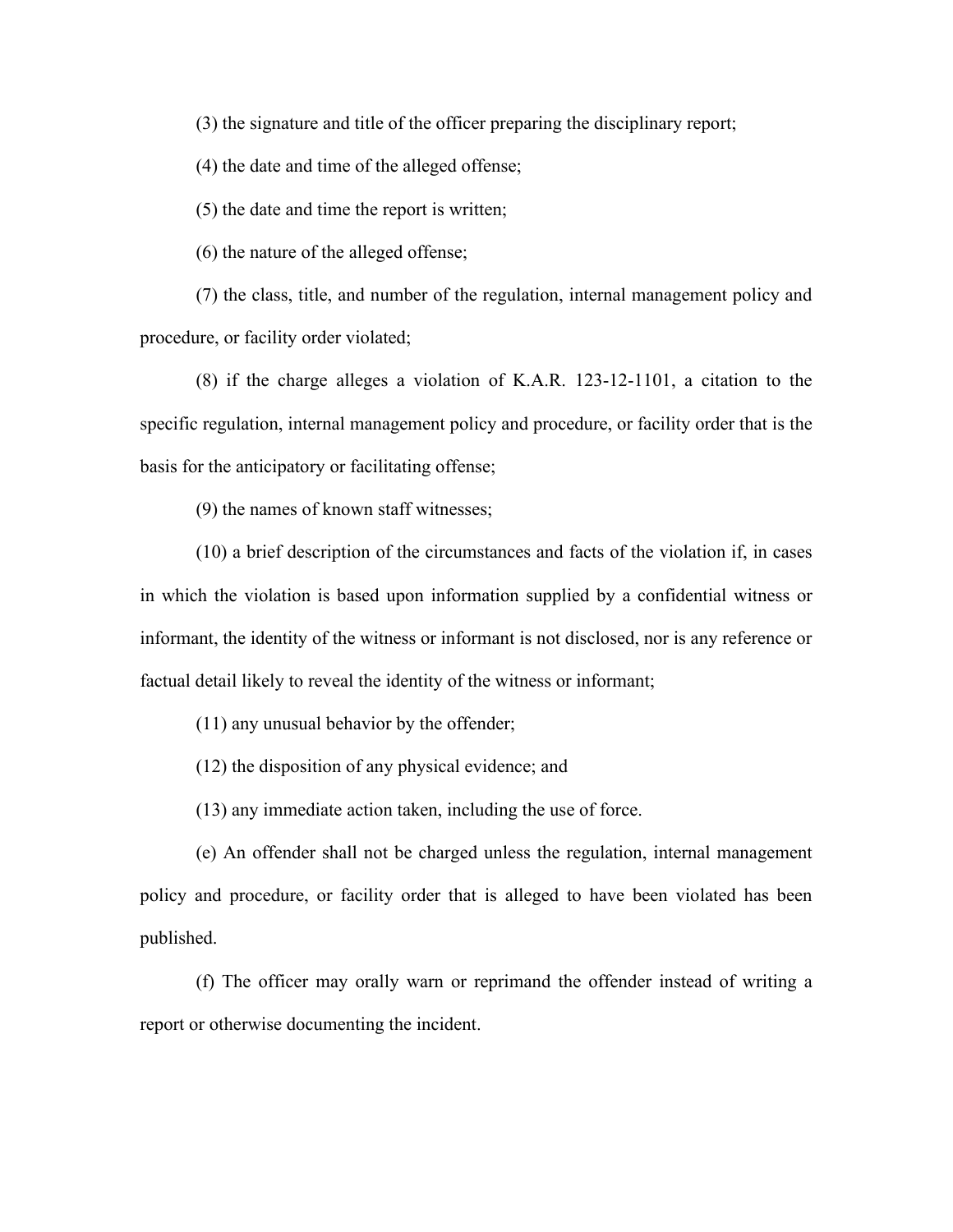This regulation shall be effective on and after April 8, 2005. (Authorized by and implementing K.S.A. 38-16,130, K.S.A. 2004 Supp. 75-7024, and K.S.A. 76-3203; effective April 8, 2005.)

**123-13-201b. Summary judgment procedure.** (a) In any case involving one or more alleged class III offenses, or any other offense designated as eligible for summary judgment procedures, the reporting officer may offer the offender the option of resolving the matter through the summary judgment procedure as an alternative to writing a disciplinary report leading to initiation of the formal disciplinary hearing process.

(b) Each officer shall carry or have immediate access to summary judgment citation forms.

(c) If an officer observes an offender in the act of committing one or more class III offenses, or any other offense designated as eligible for summary judgment procedures, that the officer believes requires more than an undocumented, on-the-spot verbal reprimand, the officer may file a formal disciplinary report against the offender or may offer the offender summary judgment by issuing a summary judgment citation. If summary judgment is offered, the offer shall not be withdrawn unless there is subsequently an additional allegation that the offender committed another disciplinary offense.

(1) The summary judgment citation shall be written and served on the offender by the reporting officer within 24 hours of the alleged incident, and shall include the following:

(A) The date and time of each alleged offense;

(B) the date and time the citation is written;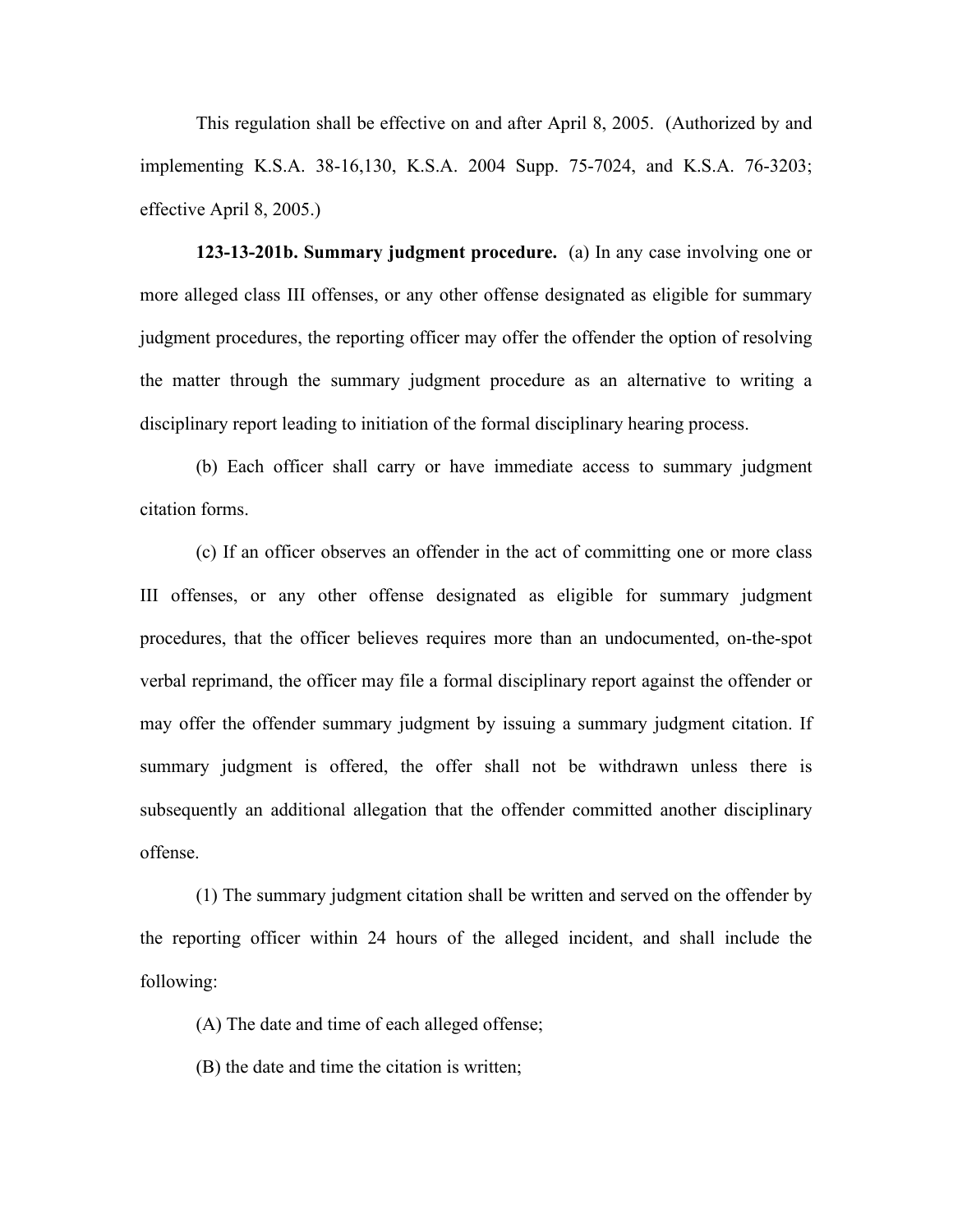(C) the name and number of the regulation, internal management policy and procedure, or facility order for each alleged offense;

(D) a statement of the facts of the alleged incident, including the names of witnesses;

(E) the date and time that the citation is served on the offender;

(F) the summary judgment sanction; and

(G) a space reserved for the offender to sign, indicating the offender either accepts or refuses of the offer of a summary judgment.

(2) The officer may impose only one of the following summary judgment sanctions regardless of the number of offenses cited:

(A) Restriction from privileges for up to 10 days;

(B) extra work for up to two hours per day, not to exceed five days; or

(C) restitution of up to \$10.00.

(3) The offender may choose whether to accept the summary judgment or to reject it in favor of the formal disciplinary hearing process. This decision shall be made within one hour of the offender's receipt of the citation, or it shall be assumed that the offender refused the summary judgment. The officer may choose to impose a different summary judgment sanction after discussion of the incident with the offender, and this fact shall be documented on the summary judgment citation if the offender then accepts the summary judgment.

(A) If the offender accepts the summary judgment offered, this acceptance shall constitute a waiver of the offender's right to the benefits of the formal disciplinary hearing process and shall be documented by the offender's execution of a waiver of rights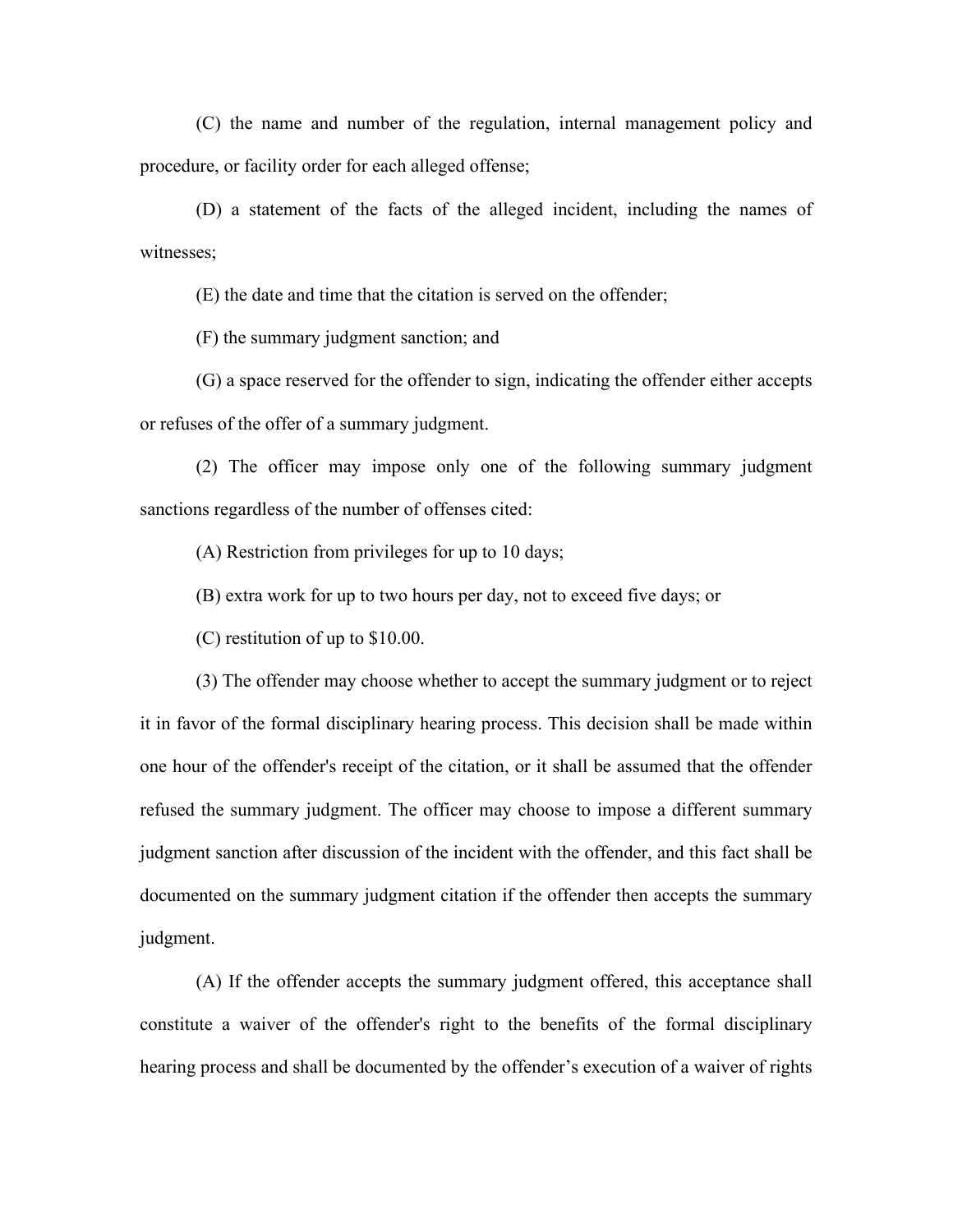according to K.A.R. 123-13-101a. Upon the offender's acceptance of the summary judgment, the sanction shall be immediately imposed, and the shift supervisor shall be notified.

(B) If the offender refuses the summary judgment offered, the offender shall be subject to the applicable hearing process. The summary judgment citation shall be marked and signed by the officer and the offender to indicate the offender's refusal. If notarized, the citation may then be used in lieu of the more formal disciplinary report to initiate the formal disciplinary hearing process. In that event, all normal applicable time limits shall run from the time the offender signs the summary judgment citation, indicating refusal of the summary judgment. The offender's signature of refusal on the summary judgment citation shall constitute service of the disciplinary report on the offender as required by K.A.R. 123-13-201. The requirement in K.A.R. 123-13-201 that an attempt be made to ensure that the officer personally serving the report on the offender is not the same officer who wrote the report shall not apply if summary judgment has been offered.

(C) If an offender refuses the summary judgment offered, the offender shall not be charged with a more serious offense or combination of offenses than was alleged in the summary judgment citation.

(D) All evidence shall be confiscated or seized in connection with the issuance of a summary judgment citation and shall be disposed of in accordance with K.A.R. 123-5- 111.

(4) Each summary judgment citation accepted by the offender shall be documented in the offender's file.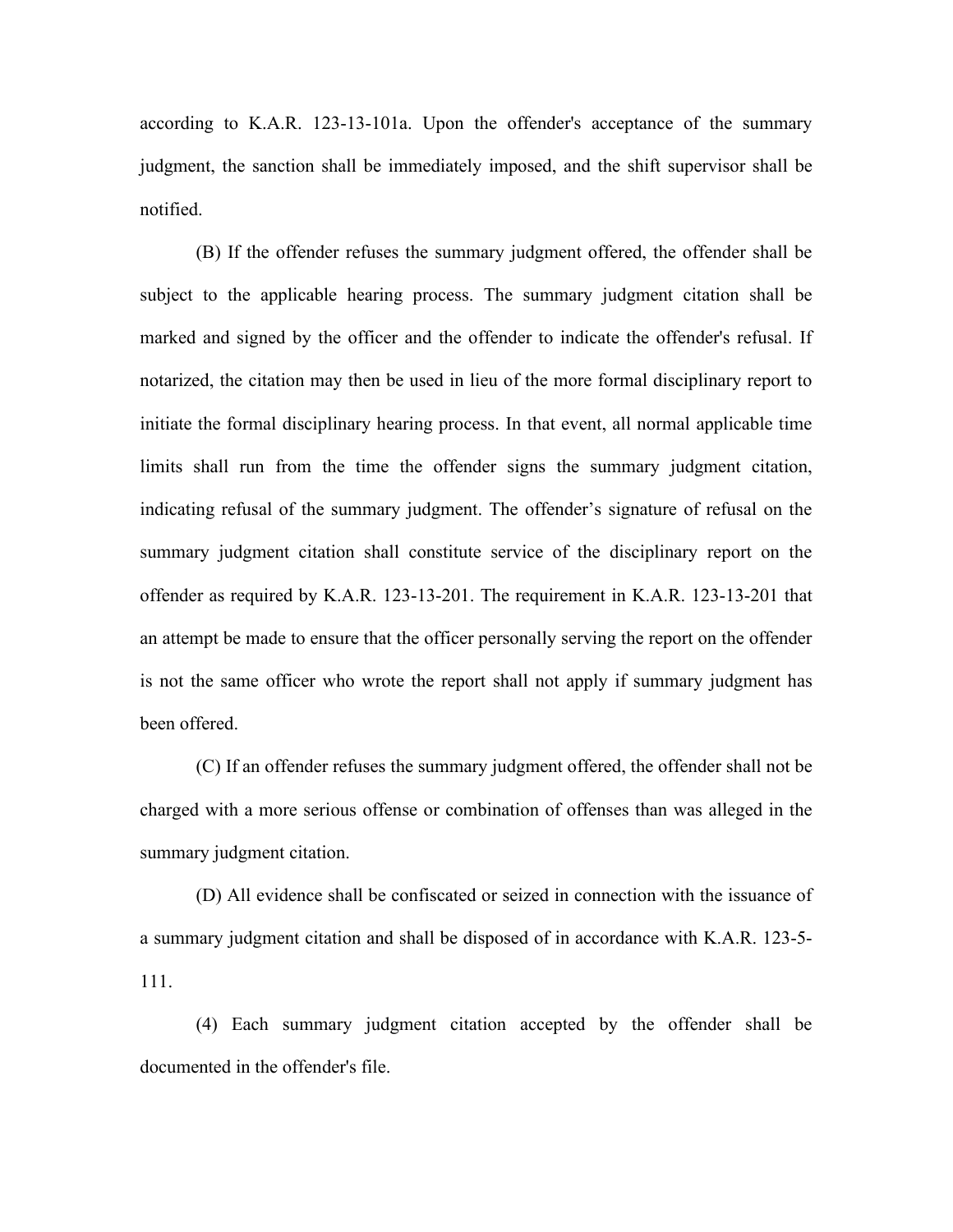This regulation shall be effective on and after April 8, 2005. (Authorized by and implementing K.S.A. 38-16,130, K.S.A. 2004 Supp. 75-7024, and K.S.A. 76-3203; effective April 8, 2005.)

**123-13-202. Amendment of the charge.** (a) If, in the judgment of the disciplinary administrator, hearing officer, or superintendent during administrative review, the charge is incorrect or a language change would change the substance of the charge or adversely affect the defense, the charge shall be amended and notice given to the offender. After this notice is given, the offender shall have the same period of time between notice and hearing to prepare a defense that would have been permitted when the charge was originally made.

(b) The same charge shall not be brought twice on the same facts under any circumstance if a factual finding of guilt or innocence has been made.

(c) After the hearing officer has begun to hear evidence in the case, the hearing officer may permit amendment at any time before a factual finding of guilt or innocence has been made if no additional or different offense is charged and if substantial rights of the defendant are not prejudiced.

This regulation shall be effective on and after April 8, 2005. (Authorized by and implementing K.S.A. 38-16,130, K.S.A. 2004 Supp. 75-7024, and K.S.A. 76-3203; effective April 8, 2005.)

**123-13-203. Criminal prosecution and disciplinary hearing.** (a) If an offender has been charged, convicted, or acquitted in a criminal court of a charge or for a crime arising from the same facts, the disciplinary hearing may be conducted or continued, at the hearing officer's discretion.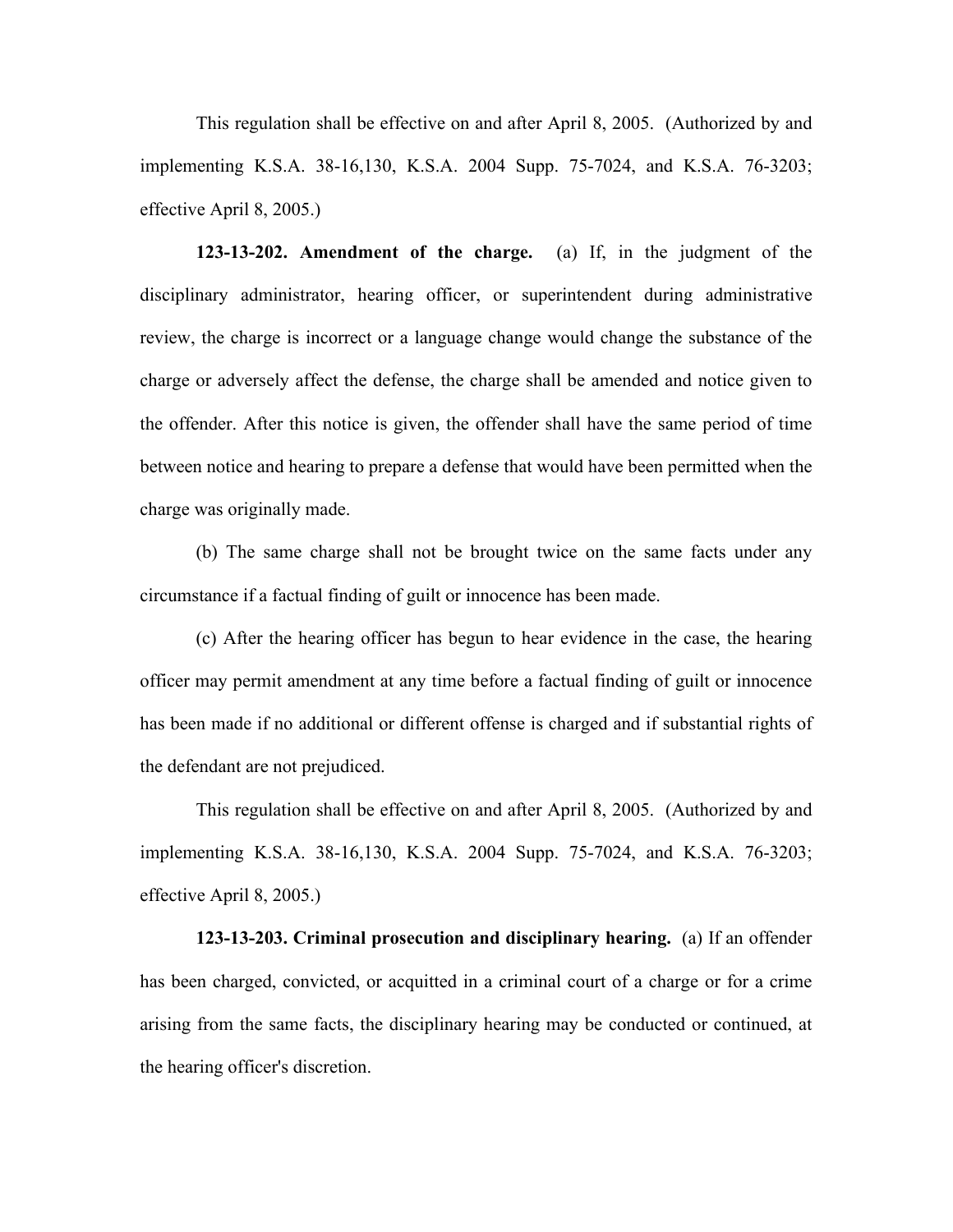(b) If the offender has been convicted or acquitted in criminal court for a crime arising from the same facts, the hearing officer may rely on the findings made by the jury or judge in conducting or dismissing the disciplinary hearing.

(c) If the disciplinary hearing is conducted while the criminal court case is pending and the court later renders a decision different from the decision of the hearing officer, the decision of the hearing officer shall remain unaffected unless, upon motion to the hearing officer, there is a showing that the hearing officer's decision is based on an obviously erroneous fact affecting the substantial rights of the offender. If such a showing is made, the hearing officer shall correct the decision on the record. However, the hearing officer shall not change the officer's decision if either of the following would result:

(1) Conviction of the offender of the disciplinary violation following a conviction by the court if the hearing officer acquitted the offender in the disciplinary proceeding before the criminal court entered its guilty finding; or

(2) an adverse effect on the offender.

This regulation shall be effective on and after April 8, 2005. (Authorized by and implementing K.S.A. 38-16,130, K.S.A. 2004 Supp. 75-7024, and K.S.A. 76-3203; effective April 8, 2005.)

#### **Nature of Proceedings**

**123-13-306. Offender responsibilities.** (a) Each offender being served shall be required either to read the disciplinary report and any associated documentation or to notify the serving officer that the offender is illiterate or otherwise unable to read and understand the documents presented and to request that the notice and associated documents be read to the offender.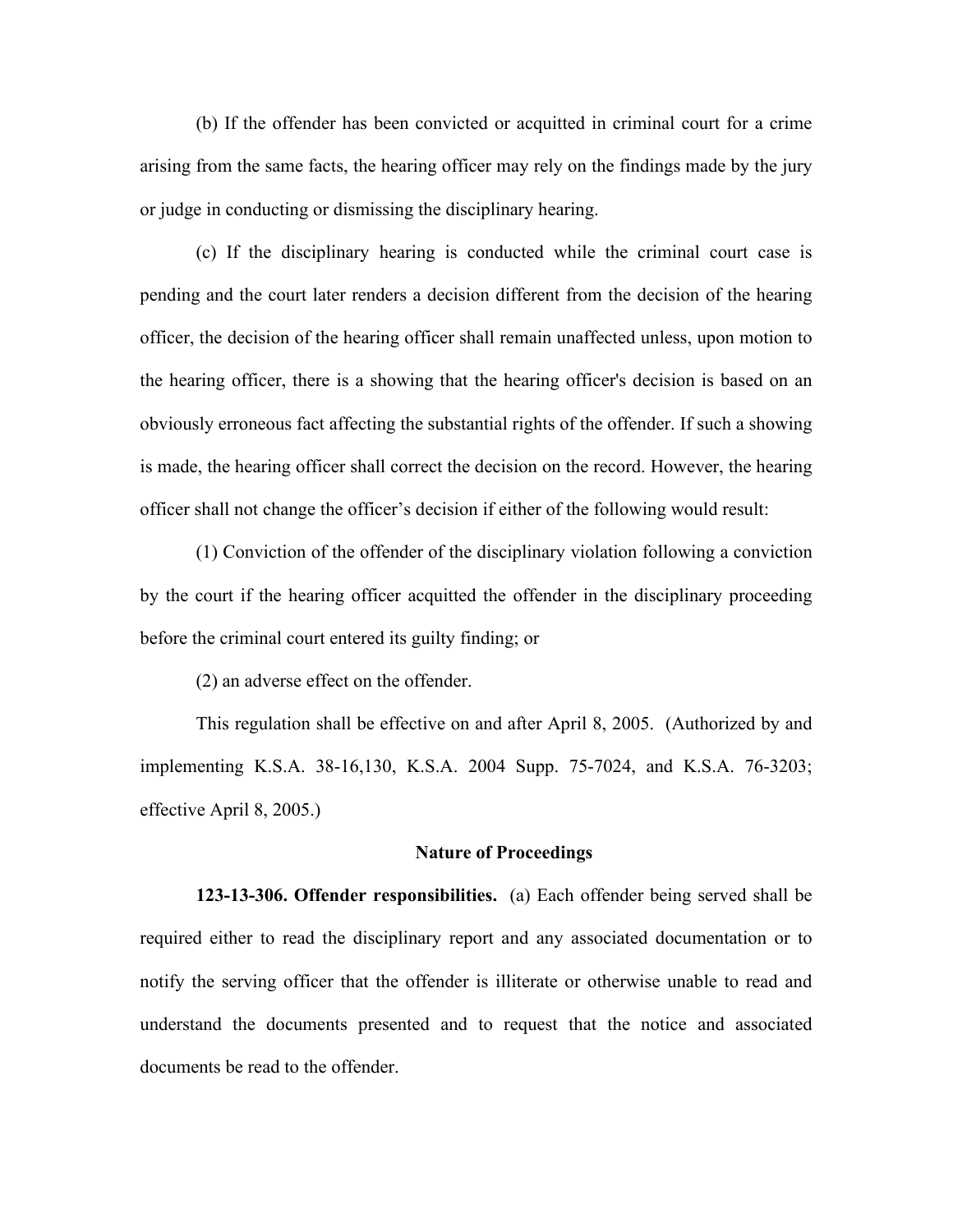(b) Within 48 hours of service of the report, the offender shall complete and submit the authorized form for witnesses to the disciplinary administrator. If one or more witnesses are requested, the offender shall indicate on the form the testimony expected from each witness. The offender may use the form to waive the offender's right to call witnesses.

(c) Each illiterate offender shall receive assistance from the offender's program team member with completing the witness form, including any waiver of the right to call witnesses.

This regulation shall be effective on and after April 8, 2005. (Authorized by and implementing K.S.A. 38-16,130, K.S.A. 2004 Supp. 75-7024, and K.S.A. 76-3203; effective April 8, 2005.)

**123-13-307***.* **Administrative review of requests for witnesses; denial of requests; issuance of summons; voluntary nature of witness appearance.** (a) The disciplinary administrator or hearing officer assigned to hear the charges shall review any written requests for witnesses submitted by the accused offender according to K.A.R. 123-13-306.

(b) The disciplinary hearing officer or administrator performing a review of a written request for witnesses shall, for purposes of the review, presume the truth of the proffered testimony and may deny the request only if, in the reviewer's judgment, the testimony proffered meets any of the following criteria:

(1) Is clearly irrelevant or immaterial;

(2) is repetitious of other proffered testimony; or

(3) is properly excluded for reasons specified in K.A.R. 123-13-405a.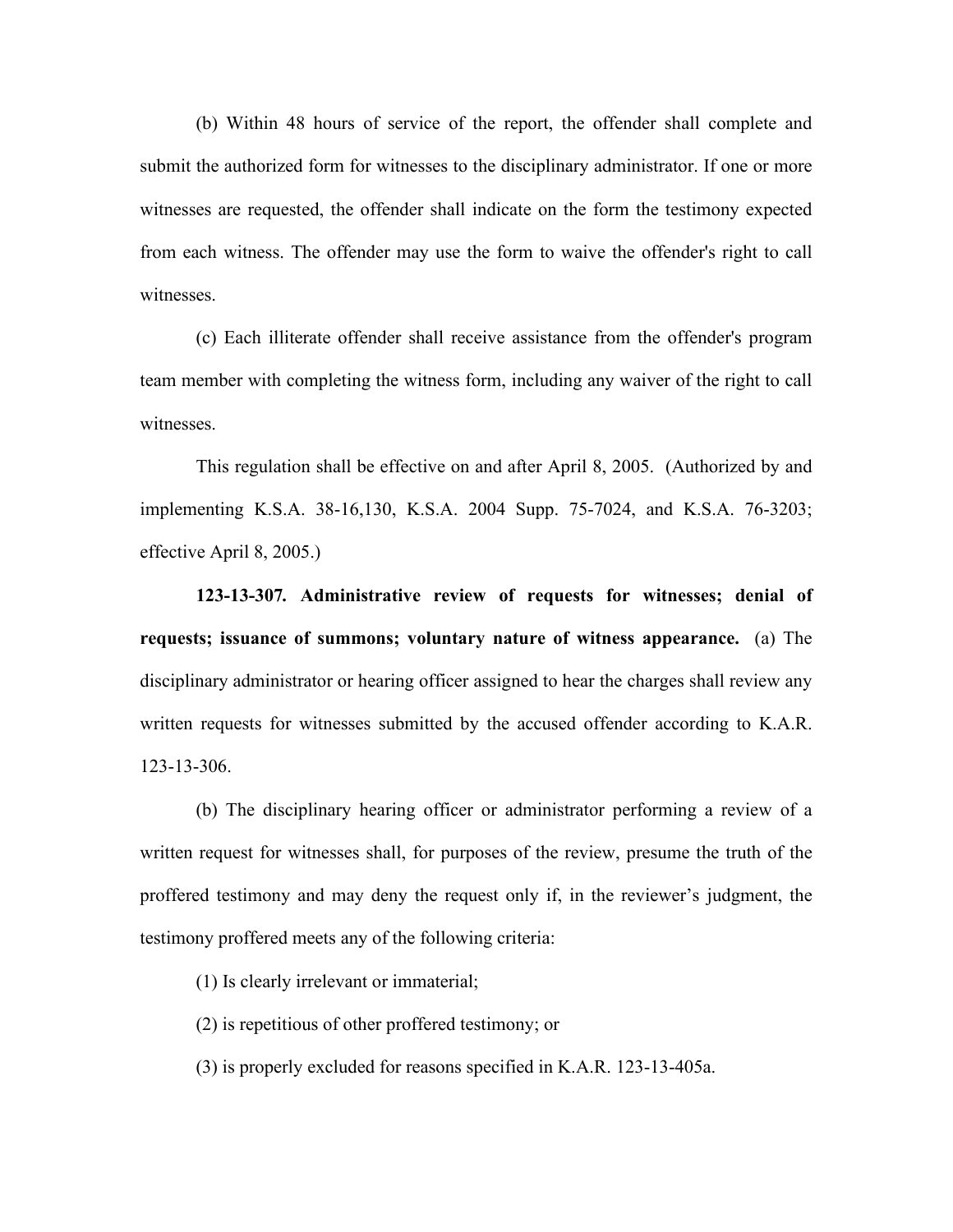(c) Each denial of a request for witnesses shall be documented, including each reason for the denial, either on the request form or in the disciplinary case record.

(d) If practicable in the reviewer's judgment, the offender shall be informed, in writing and in advance of the hearing, of any denials of requested witnesses and of each reason for each denial. If informing the offender is determined not to be practicable, the offender shall be informed of any denials and the reasons for any denials by the hearing officer at the beginning of the hearing.

(e) If, following a review, there is no reason to deny the request for a witness, then the disciplinary administrator shall issue a written summons requesting that witness to appear. The appearance of a witness requested by either the reporting officer or the accused offender shall be voluntary, and neither the request nor the issuance of a summons according to this regulation shall compel an appearance. However, the issuance of a summons by a hearing officer either to an offender or to a staff member pursuant to K.A.R. 123-13-403 shall compel the appearance of the person summoned.

This regulation shall be effective on and after April 8, 2005. (Authorized by and implementing K.S.A. 38-16,130, K.S.A. 2004 Supp. 75-7024, and K.S.A. 76-3203; effective April 8, 2005.)

## **Hearings Generally**

### **123-13-401. Hearing within certain period; notice to offender; time and place**

**of hearing.** (a) Except as otherwise provided in these regulations and subject to authorized continuances, the disciplinary hearing to determine the offender's guilt or innocence and to impose a penalty if a finding of guilt is made shall be held not less than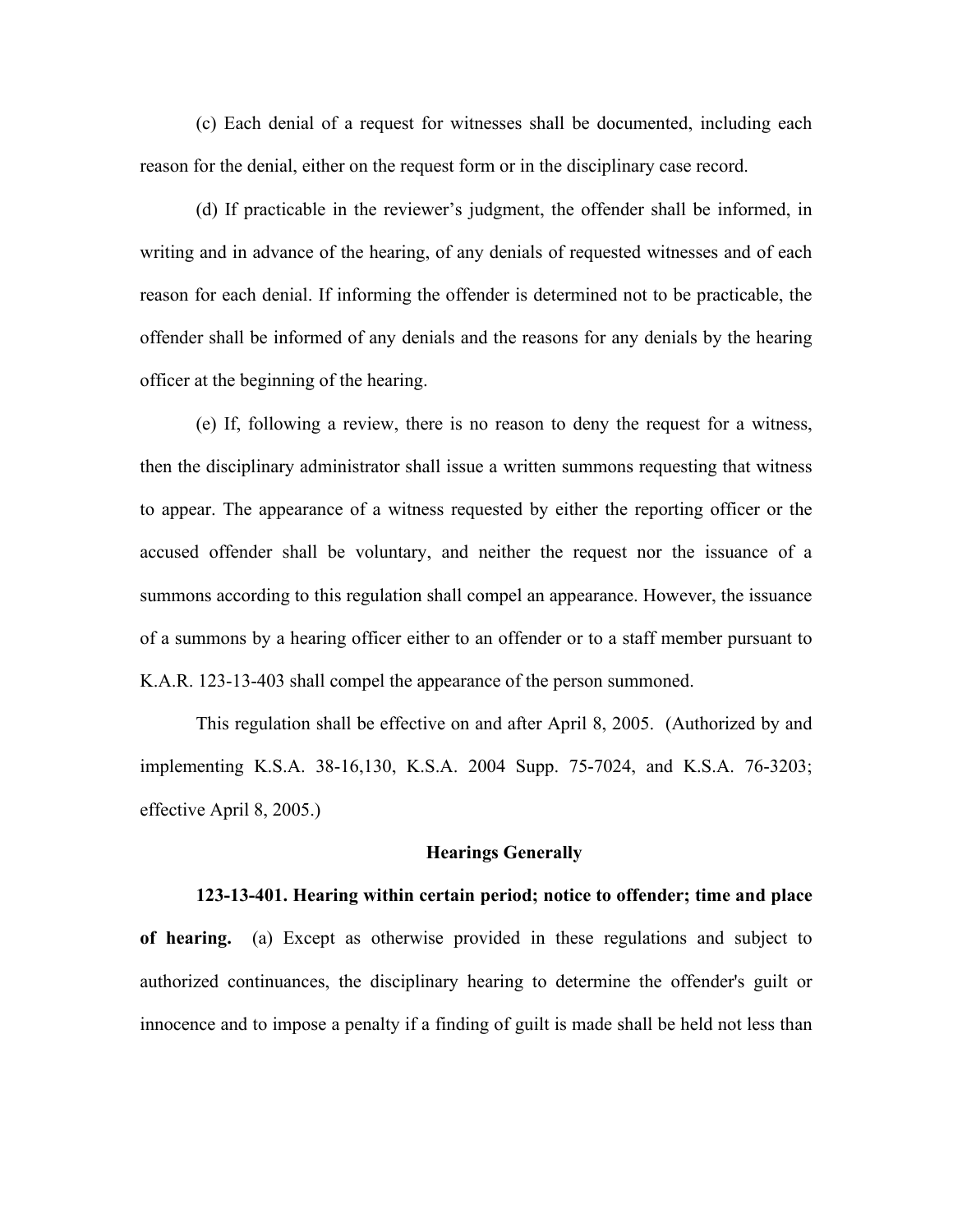24 hours and not more than seven working days after the offender has been served notice of the charge.

(b) Each offender charged with an offense shall be given advance written notice of the time and place of the disciplinary hearing. This notice shall be given not less than 24 hours before the hearing and shall be given by the disciplinary administrator, the hearing officer, or any other person designated by the superintendent.

This regulation shall be effective on and after April 8, 2005. (Authorized by and implementing K.S.A. 38-16,130, K.S.A. 2004 Supp. 75-7024, and K.S.A. 76-3203; effective April 8, 2005.)

**123-13-402. Continuing the hearing; recesses; time limits; extensions.** (a) The disciplinary administrator or hearing officer may grant one or more continuances or recesses of reasonable length upon application of the offender, reporting officer, or juvenile justice authority for cause shown.

(b) The hearing officer may also continue the case for a reasonable period, as necessary, subject to the review of the status of the case every 30 days, if any one of the following conditions is met:

(1) The offender or the reporting employee is unable to appear for medical or psychiatric reasons as certified by the facility or other licensed physician or psychiatrist.

(2) There is a delay to await determination of whether the case will go to trial in a court of law or to await the outcome of a trial.

(3) There is an unavoidable delay to await the return of evidence from an analysis laboratory.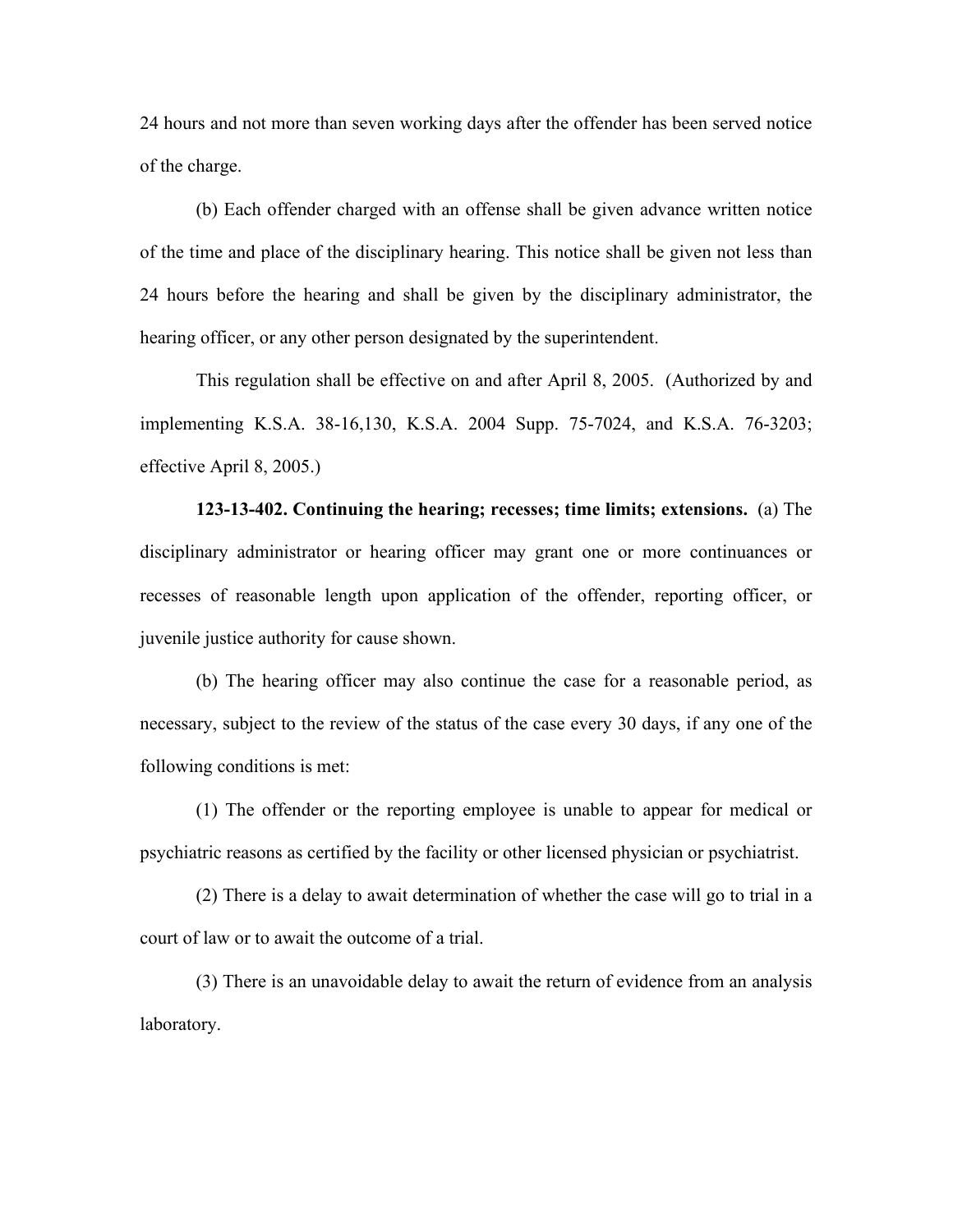(4) The offender is temporarily transferred outside the facility setting and is expected to return after a brief absence.

(5) The offender is on "escape" status. At the hearing officer's discretion, the case may be dismissed or heard in absentia on the record, unless the offender has been apprehended and is available at a known location for return to the physical custody of the juvenile justice authority for the hearing within six months.

(c) To obtain a continuance in advance of the hearing, the requesting party shall make the request to the hearing officer or to the disciplinary administrator. If there is a hearing officer appointed for the case, the request shall be forwarded to that officer.

(1) Reasonable extensions may be obtained with the prior approval of the commissioner or the commissioner's designee, in the case of a substantial disruption of order in the facility.

(2) If an offender has been transferred to another facility, it shall be the responsibility of the superintendent of the sending facility to grant an extension of the disciplinary case. This extension shall not exceed 10 working days.

(3) The facts justifying an extension shall be examined, fully documented, and approved personally by the superintendent.

(4) At the discretion of the hearing officer, one or more recesses of appropriate and reasonable length may be declared.

This regulation shall be effective on and after April 8, 2005. (Authorized by and implementing K.S.A. 38-16,130, K.S.A. 2004 Supp. 75-7024, and K.S.A. 76-3203; effective April 8, 2005.)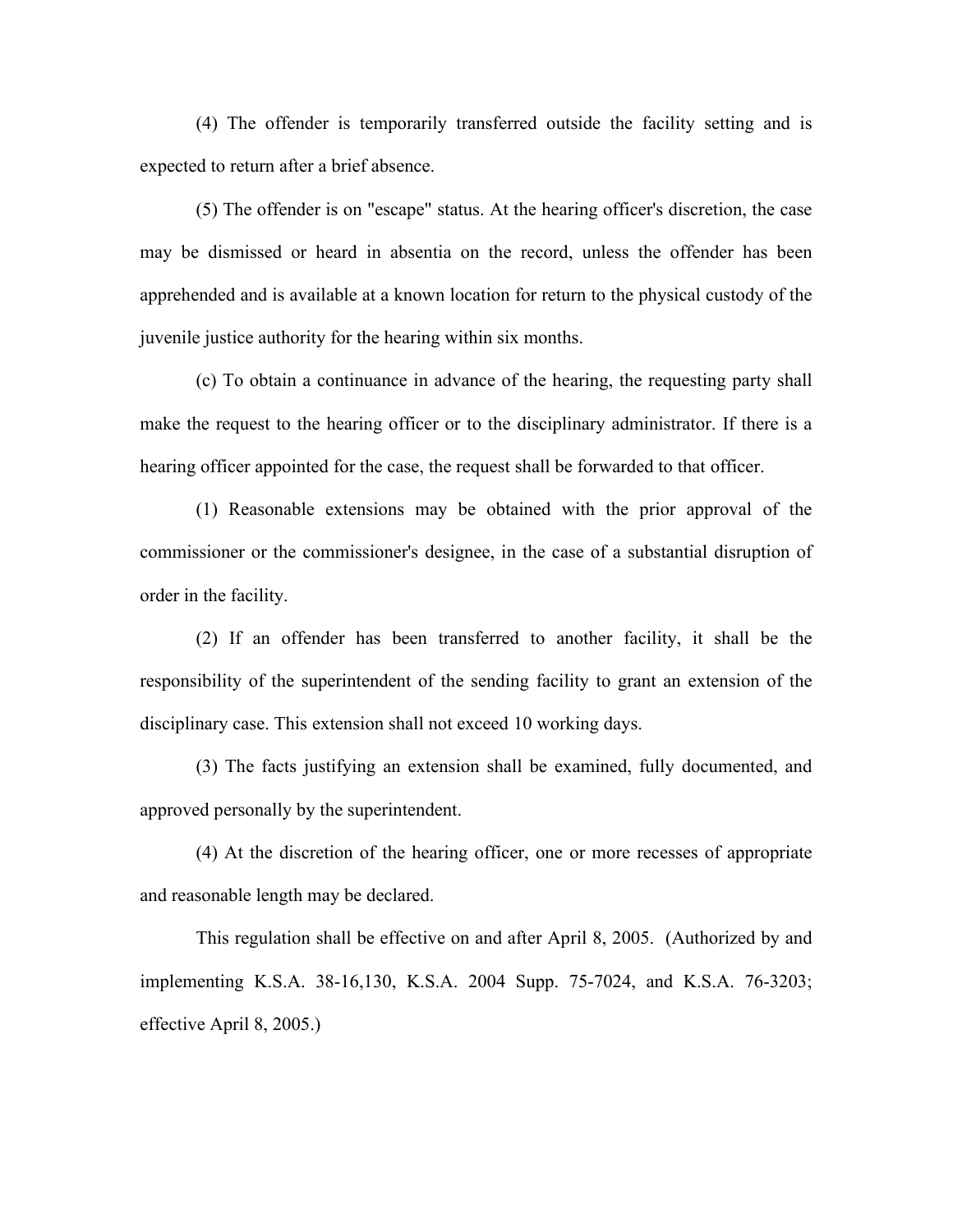**123-13-403. Conducting the disciplinary hearing.** (a) Each disciplinary hearing shall be conducted as follows:

(1) The hearing officer shall initially inform the offender of the charges and take the offender's plea.

(2) The hearing officer shall then determine guilt or innocence.

(3) The hearing officer shall make a disposition, including the determination and imposition of sentence if guilt was previously established.

(b) Initially, the hearing officer shall read the disciplinary report to the offender, including the date, the nature of the offense, the reporting employee's name, and a synopsis of the observation. The officer shall ensure that the offender understands the charges and that the offender received a copy of the disciplinary report. The officer shall also explain the possible penalties if guilt is established. If the hearing officer finds that the offender is incapable of self-representation, the hearing officer shall continue the hearing as provided in K.A.R. 123-13-402(b)(1), until the offender regains the ability for self-representation. For purposes of this subsection, "incapable of self-representation" shall mean that the offender, due to physical or mental disability, whether temporary or permanent, lacks the present ability to assist in the offender's representation in the case. Illiteracy alone shall not be deemed a sufficient basis to find that an offender is incapable of self-representation.

(c) A staff assistant shall be permitted to be with the offender at the disciplinary hearing only as provided in K.A.R. 123-13-408. The hearing officer shall ensure that the offender has staff assistance when required by K.A.R. 123-13-408.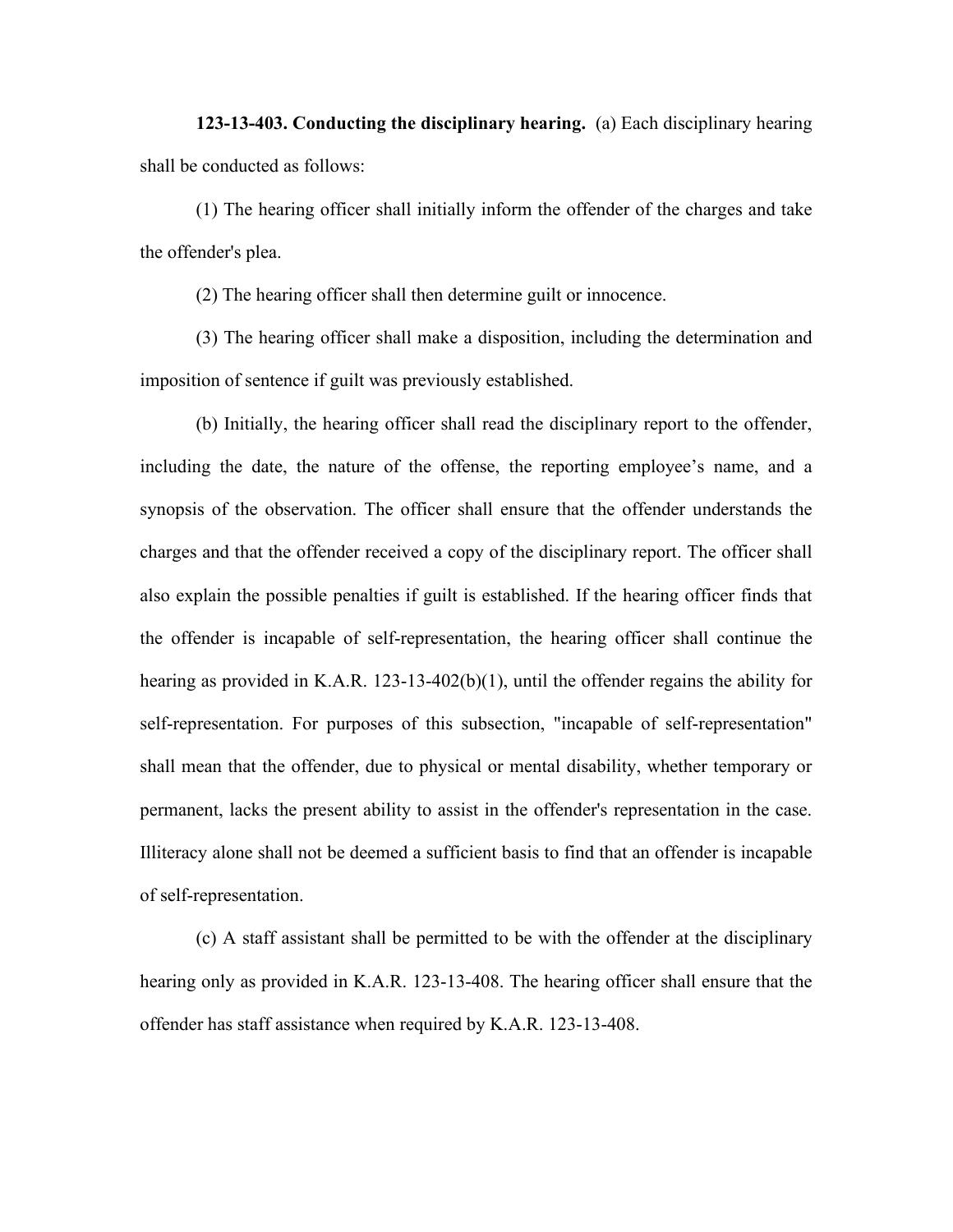(d) If the offender is disruptive or refuses to be present, the hearing may proceed in absentia, and the record shall indicate each reason for the offender's absence. The offender's staff assistant, if so assigned, shall be present.

(e) The hearing officer shall entertain and determine any motion for dismissal or objections to holding the hearing, as well as any motions for additional witnesses beyond those identified already in the witness list previously submitted. Additionally, the hearing officer shall advise the offender of the following rights:

(1) The right to proceed to a determination of guilt or innocence, and if necessary, the application of penalties;

(2) the right to receive staff assistance in certain cases, according to K.A.R. 123- 13-408; and

(3) any other procedural due process rights applicable in the case.

(f)(1) The hearing officer shall then ask the offender to plead guilty, not guilty, or no contest. The plea shall be entered if the presiding officer is assured that the plea is made knowledgeably and without threat or promise of reward to the offender.

(2) If the offender refuses to plead, the hearing officer shall enter a plea of not guilty. A plea of no contest shall be treated in the same manner as that for a plea of guilty. If the offender pleads guilty or no contest, the offender shall waive the right to a determination of guilt or innocence, but shall reserve the right to participate in the penalty phase of the hearing to the extent of offering a brief argument in mitigation of the penalty to be imposed. If the offender pleads guilty or no contest, the offender shall not be allowed to introduce evidence regarding the offender's guilt or innocence of the charge or charges.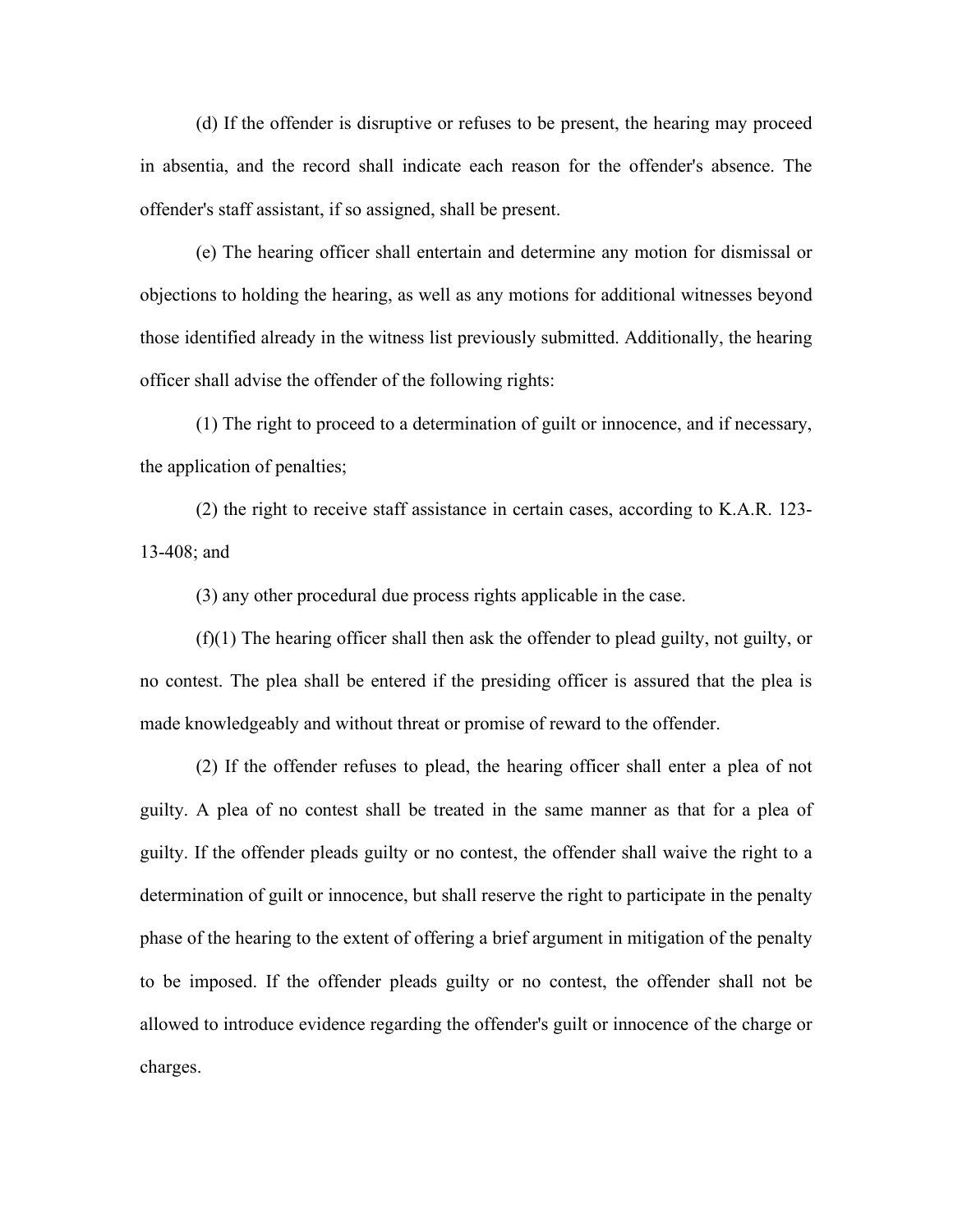(g) The hearing officer shall, upon a plea of guilty or no contest, make a finding of guilt and conduct a sentencing hearing, and may impose a sentence.

(h) If the hearing officer finds that the case should be dismissed, the officer may dismiss the case on the officer's own motion or on the motion of either party. The hearing officer shall give a brief explanation of the basis for the dismissal on the record.

(i) Only the relevant facts shall be employed in any determination of guilt or innocence. In the penalty phase, the offender's entire facility record and other relevant facts, observations, and opinions may be considered.

(j) The hearing officer shall rule on all matters of evidence. Strict rules of evidence, as used in a court of law, shall not be required, but the hearing officer shall exercise diligence to admit reliable and relevant evidence and to refuse to admit irrelevant or unreliable evidence.

(k) The hearing officer shall rule on all matters of assistance for the accused offender in accordance with these regulations. If the accused offender is furnished with staff assistance according to K.A.R. 123-13-408, the staff assistant shall be permitted to fully assist the accused and shall be permitted to question witnesses and present arguments on behalf of the accused offender, except as otherwise provided by these regulations.

(l)(1) The disciplinary process shall, to the extent possible, discover the truth regarding the charges against the offender. The hearing officer shall be authorized to call and to examine any witness, and each offender, staff member, volunteer, or contract employee called as a witness by the hearing officer shall be compelled to appear. The hearing officer may bring out the facts by direct examination or cross-examination but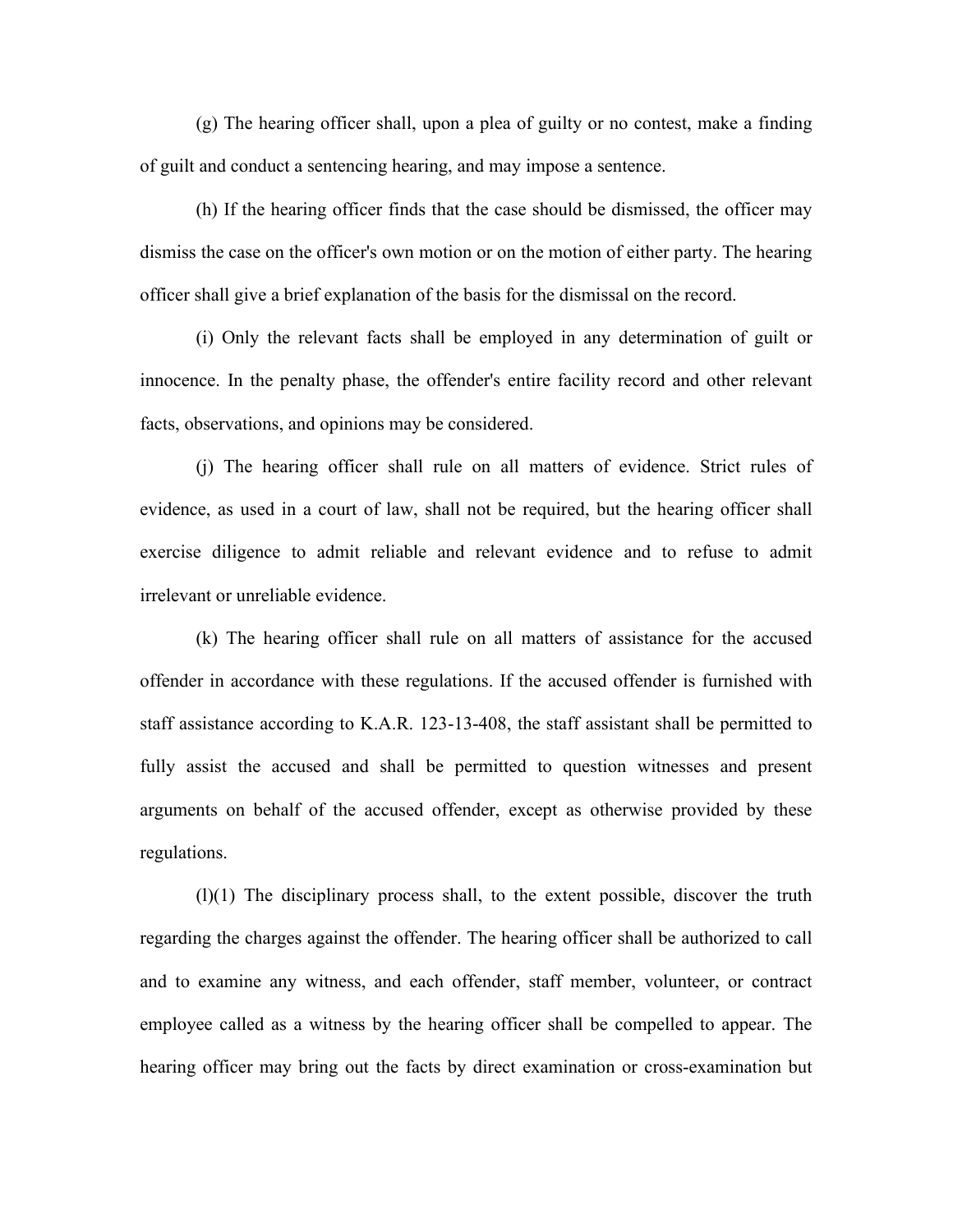shall not act as a prosecutor on behalf of the facility or charging officer against the accused offender or as defense counsel on behalf of the offender. All testimony and evidence shall be given or presented in the presence of the accused offender. Testimony and evidence shall not be received by the hearing officer or introduced outside the presence of the offender, except as provided in subsection (m) of this regulation, K.A.R. 123-13-403(d), K.A.R. 123-13-402(b)(5), and these regulations.

(2) The hearing shall proceed as follows:

(A) The prosecution shall present its evidence, and the defense shall be permitted to cross-examine, except as otherwise provided by these regulations.

(B) The defense shall present its evidence, and the prosecution shall be permitted to cross-examine.

(C) The prosecution may make a closing argument. The defense may make a closing argument, and then the prosecution may make a short rebuttal.

(m)(1) If the hearing officer determines that the testimony of any offender will subject that offender to possible retaliation for having testified, the hearing officer may perform either of the following:

(A) Receive the testimony in confidence without confrontation or crossexamination by the accused offender. The witness may be sequestered; or

(B) receive testimony from the investigator who interviewed an offender informant and who relied on the confidential information provided.

(2) The testimony of the offender witness given under oath shall be examined and tested by the hearing officer. The hearing officer shall question the testifying offender, as necessary, to determine the veracity and weight of the testimony offered. The hearing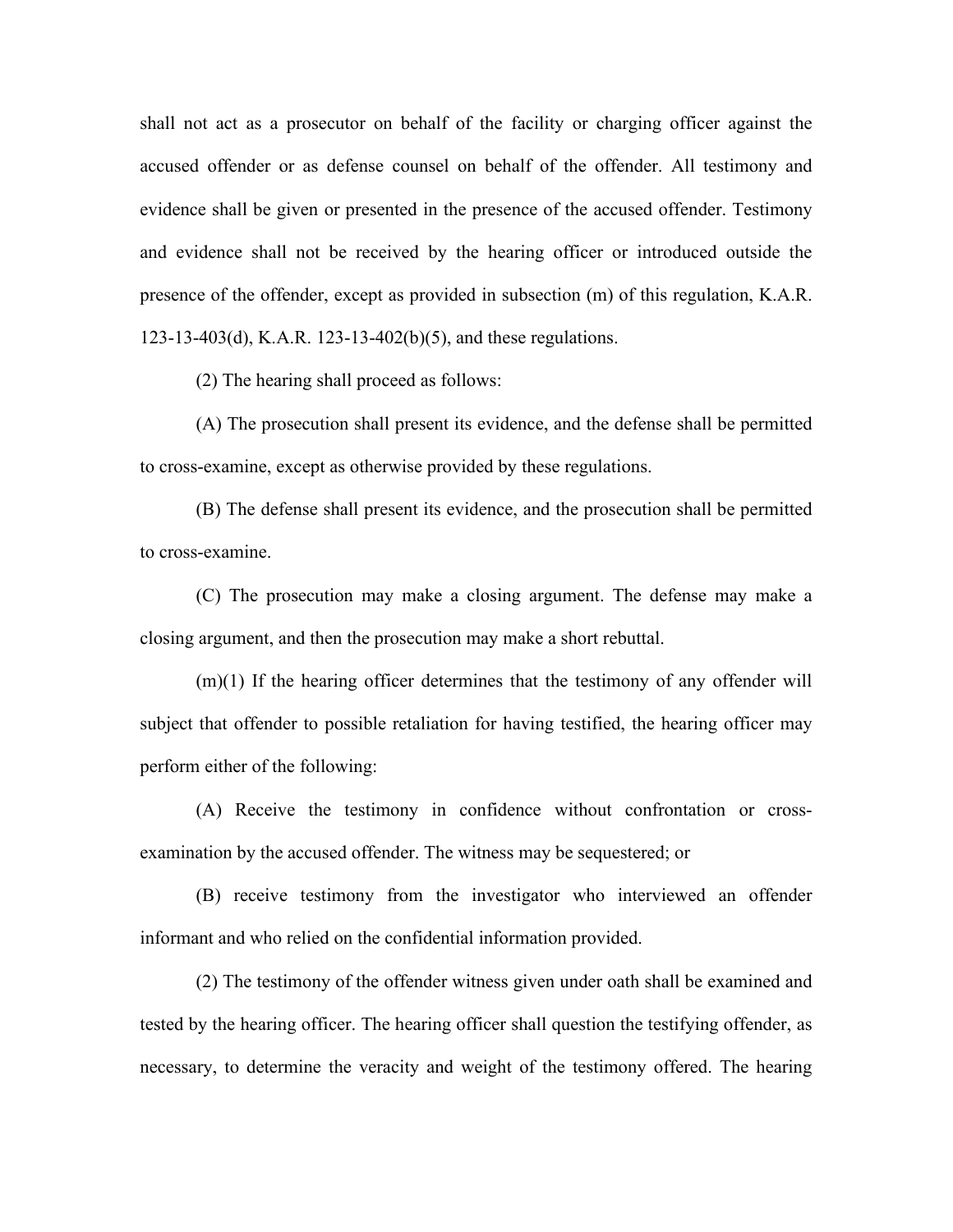officer shall complete a credibility assessment form, which shall be available for confidential review by the superintendent and commissioner.

(3) If the informant offender does not testify, the hearing officer may establish the reliability of the information provided to the testifying investigator by any of the following:

(A) The testimony of the investigator regarding the reliability of the informant in the past, which shall include specific examples of past instances of reliability;

(B) the testimony of the investigator regarding the truthfulness of details that the investigator has been able to verify through investigation;

(C) corroborating testimony;

(D) a statement on the record by the hearing officer that the hearing officer has firsthand knowledge of the informant and considers the informant to be reliable due to the informant's past record of reliability, which shall include specific examples of past instances of reliability; or

(E) in camera review of material documenting the investigator's assessment of the credibility of the informant.

(4) The accused shall be apprised of the general nature of the confidential testimony, omitting those details that would tend to identify the offender who gave the confidential testimony or provided confidential information to the testifying investigator. The identity of any confidential witness or of any offender informant shall not be disclosed to the accused, to any other offender, or to any staff member not required to complete the process. The staff assistant, if any, shall be permitted to be present when the board receives testimony from the confidential witness or the investigator, and the staff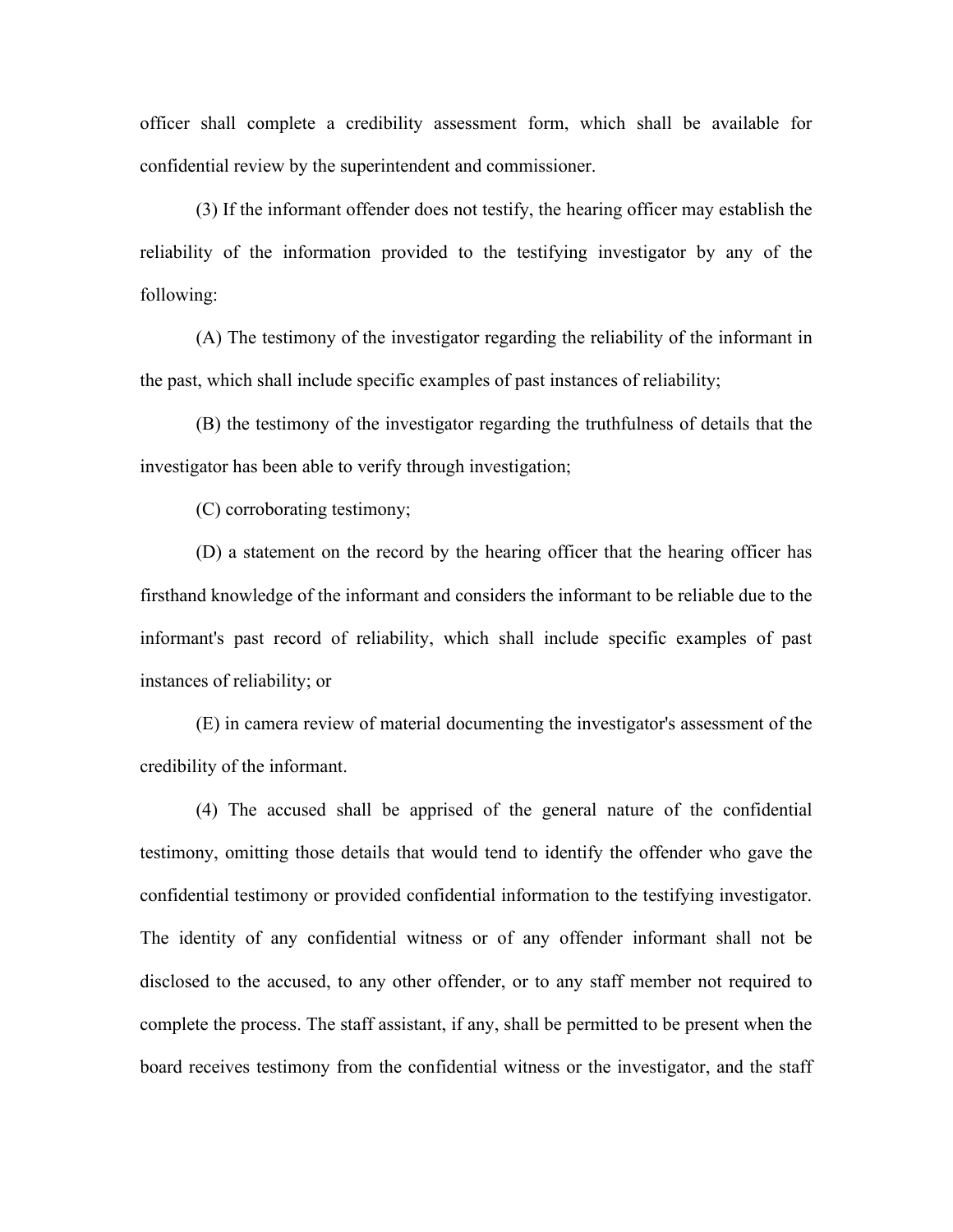assistant may ask questions. The offender's staff assistant shall not disclose the identity of the confidential witness or offender informant to the accused, to any other offender, or to any staff member not required to complete the hearing process. The testimony shall be recorded, for confidential review by the superintendent and, as applicable, on appeal, by the commissioner.

(n) The hearing officer may require the accused to explain briefly what the purpose and nature of the testimony of a witness will be. The request to call the witness may be denied or the testimony reasonably and fairly restricted if the testimony meets any of the following criteria:

(1) Relates to a matter already disposed of;

(2) is clearly irrelevant or immaterial;

(3) is repetitious of other testimony; or

(4) is properly excluded for reasons specified in K.A.R. 123-13-405a. The truth of the testimony shall be presumed in making this decision.

(o) A witness request made at the hearing and not previously submitted shall not be permitted unless exceptional circumstances outside the control of the offender exist and the testimony would most likely affect the outcome of the hearing. The hearing officer shall inform the offender of any witness deemed waived by the failure to make a timely request.

(p) The hearing officer, in deciding whether or not the offender is guilty, shall consider only the relevant testimony and report. The accused offender's correctional and supervision record shall not be considered in determining guilt or innocence. The decision in the hearing shall be based solely on evidence presented as part of the hearing.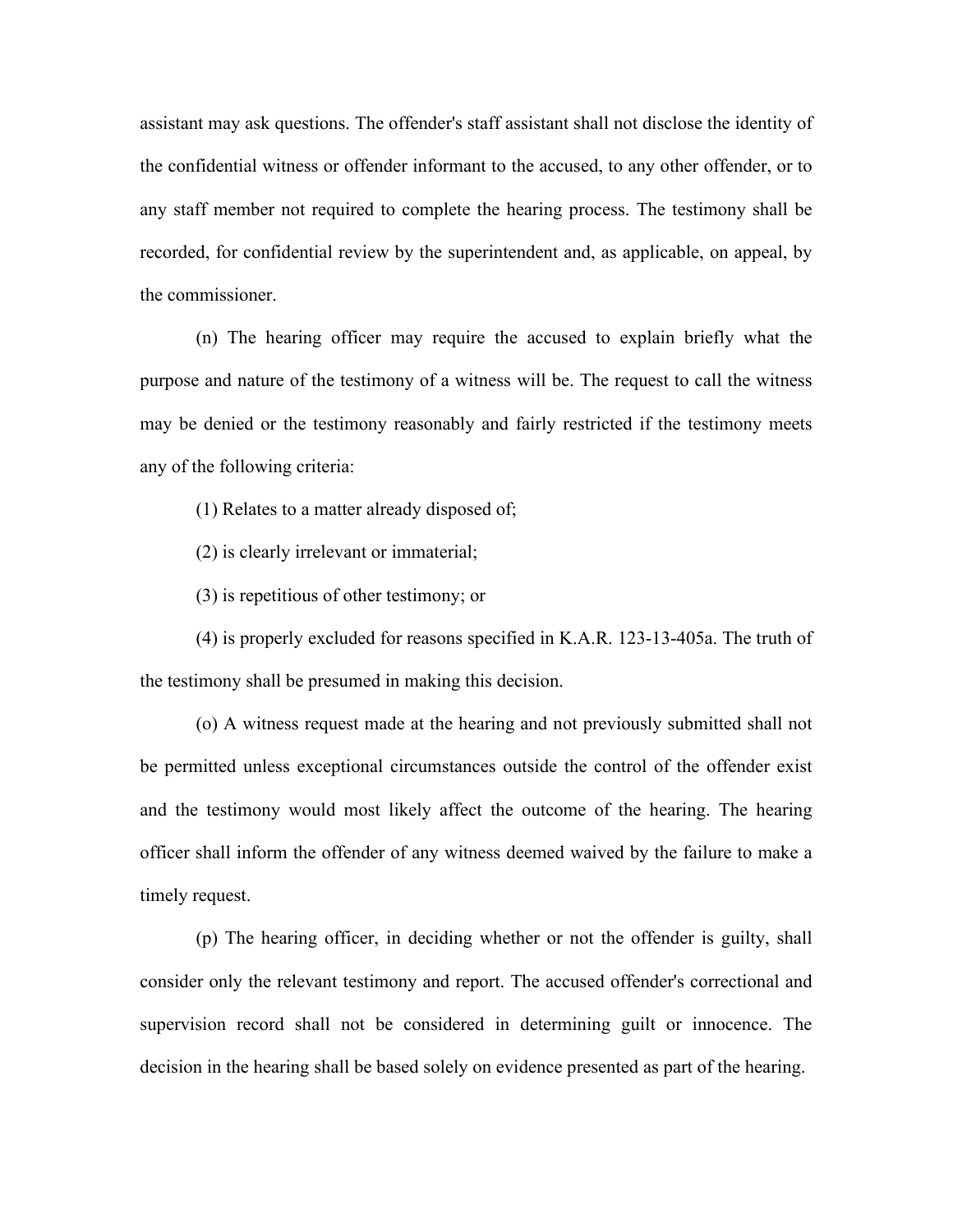(q) Confrontation and cross-examination may be denied by the hearing officer if deemed necessary in any case except class I cases. In class I cases, confrontation and cross-examination may be limited or denied if necessary to protect the safety of an accuser, informant, or witness or if necessary to maintain facility safety, security, and control. Unless there is a security risk endangering any person, the explanation shall be in the record. If there is such a security risk, a written explanation of the reason shall be sent to the superintendent with a copy to the commissioner for confidential review.

(r) After the conclusion of the presentation of evidence regarding guilt or innocence or disposition, if the hearing officer needs the charging officer, the accused offender, or both present to provide further information to clarify facts, both parties shall be present to hear what the other is saying unless exempt under subsection (m) or (q) in this regulation.

This regulation shall be effective on and after April 8, 2005. (Authorized by and implementing K.S.A. 38-16,130, K.S.A. 2004 Supp. 75-7024, and K.S.A. 76-3203; effective April 8, 2005.)

**123-13-404. Presence of offender and presence of charging officer at disciplinary hearings; officer statements in lieu of testimony.** (a) The offender shall be present at all stages of the disciplinary hearing and disposition, except as otherwise provided by these regulations or by law.

(b) In class I cases, the charging officer shall be present for direct examination and for confrontation and cross-examination, unless either of the following conditions is met: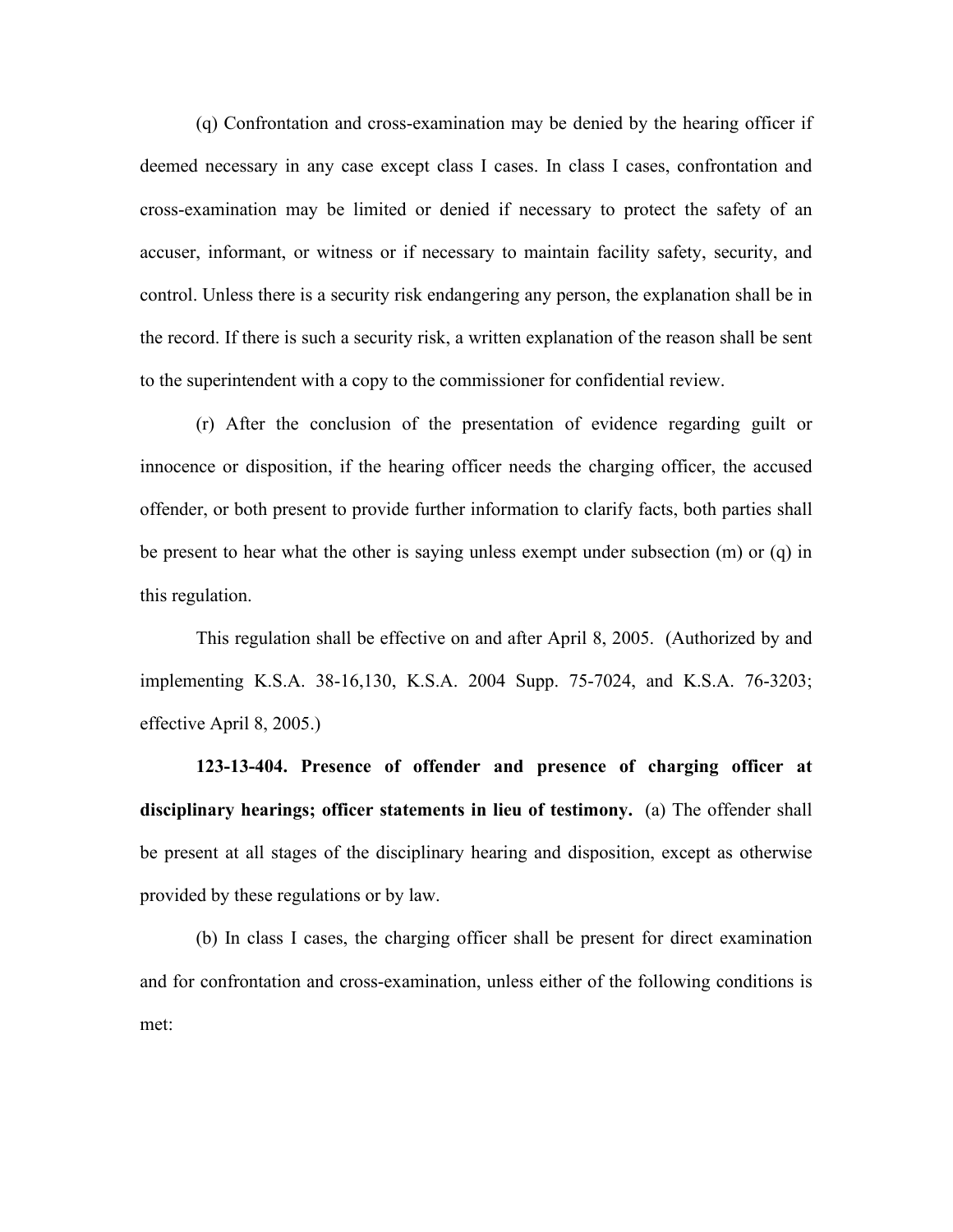(1) The charging officer is excused by the hearing officer. The hearing officer may excuse the charging officer only if the hearing officer, after consulting with the superintendent, determines that facility safety or correctional goals would be jeopardized. "Facility safety or correctional goals" shall not include considerations of mere convenience. If the officer is not present, the officer's report and statement shall be made to the hearing officer in writing under oath. Copies of the report shall be provided to the offender, and the report shall be read aloud at the hearing unless confidentiality is required to protect an offender accuser, informant, or witness.

(2) The offender has been transferred to another facility. If an offender has been transferred to another facility after a disciplinary report was written in a class I case, the testimony of the charging officer and other witnesses pertaining to that report may be taken by telephone at the discretion of the hearing officer. Except as provided in K.A.R. 123-13-403(m) and (q), all testimony taken by telephone shall be taken in a manner that can be heard by all those present at the hearing and shall be subject to the procedures applicable to witnesses personally present at a hearing.

(c)(1) In class II and III cases, the charging officer's attendance shall not be required unless deemed necessary by the hearing officer. If the hearing officer excuses the attendance of the charging officer, the charging officer's sworn, written report and statement, if any, shall be submitted to the hearing officer. The charging officer's report and statement, if any, shall be read aloud at the hearing, and a copy shall be given to the offender unless confidentiality is required to protect an offender-accuser, informant, or witness according to K.A.R. 123-13-403(m). If such confidentiality is required but it is possible to protect the offender-accuser, informant, or witness by redacting certain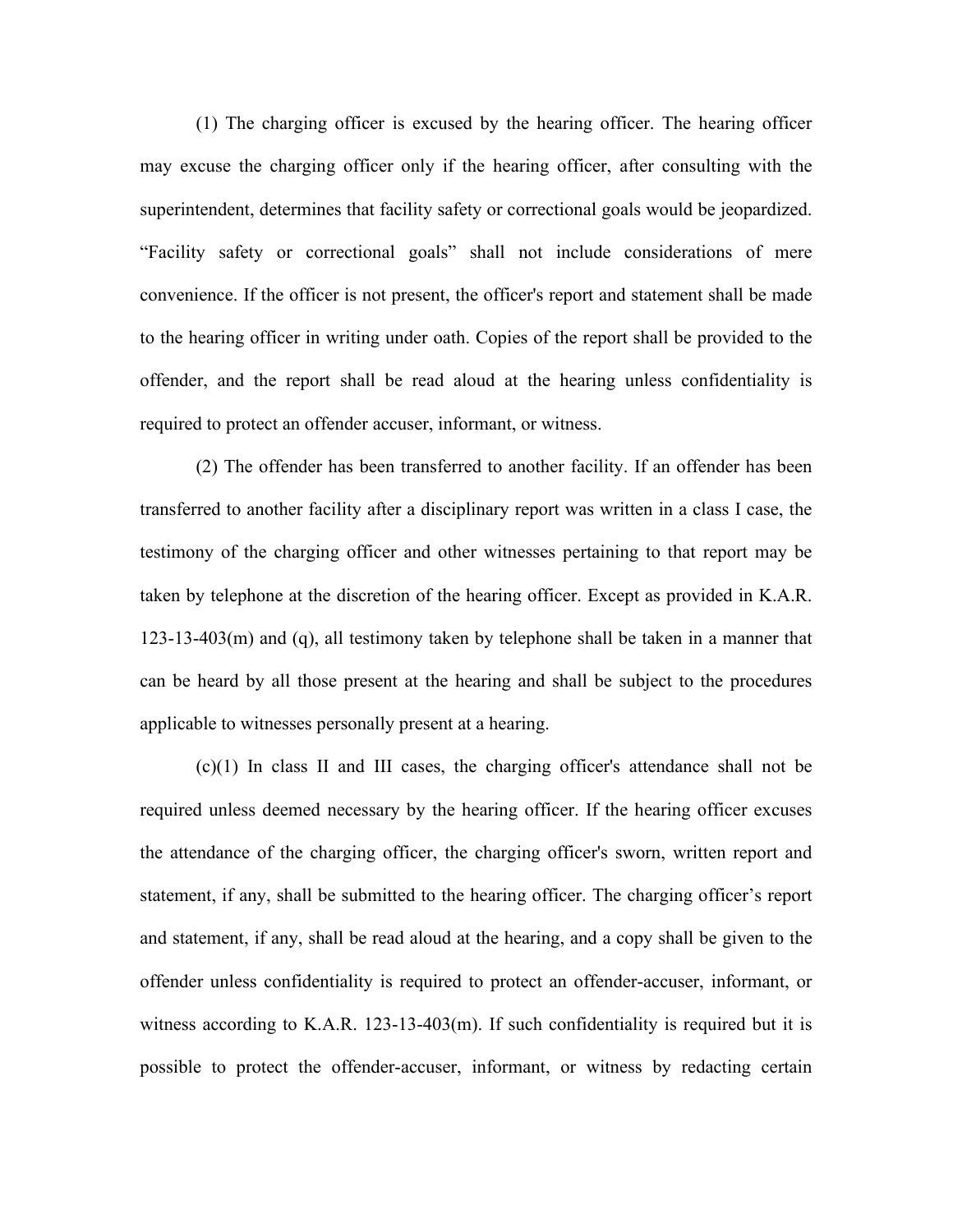portions of the report and statement, then those portions shall be redacted and the offender shall be provided with a copy. The hearing officer may contact the officer, by telephone or radio, to ask questions or clarify the facts while the hearing is being conducted or while the matter is being considered for decision.

(2) In all class II and III cases, if the charging officer requests, the hearing officer shall allow the charging officer to be present. In such a case, the officer shall be present throughout and shall be subject to direct examination, confrontation, and crossexamination unless restricted by the hearing officer according to these regulations.

(d)(1) The officer's statement under oath shall consist of the officer's rendition of all the facts of the case resulting from the charging officer's complete investigation. To the best of the officer's ability, the statement shall include all relevant and material facts that might be used to support both the prosecution's case against the offender and the offender's defense. If the officer is uncertain of a fact, the officer shall state that with respect to the fact. The charging officer may either adopt or defer under oath to the report, if any, from any official, impartial investigation of the matter conducted by another person, or the charging officer may submit the charging officer's own statement in addition to the other person's investigative report.

(2) Confidential offender testimony may be deleted from the statement in lieu of testimony and reported separately. The hearing officer shall receive any confidential offender testimony in accordance with K.A.R. 123-13-403.

This regulation shall be effective on and after April 8, 2005. (Authorized by and implementing K.S.A. 38-16,130, K.S.A. 2004 Supp. 75-7024, and K.S.A. 76-3203; effective April 8, 2005.)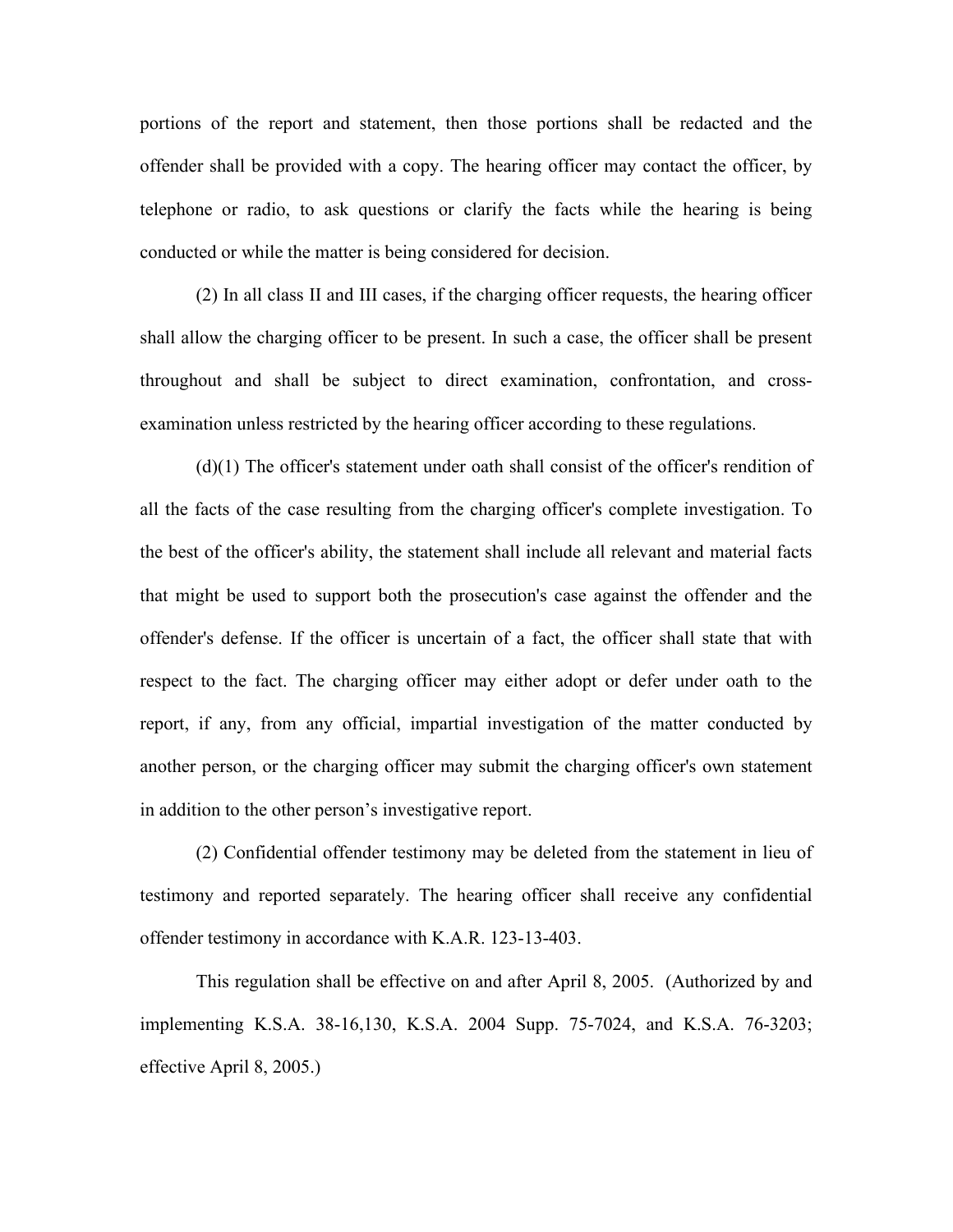**123-13-405a. Calling witnesses.** (a) In determining whether to allow the offender to call a witness from the facilities' populations or from among the facilities' employees, the hearing officer shall balance the offender's interest in avoiding a loss of good time and the assessment of restitution or placement in disciplinary segregation against the needs of the facility at which the proceedings are held. The needs of the facility shall include the following:

(1) The need to keep the hearing within reasonable time limits;

(2) the need to prevent the creation of a risk of retaliation and reprisal;

(3) the need to prevent the undermining of authority;

(4) the need to limit, to a reasonable level, access to other offenders for the purpose of collecting statements or compiling documentary evidence;

(5) the need to prevent disruption;

(6) the need to administer swift punishment;

(7) the need to avoid irrelevant, immaterial, or unnecessary testimony and evidence;

(8) the need to reduce or prevent security hazards that could be presented in individual cases;

(9) the need to use the disciplinary process as a rehabilitative tool to modify offender behavior;

(10) the need to prevent the creation of undue risk to personal or facility safety;

(11) the need to reduce the chances of seriously inflaming tension, frustration, resentment, and antagonism in the relationship between offenders and personnel;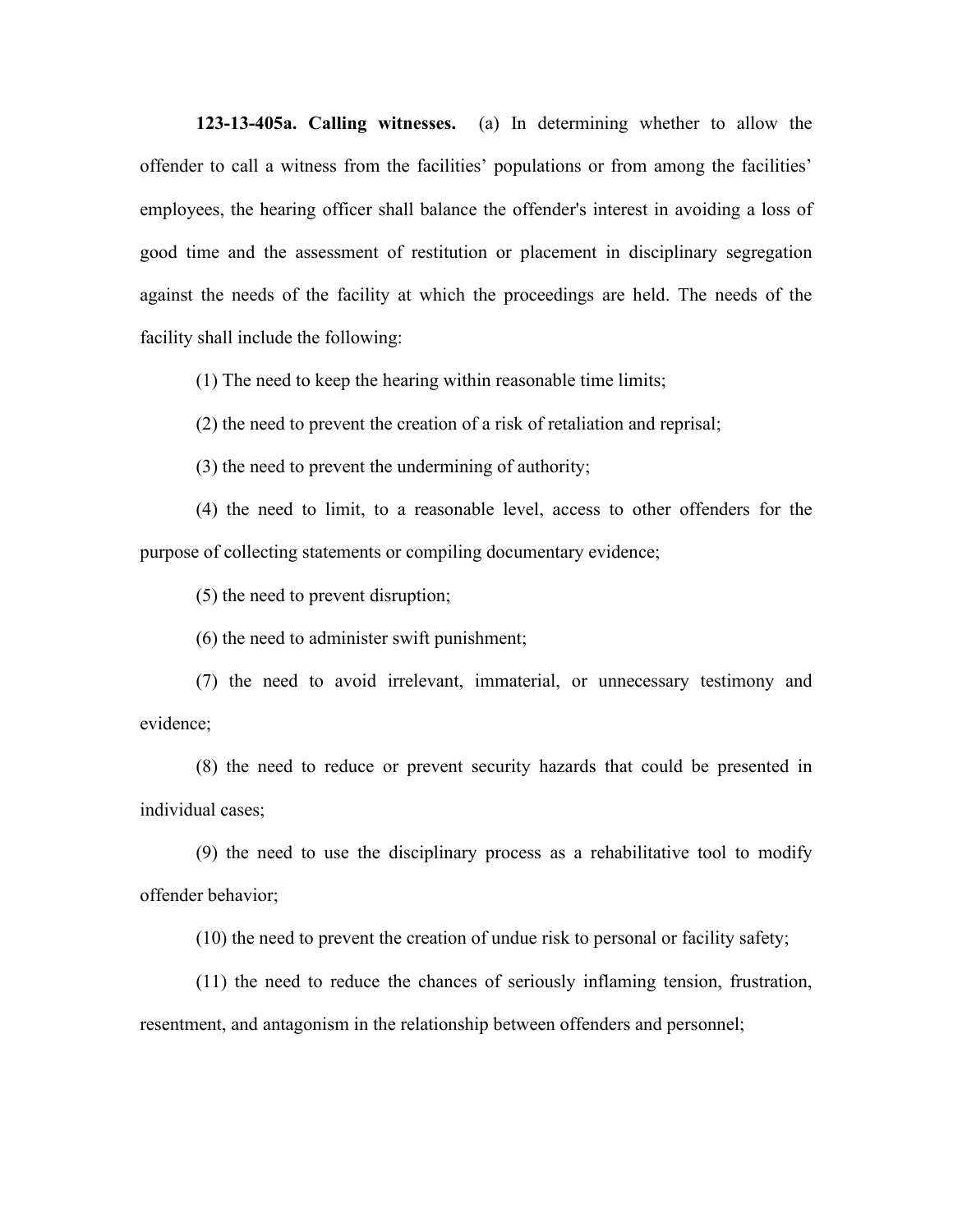(12) the need to correct the behavior of offenders and develop in them a value system in order to foster their eventual return to the community; and

(13) the need for the prompt, efficient, and effective resolution of the disciplinary case with accurate and complete fact-finding consistent with the level of process required by law for correctional environment disciplinary cases.

(b) The hearing officer shall have broad discretion in permitting or denying each request for witnesses. In exercising this discretion, the hearing officer shall balance the offender's request and wishes against the needs of the facility. The goal of the hearing officer shall be to conduct the fact-finding process in a manner leading to the discovery of the truth.

(c) The hearing officer shall neither abuse the discretion entrusted to that officer nor interfere with the level of process that is reasonably necessary to find the truth.

(d) With the charged offender's consent, the hearing officer may admit the affidavit of a nonparty witness in lieu of an appearance by the witness. If a witness is denied or cannot attend in a timely manner, the hearing officer may also admit the affidavit of this witness.

(e) If a request to call a witness is denied, a written explanation shall be made on the record unless the disclosure on the record would endanger any person. In this case, a written explanation shall be made to the superintendent with a copy, on appeal, to the commissioner for confidential review.

This regulation shall be effective on and after April 8, 2005. (Authorized by and implementing K.S.A. 38-16,130, K.S.A. 2004 Supp. 75-7024, and K.S.A. 76-3203; effective April 8, 2005.)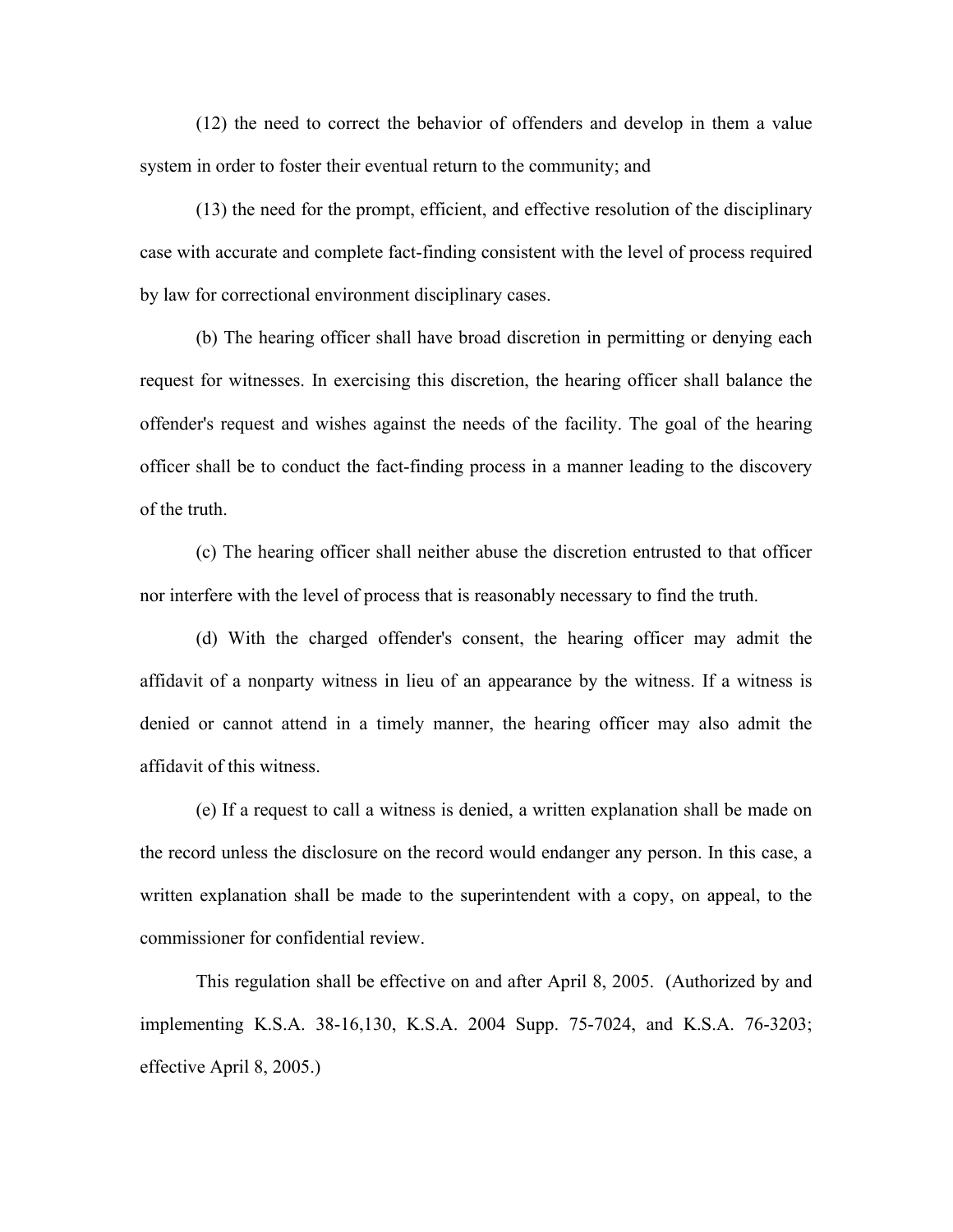**123-13-406. Disposition.** (a) The disposition shall be rendered by the hearing officer in an official session with the offender present unless otherwise provided by law or regulation. The disposition shall be made without unreasonable delay following the hearing, preferably at the conclusion of the hearing.

(b) The disciplinary hearing officer may perform either of the following:

(1) Impose a sentence of a specific number of days, within the limits set in the disciplinary code; or

(2) in the case of multiple offenses, order the sentences for two or more violations to be served on a concurrent or consecutive basis. If the hearing officer makes no specific order in this regard, the sentences shall be computed on a concurrent basis.

(c) The hearing officer may suspend all or part of the sentence imposed.

(d) The hearing officer may make a recommendation to the superintendent, on a separate form or in a separate space on the disposition form as designated for the purpose, regarding disposition of personal property that has been found to be the subject of a violation of a law, regulation, internal management policy and procedure, or facility order in accordance with K.A.R. 123-5-111.

(e) Upon request, the reporting staff person may be notified of the disposition.

This regulation shall be effective on and after April 8, 2005. (Authorized by and implementing K.S.A. 38-16,130, K.S.A. 2004 Supp. 75-7024, and K.S.A. 76-3203; effective April 8, 2005.)

**123-13-408. Assistance from staff.** If at any time during the disciplinary proceedings the hearing officer finds that the charged offender is incapable of selfrepresentation, the hearing officer shall appoint a staff member from an approved list to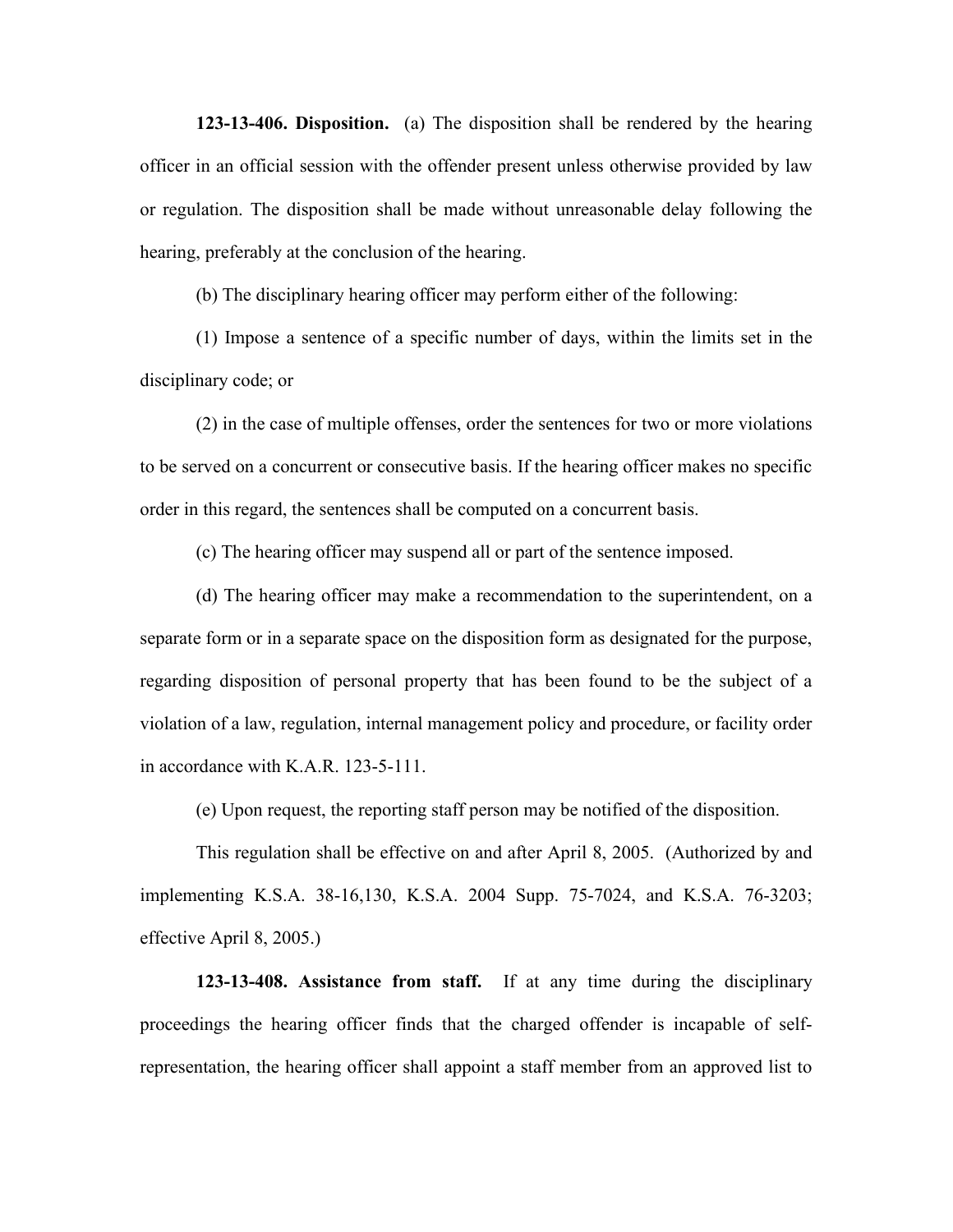act as a staff assistant to aid the offender at the disciplinary hearing and to question witnesses. A list of staff members to aid offenders as staff assistants shall be made available to the hearing officer by the superintendent.

This regulation shall be effective on and after April 8, 2005. (Authorized by and implementing K.S.A. 38-16,130, K.S.A. 2004 Supp. 75-7024, and K.S.A. 76-3203; effective April 8, 2005.)

**123-13-409. Standard of proof.** No finding of guilty shall be made in a disciplinary proceeding unless the evidence and testimony provided at the disciplinary hearing are sufficient to show by a preponderance of the evidence that the accused offender committed the alleged violation. "Preponderance of the evidence" shall be that standard of proof by which a factual proposition is shown to be more likely true than not.

This regulation shall be effective on and after April 8, 2005. (Authorized by and implementing K.S.A. 38-16,130, K.S.A. 2004 Supp. 75-7024, and K.S.A. 76-3203; effective April 8, 2005.)

## **Reports and Records**

**123-13-501. Preservation of all reports.** No disciplinary reports and no summary judgment citations shall be destroyed for any reason. If written in error or incorrectly written, the report or citation shall be assigned a case number and shall be marked "void" and placed in the chronological disciplinary file at the facility. If the charge was dismissed or a finding of not guilty was made by the disciplinary hearing officer, then the report shall be marked accordingly and placed in the chronological disciplinary file at the facility.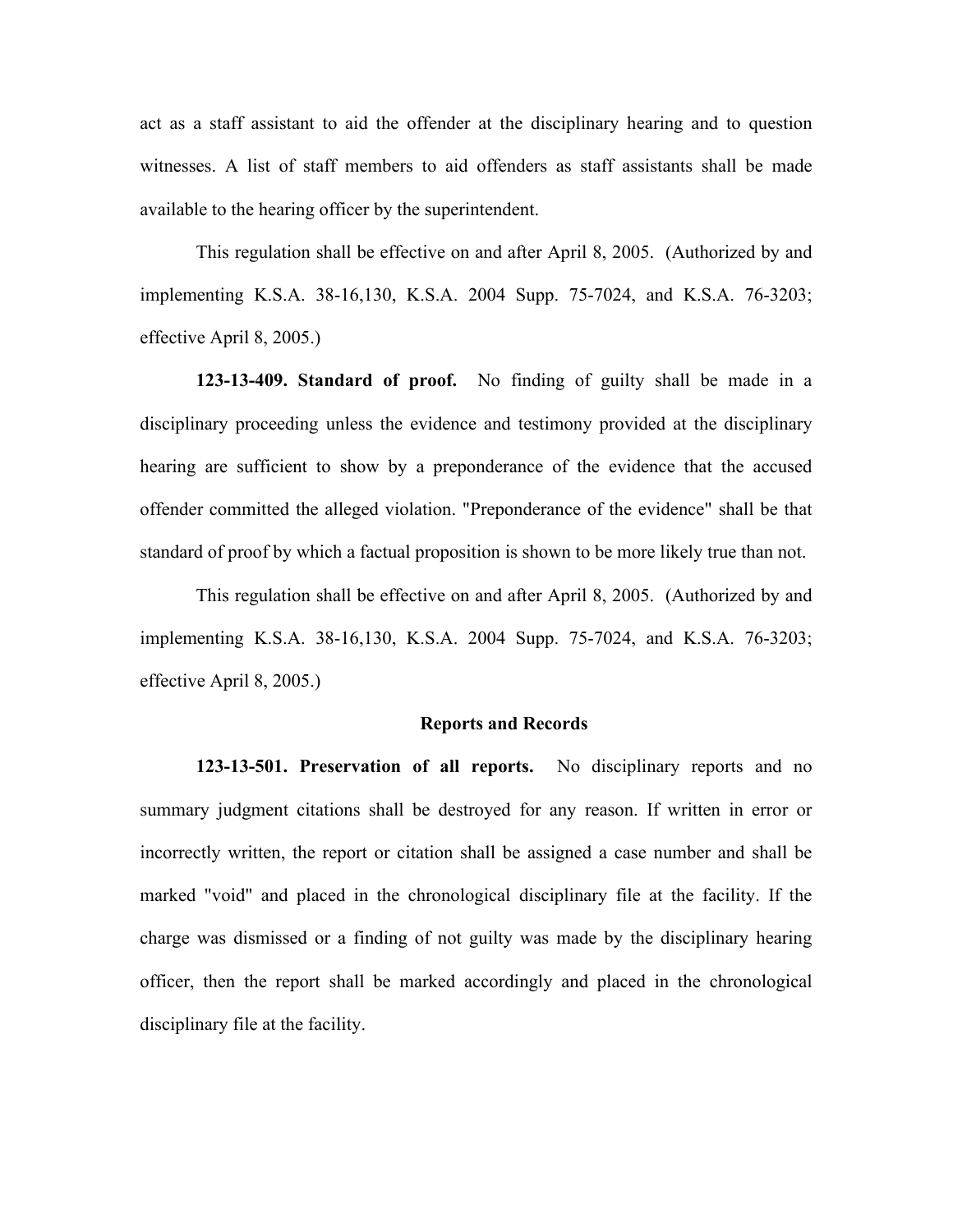This regulation shall be effective on and after April 8, 2005. (Authorized by and implementing K.S.A. 38-16,130, K.S.A. 2004 Supp. 75-7024, and K.S.A. 76-3203; effective April 8, 2005.)

**123-13-502a***.* **Hearing record.** A complete written record shall be made of the disciplinary hearing by the hearing officer who conducted the hearing. The written record shall include the following information:

(a) A summary of the disciplinary hearing showing compliance with the provisions of K.A.R. 123-13-403, K.A.R. 123-13-404, and K.A.R. 123-13-405a;

(b) if the offender pleads guilty or no contest, a summary of compliance with the provisions of K.A.R. 123-13-101a and K.A.R. 123-13-403, including attachment of the required waiver form and acceptance of the plea by the hearing officer;

(c) a complete summary of all the evidence and arguments relied on to find the offender guilty of the charge at the conclusion of the hearing, including the following:

(1) A summary of the testimony or sworn statement of the reporting officer, subject to the applicable provisions of K.A.R. 123-13-403;

(2) a summary of the testimony or sworn statements of all other witnesses;

(3) any investigative reports;

(4) a list of all physical evidence;

(5) a list of any witnesses whose testimony was requested and denied and the reasons for that denial;

(6) the reasons for the denial of confrontation and cross-examination of any witness by the offender; and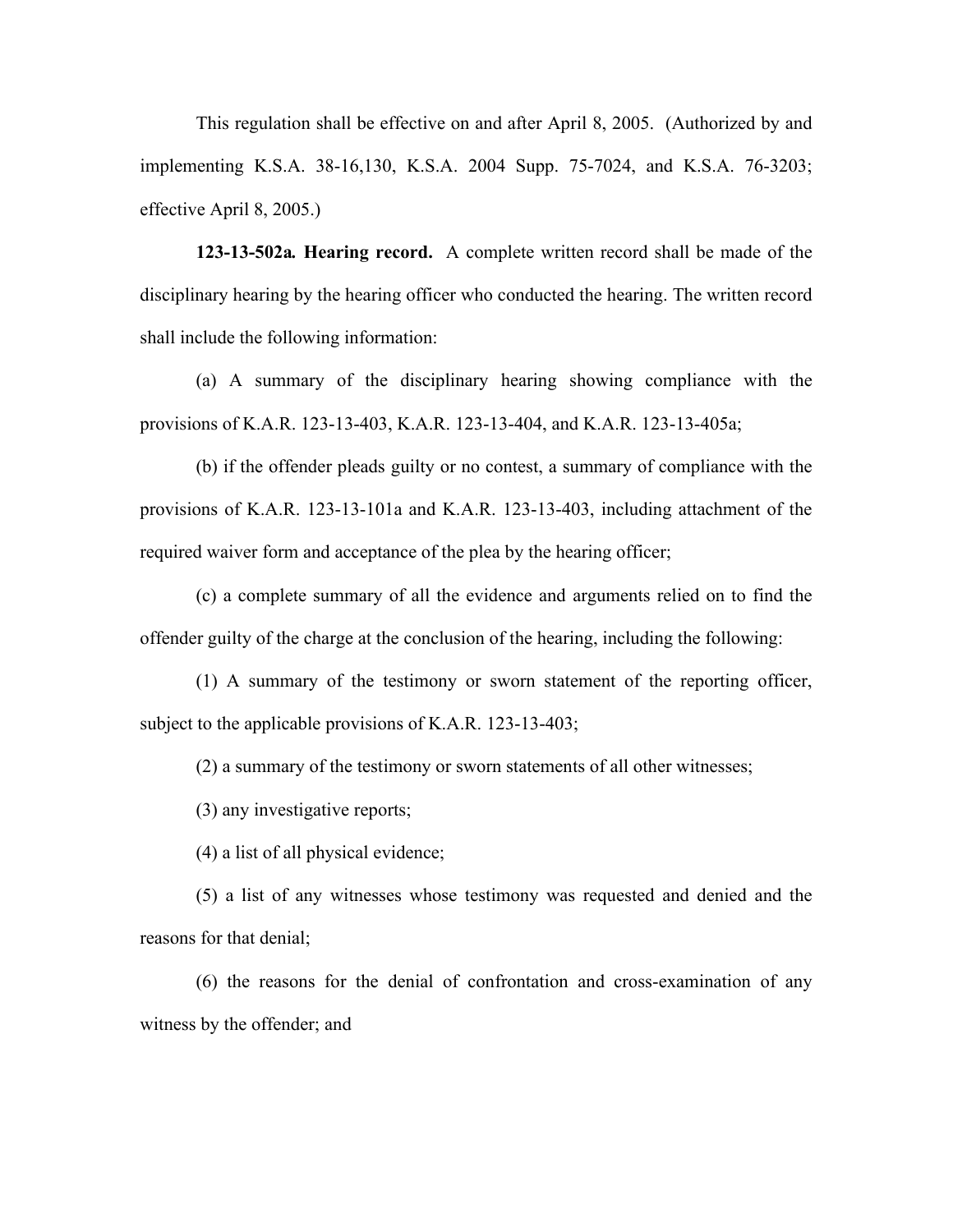(7) the reasons for the denial of any request for assistance by the offender at any stage of the hearing; and

(d) the disposition of the case provided for in K.A.R. 123-13-406, including a summary of the evidence and arguments heard and the reasons for the penalties imposed during the penalty phase of the hearing.

This regulation shall be effective on and after April 8, 2005. (Authorized by and implementing K.S.A. 38-16,130, K.S.A. 2004 Supp. 75-7024, and K.S.A. 76-3203; effective April 8, 2005.)

**123-13-505. Copy of record provided to offender.** One copy of the disciplinary case record shall be provided without cost to the offender. The offender shall be charged for each additional copy at the rate established by law, regulation, internal management policy and procedure, or facility order.

This regulation shall be effective on and after April 8, 2005. (Authorized by and implementing K.S.A. 38-16,130, K.S.A. 2004 Supp. 75-7024, and K.S.A. 76-3203; effective April 8, 2005.)

**123-13-506. Preparation of the record within 10 working days.** The hearing officer shall prepare the record of each disciplinary hearing within 10 working days after rendering the disposition, unless extenuating circumstances arise. If these circumstances arise, the record shall be prepared as soon as possible, and a written explanation of the reason for the delay shall be attached. The completed record shall be forwarded to the superintendent for administrative review. After that review, a copy shall be delivered to the offender.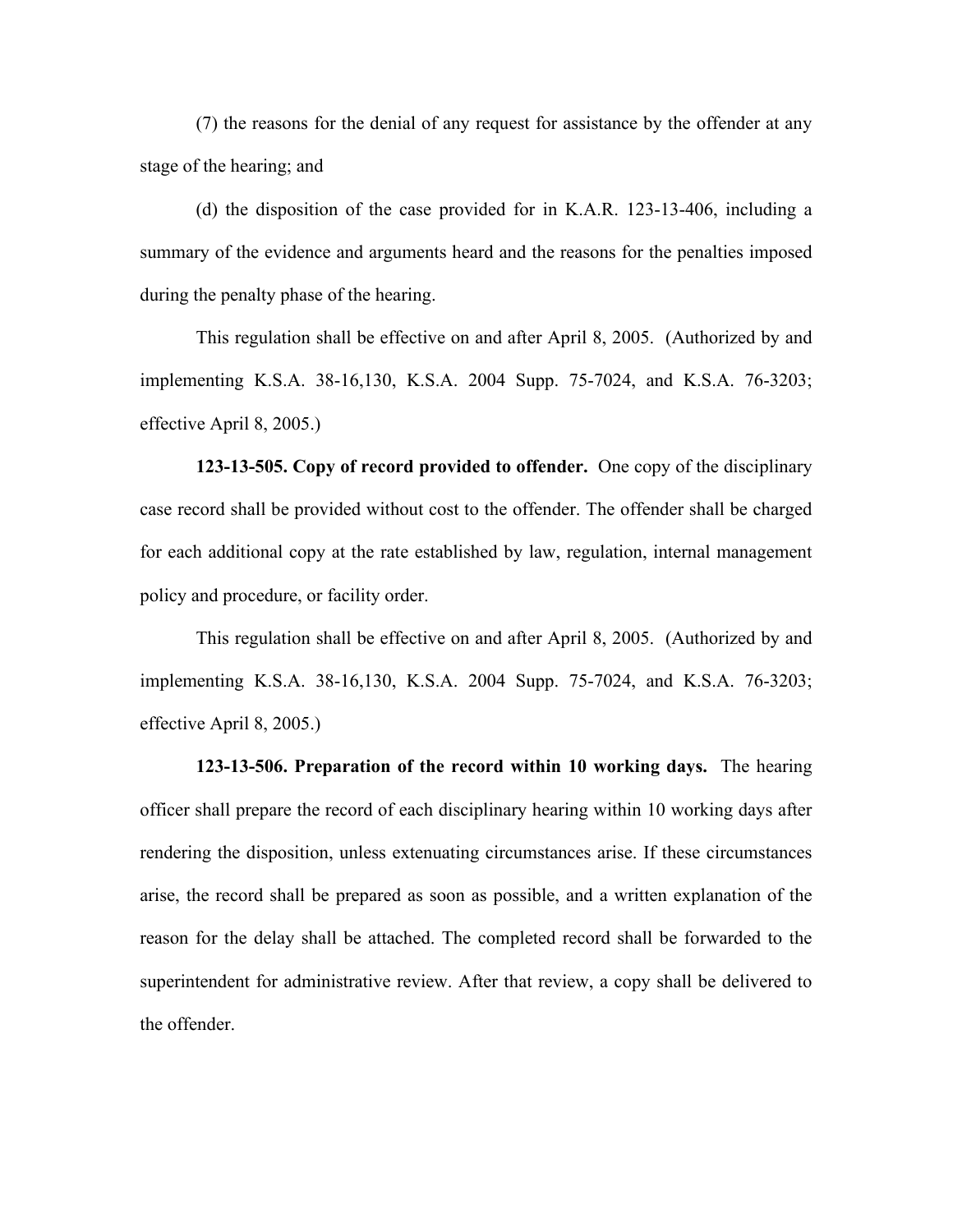This regulation shall be effective on and after April 8, 2005. (Authorized by and implementing K.S.A. 38-16,130, K.S.A. 2004 Supp. 75-7024, and K.S.A. 76-3203; effective April 8, 2005.)

**123-13-507. Docket.** (a) The disciplinary administrator at each facility shall maintain a docket of all disciplinary cases filed at that facility showing the following for each case:

(1) The case number;

(2) the offender's name;

(3) the offender's number;

(4) the name of the living unit;

(5) the offense and its classification; and

(6) the name and title of the reporting officer.

(b) Space shall be left available on the docket to enter the plea of the offender, the findings of the hearing officer, and the sentence imposed.

(c) A copy of the docket shall be maintained in the facility.

This regulation shall be effective on and after April 8, 2005. (Authorized by and implementing K.S.A. 38-16,130, K.S.A. 2004 Supp. 75-7024, and K.S.A. 76-3203; effective April 8, 2005.)

**123-13-508. Reports in file.** The disposition report and disciplinary report for each case shall be placed in the file of the respective offender if there is a finding of guilty. If there is a not-guilty finding or if the case is dismissed, no reference to the case shall be placed or allowed to remain in the offender's file.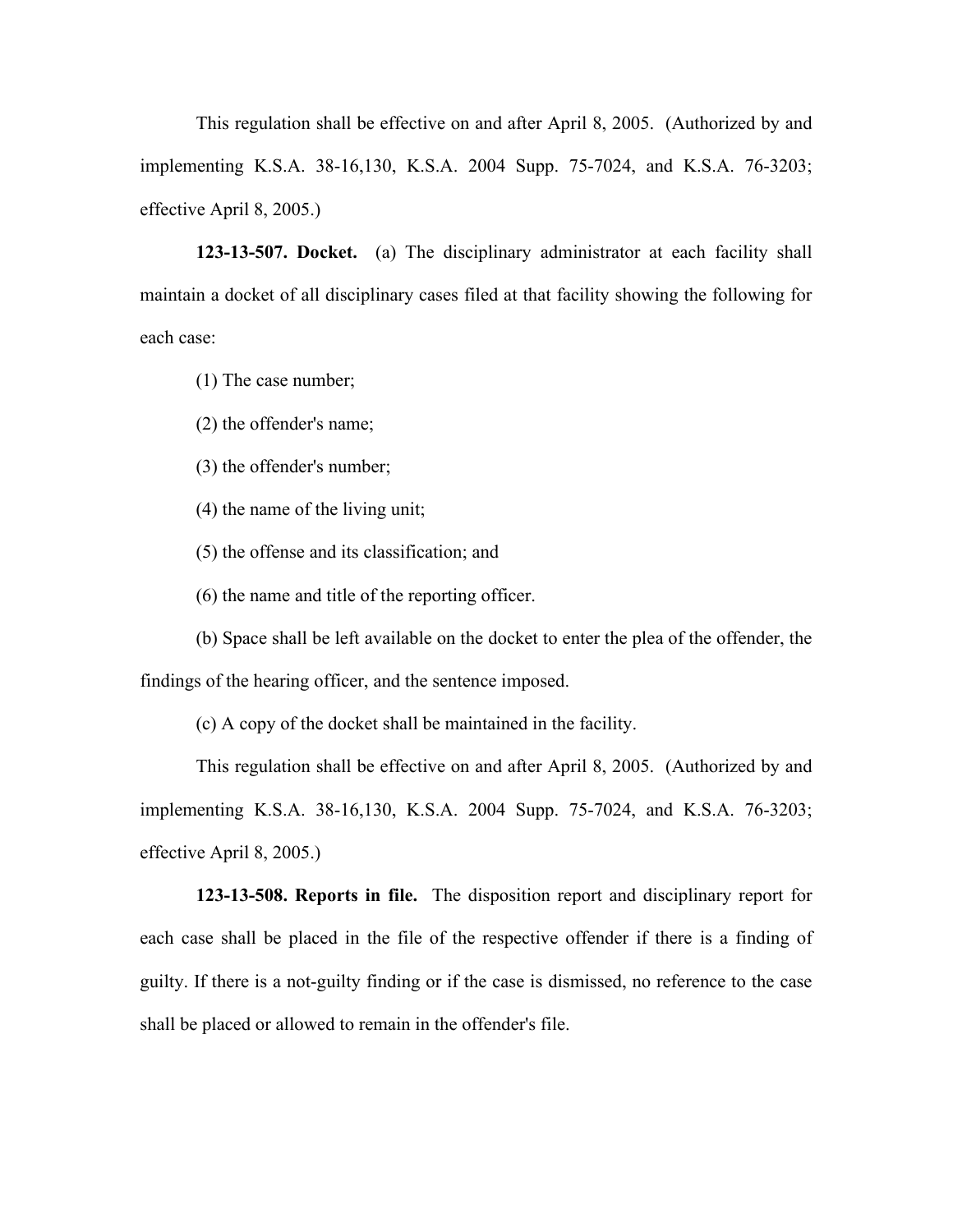This regulation shall be effective on and after April 8, 2005. (Authorized by and implementing K.S.A. 38-16,130, K.S.A. 2004 Supp. 75-7024, and K.S.A. 76-3203; effective April 8, 2005.)

**123-13-509. Disciplinary case log.** Each disciplinary administrator shall keep a continuous log of all disciplinary reports. The reports shall be numbered and recorded. If any disciplinary report is voided, dismissed, or otherwise terminated, the log and the report shall be annotated to reflect that fact. No numbers or entries shall be altered, and no report shall be destroyed.

This regulation shall be effective on and after April 8, 2005. (Authorized by and implementing K.S.A. 38-16,130, K.S.A. 2004 Supp. 75-7024, and K.S.A. 76-3203; effective April 8, 2005.)

### **Sentences**

**123-13-601. Serving disciplinary segregation sentence.** Each offender sentenced to disciplinary segregation shall begin serving the sentence immediately upon imposition of the sentence by the hearing officer, unless the superintendent determines that space in the disciplinary segregation area is not immediately available or that immediate placement of the offender in segregation is not otherwise feasible. If either determination is made, the sentence shall be served when space is available or when placement of the offender in segregation becomes feasible.

This regulation shall be effective on and after April 8, 2005. (Authorized by and implementing K.S.A. 38-16,130, K.S.A. 2004 Supp. 75-7024, and K.S.A. 76-3203; effective April 8, 2005.)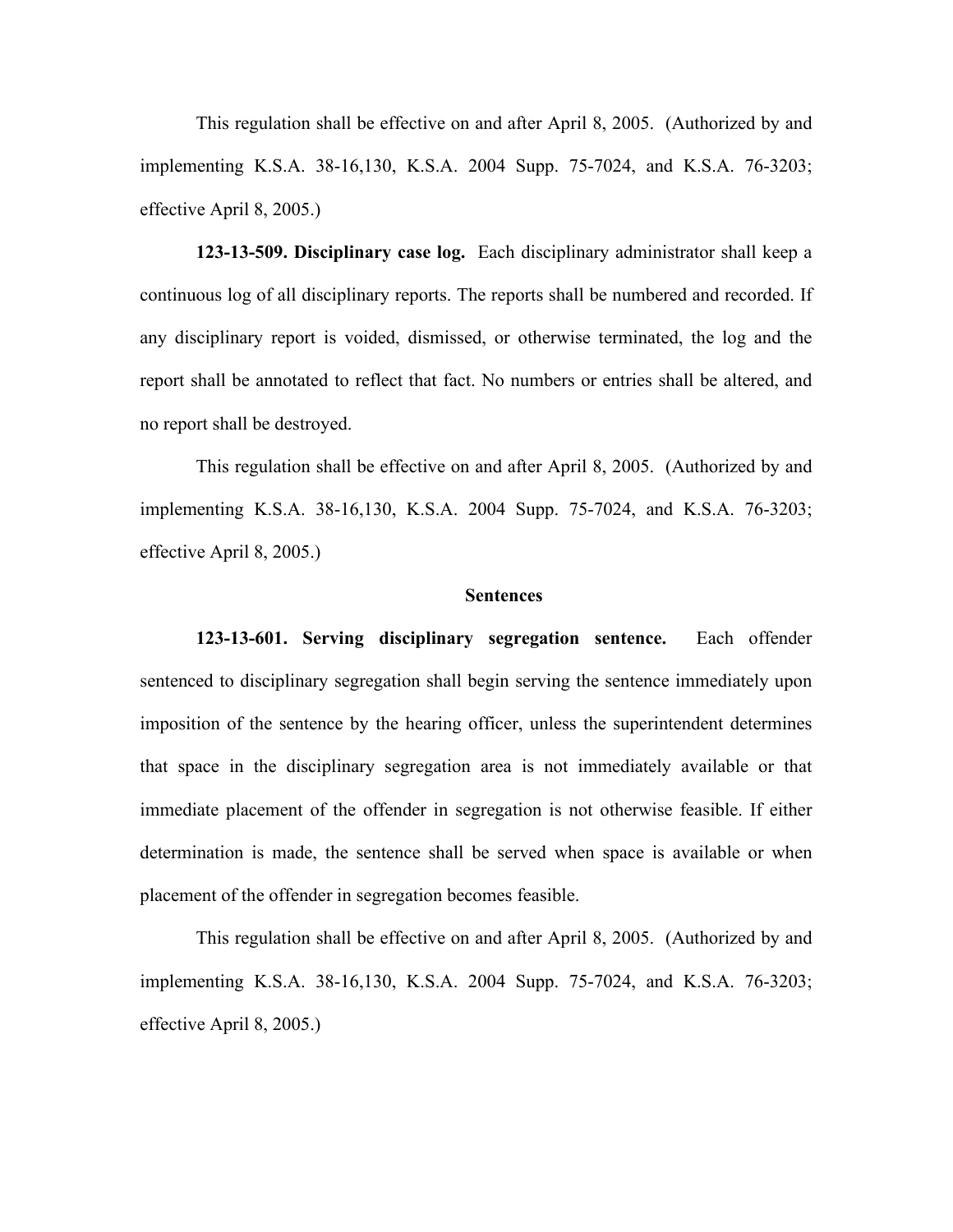**123-13-602. Credit for disciplinary segregation sentence.** (a) Each offender sentenced to a term in disciplinary segregation shall be granted credit to reduce the term of this sentence on a day-for-day basis for each day the sentenced offender remained in administrative segregation if that offender was in administrative segregation solely for the purpose of awaiting the disciplinary proceeding.

(b) No credit to reduce the term of a sentence to disciplinary segregation shall be granted for any day the sentenced offender was in administrative segregation for a reason other than awaiting the disciplinary proceeding even if, absent that other reason, the sentenced offender would nevertheless have been in administrative segregation awaiting the disciplinary proceeding.

This regulation shall be effective on and after April 8, 2005. (Authorized by and implementing K.S.A. 38-16,130, K.S.A. 2004 Supp. 75-7024, and K.S.A. 76-3203; effective April 8, 2005.)

**123-13-603. Absence from facility.** (a)(1) No time during which an offender is away from the facility shall be credited against the service of the offender's sentence if both of the following conditions are met:

(A) The offender is sentenced for a specific period of time to any of the following:

(i) Disciplinary segregation;

(ii) the restriction of privileges; or

(iii) the performance of additional responsibilities.

(B) The offender is temporarily transferred from the facility before beginning or before completing the term of the sentence.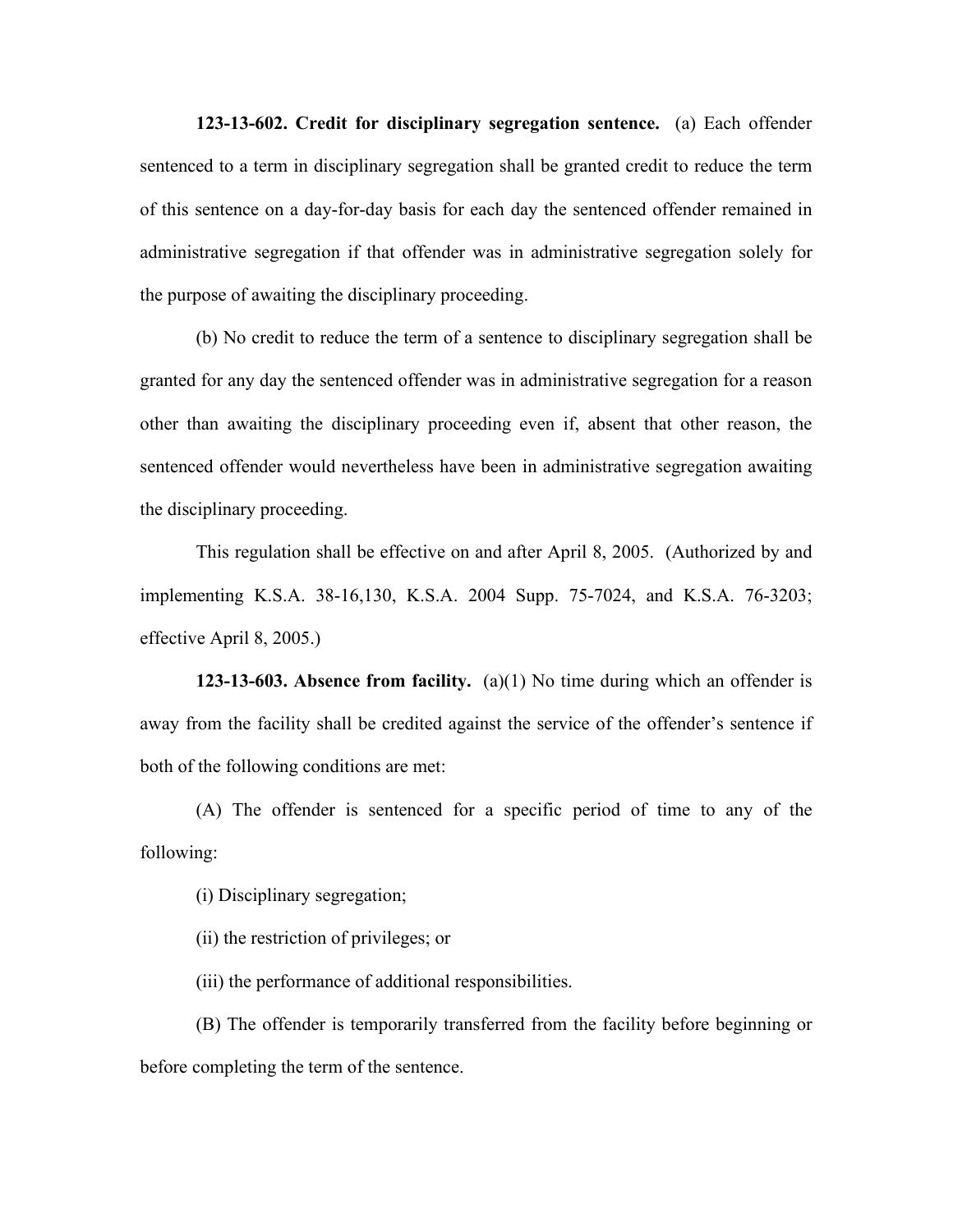(2) Upon the offender's return to the facility, the offender shall serve the remainder of the sentence, unless the superintendent determines that the best interests of the offender or facility warrant that the remaining portion of the sentence be suspended.

(b) If an offender is conditionally released from the facility pursuant to the sentencing order in the underlying juvenile offender case, the offender may be required to complete serving the sentence upon the offender's subsequent return to the facility, at the discretion of the superintendent.

This regulation shall be effective on and after April 8, 2005. (Authorized by and implementing K.S.A. 38-16,130, K.S.A. 2004 Supp. 75-7024, and K.S.A. 76-3203; effective April 8, 2005.)

**123-13-610. Collection of restitution.** (a) Upon disposition of the case, restitution may be collected immediately from the offender's trust account without any further hearing process, with the written order of the disciplinary administrator.

(b) The restitution shall be taken from any money that the offender has credited to the offender's trust account administered by the facility. The restitution shall not be deducted or taken from any applicable gratuity, travel, or clothing allowance provided to the offender upon release.

(c) No offender, while released in the community, shall be required to continue payment on any restitution imposed under these regulations. Upon any subsequent admission, the restitution may be collected, at the discretion of the superintendent.

(d) If an offender is transferred to another facility and there is a balance due on any restitution imposed under this regulation, collection of the remaining balance may be made by the receiving facility at the request of the superintendent of the sending facility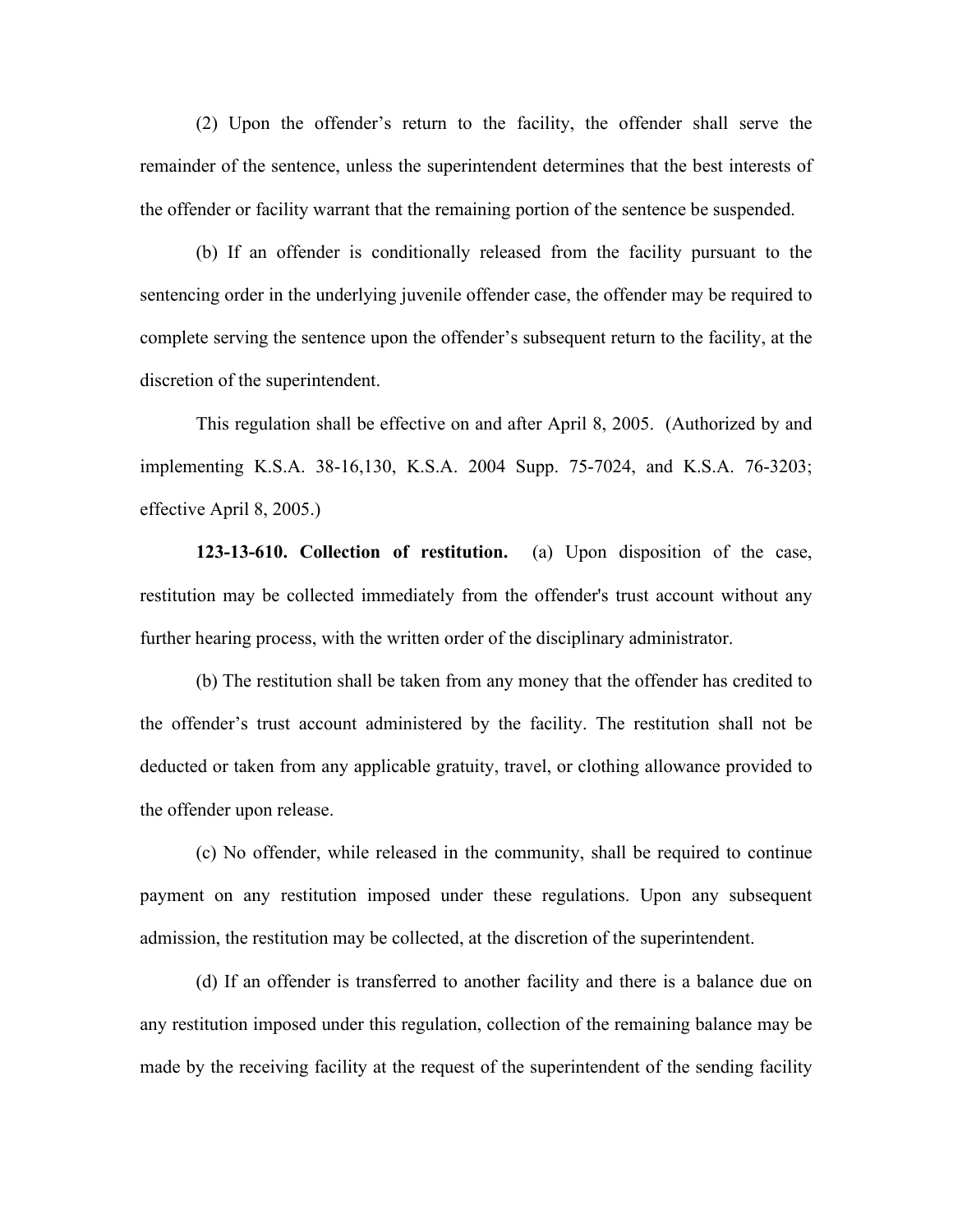and with the approval of the superintendent of the receiving facility. The amount collected shall be deposited in the offender benefit fund at the facility where the collection is made.

This regulation shall be effective on and after April 8, 2005. (Authorized by and implementing K.S.A. 38-16,130, K.S.A. 2004 Supp. 75-7024, and K.S.A. 76-3203; effective April 8, 2005.)

# **Appeals**

**123-13-701. Administrative review.** (a) In each class I and class II offense case, a case review shall be conducted by the superintendent within seven working days after the preparation of the disciplinary hearing record. The record shall be reviewed to determine whether the proceeding was conducted in compliance with the disciplinary procedure. The review shall not include the presentation of further arguments from either side. Based upon the review, any of the following actions shall be taken by the superintendent:

(1) Approving the decision;

(2) disapproving the decision;

(3) amending the charge in accordance with the provisions of K.A.R. 123-13-202 and remanding the case to the hearing officer;

(4) disapproving the decision and dismissing the case;

(5) reducing the penalty;

(6) remanding the case to the hearing officer and ordering a new hearing; or

(7) remanding the case to the hearing officer for clarification of the record and returning the case to the superintendent for further consideration.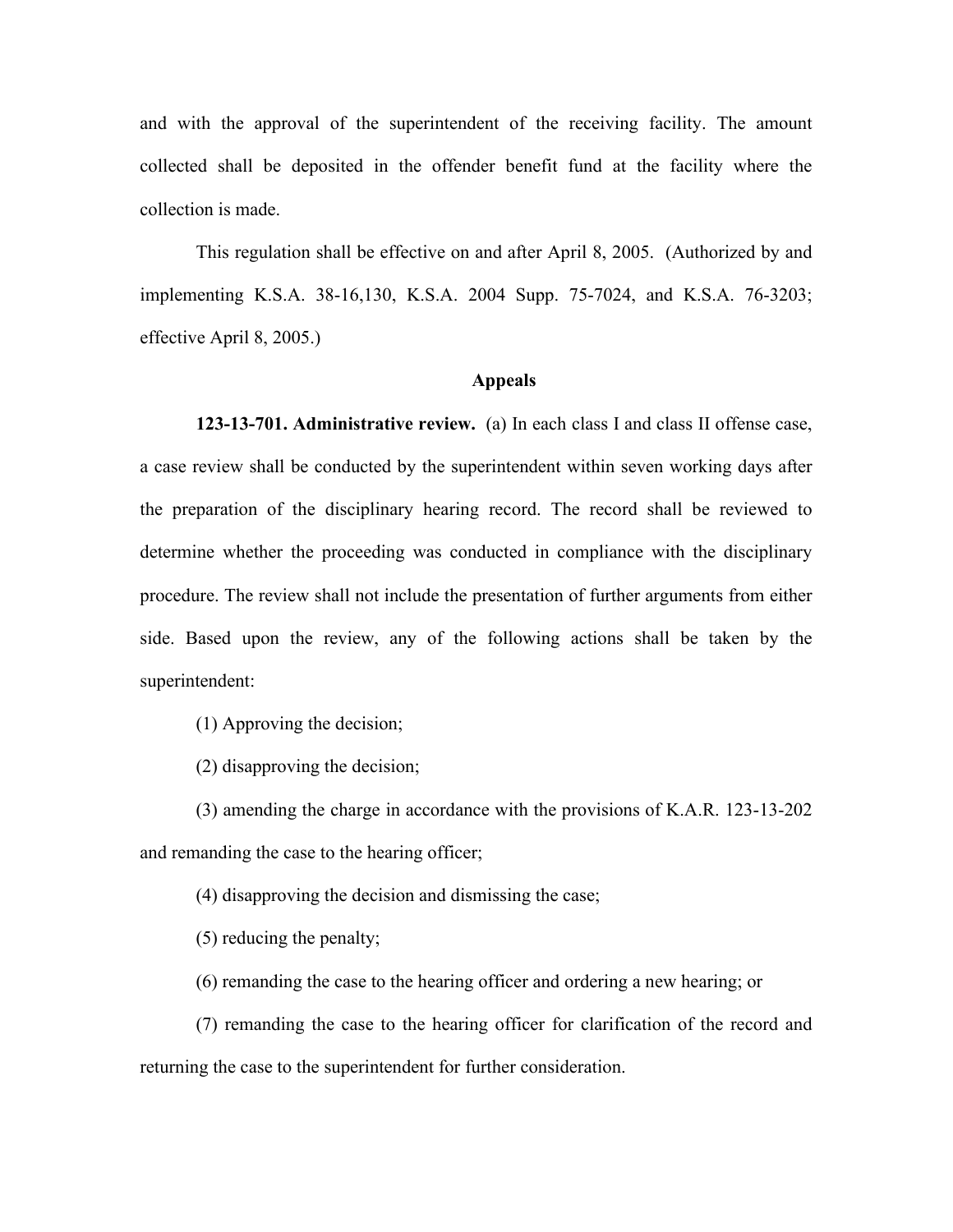If applicable, the disposition of any personal property that has been found to be the subject of a violation of one or more disciplinary regulations in accordance with K.A.R. 123-5-111 shall be made by the superintendent.

(b) The offender shall be notified by the superintendent of the results of the review by service of a copy of the disciplinary case record in a timely manner. Service shall occur without unnecessary delay but not later than seven working days after the review. The date of the review shall not be counted.

(c) In each class III case, an impartial employee of suitable rank and experience shall be designated by the superintendent to perform the review. The employee designated shall not be the person who was the hearing officer, a person involved as a witness or investigator, or a reporting officer. The review shall be conducted following the same procedures as those specified in subsection (a). The employee conducting the review shall have the same responsibilities and authority as those assigned to the superintendent in subsection (a).

This regulation shall be effective on and after April 8, 2005. (Authorized by and implementing K.S.A. 38-16,130, K.S.A. 2004 Supp. 75-7024, and K.S.A. 76-3203; effective April 8, 2005.)

**123-13-702. Appeal on the record to the superintendent in class III offense cases.** (a) In class III cases, each offender shall have a right of appeal to the facility's superintendent but shall have no right of appeal to the commissioner.

(b) The procedure for appeal to the superintendent shall be the same as that for appeal to the commissioner in cases involving class I and II offenses.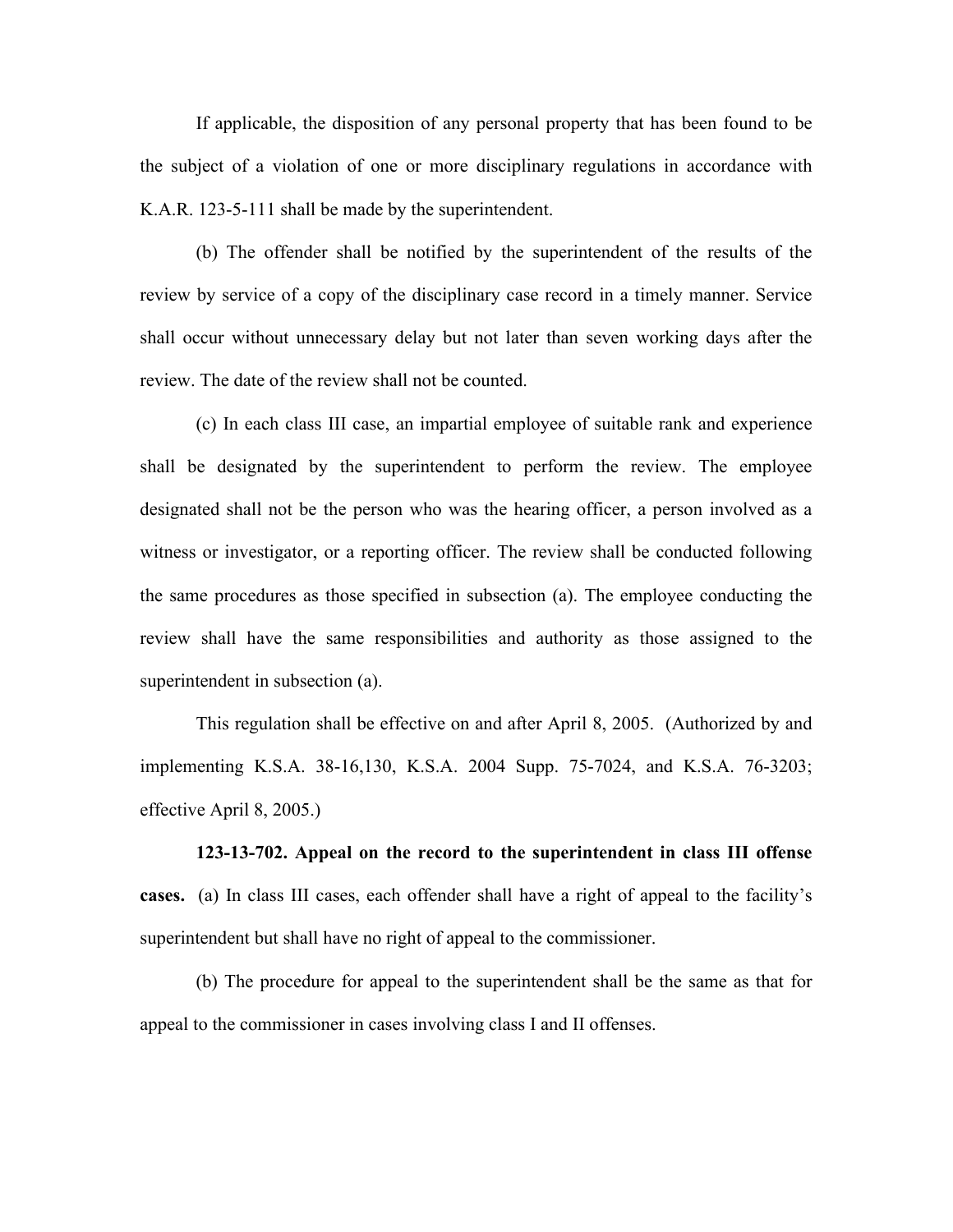(c) The same time to answer the appeal shall be provided to the superintendent as that provided for the commissioner in cases involving class I and II offenses.

This regulation shall be effective on and after April 8, 2005. (Authorized by and implementing K.S.A. 38-16,130, K.S.A. 2004 Supp. 75-7024, and K.S.A. 76-3203; effective April 8, 2005.)

**123-13-703. Appeal on the record to commissioner in class I and II offense cases.** (a) In class I and II cases, each offender shall have the right to appeal on the record to the commissioner from a final decision made by the disciplinary hearing officer, after the superintendent's review pursuant to K.A.R. 123-13-701. The offender shall be notified of the right of appeal before or immediately following the superintendent's review.

(b) Any offender may, on forms provided by the program team, prepare the offender's own appeal. The program team shall ensure that all data necessary to identify and properly log the appeal is provided and forwarded to the disciplinary administrator.

(c) The offender shall submit the appeal within 15 days of the date of receiving notice of the final action pursuant to K.A.R. 123-13-701(b).

(d) If the offender pleaded guilty or no contest at the disciplinary hearing, an appeal of the penalty imposed may be brought, but no appeal of a finding of guilt shall be permitted unless the offender alleges and shows any of the following:

(1) The offender was under duress at the time of the plea.

(2) Fraud or substantial error was involved in the offender's plea of guilty or no contest.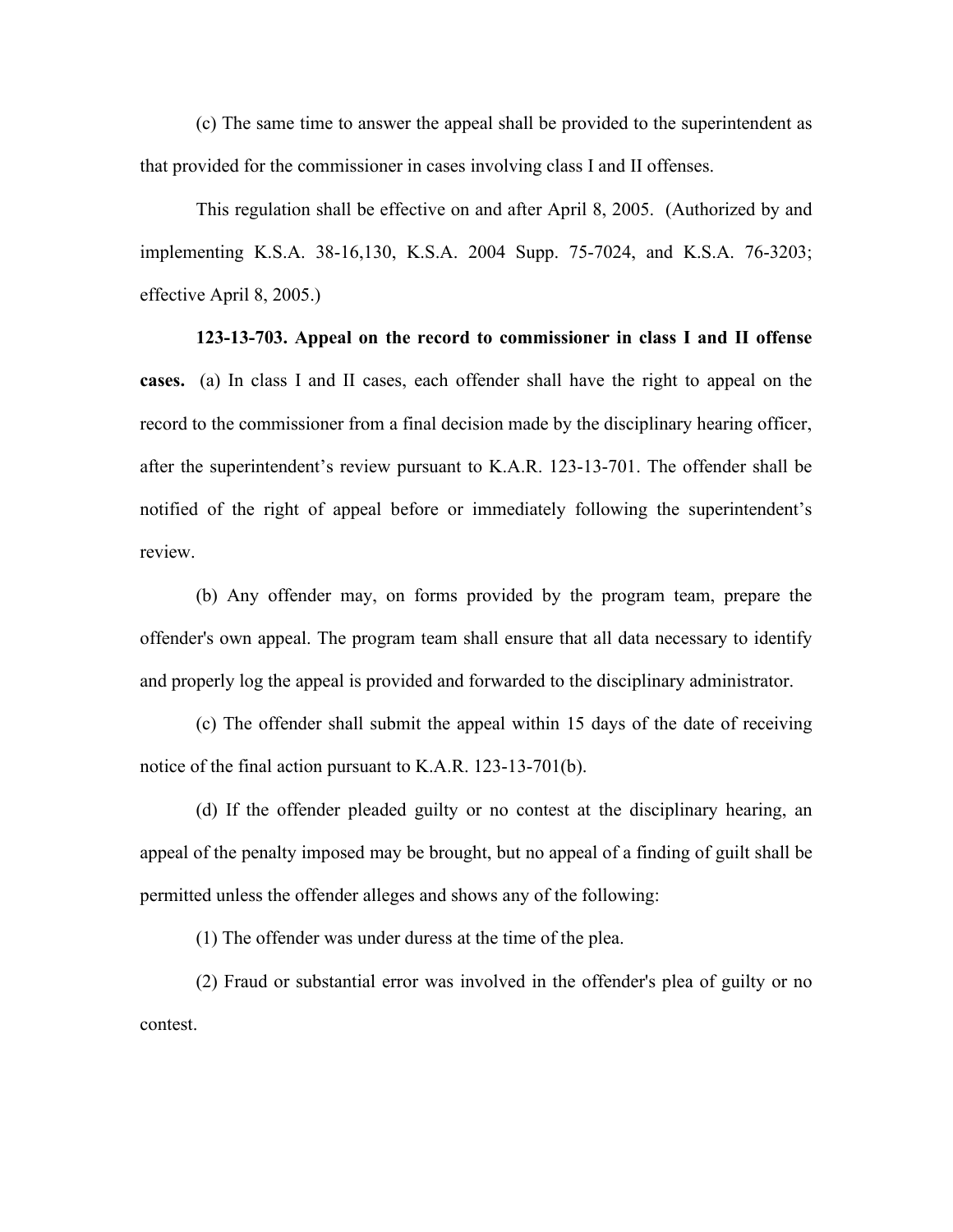(3) The offender was not advised of the nature of the hearing and the rights that the offender would waive by that plea.

(e)(1) In an appeal, each side may submit a written argument and shall serve a copy of the argument on the opposing side.

(2) The offender shall serve a copy of the argument on the program team, with the appeal papers, and the argument shall be made part of the appeal record. Within two working days, the program team shall forward a copy to the facility's disciplinary administrator so that a responsive argument can be made.

(3)(A) The offender's appeal papers and arguments shall be promptly forwarded to the designated facility's legal counsel for review and, as deemed necessary by legal counsel, preparation of a responsive argument on behalf of the facility. Each responsive argument so prepared shall be made a part of the record and shall be forwarded by the disciplinary administrator to the commissioner within 15 working days after the offender's notice of appeal. A copy of the responsive argument shall be served upon the offender within five working days after receipt by the disciplinary administrator.

(B) If no responsive argument is submitted by the facility, the appeal may be returned to the facility by the commissioner with the direction that a responsive argument be prepared and submitted. The disciplinary administrator, in collaboration with the superintendent, shall arrange for a responsive argument to be prepared and a copy served on the commissioner and the offender within five calendar days of the imposition of the requirement for a responsive argument. This requirement for a responsive argument shall not alter the time limits for the commissioner's review on appeal established in K.A.R. 123-13-704.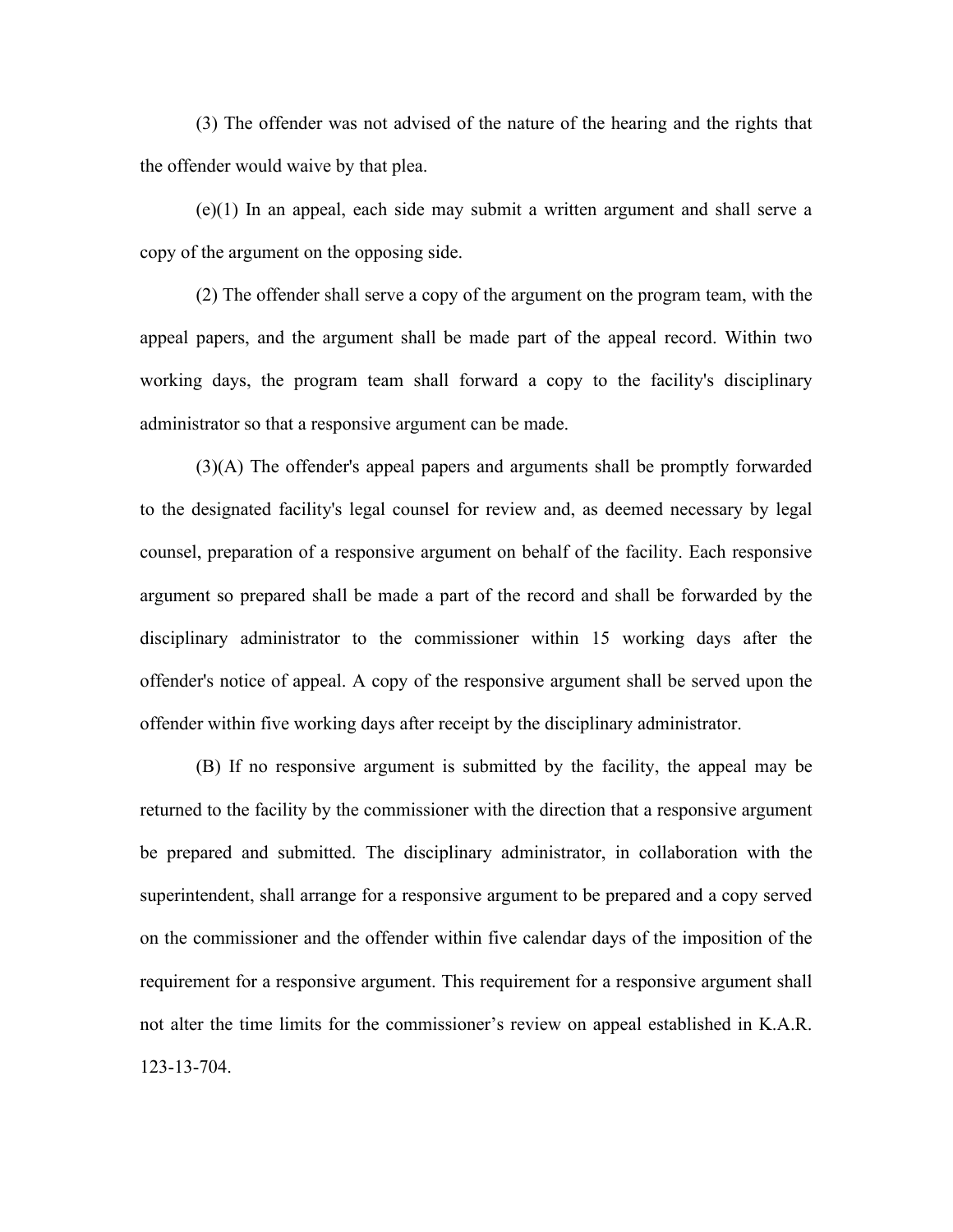(4) Each argument shall identify, on its face, the disciplinary case and number to which the argument is to be attached.

This regulation shall be effective on and after April 8, 2005. (Authorized by and implementing K.S.A. 38-16,130, K.S.A. 2004 Supp. 75-7024, and K.S.A. 76-3203; effective April 8, 2005.)

**123-13-704. Commissioner's final review on appeal.** (a) Within 15 working days after each appeal is received, the appealed case shall be reviewed by the commissioner or designee. The date of receipt shall not be counted. Any one of the following actions may be taken by the commissioner or designee:

(1) Approving the decision as rendered;

(2) revoking the decision entirely;

(3) reducing the penalty;

(4) ordering a new hearing; or

(5) remanding the case for clarification of the record and resubmission to the commissioner for further consideration.

(b) The commissioner's review shall determine the following:

(1) Whether there was substantial compliance with the agency's and the facility's standards and procedures;

(2) whether the hearing officer's decision was based on material and relevant evidence; and

(3) whether, under the circumstances, the penalty imposed was appropriate and proportionate to the offense.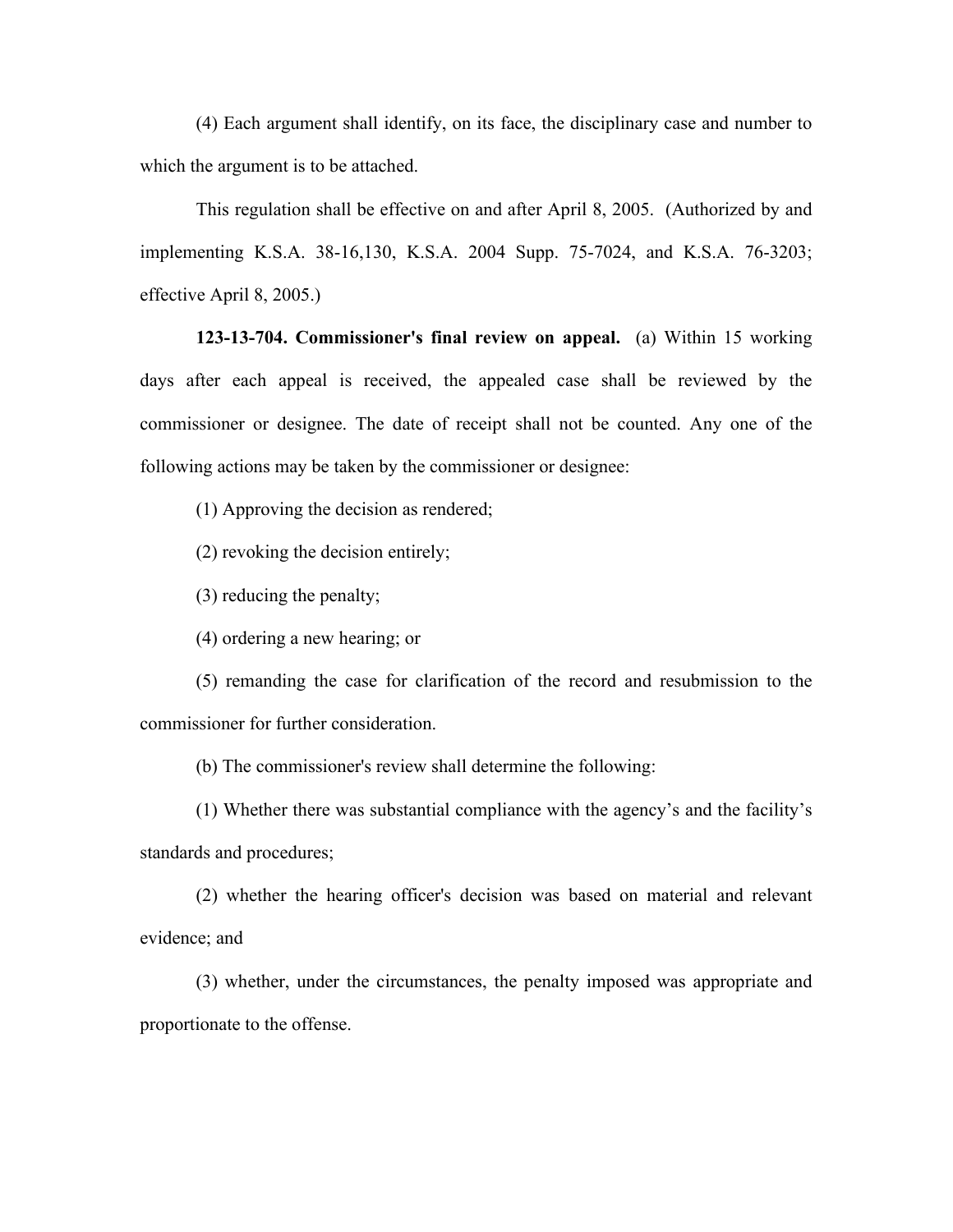(c) The commissioner's decision shall be final. A copy of the commissioner's decision shall be given to the offender within 15 working days after the decision is made. If the appeal is denied, the reason for that decision shall be included in the commissioner's decision.

This regulation shall be effective on and after April 8, 2005. (Authorized by and implementing K.S.A. 38-16,130, K.S.A. 2004 Supp. 75-7024, and K.S.A. 76-3203; effective April 8, 2005.)

**123-13-706. Administrative review board to review and make recommendations.** The administrative segregation review board established under the applicable internal management policy and procedure of the commissioner may review the record for each offender held in disciplinary segregation. This board may, at any time, recommend to the superintendent that the disciplinary segregation sentence of an offender be modified to suspend the remaining segregation time, based on a finding of the administrative disciplinary segregation review board that the offender has maintained exceptionally good behavior while in segregation. The remaining segregation time of the offender's sentence may be suspended by the superintendent, acting on the recommendation of the administrative segregation review board.

This regulation shall be effective on and after April 8, 2005. (Authorized by and implementing K.S.A. 38-16,130, K.S.A. 2004 Supp. 75-7024, and K.S.A. 76-3203; effective April 8, 2005.)

**123-13-707. Harmless error; plain error.** None of the following types of errors shall be grounds for granting a new hearing, for setting aside a finding, or for vacating, modifying, or otherwise disturbing a disposition or order, unless the failure to take that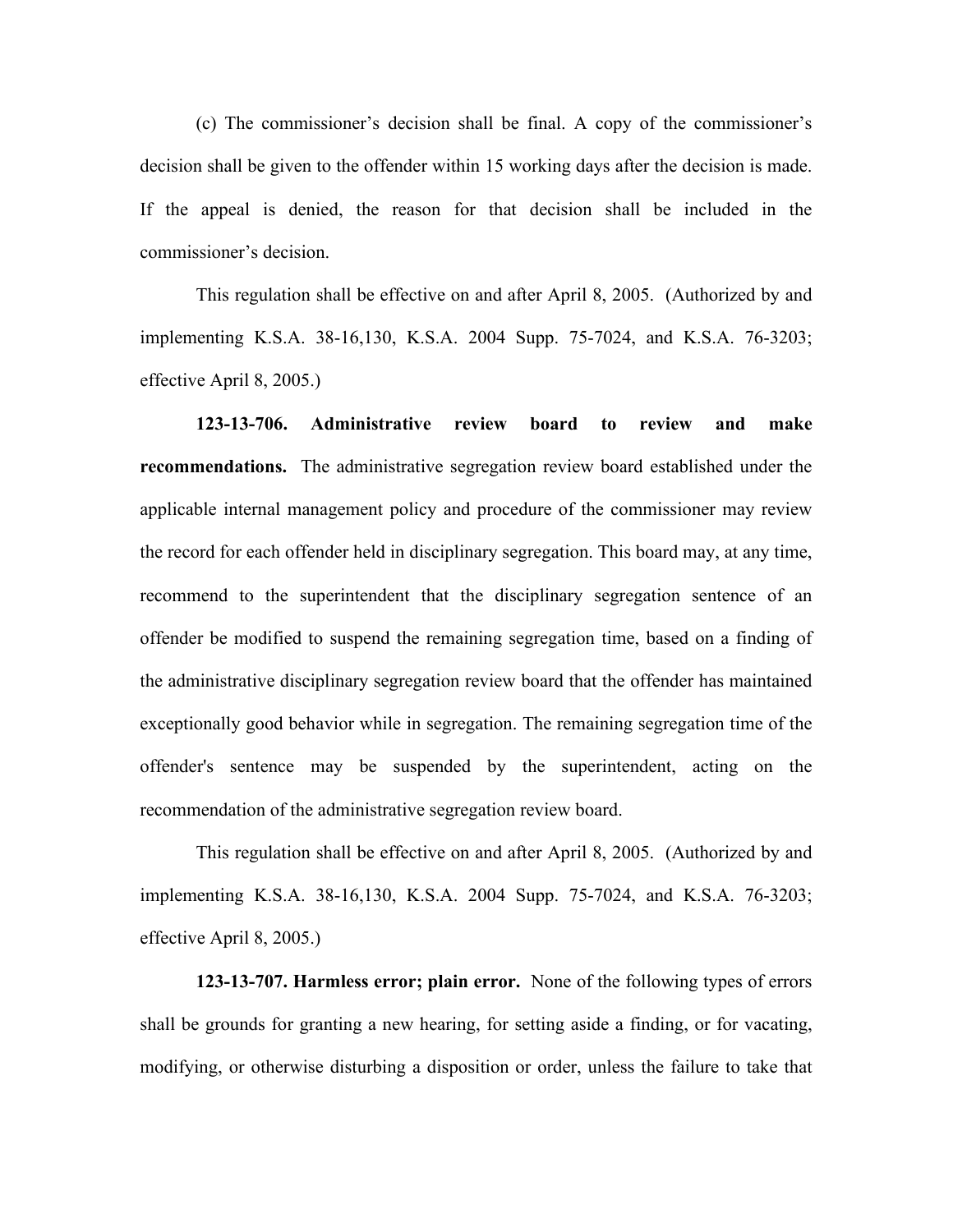action appears to the hearing officer or the reviewing authority to be inconsistent with substantial justice:

(a) An error in either the admission or exclusion of evidence;

(b) an error or defect in any ruling or order;

(c) an error in anything done or omitted by the hearing officer or by any of the facility officials in processing the disciplinary case; and

(d) an error by the offender in processing the offender's defense of the case.

Throughout the disciplinary process, the hearing officer or the reviewing authority shall disregard any error or defect in the proceeding that does not affect the substantial rights of the offender or the facility.

This regulation shall be effective on and after April 8, 2005. (Authorized by and implementing K.S.A. 38-16,130, K.S.A. 2004 Supp. 75-7024, and K.S.A. 76-3203; effective April 8, 2005.)

## **ARTICLE 15- OFFENDER GRIEVANCE SYSTEM**

### **Procedures Generally**

**123-15-101. Offender grievance procedure; informal resolution; formal** 

**levels**. (a) Before utilizing the grievance procedure, each offender shall be responsible for attempting to reach an informal resolution of the matter with the personnel who work with the offender on a direct or daily basis. The offender shall contact the program team members for the attempt at informal resolution. That attempt shall be documented. The facility's offender request forms may be used to document this process. If the informal resolution attempt fails, the grievance system may then be used. If an emergency exists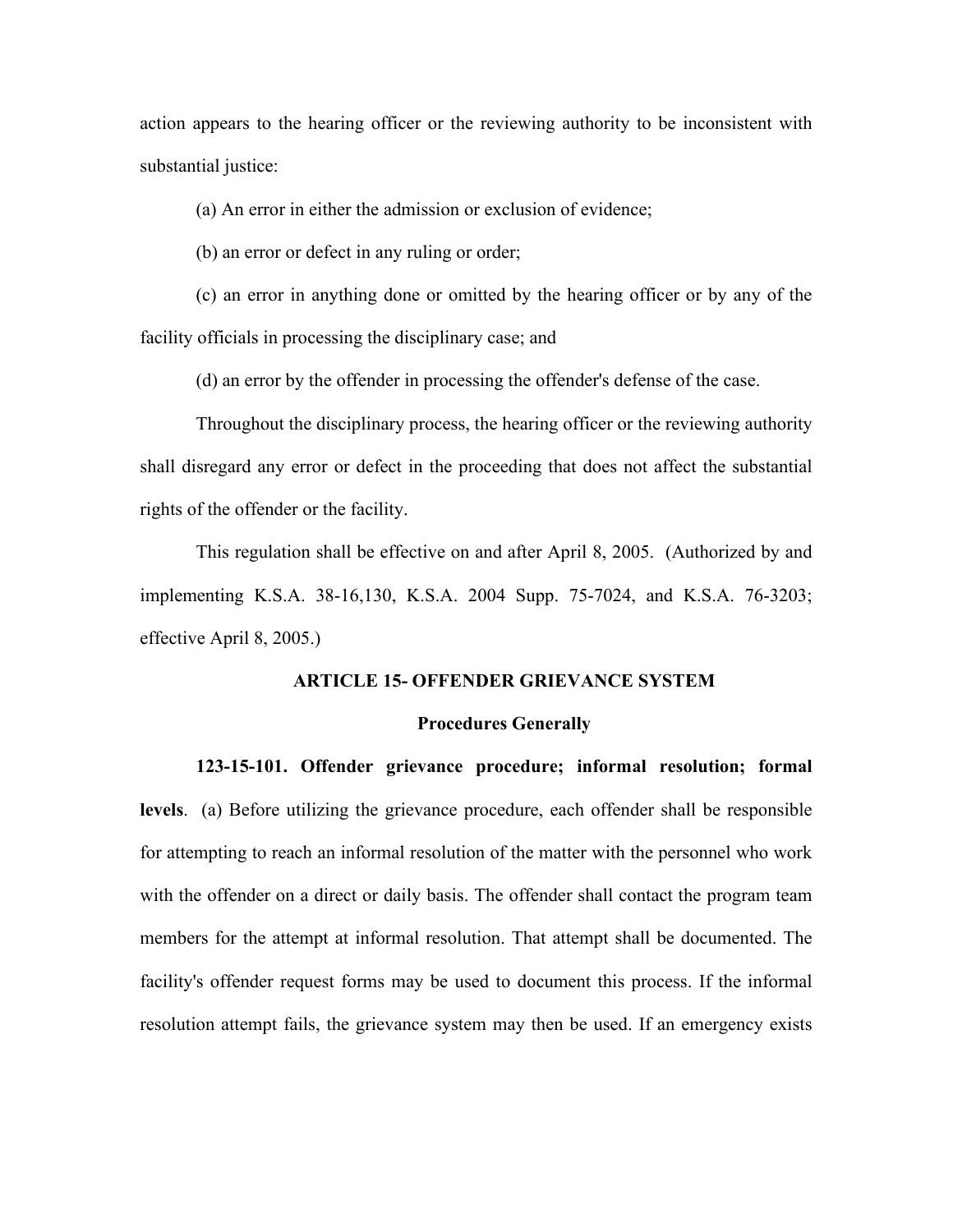and a resolution was not obtained by contacting the program team, the offender may utilize the grievance process.

(b) At every stage of the process, the grievance shall be answered promptly in order to avoid delays that impose additional hardship upon the offender or that unnecessarily prolong a misunderstanding. To the extent possible, the grievance of an offender who has been transferred, released, or discharged before its final resolution shall be answered.

(c) The grievance procedure shall consist of the following levels of problem solving to ensure resolution at the lowest administrative level possible:

(1) Level one. The offender shall first submit the grievance report form to the proper facility program team member.

(2) Level two. If not resolved at level one, the offender may then submit the grievance report form to the facility's superintendent.

(3) Level three. If not resolved at level two, the grievance may then be submitted to the office of the commissioner. Either a response to the grievance or a referral of the matter to the deputy commissioner for operations for further investigation by the superintendent, if necessary, shall be made. The grievance may be referred by the commissioner to the deputy commissioner or designee for a response.

(d) The forms designated in the "offender grievance" IMPP for an offender's use in submitting a grievance shall be made available to all offenders in each living unit. The program team shall assist the offender in obtaining copies of the supporting material necessary to complete the grievance if the number of photocopies requested by the offender is reasonable.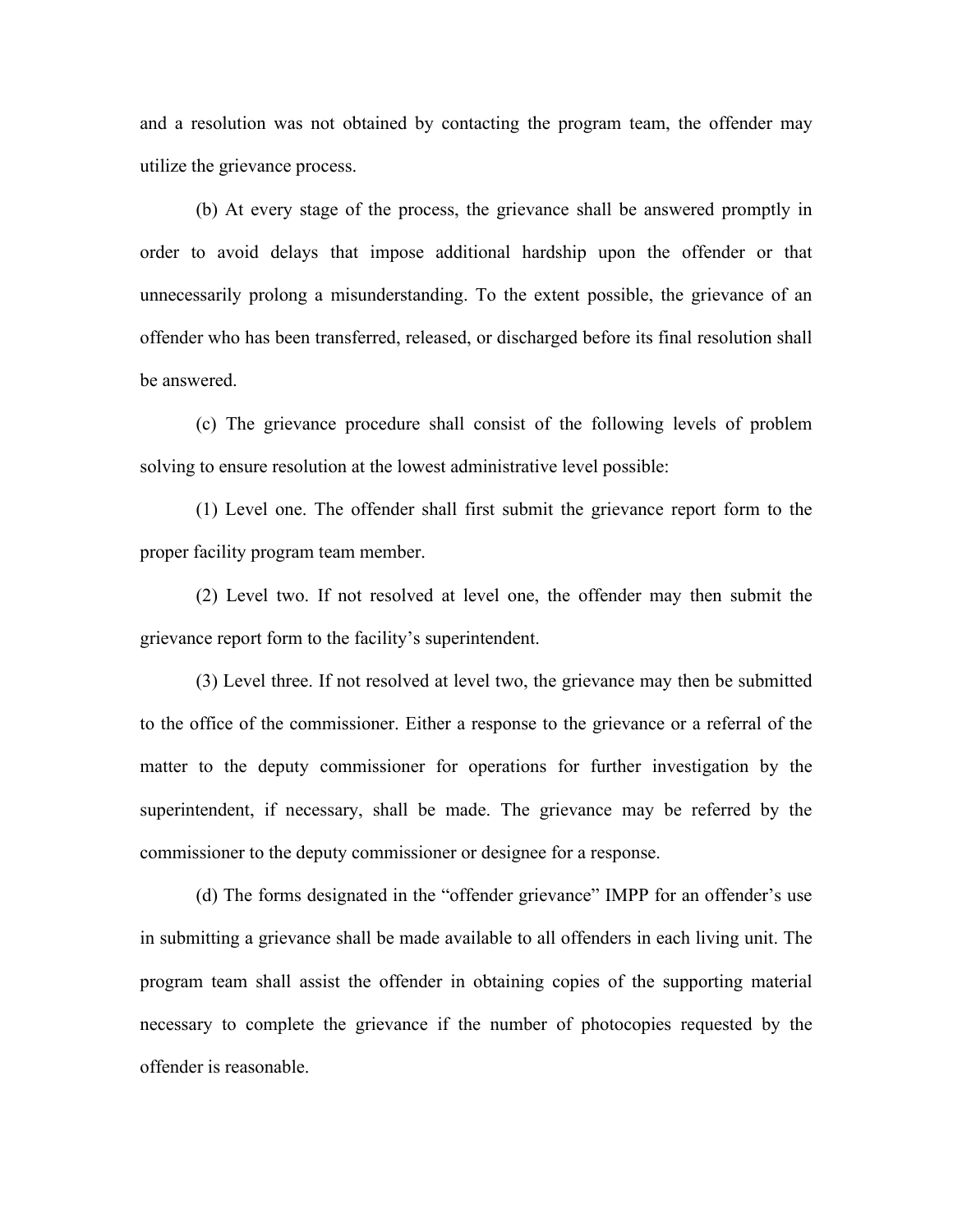(e) No staff member shall refuse to sign, date, and return an offender request form, an offender grievance form, or a grievance receipt slip showing that the offender sought assistance from that person.

(f) Each offender shall be entitled to use the grievance procedure. The superintendent or designee shall provide reasonable accommodation to ensure that mentally impaired and physically handicapped offenders have access to the grievance procedure.

This regulation shall be effective on and after April 8, 2005. (Authorized by and implementing K.S.A. 38-16,130, K.S.A. 2004 Supp. 75-7024, and K.S.A. 76-3203; effective April 8, 2005.)

**123-15-101a***.* **Grievance procedure distribution; orientation; applicability; remedies; investigation.** (a) The grievance procedure regulations shall be distributed or made readily available to all offenders in each facility.

(b) Each offender, upon admittance to the facility, shall receive an oral explanation of the offender grievance procedure, including an opportunity to have questions regarding the procedure answered orally. Explanatory materials and the oral presentation shall be made available in any language spoken by a significant portion of the facility's population. To the extent feasible, offenders who do not understand English shall receive an explanation of the grievance procedure in a language in which the offender is fluent. Mentally impaired and physically handicapped offenders shall receive explanations in a manner comprehensible to them. Following the explanation, each offender shall sign a statement indicating that the required explanation has been given.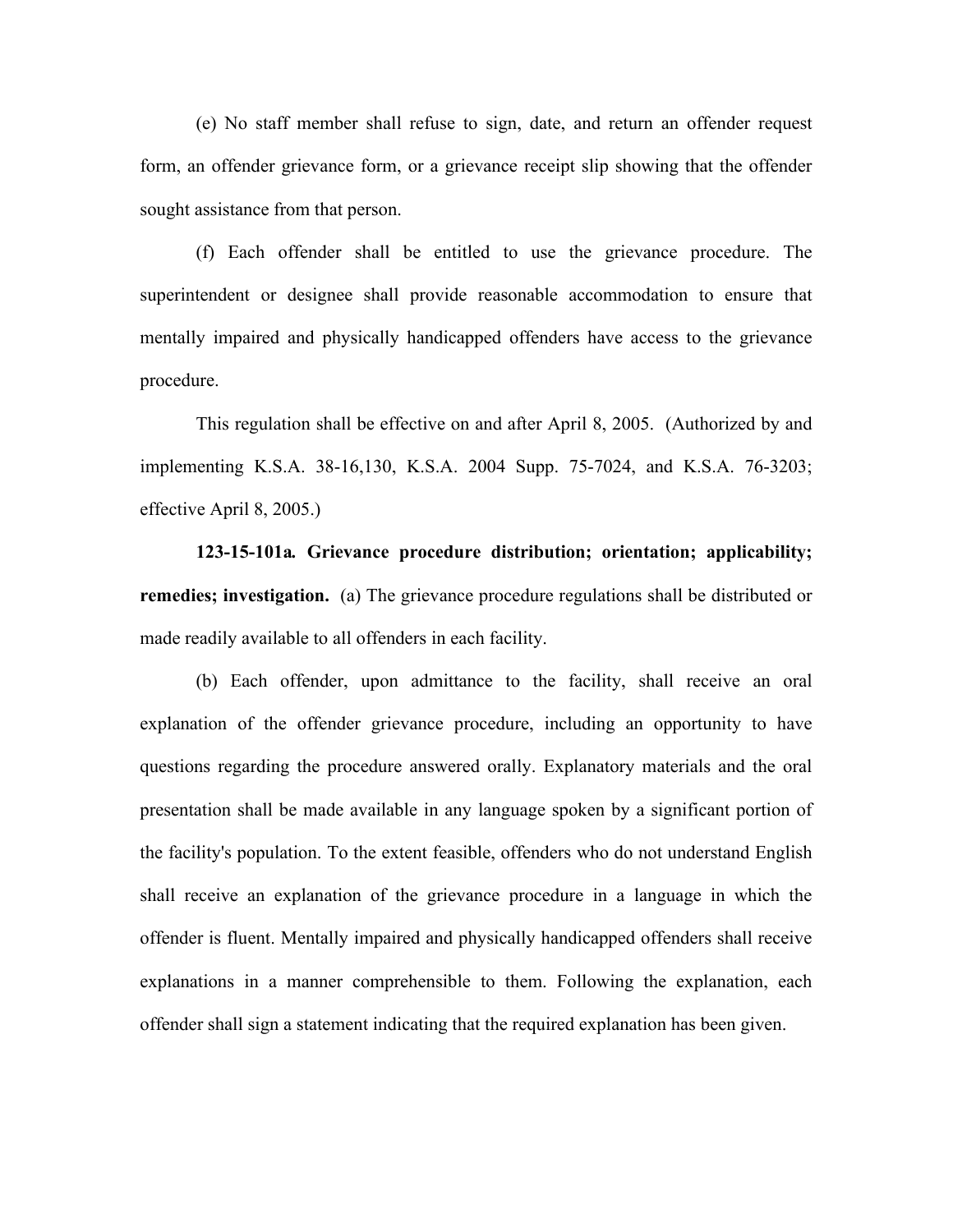(c) All employees of the facility who are directly involved in the operation of the offender grievance procedure shall receive training in the skills necessary to operate, or to participate in, the grievance procedure.

(d) (1) The grievance procedure shall be applicable to a broad range of matters that directly affect the offender, including the following:

(A) Complaints by offenders regarding policies and conditions within the jurisdiction of the facility or the juvenile justice authority; and

(B) actions by employees and offenders, and incidents occurring within the facility.

(2) The grievance procedure shall not be used as a means for challenging the decision reached in any of the following:

(A) The offender disciplinary procedure;

(B) the classification decision-making process; or

(C) the property loss or personal injury claims procedure.

(3) The grievance system may be used to challenge whether the procedure or process identified in paragraph  $(d)(2)(A)$ ,  $(B)$ , or  $(C)$  was properly conducted or to challenge the manner in which the decision was made. This type of grievance shall be permitted only after the decision in the procedure or process being challenged is final, including appeals, if applicable, unless the offender would incur irreparable harm if delayed until the end of the process.

(e) The remedies available to the offender through the grievance procedure may include action by the facility's superintendent to correct the problem or action by the commissioner to cause the problem to be corrected. Relief may include an agreement by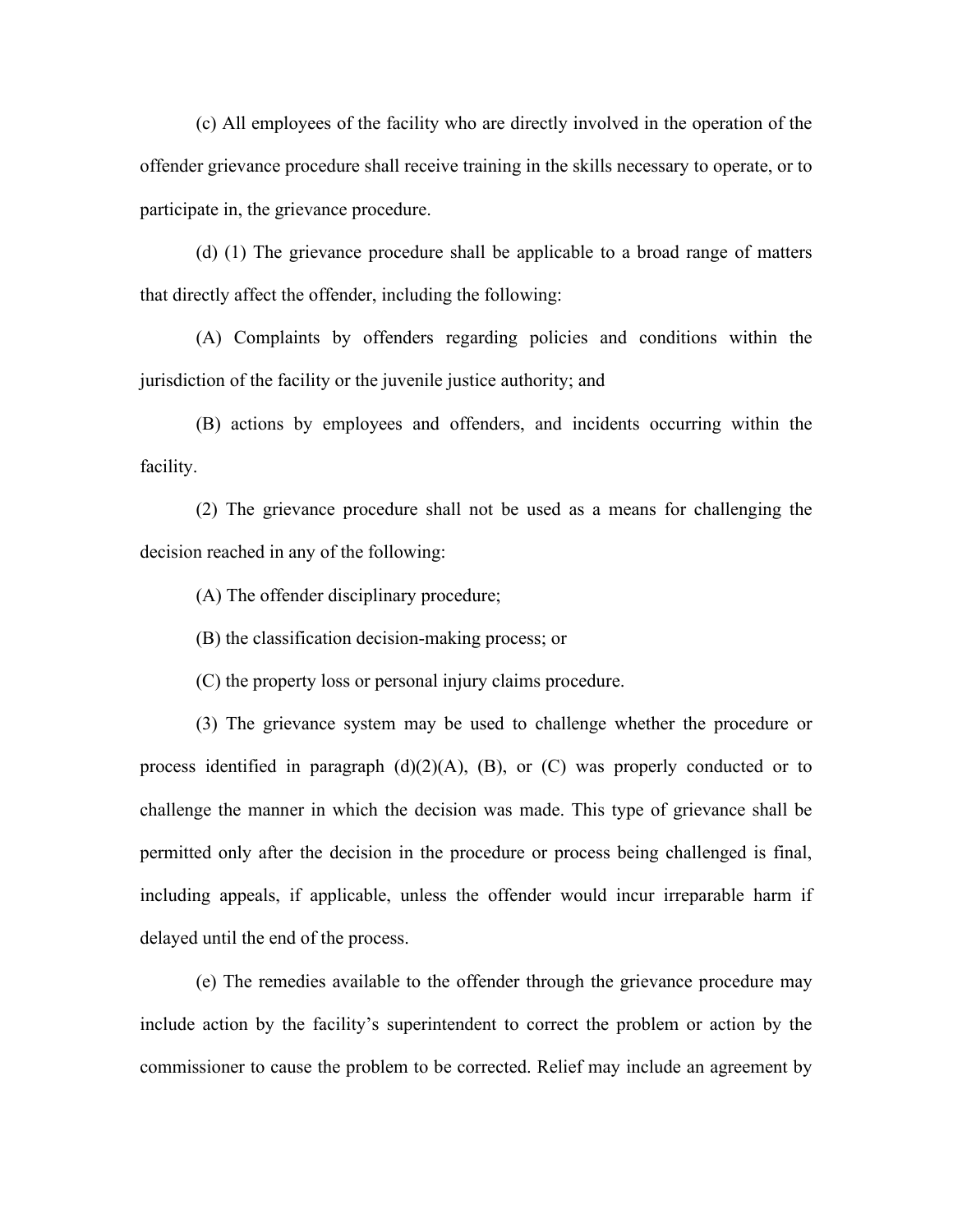facility officials to remedy an objectionable condition within a reasonable, specified time, or to change a facility policy or practice.

(f) A procedure shall be established by the superintendent for investigating the allegations and establishing the facts of each grievance. An offender or employee who appears to be involved in the matter shall not participate in any capacity in the resolution of the grievance.

(g) A copy of the grievance response at each level shall be delivered to the program team, the offender, and the superintendent last responding.

This regulation shall be effective on and after April 8, 2005. (Authorized by and implementing K.S.A. 38-16,130, K.S.A. 2004 Supp. 75-7024, and K.S.A. 76-3203; effective April 8, 2005.)

**123-15-101b***.* **Time limit for filing grievance.** (a) Each grievance shall be filed within 15 days from the date of the discovery of the event giving rise to the grievance. However, if the fifteenth day falls on a Saturday, Sunday, or holiday, the grievance may be filed on the first regular work day immediately following the fifteenth day. No grievance, regardless of the date of discovery, shall be filed more than one year after the date of the event giving rise to the grievance. Each grievance filed later than these deadlines shall be returned to the offender without investigation. The name of the individual returning the grievance, the date of the return, and the reasons for the return shall be noted on the grievance.

(b) Any offender may move to the next level of the grievance procedure if a timely response is not received at any level in the grievance process, unless an extension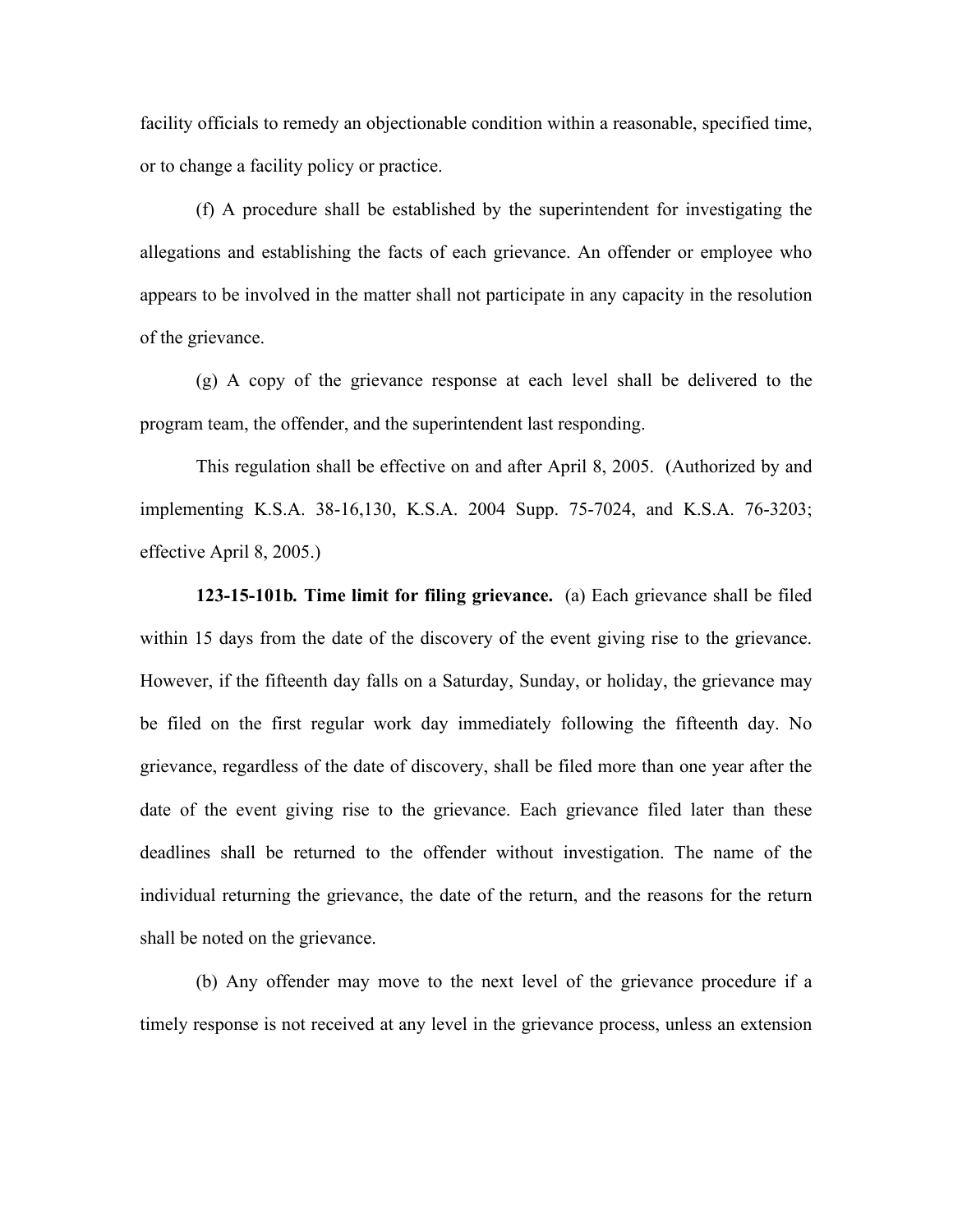of time for the response is agreed to in writing by the offender and staff person answering the grievance.

This regulation shall be effective on and after April 8, 2005. (Authorized by and implementing K.S.A. 38-16,130, K.S.A. 2004 Supp. 75-7024, and K.S.A. 76-3203; effective April 8, 2005.)

**123-15-102***.* **Procedure.** (a) Grievance level one; preliminary requirement; informal resolution and problem solving by or with the assistance of the program team.

(1) Each offender shall first seek information, advice, or help on any matter from the offender's program team or from a member of the team. If unable to solve the problem, the program team shall refer the offender to the proper office or department. The program team shall assist any offender who is unable to complete the form without assistance.

(2) If an offender does not receive a response from the program team within 10 calendar days, a grievance report may be sent to the superintendent without the program team's signature or signatures. Each grievance report form shall include an explanation of the absence of the signature or signatures.

(b) Grievance level two; complaint to the superintendent.

(1) If any offender receives a response but does not obtain a satisfactory resolution to the problem through the informal resolution process within 10 calendar days, the offender may complete an offender grievance report form and submit it, within three calendar days after the deadline for informal resolution, to a staff member for transmittal to the superintendent.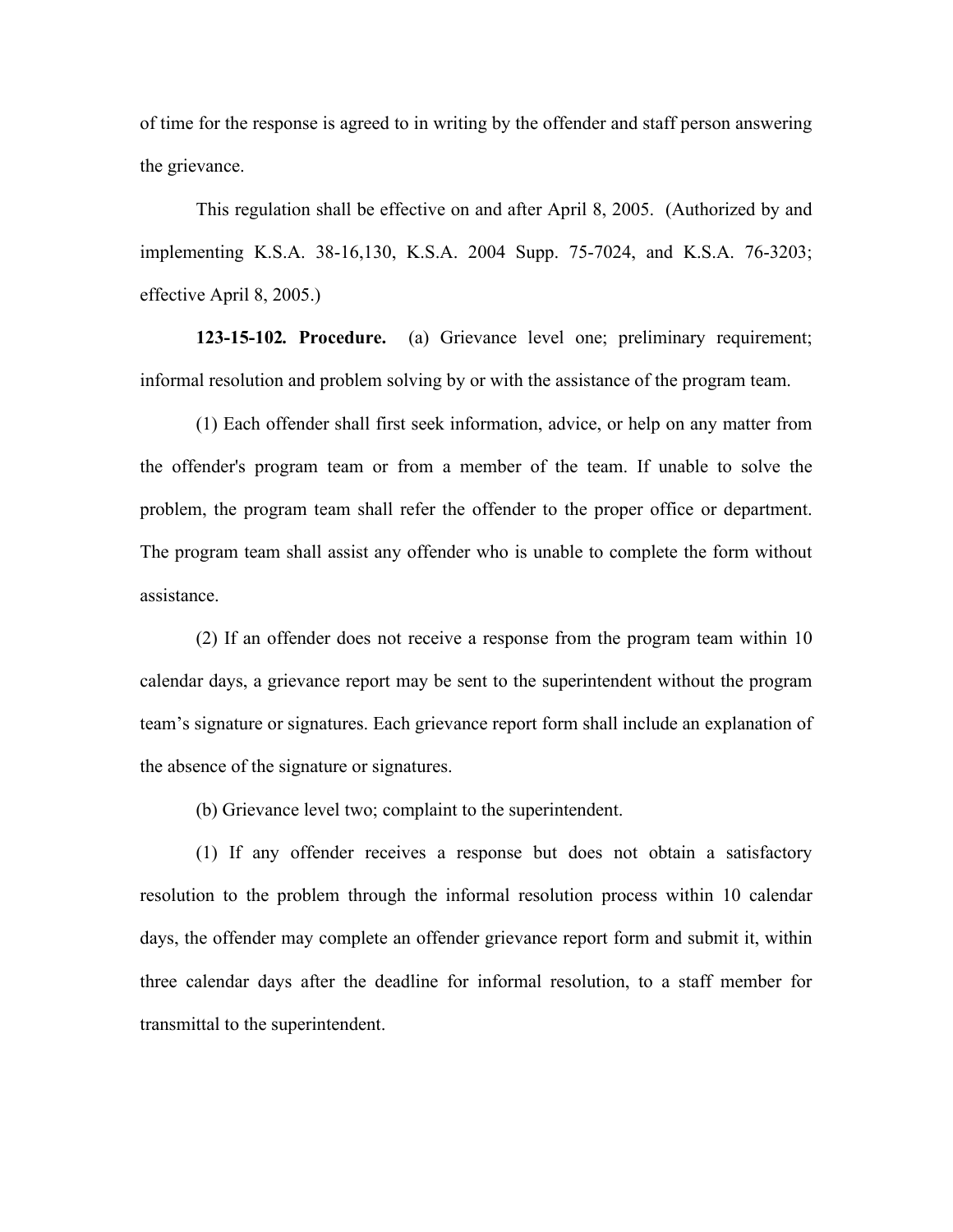(2) The offender shall attach a copy of all offender request forms used to attempt to resolve the problem and shall provide the following information on the offender grievance report:

(A) A specific complaint that states what or who is the subject of the complaint, the related dates and places, and what effect the situation, problem, or person is having on the offender that makes the complaint necessary;

(B) the title and number, if possible, of any order or regulation that may be the subject of the complaint;

(C) the action that the offender wants the superintendent to take to solve the problem;

(D) the name and signature of each responsible facility employee from whom the offender sought assistance. This signature shall be on either the offender request form or the grievance report form. The date on which the help was sought shall be entered by the employee on the form; and

(E) the date the completed grievance report was delivered to the staff member for transmittal to the office of the superintendent.

(3) The staff member shall forward the report to the superintendent before the end of the next working day and shall give a receipt to the offender.

 $(4)(A)(i)$  Upon receipt of a grievance report form, the superintendent or designee shall assign a unique control number and record the date of its receipt. The nature of the grievance shall be ascertained by the superintendent or designee.

(ii) A response to the grievance shall be returned to the offender within 10 working days from the date on which the grievance was received.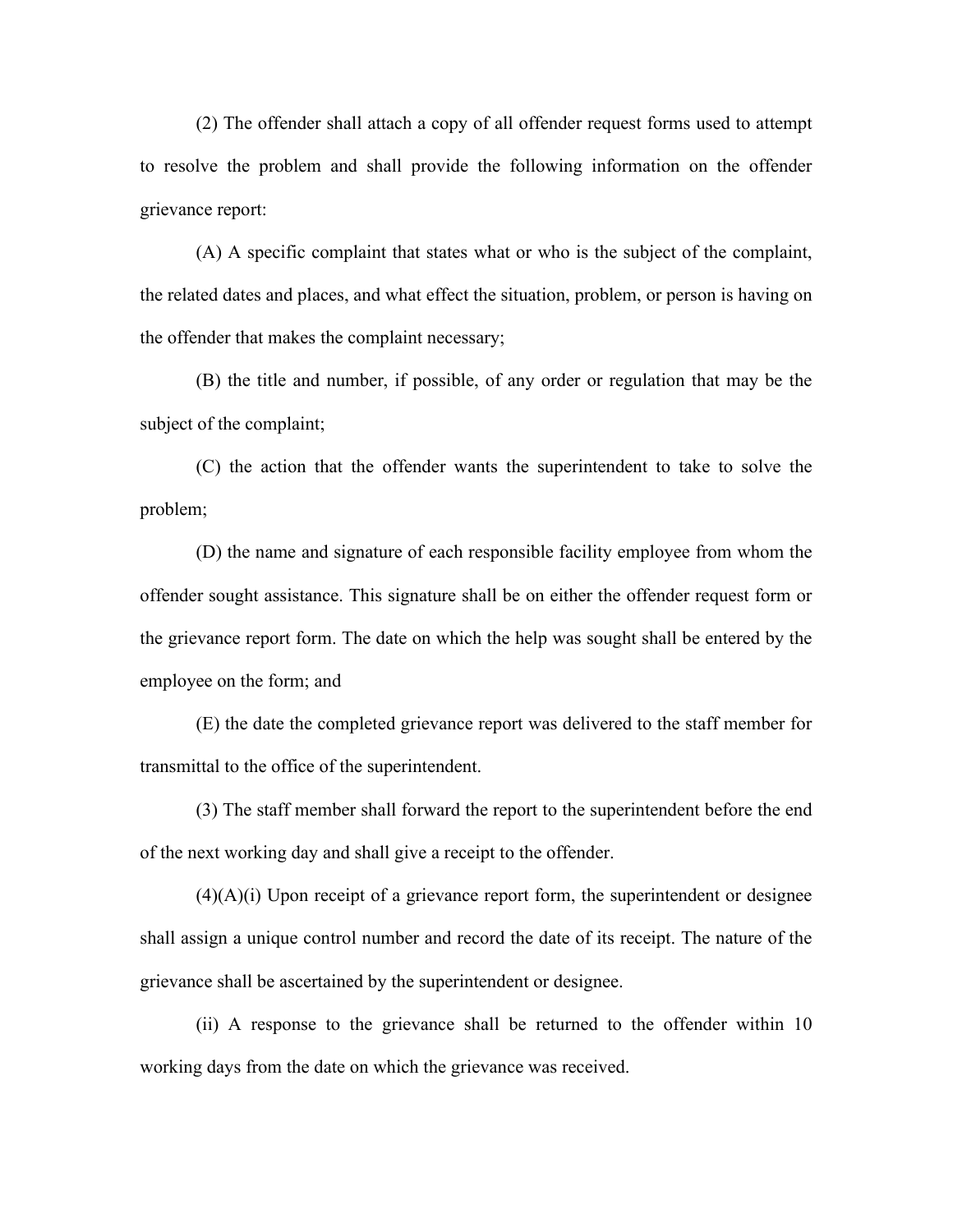(B) Each response shall contain findings of fact, conclusions drawn, the reasons for those conclusions, and the action taken by the superintendent. Each response shall inform the offender that the offender may appeal by submitting the appropriate form to the commissioner.

(C) The superintendent shall return the original and one copy of the grievance report to the offender, along with the superintendent's response. The original documents shall be used for an appeal to the commissioner if the offender elects to file an appeal of the superintendent's decision, and the copy may be retained by the offender.

(D) The superintendent shall retain a copy of all documents.

(E) Each facility shall maintain grievance report files indexed by offender name and by subject matter.

(F) Any grievance report form may be rejected by the superintendent if the form does not document any program team action as required by the preliminary informal resolution process. If rejected, the grievance report form shall be sent back to the program team for an immediate response to the offender. If not rejected for lack of documentation, a response shall provide by the superintendent as required by these regulations.

(G) If the superintendent fails to respond in the time allowed under these regulations, the aggrieved offender may submit the grievance to the commissioner for handling in accordance with grievance level three. A grievance submitted under this subsection shall contain an explanation for direct submission to the commissioner.

(c) Grievance level three; appeal to the commissioner.

(1) If the superintendent's response is not satisfactory to the offender, the offender may appeal to the commissioner's office. The offender shall specifically detail the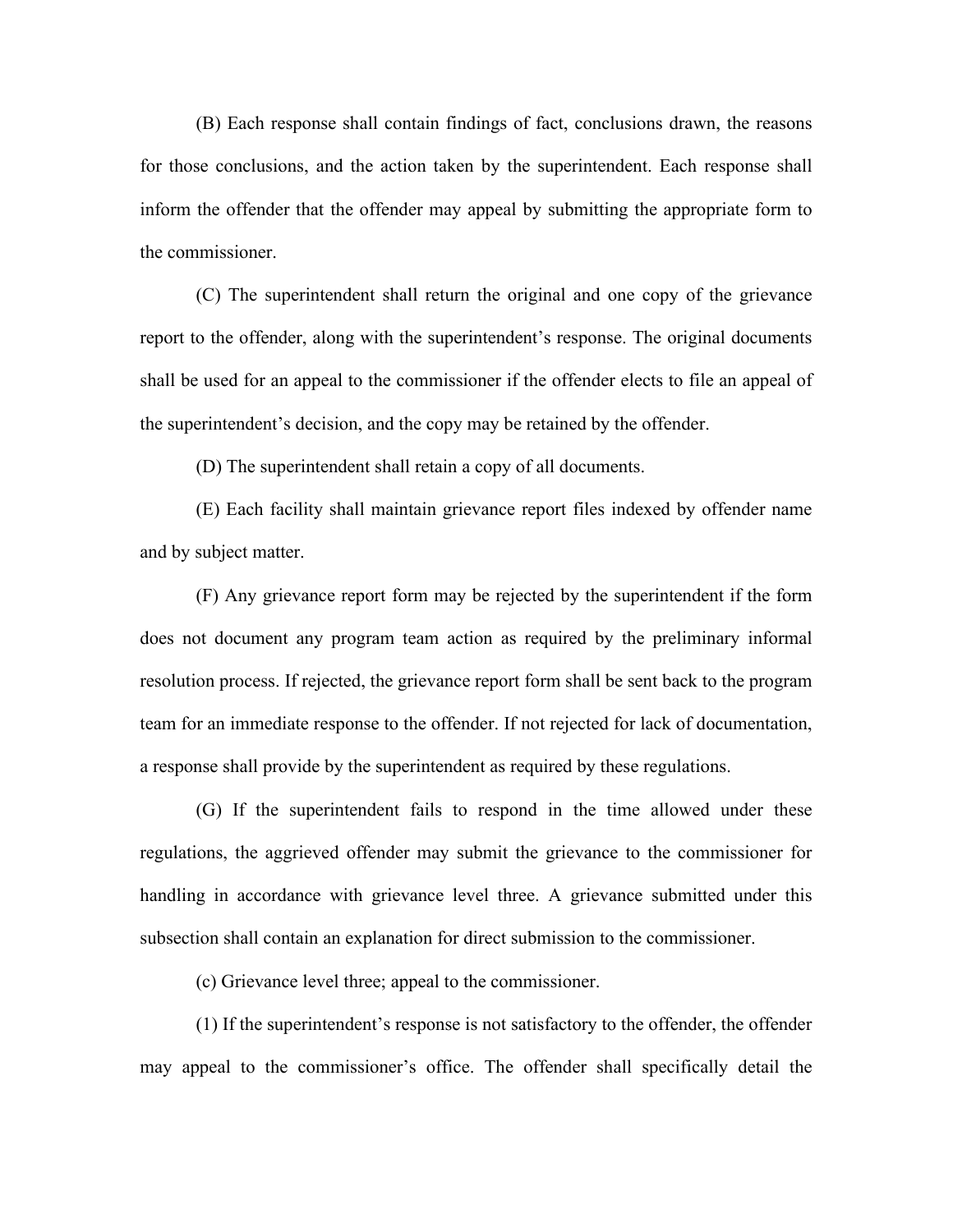reasons for the appeal and the action that the offender wants the commissioner to take to resolve the grievance. The offender's appeal shall be made within three calendar days of receipt of the superintendent's response or within three calendar days of the deadline for that response, whichever is earlier.

(2) The appeal, along with any other required documentation, shall be sent directly and promptly by U.S. mail to the commissioner's office.

(3) Whenever a superintendent's response is appealed, the commissioner shall have 20 working days from receipt of the grievance appeal to respond to the offender. The response shall include findings of fact, conclusions made, and actions taken and shall be returned to the offender along with the grievance report form.

(4) If a grievance report form that fails to document the superintendent's prior action is submitted to the commissioner, the form may be returned to the superintendent. If the superintendent fails to respond to the grievance in a timely manner, the form shall be accepted by the commissioner.

(5) A deputy commissioner may be designated by the commissioner to prepare a response to the grievance.

This regulation shall be effective on and after April 8, 2005. (Authorized by and implementing K.S.A. 38-16,130, K.S.A. 2004 Supp. 75-7024, and K.S.A. 76-3203; effective April 8, 2005)

**123-15-104***.* **Reprisals prohibited.** No adverse action shall be taken against any offender for use of the grievance procedure, unless the offender uses the grievance procedure to communicate a threat to another person or to the security of the institution or to commit any unlawful act.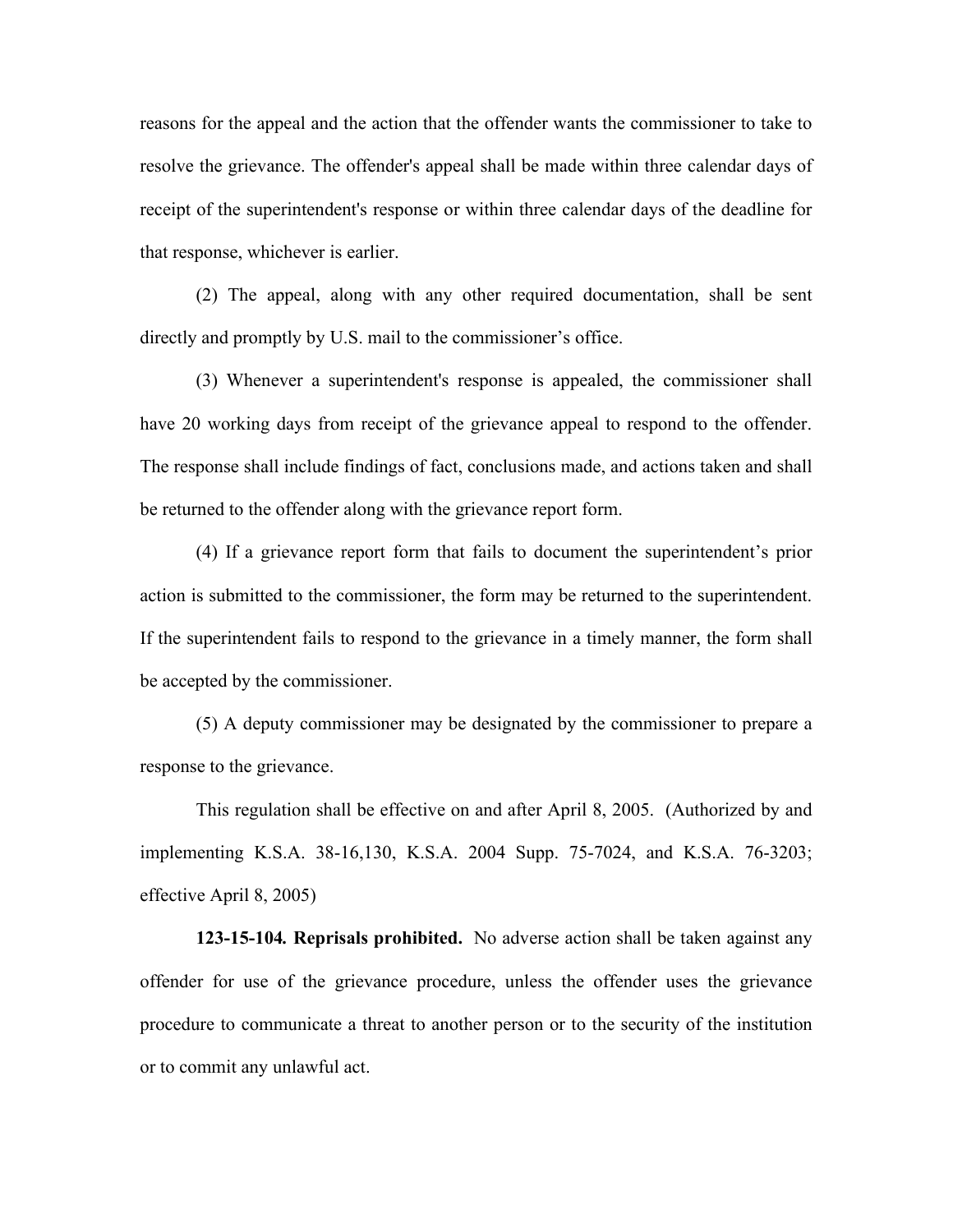This regulation shall be effective on and after April 8, 2005. (Authorized by and implementing K.S.A. 38-16,130, K.S.A. 2004 Supp. 75-7024, and K.S.A. 76-3203; effective April 8, 2005.)

**123-15-105***.* **Records.** (a) Nature and retention. Records regarding the filing and disposition of grievances shall be collected and maintained systematically by the facility. These records shall include aggregate information regarding the numbers, types, and dispositions of grievances, as well as individual records of the date of and the reasons for each disposition at each stage of the procedure. These records shall be preserved for at least three years following final disposition of the grievance. The logs and records shall be maintained in a form and manner prescribed by the commissioner.

(b) Confidentiality. All records regarding the participation of an individual in grievance proceedings shall be considered confidential and shall be handled under the procedures used to protect other confidential case records. Each staff member participating in the disposition of a grievance shall have access to the records that are essential to the resolution of the grievance. Each offender shall be permitted to review any portion of the offender's own file upon the written approval of the superintendent. No offender shall be permitted to review any portion of another offender's file. Grievance report forms shall not be placed in the offender's institutional or agency file.

This regulation shall be effective on and after April 8, 2005. (Authorized by and implementing K.S.A. 38-16,130, K.S.A. 2004 Supp. 75-7024, and K.S.A. 76-3203; effective April 8, 2005.)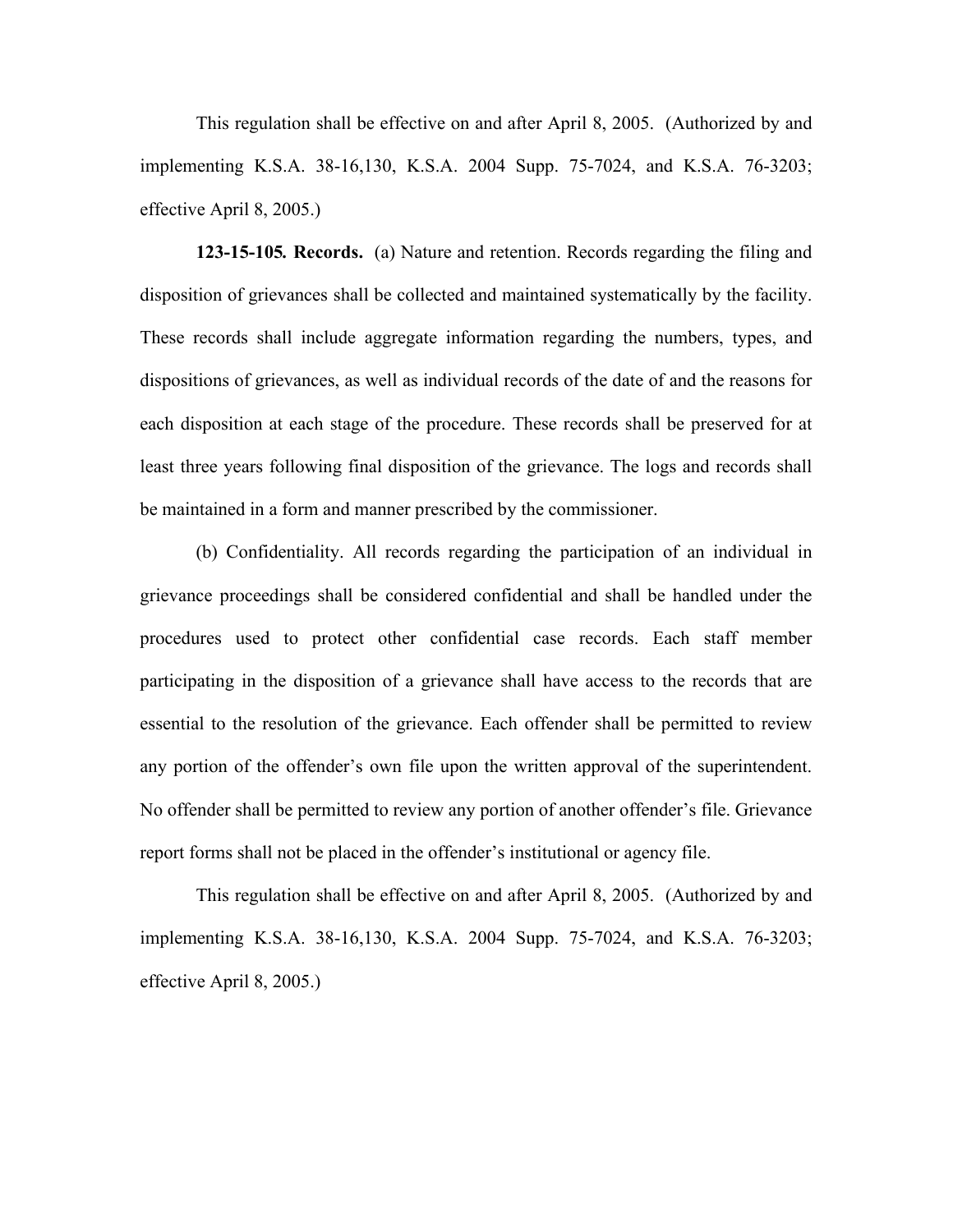**123-15-105a***.* **Annual review.** (a) The records regarding the filing and disposition of grievances shall be reviewed annually by the commissioner or designee to determine the effectiveness and credibility of the grievance procedure.

(b) Each review shall include the following:

(1) An analysis of the types of grievances received;

(2) a breakdown reflecting the types and levels of disposition; and

(3) a summary and analysis of any complaints that have been received about the grievance procedure.

(c) In addition to the requirements specified in subsection (b), each review shall include the solicitation and consideration of employee and offender comments on the effectiveness and credibility of the grievance procedure.

(d) The results of each annual review shall be compiled in a written report. Each report shall document the conclusions about the effectiveness and credibility of the grievance procedure and shall include recommendations for improvements to the procedure. Each report shall be maintained by the agency in accordance with the agency's records retention policy.

This regulation shall be effective on and after April 8, 2005. (Authorized by and implementing K.S.A. 38-16,130, K.S.A. 2004 Supp. 75-7024, and K.S.A. 76-3203; effective April 8, 2005.)

**123-15-106***.* **Emergency grievance procedure.** (a) "Emergency grievance" shall mean a grievance for which disposition using the regular time limits would subject the offender to a substantial risk of personal injury or cause other serious and irreparable harm to the offender.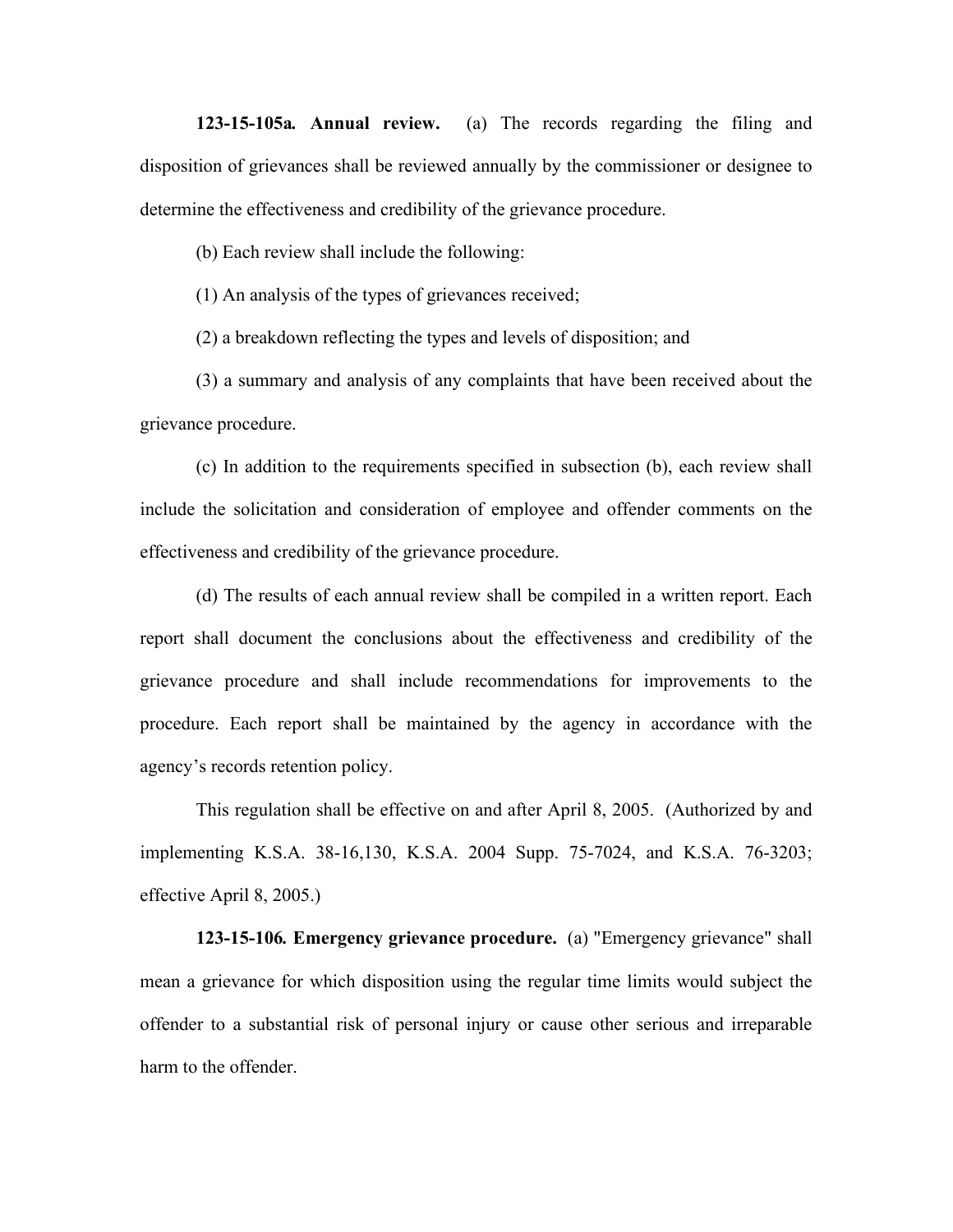(b) In emergency situations, any offender may bypass the prerequisite of informal resolution if contacting the program team would not obtain a resolution to the problem. The offender shall indicate on the face of the grievance form the nature of the emergency and shall write the word "emergency" in readily discernable letters at the top of the grievance report form.

(c) Each emergency grievance shall be forwarded immediately, without substantive review, to the level at which corrective action can be taken. Each emergency grievance shall be expedited at every level. The same external review provisions that apply to regular grievances shall apply to emergency grievances.

(d) If a person at the corrective action level determines that the grievance is not an emergency, the person making that determination shall include that determination on the grievance form and then sign the form. The grievance shall then be processed as a regular grievance. If necessary for a proper response, the grievance may be sent for processing at a lower level.

This regulation shall be effective on and after April 8, 2005. (Authorized by and implementing K.S.A. 38-16,130, K.S.A. 2004 Supp. 75-7024, and K.S.A. 76-3203; effective April 8, 2005.)

**123-15-107. Special procedures for sexual abuse grievances; sexual harassment grievances and grievances alleging retaliation for filing same; reports of sexual abuse or sexual harassment submitted by third parties.** (a) Definitions. For the purpose of this regulation, each of the following terms shall have the meaning specified in this subsection:

(1) "Sexual abuse" means either of the following: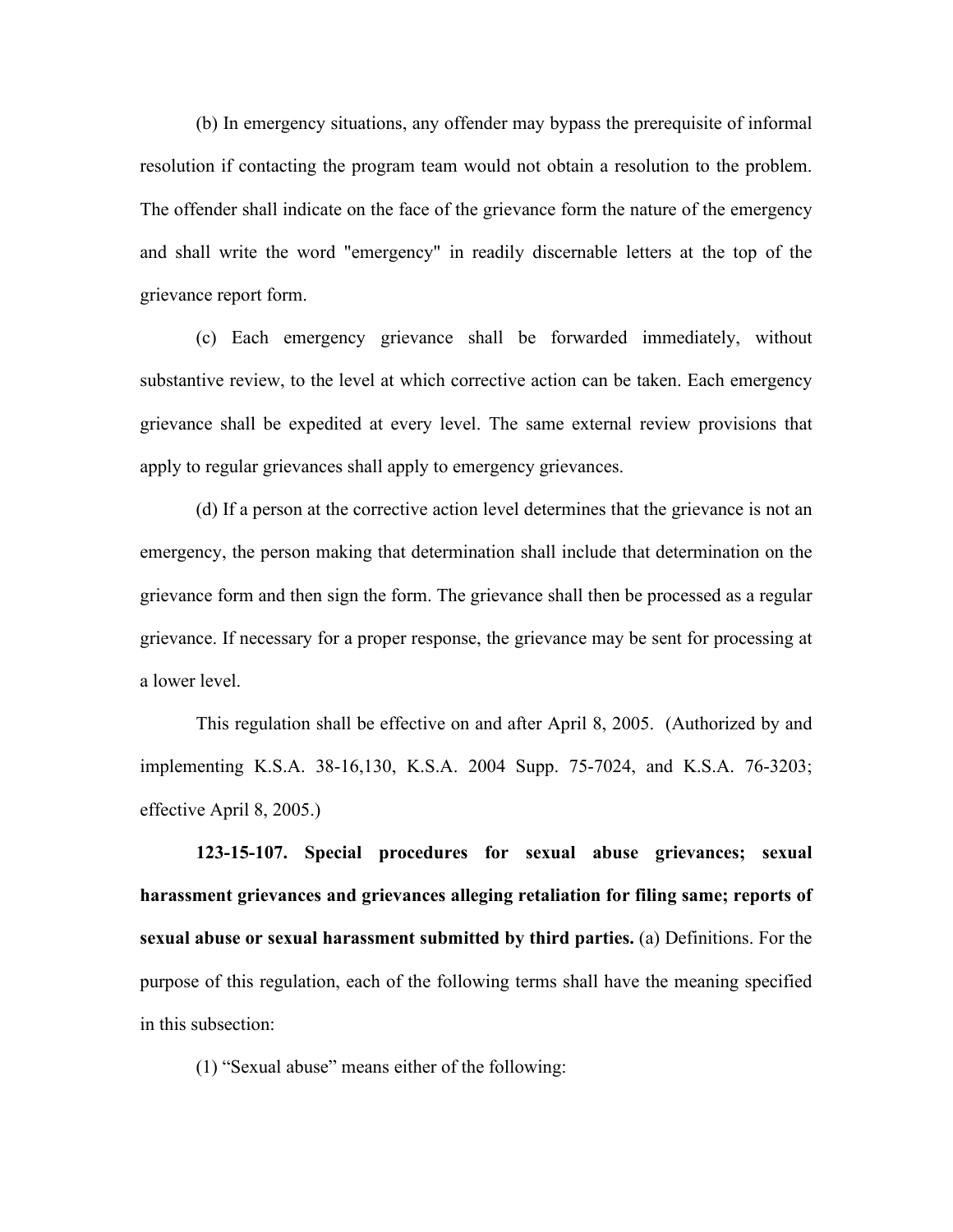(A) "Sexual abuse of an offender by another offender," which means any of the following acts if the victim does not consent, is coerced into the act by overt or implied threats of violence, or is unable to consent or refuse:

(i) Contact between the penis and the vulva or the penis and the anus, including penetration, however slight;

(ii) contact between the mouth and the penis, vulva, or anus;

(iii) penetration of the anal or genital opening of another person, however slight, by a hand, finger, or object; or

(iv) any other intentional touching, either directly or through the clothing, of the genitalia, anus, groin, breast, inner thigh, or the buttocks of another person, excluding contact incidental to a physical altercation; or

(B) "sexual abuse of an offender by a staff member, contractor, or volunteer," which means any of the following acts, with or without the consent of the offender:

(i) Contact between the penis and the vulva or the penis and the anus, including penetration, however slight;

(ii) contact between the mouth and the penis, vulva, or anus;

(iii) contact between the mouth and any body part if the staff member, contractor, or volunteer has the intent to abuse, arouse, or gratify sexual desire;

(iv) penetration of the anal or genital opening, however slight, by a hand, finger, or object, that is unrelated to official duties or if the staff member, contractor, or volunteer has the intent to abuse, arouse, or gratify sexual desire;

(v) any other intentional contact, either directly or through the clothing, of or with the genitalia, anus, groin, breast, inner thigh, or the buttocks, that is unrelated to official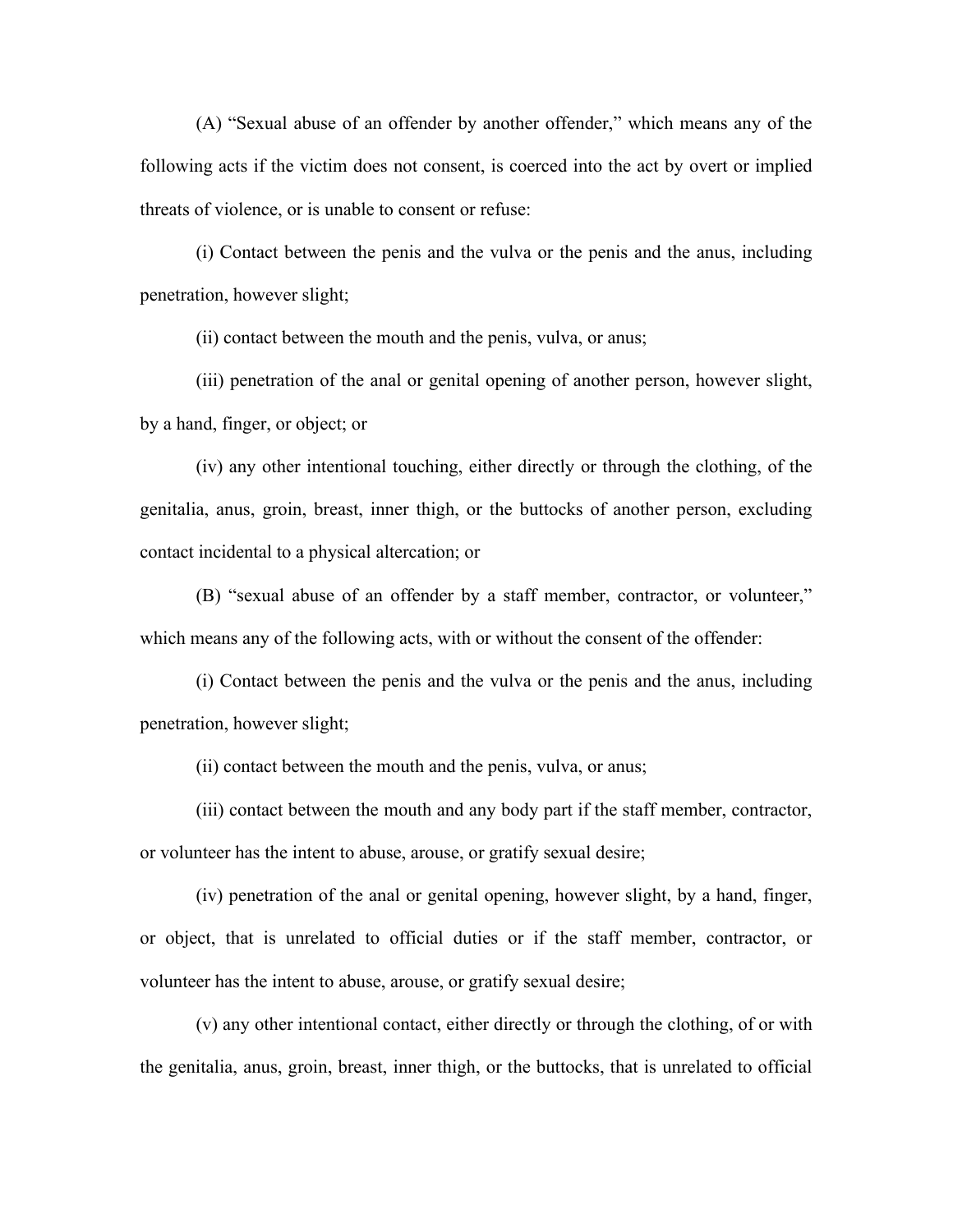duties or if the staff member, contractor, or volunteer has the intent to abuse, arouse, or gratify sexual desire;

(vi) any attempt, threat, or request by a staff member, contractor, or volunteer to engage in the acts described in paragraphs  $(a)(1)(B)(i)-(v)$ ;

(vii) any display by a staff member, contractor, or volunteer of that individual's uncovered genitalia, buttocks, or breast in the presence of an offender; or

(viii) voyeurism by a staff member, contractor, or volunteer.

(2) ''Voyeurism by a staff member, contractor, or volunteer'' means an invasion of privacy of an offender by staff for reasons unrelated to official duties, including peering at an offender who is using a toilet in the offender's cell to perform bodily functions; requiring an offender to expose the offender's buttocks, genitals, or breasts; or taking images of all or part of an offender's naked body or of an offender performing bodily functions.

(3) ''Sexual harassment'' means either of the following:

(A) Repeated and unwelcome sexual advances, requests for sexual favors, or verbal comments, gestures, or actions of a derogatory or offensive sexual nature by one offender directed to another; or

(B) repeated verbal comments or gestures of a sexual nature to an offender by a staff member, contractor, or volunteer, including demeaning references to gender, sexually suggestive or derogatory comments about body or clothing, or obscene language or gestures.

(b) Submission of grievances concerning sexual abuse.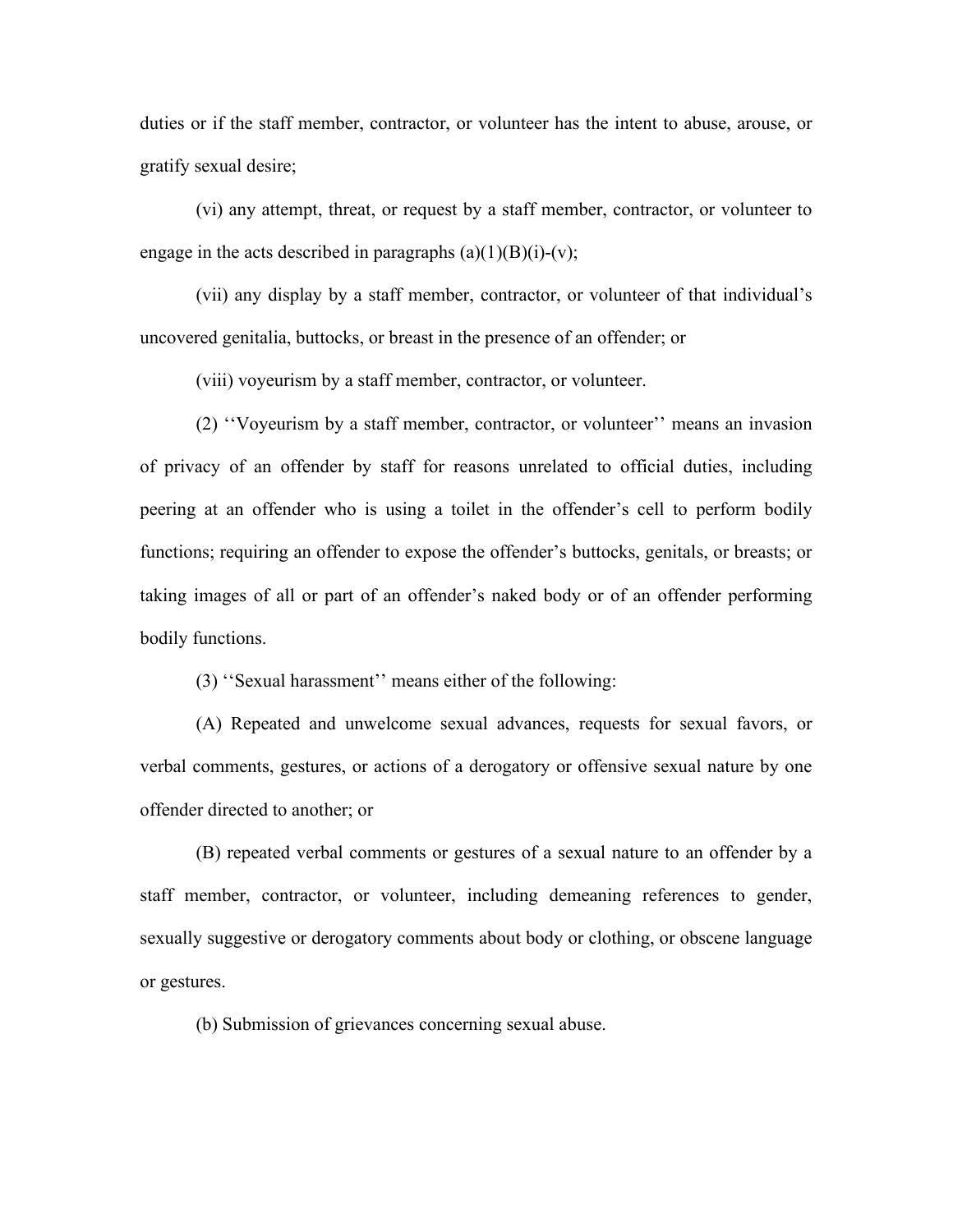(1) Each offender submitting a grievance concerning sexual abuse alleged to have already occurred shall state that offender's intentions by marking ''sexual abuse grievance'' where indicated on the grievance form.

(2) Offenders shall not be required to use any informal grievance process, or to otherwise attempt to resolve with staff, an alleged incident of sexual abuse of an offender by a staff member, contractor, or volunteer or a grievance in which it is alleged that sexual abuse of an offender by another offender or sexual abuse of an offender by a staff member, contractor, or volunteer was the result of staff neglect or violation of responsibilities.

(3) Any offender may submit a grievance to security staff, a program team member, or administrative personnel in person or by utilizing the offender internal mail system.

(4) Any offender who alleges sexual abuse may submit a grievance without submitting it to a staff member who is the subject of the complaint. The grievance shall not be referred to a staff member who is the subject of the complaint.

(c) Superintendent's response.

(1) Upon receipt of each grievance report form alleging sexual abuse, a serial number shall be assigned by the superintendent or designee, and the date of receipt shall be indicated on the form by the superintendent or designee.

(2) Each grievance alleging sexual abuse shall be returned to the offender, with an answer, within 10 working days from the date of receipt.

(3) Each answer shall contain findings of fact, conclusions drawn, the reasons for those conclusions, and the action taken by the superintendent. Each answer shall inform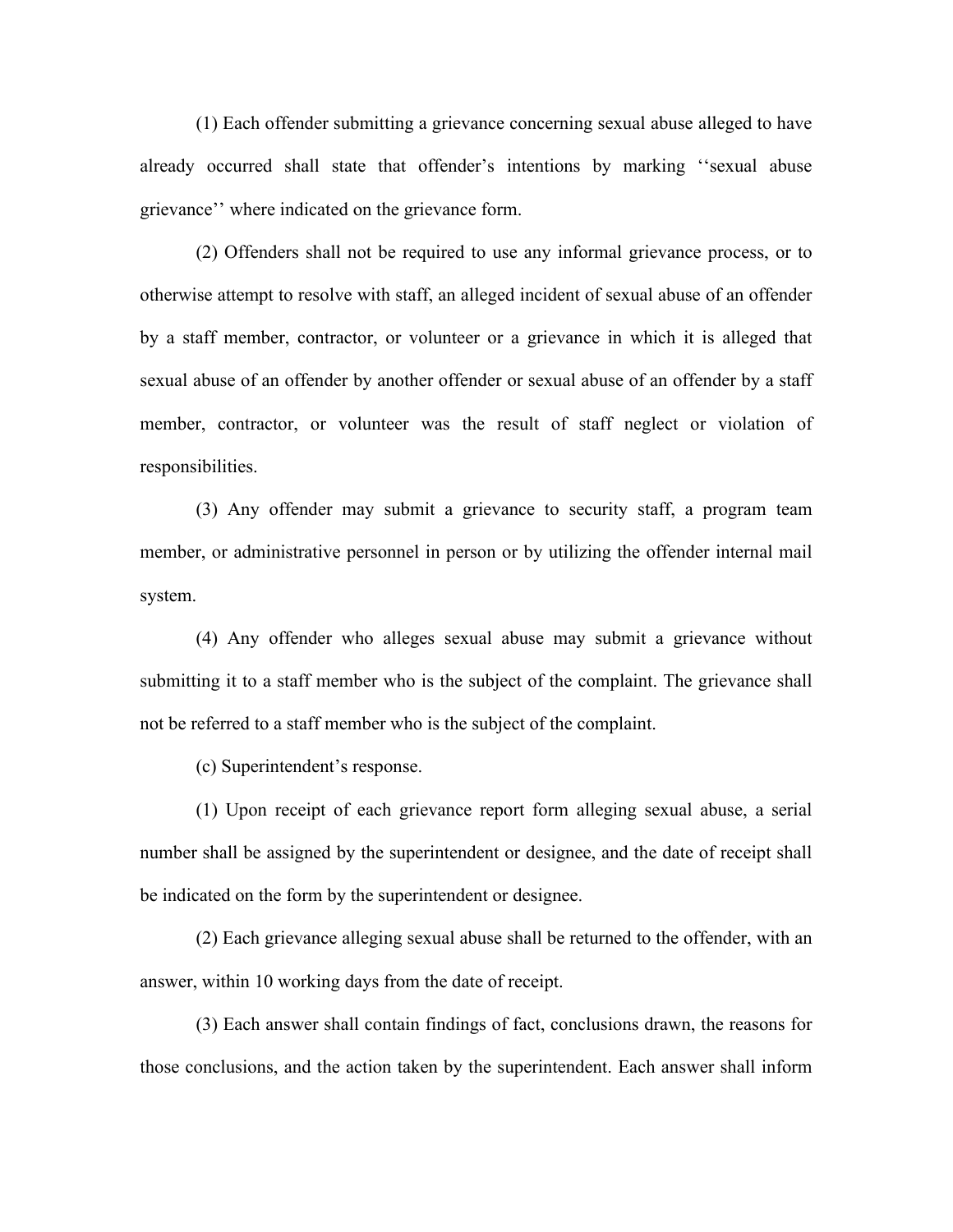the offender that the offender may appeal by submitting the appropriate form to the secretary of corrections (secretary).

(4) In all cases, the original and one copy of the grievance report shall be returned by the superintendent to the offender. The copy shall be retained by the offender for the offender's files. The original may be used for appeal to the secretary if the offender desires. The necessary copies shall be provided by the superintendent.

(5) A second copy shall be retained by the superintendent.

(6) Each facility shall maintain a file for grievance reports alleging sexual abuse, with each grievance report indexed by offender name and coded as a sexual abuse complaint. Grievance report forms shall not be placed in the offender's institution file.

(7) If no response is received from the superintendent in the time allowed, any grievance may be sent by an offender to the secretary with an explanation of the reason for the delay, if known, with a notation that no response from the superintendent was received.

(d) Appeal to the secretary.

(1) If the superintendent's answer is not satisfactory to the offender, the offender may appeal to the secretary's office by indicating on the grievance appeal form exactly what the offender is displeased with and what action the offender believes the secretary should take.

(2) The offender shall send the appeal directly and promptly by U.S. mail to the department of corrections' central office in Topeka.

(3) If an appeal of the superintendent's decision is made to the secretary, the secretary shall have 20 working days from receipt to return the grievance report form to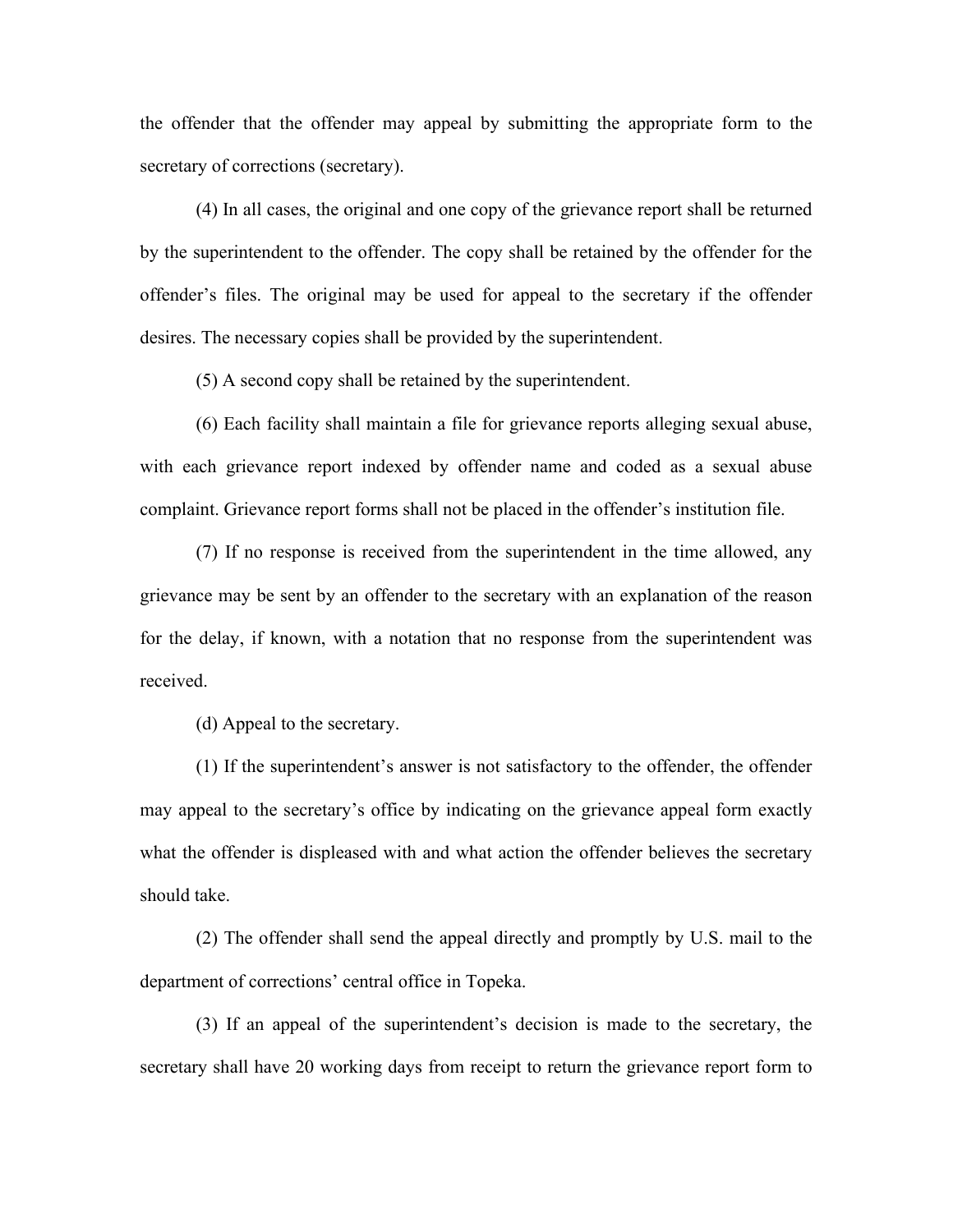the offender with an answer. The answer shall include findings of fact, conclusions made, and actions taken.

(4) If a grievance report form is submitted to the secretary without prior action by the superintendent, the form may be returned to the superintendent for further action, at the option of the secretary.

(5) In all cases, a final decision on the merits of any portion of a grievance alleging sexual abuse, or an appeal thereof, shall be issued by the secretary within 90 days of the initial filing of the grievance.

(6) Computation of the 90-day time period shall not include time taken by offenders in preparing and submitting any administrative appeal.

(7) At any level of the administrative process, including the final level, if the offender does not receive a response within the time allotted for reply, including any properly noticed extension, the offender may consider the absence of a response to be a denial at that level and may proceed to the next level of appeal.

(8) An appropriate official may be designated by the secretary to prepare the answer.

(e) Imminent sexual abuse.

(1) Each offender submitting a grievance concerning imminent sexual abuse shall state that offender's intentions by marking ''emergency sexual abuse grievance'' where indicated on the grievance form.

(2) Each grievance alleging that an offender is subject to a substantial risk of imminent sexual abuse shall be treated as an emergency grievance under K.A.R. 123-15- 106.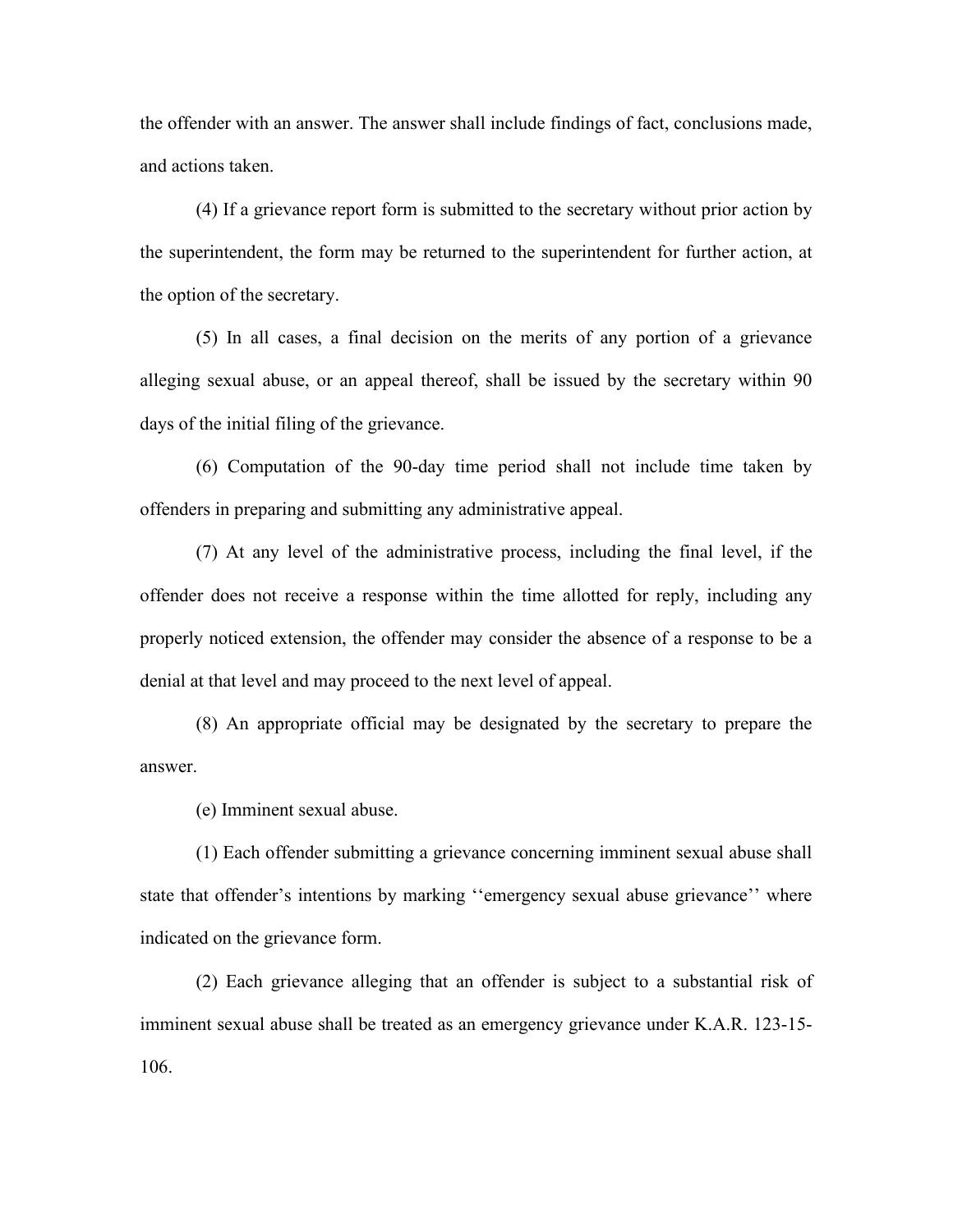(3) After receiving an emergency grievance alleging imminent sexual abuse, the superintendent or designee shall provide an initial response within 48 hours and shall issue a final decision within five calendar days. The initial response and final decision shall document the determination whether the offender is in substantial risk of imminent sexual abuse and the action taken in response to the emergency grievance.

(f) Submission of grievances concerning sexual harassment or concerning retaliation for submission of a report or grievance concerning sexual abuse or sexual harassment.

(1) Each offender shall be required to use the informal grievance process specified in K.A.R. 123-15-101 and 123-15-102 for grievances concerning sexual harassment or concerning retaliation for submission of a report or grievance concerning sexual abuse or sexual harassment. These grievances shall otherwise be treated and processed according to the ordinary grievance procedure specified in K.A.R. 123-15-101 and 123-15-102.

(2) Any offender who alleges sexual harassment or retaliation may submit a grievance without submitting it to a staff member who is the subject of the complaint. The grievance shall not be referred to a staff member who is the subject of the complaint.

(3) Each facility shall maintain a file for grievance reports alleging sexual harassment or retaliation for submission of a report or grievance alleging sexual abuse or sexual harassment, with each grievance report indexed by offender name and coded accordingly. No grievance report form shall be placed in the offender's institution file.

(g) Time limits.

(1) There shall be no time limit for submission of a grievance regarding an allegation of sexual abuse.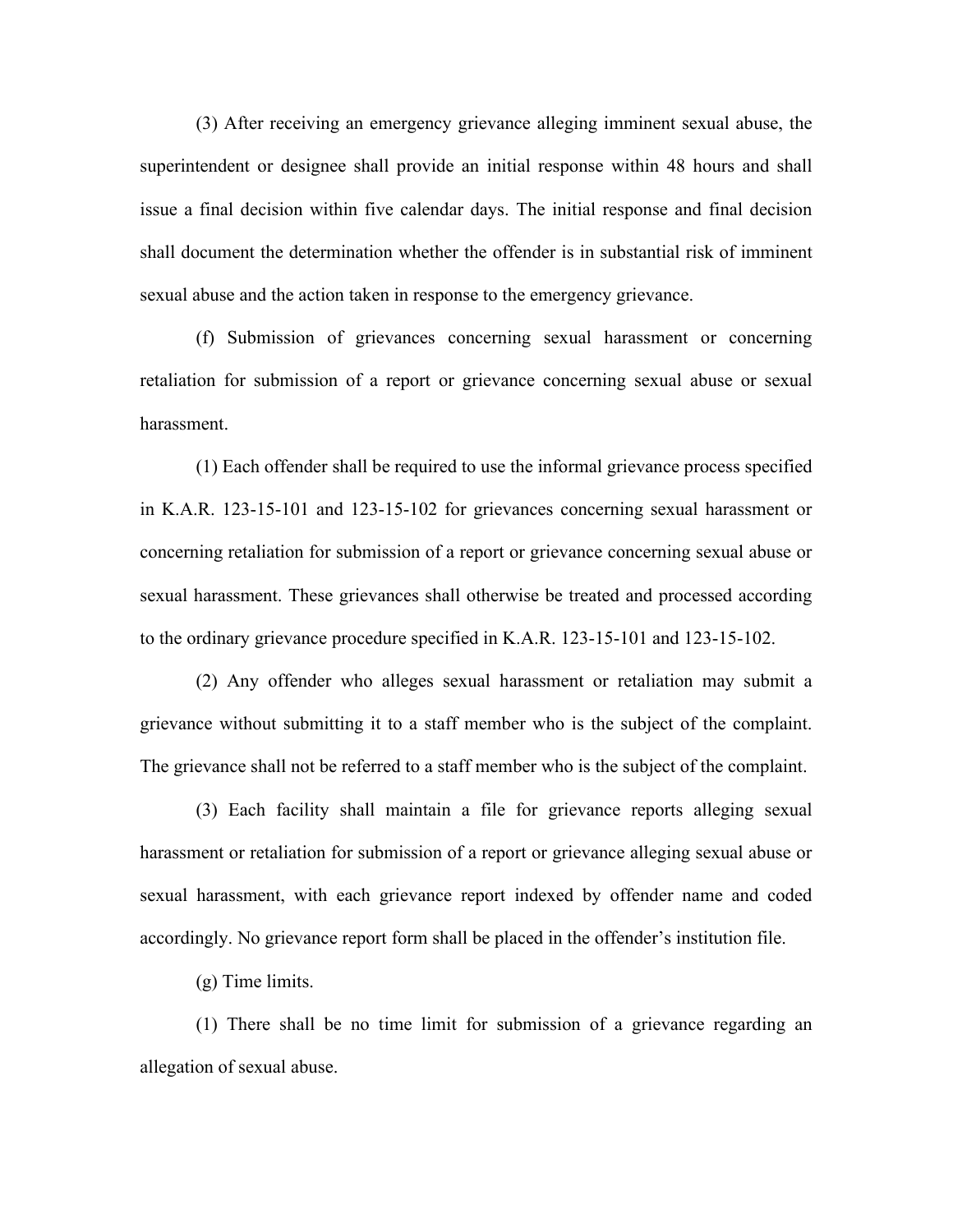(2) The time limits for any grievance or portion thereof that does not allege an incident of sexual abuse or imminent sexual abuse shall be the limits specified in K.A.R. 123-15-101b.

(h) Third-party submissions.

(1) Third parties, including fellow offenders, staff members, family members, attorneys, and outside advocates, shall be permitted to assist any offender in filing requests for administrative remedies relating to allegations of sexual abuse and shall also be permitted to file these requests on behalf of any offender.

(2) If a third party files such a request on behalf of an offender, the alleged victim shall agree to have the request filed on behalf of the alleged victim. The alleged victim shall personally pursue any subsequent steps in the administrative remedy process.

(3) If the offender declines to have the request processed on that individual's behalf, the facility shall document the offender's decision.

(i) Grievances in bad faith. Any offender may be disciplined for filing a grievance related to alleged sexual abuse only if it can be demonstrated that the offender filed the grievance in bad faith. In this instance, a disciplinary report alleging violation of K.A.R. 123-12-303 or 123-12-317, as appropriate, may be issued. (Authorized by and implementing K.S.A. 2014 Supp. 75-7024 and 76-3203; effective November 20, 2015.)

## **Special Procedures**

**123-15-201***.* **Special kinds of problems.** (a) If an offender wants to bring a problem to the attention of a higher authority without going through the regular grievance procedure, the offender may send a sealed letter or grievance report form to the facility's superintendent or the commissioner. The sealed letter shall contain the designation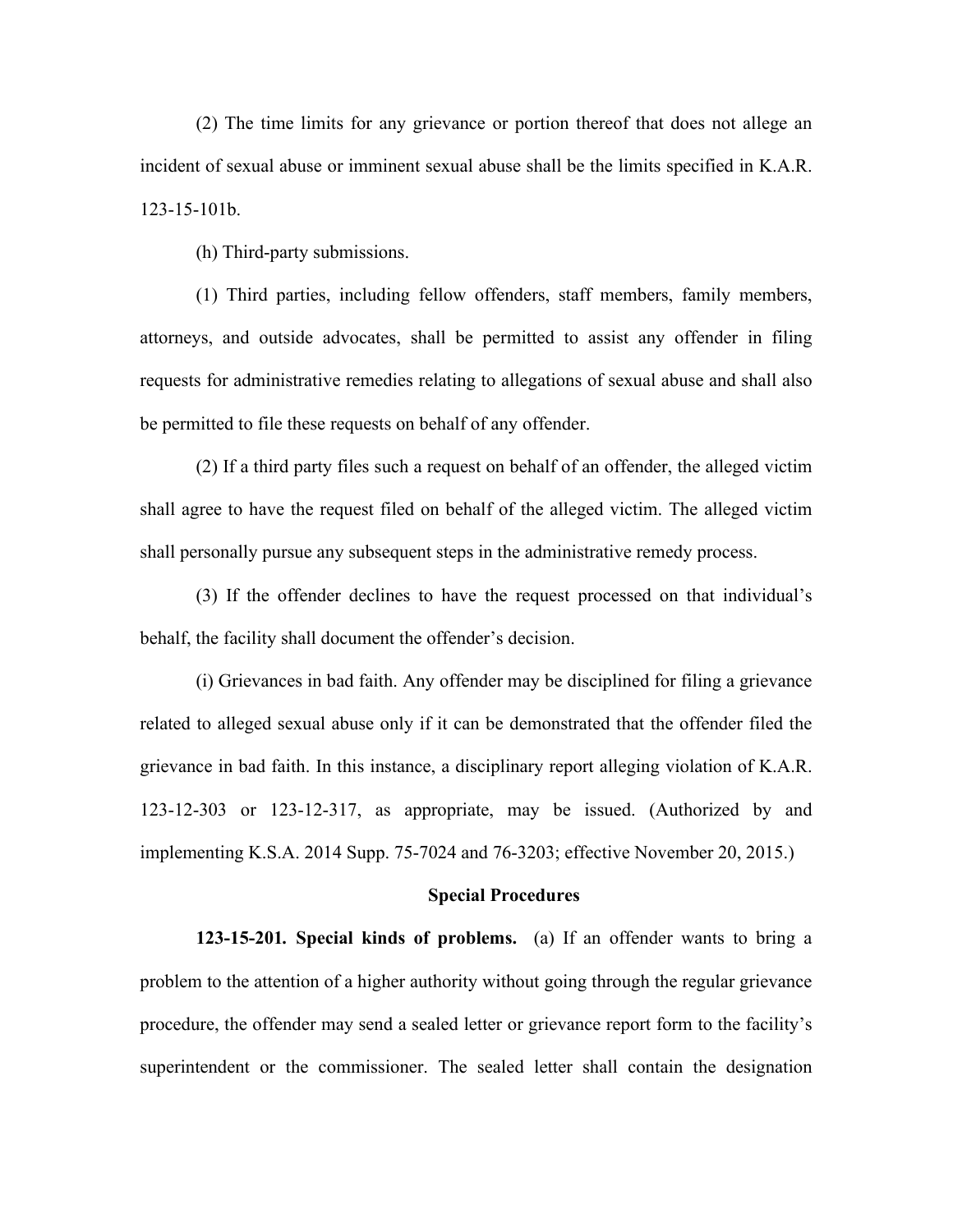"official mail" on the outside of the envelope. This procedure shall be reserved for any problem for which resolution using the regular grievance procedure would not be effective due to the nature or sensitivity of the problem.

(b) Any complaint letter received by the commissioner or superintendent under this regulation may be returned to the offender with instructions to the offender to make use of and follow the proper grievance procedure if, in the recipient's opinion, the matter can be properly handled through the grievance procedure described in these regulations.

This regulation shall be effective on and after April 8, 2005. (Authorized by and implementing K.S.A. 38-16,130, K.S.A. 2004 Supp. 75-7024, and K.S.A. 76-3203; effective April 8, 2005.)

## **ARTICLE 16- OFFENDER CLAIMS**

**123-16-102. Reporting loss of or damage to property; claims.** (a) Each offender shall immediately report any loss of or damage to the offender's personal property and to any state-owned property issued to the offender. When reporting property damage or loss, the offender shall use the applicable avenues of redress established by regulations, internal management policies and procedures, and facility orders. These procedures shall be strictly followed.

(b) The superintendent shall not be required to accept any claim for lost or damaged personal property unless the claim is made within 15 working days of the discovery of the loss or damage and the claim is made using the applicable procedures. The superintendent shall not be required to accept any claim if either of the following conditions exists: